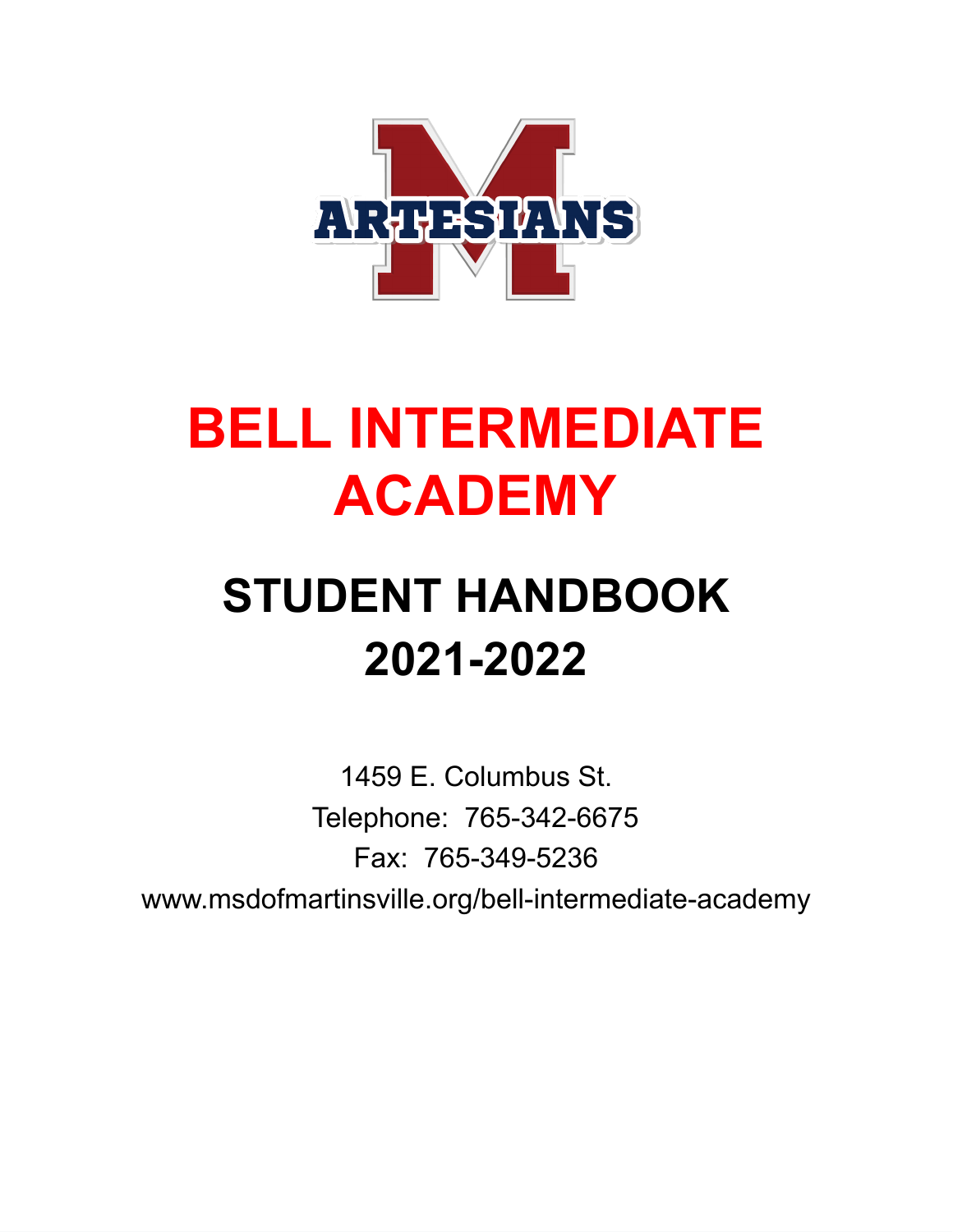## **Table of Contents**

| <b>District Calendar</b>                                                                                                        | $\overline{2}$ |
|---------------------------------------------------------------------------------------------------------------------------------|----------------|
| <b>Mission Statement/MSD Martinsville Schools</b>                                                                               | 3              |
| <b>School Board/District Staff List</b>                                                                                         | 4              |
| Bell Intermediate Academy Mission/Vision Statement                                                                              | 5              |
| Bell Intermediate Academy Staff List/Contact Information                                                                        | $6 - 8$        |
| Daily Schedule/Report Card Dates                                                                                                | 9              |
| Attendance - Guidelines, Reporting Absences, Tardies/Appointments, Alternate Dismissal,<br><b>Severe Weather</b>                | $10 - 11$      |
| <b>Behavior Expectations/Discipline Policy</b>                                                                                  | $11 - 14$      |
| <b>Dress Code</b>                                                                                                               | 15             |
| <b>Bus Information/Activity Bus Routes</b>                                                                                      | 15             |
| Food Services - Breakfast, Lunch Accounts, Charging Lunch, Free/Reduced Lunch, Lunch<br><b>Account Refunds</b>                  | $16 - 17$      |
| Curriculum/Grading-Homework Policy K-6, Grading Policy, Enrichment/High Ability,<br>Curriculum                                  | $17 - 18$      |
| Visiting the School - Entrance, Visitor Procedures, Lunch Guests                                                                | 18-19          |
| Safety & Security - Custody/No Contact Orders, Surveillance Cameras, Tip Line, Emergency<br><b>Drills</b>                       | 19             |
| Technology/Communications - School Messenger, Family Access, Internet Acceptable Use<br>Policy                                  | 20             |
| Resources/Special Services - Resource Teachers, Speech and Hearing, School<br>Psychologist, Guidance Counselor, Adult and Child | $20 - 21$      |
| Medical Information - Immunizations, Medications, Lice, Bed Bugs, Insurance,<br>Meningococcal Disease                           | $21 - 23$      |
| After School Opportunities - YMCA Project 2-1 Program, Middle School Sports (6th only),<br><b>Intramural Sports, Clubs</b>      | 23             |
| Miscellaneous - Book Rental, Lockers, Birthday Treats                                                                           | 24             |
| Metropolitan School District of Martinsville Bylaws & Policies                                                                  | 26-85          |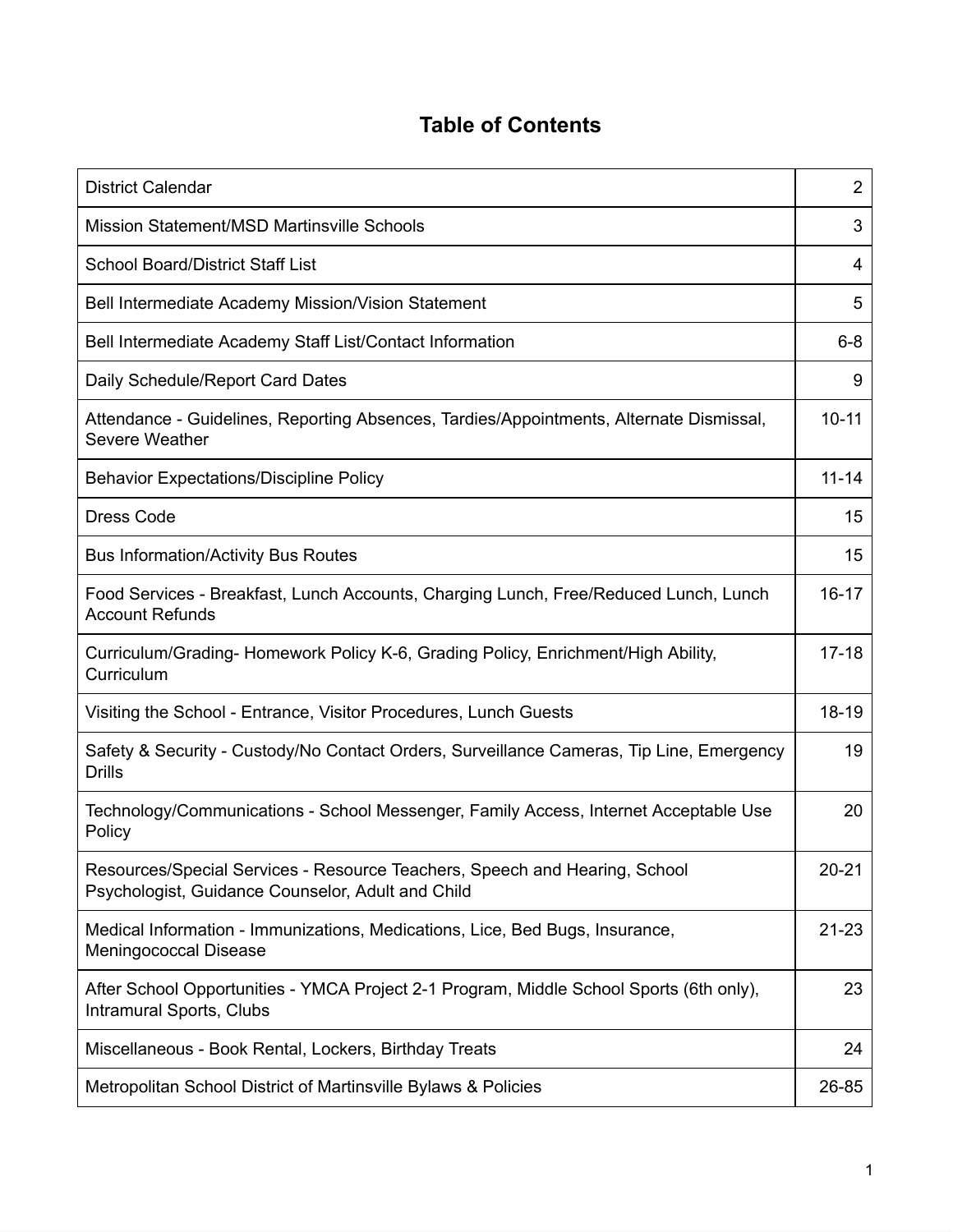## **Metropolitan School District of Martinsville School Calendar for 2021-2022**

| <b>AUGUST</b>    | $9 - 10$       | <b>Teacher Work Days</b>                           |
|------------------|----------------|----------------------------------------------------|
|                  | 11             | <b>First Student Day</b>                           |
| <b>SEPTEMBER</b> | 6              | Labor Day (No School)                              |
| <b>OCTOBER</b>   | 8              | End of 1 <sup>st</sup> Nine Weeks                  |
|                  | $11 - 15$      | <b>Fall Break</b>                                  |
|                  | 18             | <b>School Resumes</b>                              |
| <b>NOVEMBER</b>  | 12             | 1st Trimester Ends                                 |
|                  | 24-26          | <b>Thanksgiving Break</b>                          |
| <b>DECEMBER</b>  | 17             | End of 2 <sup>nd</sup> Nine Weeks                  |
|                  | 20             | <b>Winter Break Begins</b>                         |
| <b>JANUARY</b>   | 3              | Teacher Work Day                                   |
|                  | $\overline{4}$ | <b>School Resumes for Students</b>                 |
|                  | 17             | MLK Jr. Day (No School)                            |
| <b>FEBRUARY</b>  | 21             | Presidents' Day-No School (snow make-up if needed) |
|                  | 25             | 2nd Trimester Ends                                 |
| <b>MARCH</b>     | 11             | End of 3rd Nine Weeks                              |
|                  | $21 - 25$      | <b>Spring Break</b>                                |
|                  | 28             | <b>School Resumes</b>                              |
| <b>MAY</b>       | 26             | Last Day for Students                              |
|                  |                | End of 4th Nine Weeks                              |
|                  | 27             | <b>Teacher Work Day</b>                            |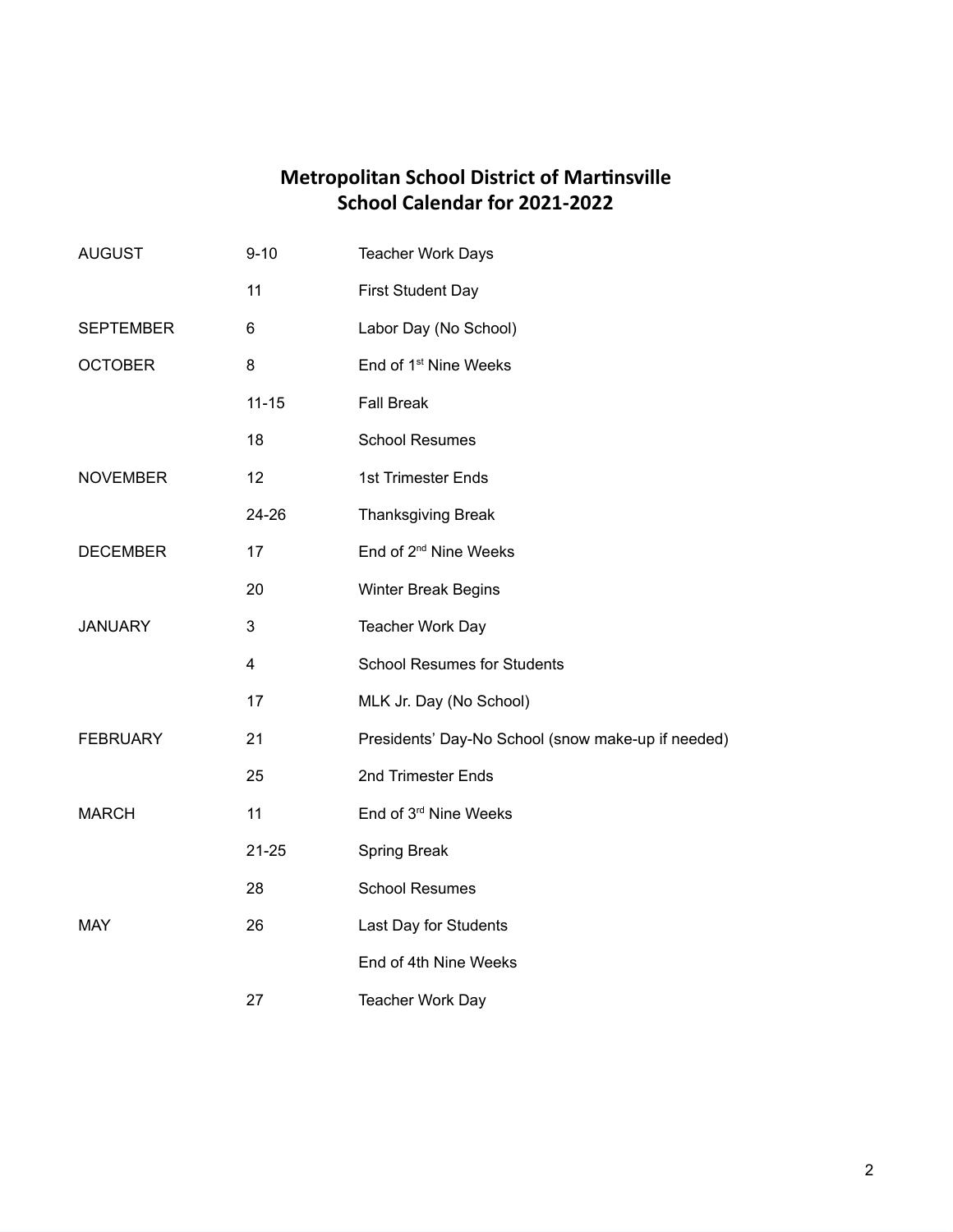## **MSD OF MARTINSVILLE MISSION STATEMENT**

**Together we challenge and inspire our children through rich experiences, empowering them to achieve success while making positive contributions to our world.** 

> **Brooklyn Elementary** 251 N. Church Street Brooklyn, IN 46111 317-831-2150 317-831-2226 (Fax)

**Green Township Elementary**

6275 Maple Grove Road Martinsville, IN 46151 765-342-0505 765-349-1173 (Fax)

**Poston Road Elementary** 139 E. Poston Road Martinsville, IN 46151 765-342-8408 765-349-5240 (Fax)

**South Elementary** 500 E. Mahalasville Road Martinsville, IN 46151 765-349-1486 765-349-5247 (Fax)

**John R. Wooden Middle** 109 E. Garfield St. Martinsville, IN 46151 765-342-6628 765-349-5232 (Fax)

**Centerton Elementary**

6075 High Street Martinsville, IN 46151 317-831-3410 317-831-3439 (Fax)

**Paragon Elementary** 520 W. Union Street Paragon, IN 46166 765-537-2276 765-343-7027 (Fax)

**Smith Elementary** 1359 E. Columbus Street Martinsville, IN 46151 765-342-8488 765-349-5255 (Fax)

#### **Bell Intermediate Academy**

1459 E. Columbus Street Martinsville, IN 46151 765-342-6675 765-349-5236 (Fax)

**Martinsville High** 1360 E. Gray St. Martinsville, IN 46151 765-342-5571 765-349-5256 (Fax)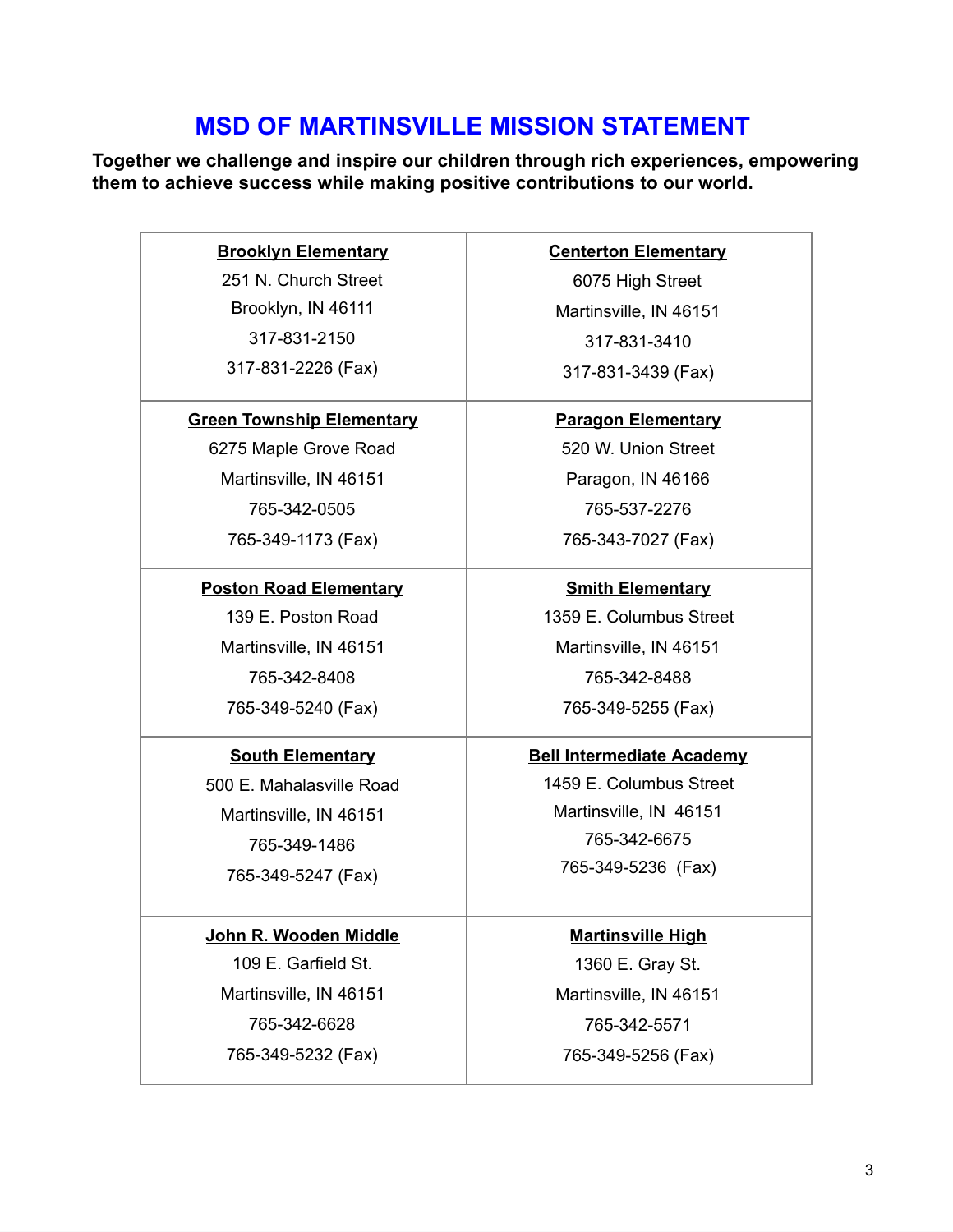# **SCHOOL BOARD MEMBERS**

 Don Lipps - President of Board Heather Staggs - Vice President of Board Jacque Deckard - Secretary of Board Michelle Baugh- Board Member Matt Hankins - Board Member

# **SUPERINTENDENT**

342-6641

Ext. 1008

# **ASSISTANT SUPERINTENDENT**

342-6641

Ext. 1005

# **DIRECTORS**

|                       | <b>Director of Business</b>          | 765-342-6641 Ext. 1052 |
|-----------------------|--------------------------------------|------------------------|
| <b>Audrey Jackson</b> | <b>Director of Student Services</b>  | 765-342-6641 Ext. 1056 |
| <b>Sam Arnes</b>      | Director of Maintenance              | 765-342-7896 Ext. 6101 |
| <b>Dennis Mills</b>   | Director of Transportation & Safety  | 765-342-5597 Ext. 5401 |
| <b>Kurt Bodell</b>    | Director of Food Service & Business  | 765-342-6641 Ext. 1007 |
| <b>Reneae Staley</b>  | <b>Director of Special Education</b> | 765-342-6641 Ext. 1012 |
| <b>Julie Sullvian</b> | Co-Director of Title I               |                        |
| <b>Tiffany Grant</b>  | Co-Director of Title I               |                        |
| <b>Brian Friese</b>   | Director of Technology               | 765-342-6641 Ext. 1006 |

#### **CENTRAL OFFICE STAFF** (PHONE: 765-342-6641)

Courtney Vandeventer **Nancy Brosman** Whitney Kuszmaul Supt. Admin. Asst. **Asst. Supt. Admin. Asst.** Asst. Treasurer Ext. 1008 Ext. 1011 Ext. 1003

Amanda Linthicum **Brittany Davis** Kim Applegate/Sandra Pasch ECA Treasurer **Business Secretary CECA Treasurer** Payroll Ext. 1010 Ext. 1004 Ext. 1002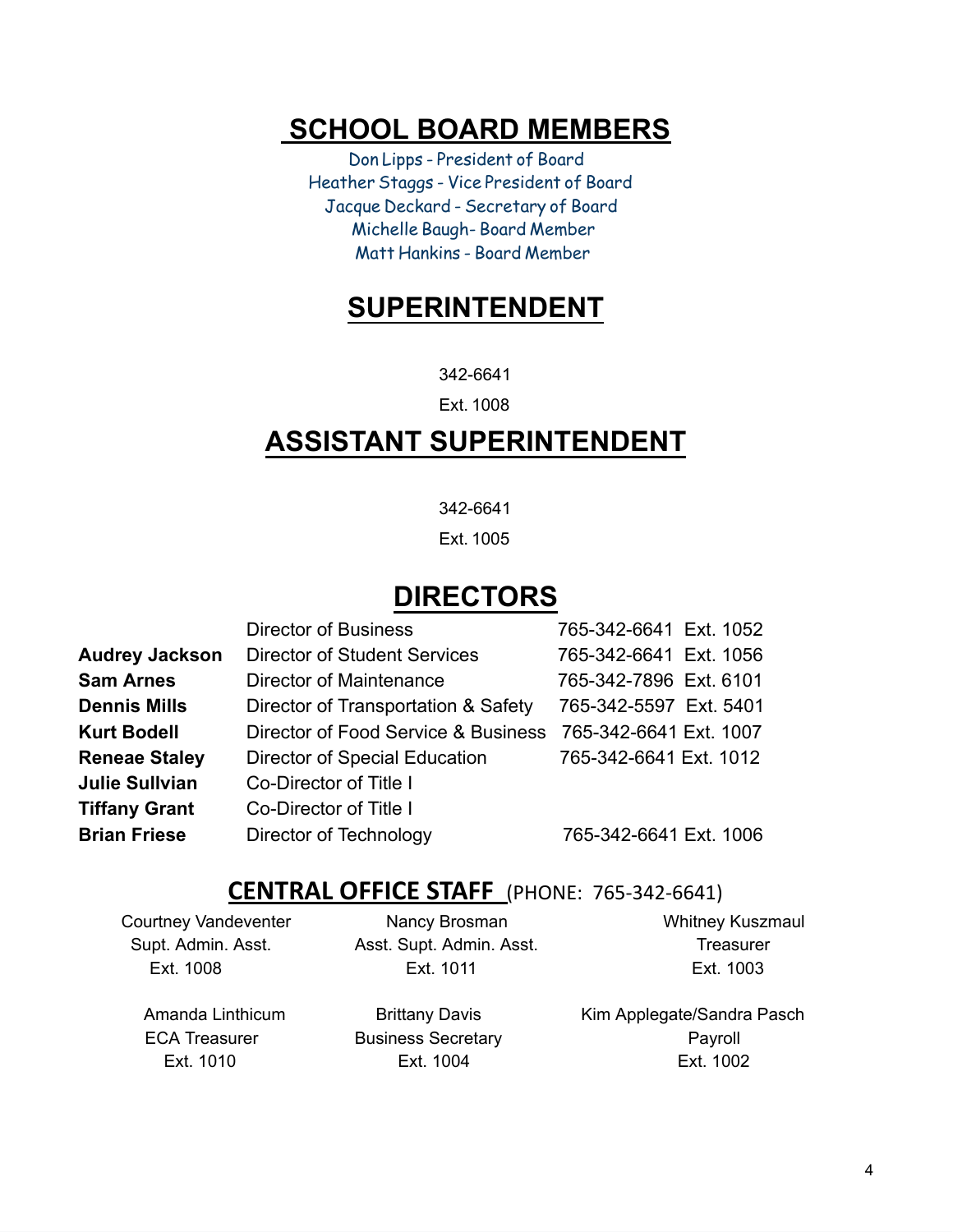# **BELL INTERMEDIATE ACADEMY**

## **"Respectful, Responsible, Ready to Learn"**

#### **Mission**

**Bell Intermediate Academy will develop students who……** 

- **BELIEVE…in themselves to**
- **EMPOWER…each other to be**
- **LIFE-LONG LEARNERS…and**
- **LEADERS…ready to make a positive impact on their community!**

#### **Vision**

**We believe that the most promising strategy for achieving the mission of our school is to develop our capacity as a professional learning community. We envision a school in which ALL STAFF:** 

- **● Work together interdependently in collaborative teams**
- **Provide a guaranteed and viable curriculum, unit by unit**
- **Seek and implement best practices aimed at improving student learning**
- **Monitor all students' progress through common formative/summative assessments**
- **Seek continuous improvement and professional development**
- **Develop a partnership with parents to improve and support learning**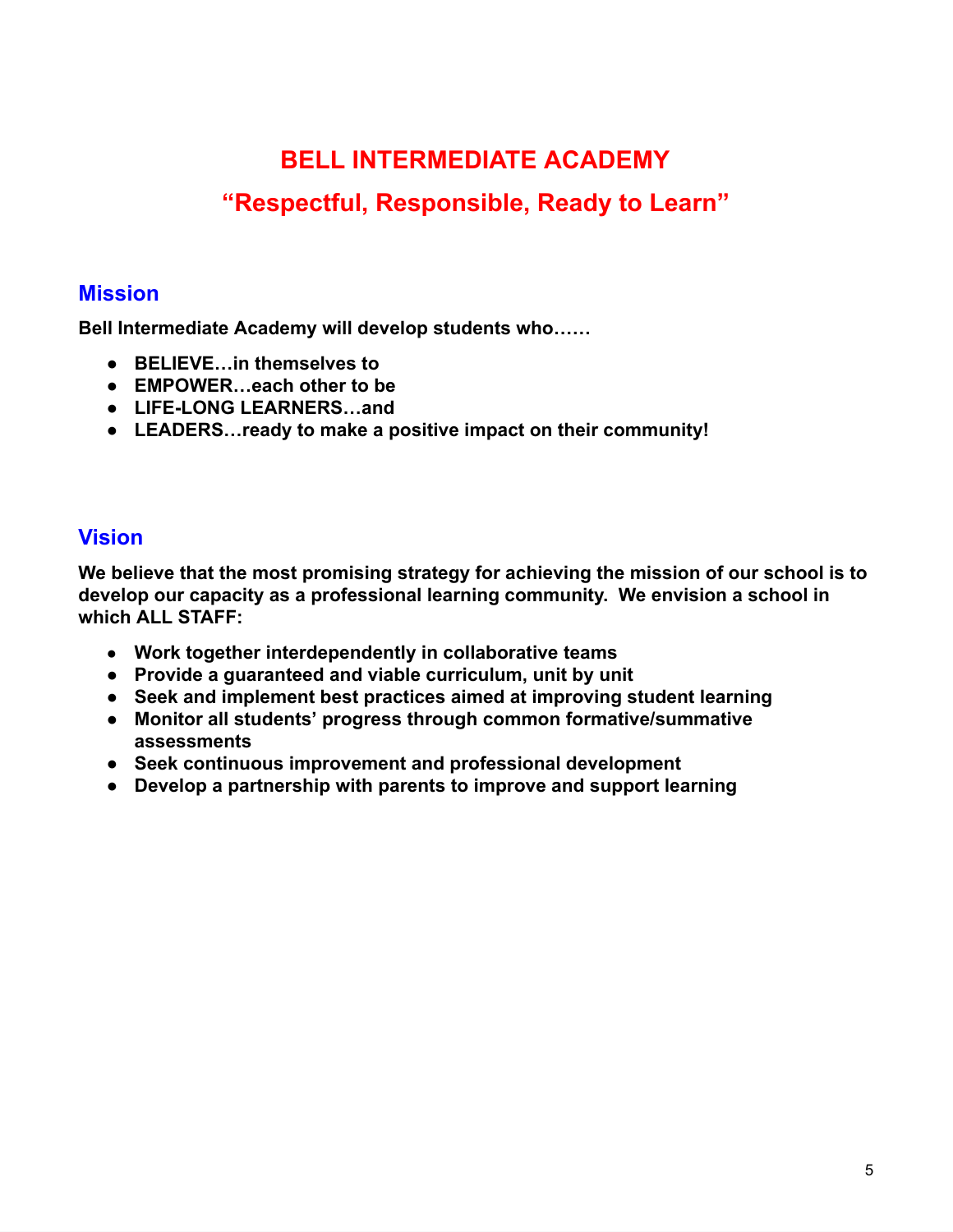| <b>BIA Staff 2021-2022</b>     |                           |                                                  |                                             |                                      |  |
|--------------------------------|---------------------------|--------------------------------------------------|---------------------------------------------|--------------------------------------|--|
| <b>Staff Name</b>              | <b>Position</b>           | <b>Room</b>                                      | Ext.                                        | <b>Email</b>                         |  |
|                                |                           | <b>Leadership Team</b>                           |                                             |                                      |  |
| Setterlof, Ryan                | <b>Principal</b>          | <b>Office</b>                                    | 2051                                        | ryan.setterlof@msdmartinsville.org   |  |
| Hammans, Brandy                | <b>Dean of Students</b>   | <b>Office</b>                                    | 2001                                        | brandy.hammans@msdmartinsville.org   |  |
| Selch, Jennifer                | <b>Guidance Counselor</b> | <b>Office</b>                                    | 2048                                        | jennifer.selch@msdmartinsville.org   |  |
| Walls, Niki                    | <b>Social Worker</b>      | <b>Office</b>                                    | 2037                                        | niki.walls@msdmartinsville.org       |  |
|                                |                           | <b>5th Grade Core Teachers</b>                   |                                             |                                      |  |
| <b>Barnhart, Megan</b>         | <b>STEM/SS</b>            | 5                                                | 2044                                        | megan.barnhart@msdmartinsville.org   |  |
| Chastain, Jessica              | <b>ELA</b>                | $\overline{7}$                                   |                                             | jessica.chastain@msdmartinsville.org |  |
| Cowden, Craig                  | <b>STEM/SS</b>            | 6                                                | 2020                                        | craig.cowden@msdmartinsville.org     |  |
| Holbrook, Leslie               | <b>SPED</b>               | 35                                               | 2002                                        | leslie.holbrook@msdmartinsville.org  |  |
| Kivett, Amanda                 | <b>STEM/SS</b>            | 12                                               | 2033                                        | amanda.kivett@msdmartinsville.org    |  |
| <b>Martin, Amber</b>           | <b>STEM/SS</b>            | 9                                                | 2018<br>amber.martin@msdmartinsville.org    |                                      |  |
| Newton, Michele                | Math                      | michelle.newton@msdmartinsville.org<br>2021<br>8 |                                             |                                      |  |
| Pratt, Michael                 | <b>Math/STEM</b>          | 14                                               | 2061<br>michael.pratt@msdmartinsville.org   |                                      |  |
| Savage, Mikayla                | <b>ELA</b>                | 10                                               | 2035<br>mikayla.savage@msdmdartinsville.org |                                      |  |
| Smith, Penny                   | Math                      | 4                                                | 2038<br>penny.smith@msdmartinsville.org     |                                      |  |
| <b>Steury, Erin</b>            | Math                      | 11                                               | erin.steury@msdmartinsville.org<br>2014     |                                      |  |
| Stine, Karen                   | <b>ELA</b>                | 3                                                | 2039<br>karen.stine@msdmartinsville.org     |                                      |  |
| Wood, Sally                    | <b>ELA/SS</b>             | 13                                               | 2012                                        | sally.wood@msdmartinsville.org       |  |
| <b>6th Grade Core Teachers</b> |                           |                                                  |                                             |                                      |  |
| Bain, Lorna                    | <b>ELA</b>                | 32                                               | 2015                                        | lorna.bain@msdmartinsville.org       |  |
| Carr, Dana                     | <b>SPED</b>               | 20                                               | 2040                                        | dana.carr@msdmartinsville.org        |  |
| Bowlen, Lori                   | <b>ELA</b>                | 24                                               | 2013                                        | lori.bowlen@msdmartinsville.org      |  |
| <b>Collier, Audrey</b>         | Math                      | 31                                               | audrey.collier@msdmartinsville.org<br>2017  |                                      |  |
| Deckard II, Phil               | <b>STEM/SS</b>            | 17                                               | 2022                                        | phil.deckard@msdmartinsville.org     |  |
| Douglass, Anita                | <b>STEM/SS</b>            | 18                                               | 2025                                        | anita.douglass@msdmartinsville.org   |  |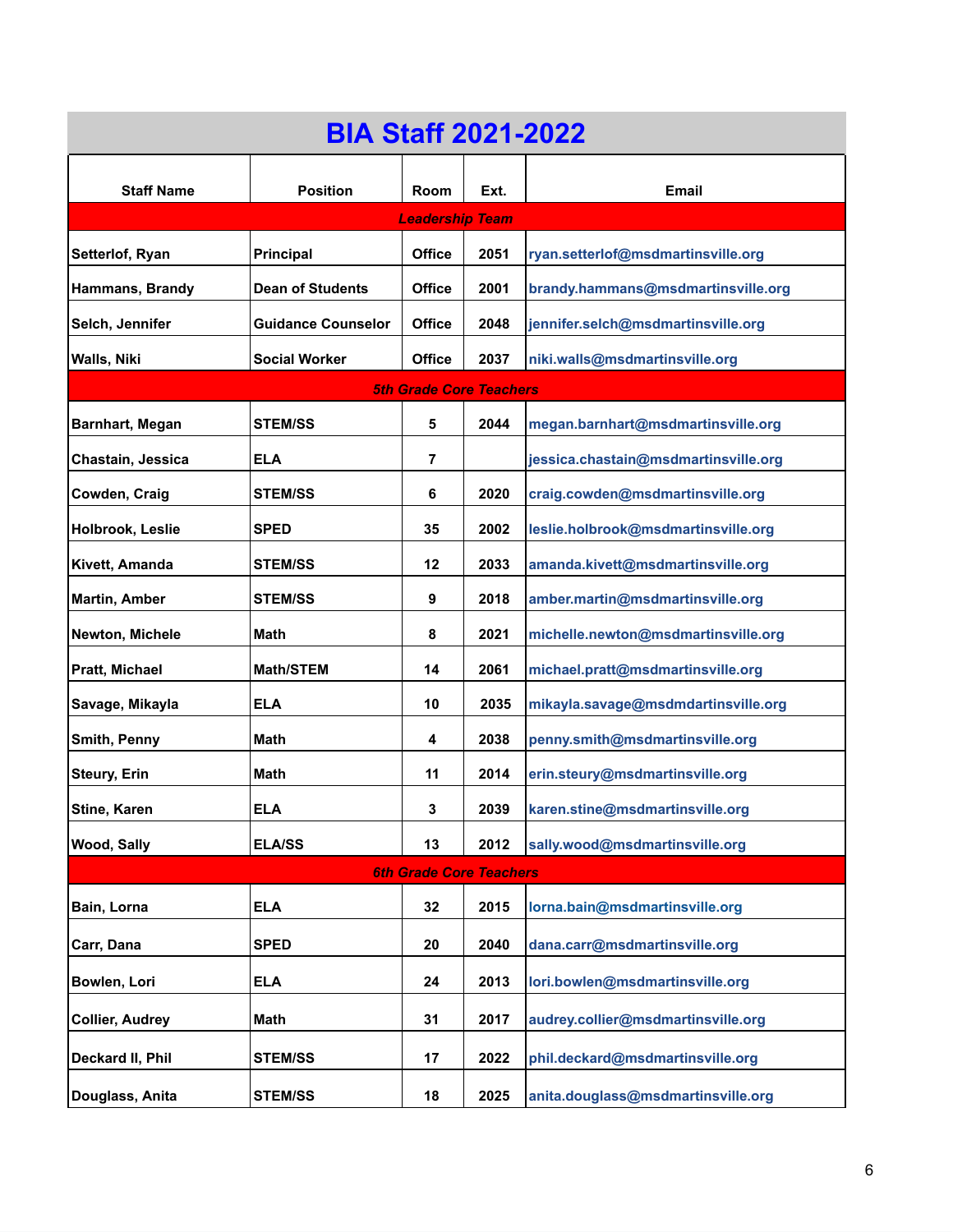| Gonzalez, Amanda          | <b>STEM/SS</b>                               | 23                            | 2026 | amanda.gonzalez@msdmartinsville.org   |  |
|---------------------------|----------------------------------------------|-------------------------------|------|---------------------------------------|--|
| Howard, Kariann           | <b>Math</b>                                  | 21                            | 2019 | kariann.howard@msdmartinsville.org    |  |
| Johnson, Stephanie        | Math                                         | 15                            | 2011 | stephanie.johnson@msdmartinsville.org |  |
| May, Rachele              | Math                                         | 22                            | 2052 | rachele.may@msdmartinsville.org       |  |
| Oswalt, Tiffany           | <b>ELA</b>                                   | 16                            | 2016 | tiffany.oswalt@msdmartinsville.org    |  |
| Richardson, Jill          | <b>STEM/SS</b>                               | 28                            | 2023 | jill.richardson@msdmartinsville.org   |  |
| Siderewicz, Lisa          | <b>ELA</b>                                   | 19                            | 2049 | lisa.siderewicz@msdmartinsville.org   |  |
| <b>Tuttle, Rachel</b>     | <b>SPED</b>                                  | 20                            |      | rachel.tuttle@msdmartinsville.org     |  |
|                           |                                              | <b>Related Arts Teachers</b>  |      |                                       |  |
| <b>Brewer, Adam</b>       | <b>Communications</b>                        | 1                             | 2010 | adam.brewer@msdmartinsville.org       |  |
| Crismore, Jared           | <b>PE</b>                                    | Gym                           | 2030 | jared.crismore@msdmartinsville.org    |  |
| Davis, Mary Clare         | <b>Choir</b>                                 | 33                            | 2028 | maryclare.davis@msdmartinsville.org   |  |
| Dilley, Darby             | <b>Spanish</b>                               | 29                            | 2032 | darby.dilley@msdmartinsville.org      |  |
| Lanigan, Rachael          | Orchestra                                    | 34                            | 4253 | rachael.lanigan@msdmartinsville.org   |  |
| Miller, Ali               | <b>Fine Arts</b>                             | $\mathbf 2$                   | 2050 | alexandra.dewitt@msdmartinsville.org  |  |
| Pike, Olivia              | Art                                          | 30                            | 2029 | olivia.pike@msdmartinsville.org       |  |
| Powell, James             | <b>Band</b>                                  | 34                            | 2027 | james.powell@msdmartinsville.org      |  |
| Arnold, Melody            | <b>Computer Science</b>                      | 25                            | 2058 | melody.arnold@msdmartinsville.org     |  |
|                           |                                              | <b>Student Services Staff</b> |      |                                       |  |
| Coleman, Kerri            | <b>Therapist</b>                             | N/A                           | 2056 |                                       |  |
|                           | Psychologist                                 | N/A                           | 1048 |                                       |  |
| Gilliom, Hana             | <b>Adult &amp; Child</b>                     | Library                       | 2054 | hana.gilliom@msdmartinsville.org      |  |
|                           | Speech/Language<br><b>Pathologist</b>        | 26                            | 2034 |                                       |  |
| Dickerson, Debby          | <b>Hearing Impaired</b><br><b>Specialist</b> | N/A                           | N/A  | debby.dickerson@msdmartinsville.org   |  |
| Pearce, Allyson           | <b>Adult &amp; Child</b>                     | Library                       | 2057 | allyson.pearce@msdmartinsville.org    |  |
| <b>Support Staff</b>      |                                              |                               |      |                                       |  |
|                           | Administrative                               |                               |      |                                       |  |
| Clayton, Kirsten          | <b>Assistant</b>                             | <b>Office</b>                 | 2003 | kirsten.clayton@msdmartinsville.org   |  |
| <b>Carpenter, Destiny</b> | <b>Attendance Secretary</b>                  | <b>Office</b>                 | 2047 | destiny.carpenter@msdmartinsville.org |  |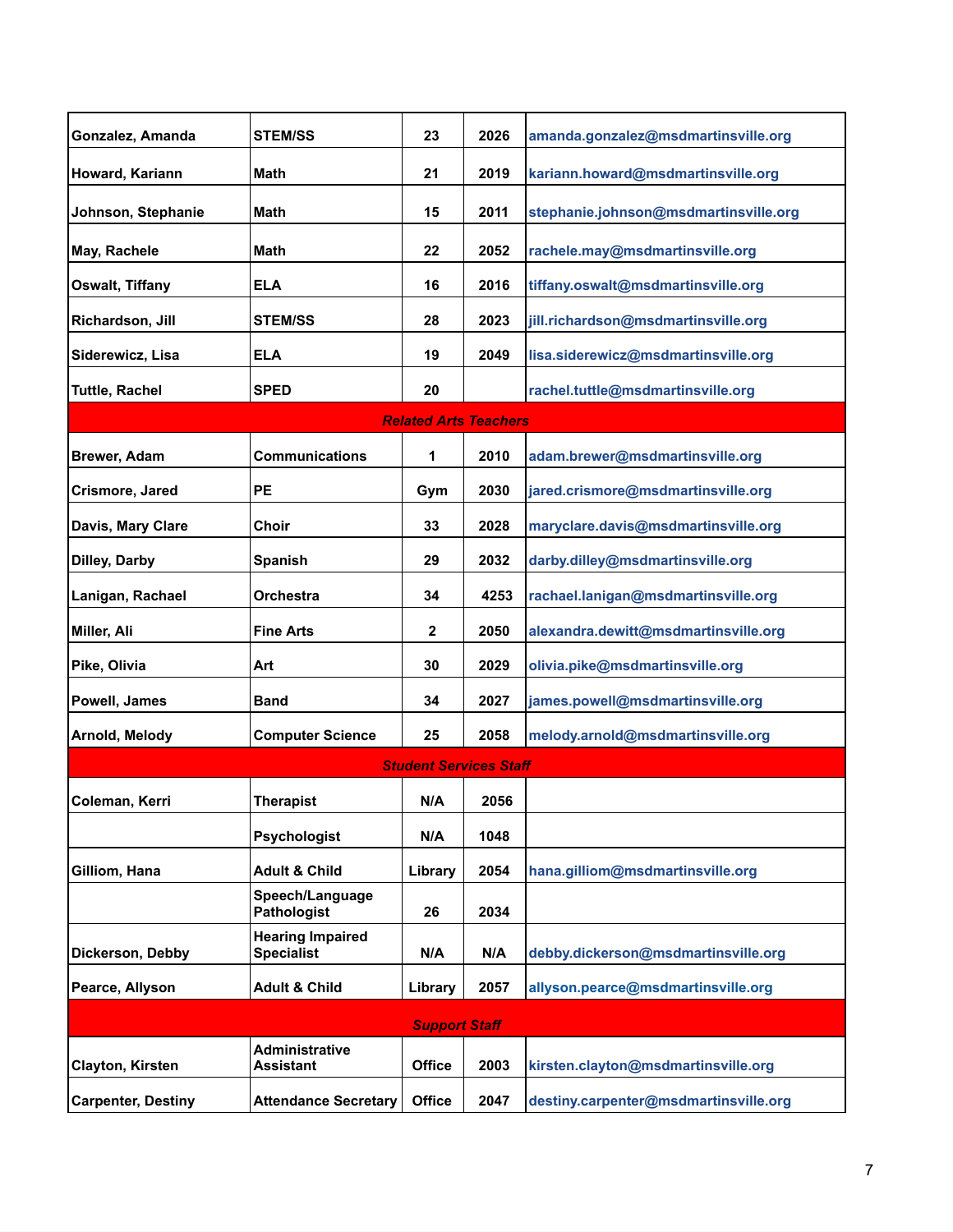| Dailey, Vicki               | <b>ISS Coordinator</b>  | N/A                    | N/A                                         | vicki.dailey@msdmartinsville.org       |  |  |
|-----------------------------|-------------------------|------------------------|---------------------------------------------|----------------------------------------|--|--|
| <b>Etchison, Taylor</b>     | <b>Special Ed. Aide</b> | N/A                    | N/A                                         | taylor.etchison@msdmartinsville.org    |  |  |
| Galyan, Jennifer            | <b>Special Ed. Aide</b> | N/A                    | N/A                                         | jennifer.galyan@msdmartinsville.org    |  |  |
| Gregory, Erica              | <b>Clinic Aide</b>      | <b>Clinic</b>          | 2006                                        | ericka.gregory@msdmartinsville.org     |  |  |
| <b>Harting, Ashley</b>      | <b>CHAMPS Teacher</b>   | 26                     | N/A                                         | ashley.harting@msdmartinsville.org     |  |  |
| Jimenez, Veronica           | Sp. Ed. Aide - Res.     | N/A                    | veronica.jimenez@msdmartinsville.org<br>N/A |                                        |  |  |
| <b>Mathews, Michele</b>     | Aide                    | Library                | 2041                                        | michele.mathews@msdmartinsville.org    |  |  |
| Mathews, Sean               | <b>CHAMPS Aide</b>      | 35                     | 2058                                        | sean.mathews@msdmartinsville.org       |  |  |
| Parsons, Shelby             | <b>Special Ed. Aide</b> | N/A                    | N/A                                         | shelby.parsons@msdmartinsville.org     |  |  |
| Sipla, Mary                 | <b>Library Aide</b>     | Library                | 2005                                        | mary.sipla@msdmartinsville.org         |  |  |
| Spina, Beth                 | <b>Special Ed. Aide</b> | N/A                    | N/A                                         | beth.spina@msdmartinsville.org         |  |  |
| Terry, Erika                | <b>Nurse</b>            | <b>Clinic</b>          | 2006                                        | erika.terry@msdmartinsville.org        |  |  |
| <b>Trapp, Ashley</b>        | <b>Special Ed. Aide</b> | N/A                    | N/A                                         | ashley.trapp@msdmartinsville.org       |  |  |
|                             |                         | <b>Custodial Staff</b> |                                             |                                        |  |  |
| <b>Baldridge, Mary Beth</b> | <b>Head Custodian</b>   | N/A                    | 2060                                        | marybeth.baldridge@msdmartinsville.org |  |  |
| <b>Brummett, Brian</b>      | Custodian               | N/A                    | 2060                                        | brian.brummett@msdmartinsville.org     |  |  |
| Chapman, Dorinda            | Custodian               | N/A                    | 2060                                        | dorinda.chapman@msdmartinsville.org    |  |  |
| Dunn, Shelly                | Custodian               | N/A                    | 2060                                        | shelly.dunn@msdmartinsville.org        |  |  |
| Mercer, Lori                | Custodian               | N/A                    | 2060                                        | lori.mercer@msdmartinsville.org        |  |  |
| <b>Food Service Staff</b>   |                         |                        |                                             |                                        |  |  |
| <b>Cathy Kern</b>           | Cafeteria Worker        | Cafe                   | 2046                                        | cathy.kern@msdmartinsville.org         |  |  |
| Littell, Sara               | Cafeteria Manager       | Cafe                   | 2046                                        | sara.littell@msdmartinsville.org       |  |  |
| <b>Jenny Heimel</b>         | Cafeteria Worker        | Cafe                   | 2046                                        | jenny.heimel@msdmartinsville.org       |  |  |
| Neitzel, Tia                | Cafeteria Worker        | Cafe                   | 2046                                        | tia.neitzel@msdmartinsville.org        |  |  |
| <b>Robin Malwitz</b>        | Cafeteria Worker        | Cafe                   | 2046                                        | robin.malwitz@msdmartinsville.org      |  |  |
| <b>Brandy Rynard</b>        | <b>Cafeteria Worker</b> | Cafe                   | 2046                                        | brandy.rynard@msdmartinsville.org      |  |  |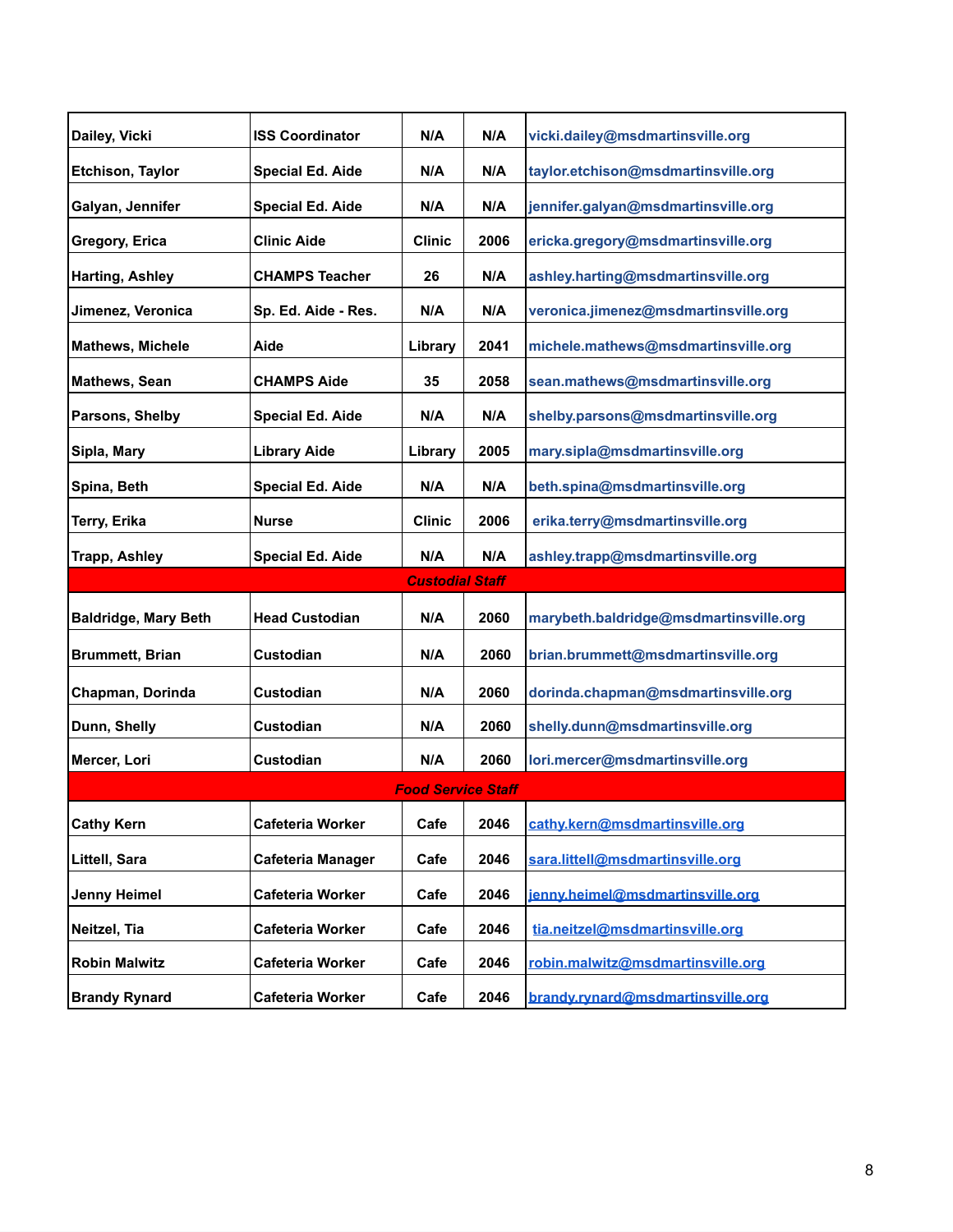# **Daily Schedule**

#### **OFFICE HOURS**

7:00 A.M. - 3:15 P.M.

#### **STUDENT ENTRY/ARRIVAL TIMES**

Walkers/Car Riders may enter - 7:15 A.M. Classes begin - 7:35 A.M. (last morning bell) **DISMISSAL TIMES**  Bus students dismissed - 2:35 P.M. (first bell) Walkers dismissed - 2:40 P.M. (final bell)

#### **SPECIAL SCHEDULES AND RELEASES**

**Early Release Days** - automatically cancels all school sponsored after school activities

**2-Hour Delay Days** - no breakfast; students enter at 9:15 A.M.; tardy bell rings at 9:35 A.M. **DISMISSAL REMAINS THE SAME: 2:35 P.M.** 

# **Report Cards**

Report cards are issued every nine weeks. Progress reports will be posted at midterm on our website.

#### **Midterm Dates**

September 15, 2021 November 17, 2021 February 9, 2022 April 27, 2022

#### **Report Card Dates**

October 20, 2021 January 5, 2022 March 16, 2022 May 26, 2022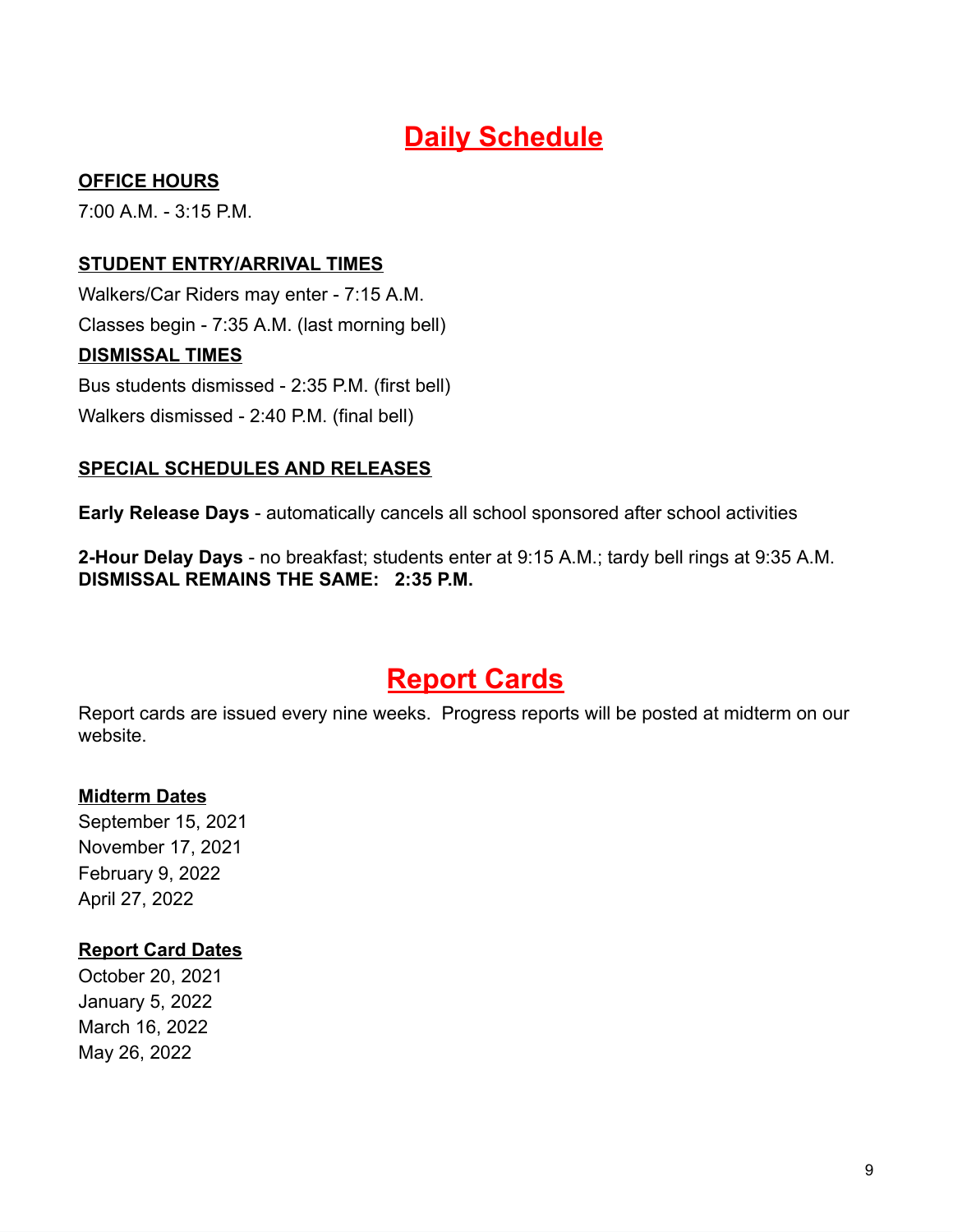# **Attendance**

#### *Guidelines for Absences and Tardies*

- Student attendance hours are 7:35 A.M. to 2:35 P.M. If a student arrives after 7:35 A.M., leaves early, or is signed out for a portion of the instructional day that is less than 1/2 day, a tardy will be marked.
- $\bullet$  If a student is signed out for more than half of the day, he/she will be marked with a 1/2 day absence.
- **To be eligible for perfect attendance, a student must be present every day, every period. Students who come in late or leave early will not be eligible for perfect attendance.**

#### *Reporting Your Child's Absence*

- Call the school office as soon as possible in the morning on the day of your child's absence. If you do not call the school by 8:00 A.M. and report the absence, the School Messenger service, someone from the school, or the attendance officer may be calling your home.
- If your child is still ill the next day, another phone call from you to the school is necessary. At this time, arrangements may be made to send home make up work for your child so that he/she does not fall behind in the classroom. Students must be absent two consecutive days before requesting make-up homework. Schoolwork will be sent with a sibling, neighbor, or you may pick the work up at the end of the day.
- A doctor visit should be documented with a statement from the doctor so that it can be entered in the school data system. Please send these to the office upon return.
- If a child is sent home with a fever of 100 degrees or over, he/she is not to return to school until fever free for 24 hours without fever medication.

#### *Tardies*

- Call the school as soon as possible, informing us that your child is going to be late.
- Bring your child in as soon as possible.
- Sign your child in at the office, with an explanation of the tardy.
- \*\*A number of unexcused or questionable absences and tardies for any child is reported to our district attendance officer. Daily records are kept on all students and weekly reports are made.

## *Appointments*

- Please send in a note with your child to the front office before first period. The note should contain the date, the time, and the reason for the appointment/absence.
- An out-of-school pass will be given to the student to give to his/her teacher to be released at his/her appointment time. This will allow the student to be ready in the office for pick up. If your child has an appointment during the school day or is tardy, you must sign them in and out.
- We ask that you not keep a child out of school for the entire day for a doctor or dental appointment.
- The best time to schedule appointments is at the very beginning or end of the day.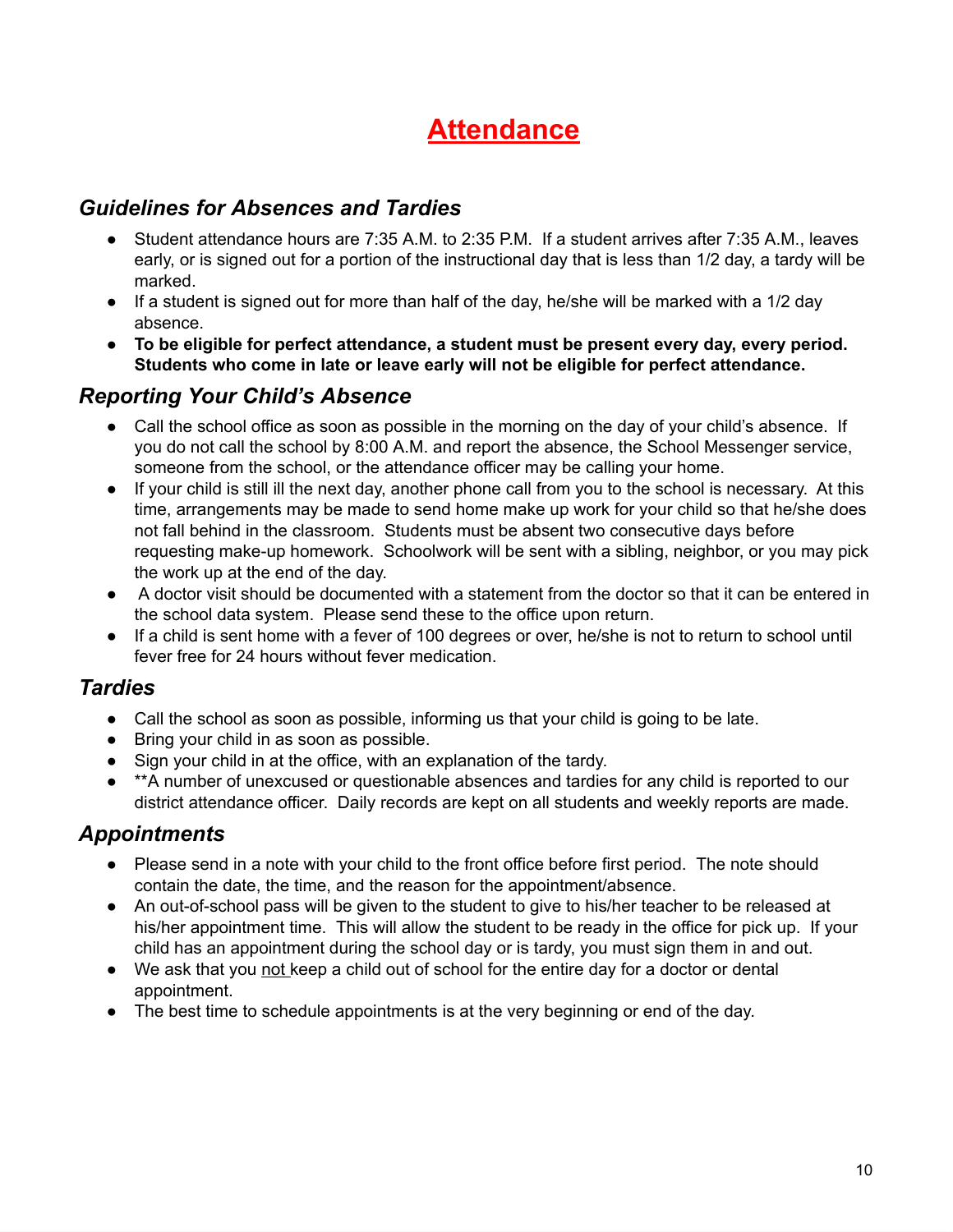## *Alternate Dismissal Procedures*

- Please send a note with your child if there is a change in your child's normal dismissal routine.
- Students should turn in the note to their Team Time teacher.
- If a student is riding an alternate bus, the bus driver requires a note from the parent to ride the bus.
- Do not leave a message for a teacher or the office for a dismissal change in case the message does not get checked in time for dismissal.
- All dismissal changes should be completed by 1:45 P.M.
- **All students will go home as normal unless the school staff is presented with a note or notified by a parent.** Students will not be allowed to use the office phone to make alternate dismissal arrangements. Plans should be made before coming to school.

## *Severe Weather and Cancellation of School*

When severe weather closes school before the day begins, local radio stations are the first to be contacted and serve as the best source of information. When possible, announcements are made before 6:30 A.M., and the Superintendent or designee may make a mass call to parents' primary phone numbers to inform parents of a school closing. Tune your radio to WCBK (102.3). **Please do not call the school office for closing information**. It is important to keep your contact information current in our system. *See School Reach for more information on this.*

# **Behavior Expectations/Discipline Policy**

In order to provide a safe and orderly school so that students may learn, we have established the following code. The intent of this code is to fit the district discipline code. **IT IS ESSENTIAL THAT YOU AND YOUR PARENTS READ AND UNDERSTAND THE CONDUCT CODE FOR THE MSD OF MARTINSVILLE (it is included in the by-law section at the end of the handbook).**

## *Citizenship*

It is each student's responsibility to display qualities of good citizenship. Your best conduct is expected in the halls, in the cafeteria, on the playground, in the classroom, or outside school grounds. The MSD of Martinsville schools want students to become good citizens. Obedience to law, respect of our country's flag, appreciation of the constitution of the United States, respect for parents and home, and recognition of the dignity and necessity of honest labor are characteristics desired and expected of all students. The United States flag shall be displayed in each classroom of every school in the district. Students will recite the pledge and there will be a moment of silence in each classroom each day.

In regards to discipline at Bell Intermediate Academy, our goal is to have a PBIS system that rewards good behavior, provides consequences for unwanted behavior, and establishes equal justice for all of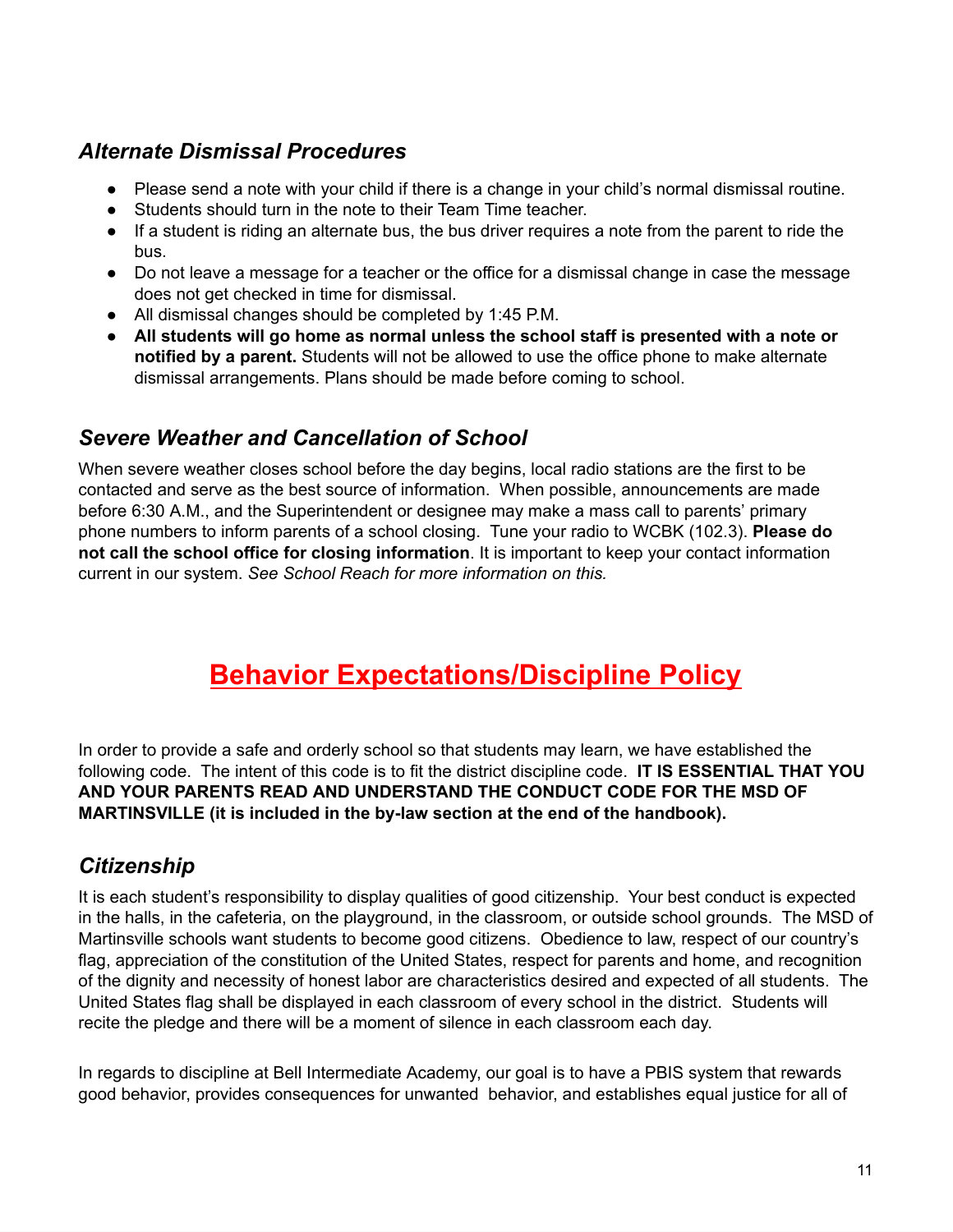our students. We publish it so that parents, students, teachers, and administrators all understand clearly the benefits of correct behavior and the consequences of disruptive behavior. Those students who do not have office referrals will be allowed to be involved in extracurricular activities such as sports, music performances, clubs, or other special activities arranged to reward good behavior and achievement. Student mixers are specifically provided to reward good behavior. Therefore, if a student gets an office or bus referral, he/she could be denied participation in school mixers, athletics, or other school activities. Continued poor behavior could result in detentions, suspensions (in or out of school), and in extreme cases, expulsion. In general, our discipline code calls for respectful, responsible behavior.

## *POSITIVE BEHAVIOR INTERVENTIONS AND SUPPORTS (PBIS):*

Bell Intermediate Academy utilizes a Positive Behavior Interventions and Supports program. The goal of this program is to create a safe and respectful learning environment, maximize instructional time to increase student learning, and guide and support expected behaviors for varying situations. Through positive behavior supports, the staff will recognize the good behaviors the students display on a regular basis. When students are rewarded, they will have the opportunity to choose different incentives during the year. Many of these incentives provide students with added freedoms that others won't have.



**Bell Intermediate Student Expectations** 

| Expectation                        | Classroom                                                                                                                                                                                                                 | Hallway                                                                                                                                                                           | Cafeteria                                                                                                                                                                                                                                            | Restrooms/<br>Locker rooms                                                                                                                                                          | <b>Bus</b>                                                                                                                                                                                               |
|------------------------------------|---------------------------------------------------------------------------------------------------------------------------------------------------------------------------------------------------------------------------|-----------------------------------------------------------------------------------------------------------------------------------------------------------------------------------|------------------------------------------------------------------------------------------------------------------------------------------------------------------------------------------------------------------------------------------------------|-------------------------------------------------------------------------------------------------------------------------------------------------------------------------------------|----------------------------------------------------------------------------------------------------------------------------------------------------------------------------------------------------------|
| <b>BE</b><br><b>RESPONSIBLE</b>    | Follow<br>۰<br>teachers'<br>expectations.<br>Bring all<br>۰<br>materials.<br>Turn in your<br>۰<br>personal best.<br>Be on time.<br>۰                                                                                      | Always walk on the<br>٠<br>right side of the<br>hallway.<br>Use time wisely.<br>٠<br>Keep your belongings<br>٠<br>with you at all times.                                          | Clean up your<br>٠<br>trash and eating<br>area.<br>Sit correctly in<br>۰<br>your seat.<br>Use time wisely.<br>۰                                                                                                                                      | Wash your hands.<br>٠<br>Throw trash in the<br>٠<br>trash can.<br>Report problems<br>٠<br>to a teacher.<br>۰<br>Keep belongings<br>with you.                                        | ٠<br>Follow bus driver's<br>instructions.<br>Be on time.<br>٠<br>Follow safety<br>$\bullet$<br>guidelines.<br>Be an active listener.<br>$\bullet$<br>Follow arrival and<br>٠<br>dismissal<br>procedures. |
| <b>BF</b><br><b>RESPECTFUL</b>     | ۰<br>Use<br>appropriate<br>language,<br>volume, and<br>tone.<br>Be an active<br>۰<br>listener.<br>Keep hands<br>۰<br>and feet to<br>yourself.<br><b>Address</b><br>۰<br>others<br>properly.<br>Value other's<br>property. | Be aware of others.<br>٠<br>٠<br>Use appropriate<br>language, volume, and<br>tone.<br>Keep hands and feet<br>٠<br>to yourself.<br>Walk and talk.                                  | ٠<br>Use appropriate<br>language,<br>volume, and<br>tone.<br>Keep hands and<br>۰<br>feet to yourself.<br>Purchase, eat<br>٠<br>only your own<br>food.<br>Be aware of and<br>۰<br>include others.<br>Remain in<br>۰<br>assigned seat at<br>all times. | ٠<br>Keep bathroom /<br>locker room clean.<br>Use facilities and<br>٠<br>resources<br>appropriately.<br>۰<br>Keep hands and<br>feet to yourself.<br>Value other's<br>٠<br>property. | ٠<br>Use appropriate<br>language, volume,<br>and tone.<br>Keeps hands and<br>$\bullet$<br>feet to yourself.<br>Value other's<br>٠<br>property.                                                           |
| <b>BE READY</b><br><b>TO LEARN</b> | Complete<br>٠<br>assignments<br>on time.<br>۰<br>Do your own<br>work.<br>Read and<br>follow<br>directions.<br>Self-advocate.<br>۰                                                                                         | ۰<br>Stay within your<br>community area.<br>Go directly to your<br>٠<br>classroom.<br>Be an active listener.<br>٠<br>Organize materials for<br>٠<br>class.<br>Self-advocate.<br>۰ | Make healthy<br>٠<br>choices.<br>Be an active.<br>۰<br>listener.<br>Self-advocate.                                                                                                                                                                   | ٠<br>Use time wisely.<br>٠<br>Dress quickly and<br>report to<br>appropriate area.<br>Self-advocate.                                                                                 | ٠<br>Keep belongings with<br>you and organized.<br>Self-advocate.<br>٠                                                                                                                                   |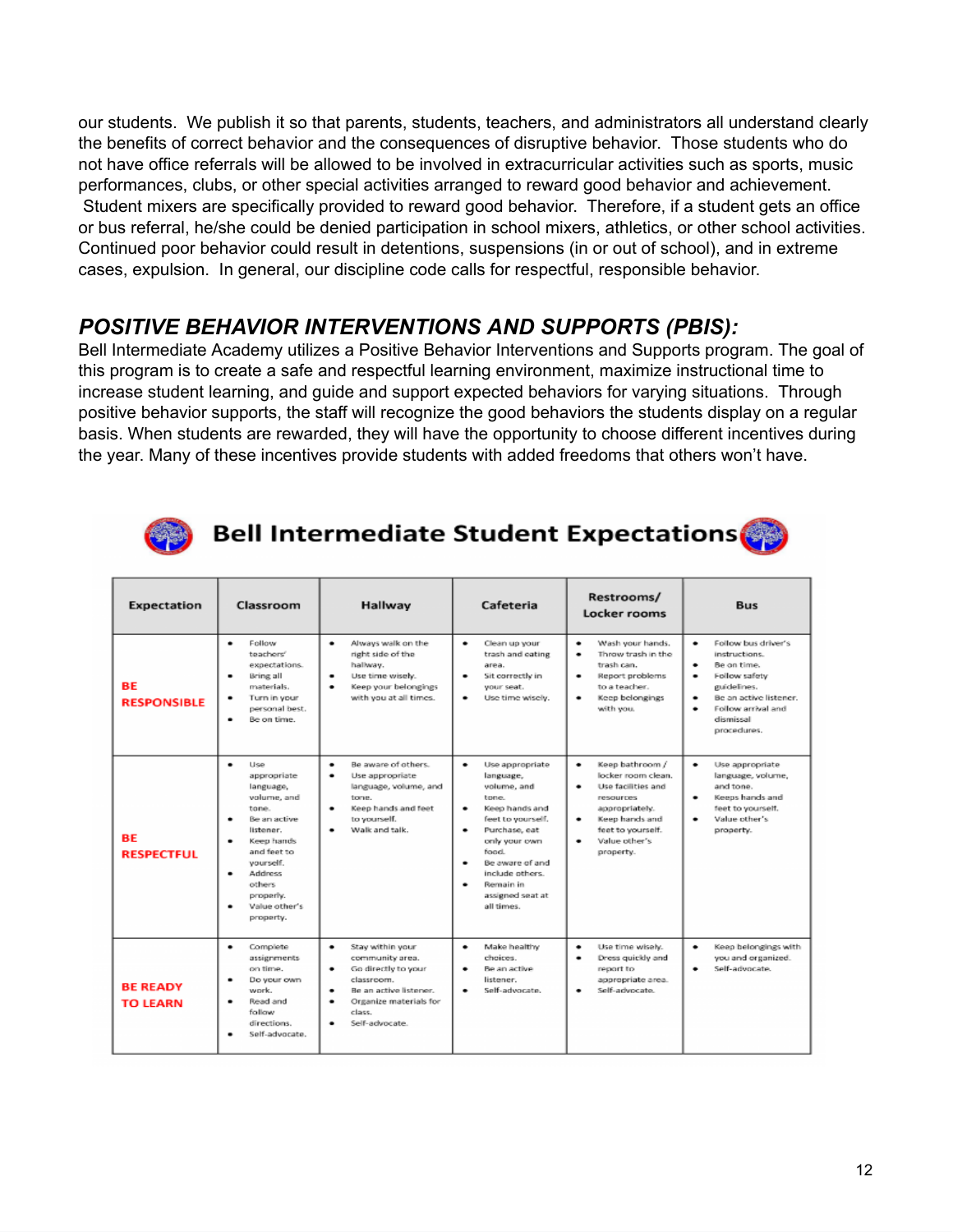# **Classroom Infraction Chart**

#### **Tier I Behavior - Classroom Managed**

Bell teachers will use a classroom infraction chart as a tool for their own classroom management plan to enhance and bring awareness to student behavior. Our goal for the infraction chart is to effectively teach appropriate behavior to all children and intervene early before unwanted behaviors escalate and/or become repetitive. The infraction chart will allow staff to monitor student progress and will provide data for decision making.

- Infraction 1 Warning
- Infraction 2 Student conference with community teachers
- Infraction 3 Phone call home made by teacher
- Infraction 4 Student Conference with community teachers and Dean of Students
- Infraction 5 Phone call home made by student with teacher present
- Infraction 6 Office Referral for repeated offenses, After School Detention with Dean of Students
- Infraction 7 Student conference with community teachers
- Infraction 8 Phone call home made by student with teacher present
- Infraction 9 Office Referral for repeated offenses, ISS assigned

#### **Tier II Behavior - Administrator Managed**

Students will receive an automatic office referral for Tier II behaviors. Intervention strategies will be determined by the Admin team.

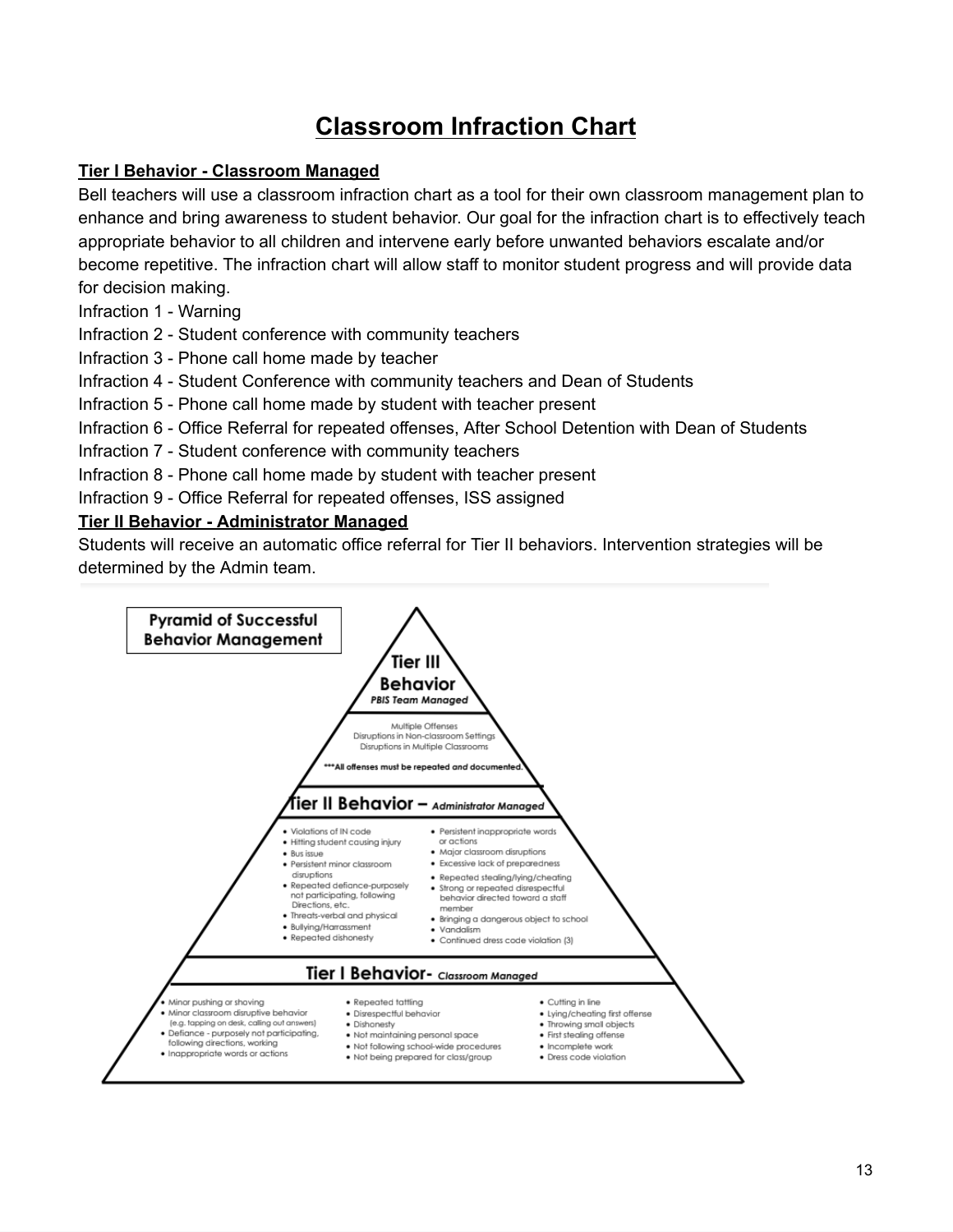#### *Additional Guidelines:*

**1**. **Be respectful, responsible, & ready to learn** - disruption of the educational process will not be tolerated, this includes being disrespectful to teachers and peers anywhere on school grounds or at a school function. Consequences for this will be tiered. (verbal warning, phone call home, written warning, lunch detention, ISS, OSS)

**2. Hands off** - Bell Intermediate Academy has a hands off policy, students who purposefully physically harm another person while at school will receive discipline up to and including suspension from school. Fighting at school will automatically result in a suspension, other offenses will have tiered consequences.

**3. No Bullying**: Bullying is defined by Senate Enrolled Act 285 as "overt, **repeated acts** or gestures, including verbal or written communications transmitted; physical act committed; or any other behaviors committed by student or group of students against another student with the **intent** to harass, ridicule, humiliate, intimidate, or harm the other student."

● We take every report of bullying very seriously, and we investigate each and every one. Due to privacy laws, we do not tell the students or parents what disciplinary action was taken against another student. If you have questions regarding what discipline was issued, please call and we can explain the process.

**4. Cell Phones -** are allowed to be carried to and from school, but they **MUST** be kept in the lockers during the school day. The consequences are tiered as such:

- The first incident where a student has a cell phone in class, it will be held in the office until the end of the day for the student to pick up before dismissal.
- The second incident will result in the phone being held in the office until dismissal and the parent will be notified by the teacher.
- The third incident will result in the phone being held in the office until a parent or guardian comes to pick it up.
- Any further incidents and that student will not be allowed to have a personal communication device at school at all. Further disciplinary action will also occur, up to and including suspension.

#### **5. Chewing gum is not allowed.**

**6. No Weapons - Zero Tolerance!** We have a Zero Tolerance Policy concerning students bringing weapons of any kind to school. Weapons would include guns, knives, or other instruments used to inflict harm. Any student possessing a weapon may face the consequences of being expelled from school for the remainder of the school year.

**7. Tobacco/Nicotine items-** The school will confiscate all tobacco or nicotine related materials found to be in the possession of a student. Should a parent wish to retrieve the confiscated item(s), they will have 5 school days to do so or the item will be discarded as unclaimed property. It will be the responsibility of the student to notify the parents of the 5 day retrieval time window. In the event that the administration determines to (1) notify law enforcement authorities of the possession of illegal possession of tobacco products or nicotine related electronic cigarettes, and/or (2) proceed with expulsion of the student for repeated violations, the administration may keep any relevant product(s) still in its possession as evidence and dispose of such when no longer deemed necessary, unless the parent files a written claim for the parent to retrieve the item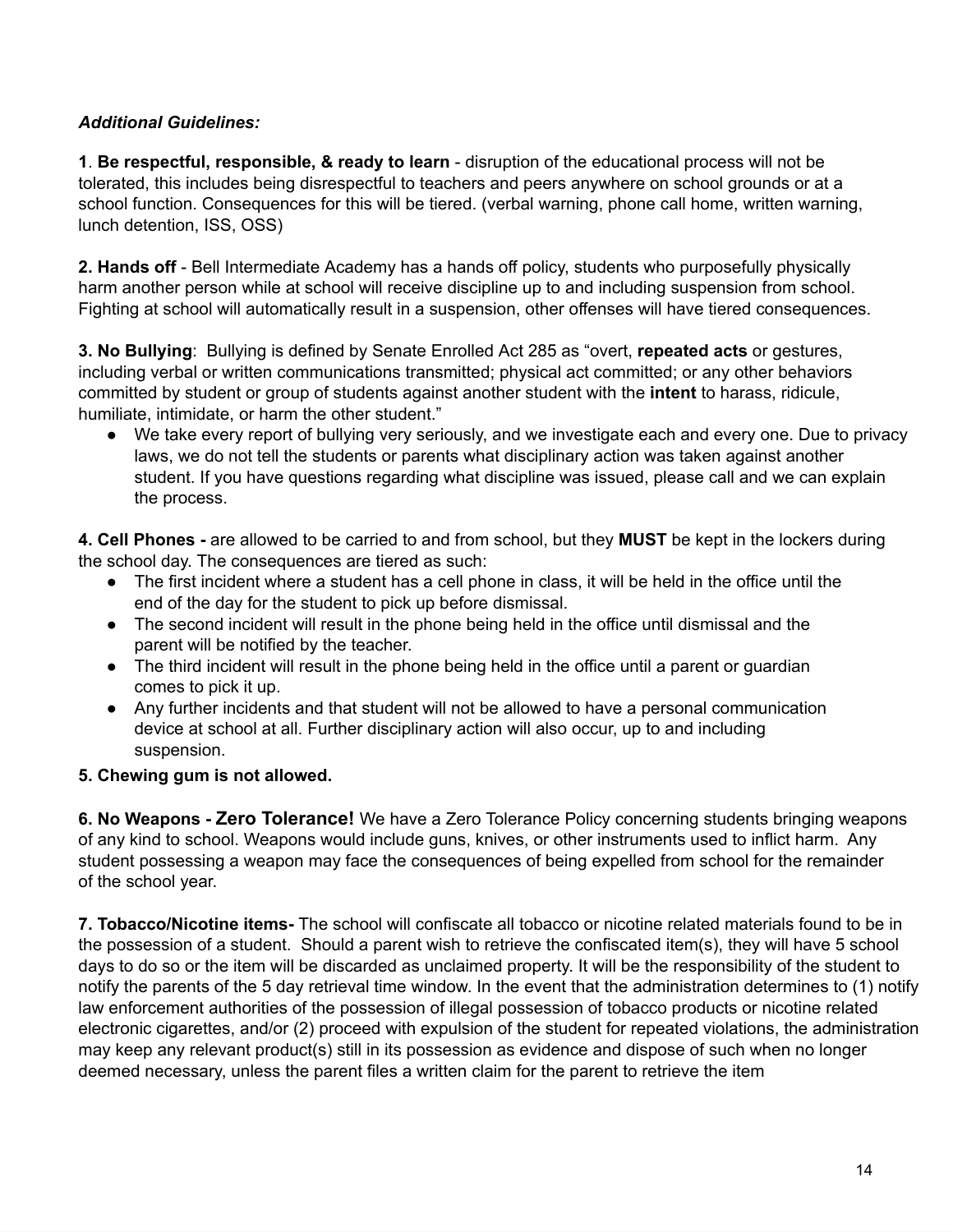# **Dress Code**

In order to be consistent we have adopted the same dress code as John R. Wooden Middle School. We expect all students to come to school clean and dressed in a manner that will promote their learning and the learning of others. Staff will send students to the office if their clothing violates dress code in any way. Inappropriate clothing will be held in the clinic and a change of clothes will be provided. Students may be given the opportunity to contact their parent for a change of clothes. Repeated violations of the dress code could result in after-school detention or ISS and eventually suspension from school. In particular, we establish the following:

- 1. No clothing can be worn which promotes or advertises drugs, alcohol, or tobacco or is in any way suggestive of gang- related clothing.
- 2. No clothing can be worn which has profane or indecent language or suggestive pictures.
- 3. No short shorts, short skirts, or indecent clothing can be worn. "SHORT" usually means not extending below finger tips with arms loosely at their side but inappropriate length is also at the discretion of the administrator.
- 4. All shirts, tops, or dresses MUST have sleeves and cover midriff at ALL times. No tank tops, strapless tops, net tops, or bare midriff tops.
- 5. No sunglasses, bandanas, distractive headbands or hats can be worn inside the building.
- 6. Coats and jackets are not permitted in classes and must be placed in lockers.
- 7. All pants and slacks must be worn at the waist. No undone belts will be allowed or undergarments revealed (while standing or sitting).
- 8. Torn/Tattered Jeans are permitted with the following exceptions: No skin can show and all distressing must be below where fingertips meet the leg.
- 9. No tights or yoga pants allowed. Students may wear leggings/jeggings only with a shirt that is past their fingertips and covers all the way around. High-low shirts will not be acceptable.
- 10. Shoes must be worn at all times.
- 11. For reasons of safety, students are not to wear jewelry in physical education class or while participating in athletic activities.
- 12. Attire that may damage school property or cause personal injury to others (such as chains or studded items) is not to be worn.
- 13. Any other attire or mode of dress that is determined to be a distraction or disruption to the school process is prohibited. Examples might be some forms of body and/or facial piercing, writing or drawing on parts of the body, hair dyed an unusual color, Confederate flag, etc.
- 14. No pajama pants or house slippers.
- 15. No undergarments should be visible at any time for any reason.
- 16. The dress code is subject to change to include but not limited to adding guidelines for PPE (Personal Protective Equipment). These guidelines would be developed and communicated following guidance from the CDC, health department, State of Indiana, and the IDOE.

#### **The school dress code is to be followed at all school and school-related functions unless special permission is granted by the principal.**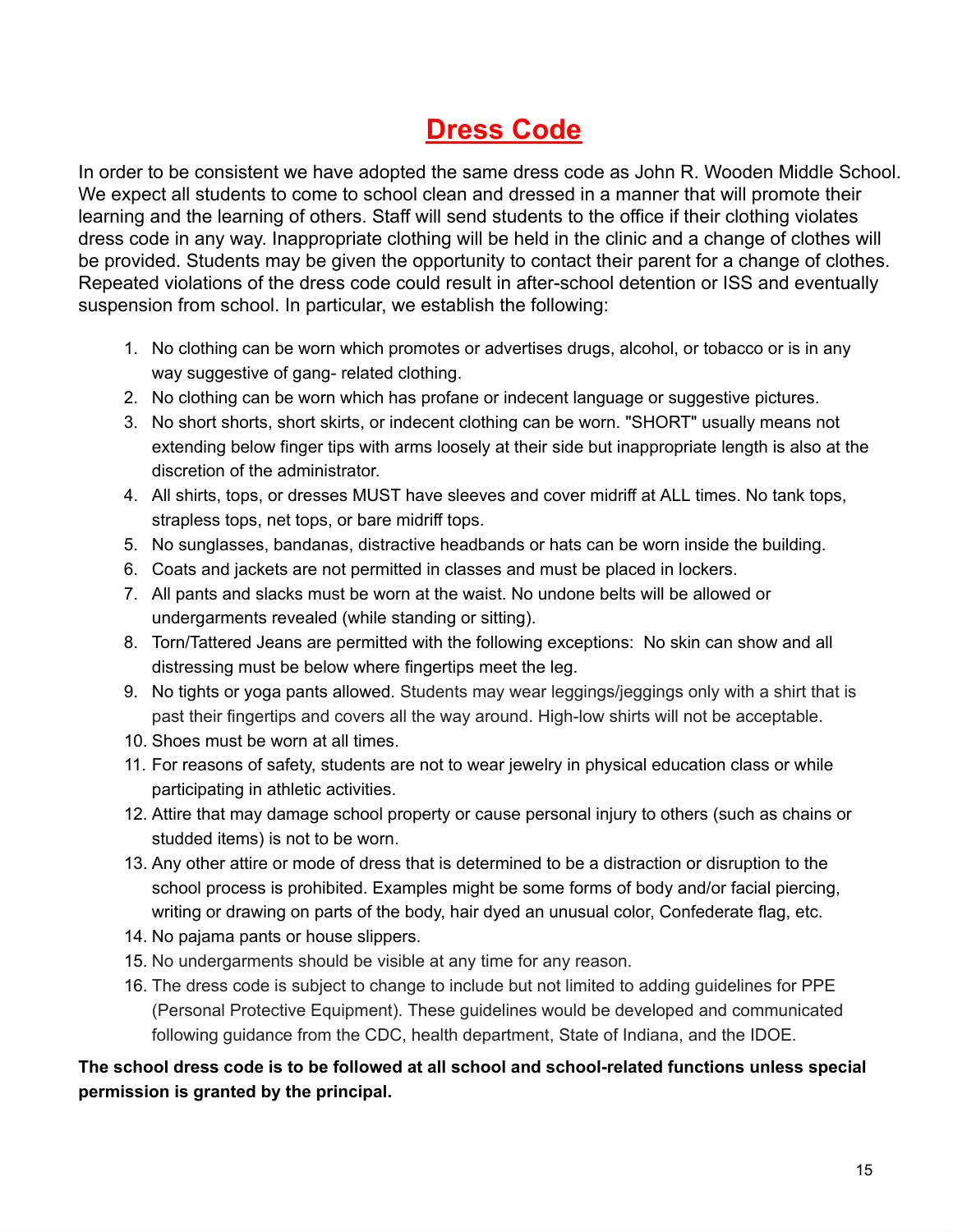# **Bus Information**

Students are assigned to ride school buses that will pick them up and drop them off in close proximity of their homes. Buses will not cross transportation zones. **Students are not allowed to ride a bus other than their assigned bus unless a written request is received from the parent or guardian stating their permission to do so.** The bus driver has guidelines and will review them with children. No live animals or glass containers are allowed on the bus. If a student is not following the bus guidelines, the student will receive a bus referral that could result in a warning, discipline consequence, or suspension/removal from the bus. If you have questions about bus issues or routes, please call transportation at 765-342-5597.

# **Food Services**

#### *Breakfast*

At Bell Intermediate Academy, breakfast is free for **ALL** students. It will be set up as a grab & go, students will get their breakfast and head to their team time classroom to eat it. This will be done before the first bell rings.

#### *Lunch Accounts*

The MSD of Martinsville Food Service Department is a self-supported entity operating under USDA regulations to provide daily cost-effective meals to students and staff. Each student will be assigned an individual PIN to access their meal account when they proceed through the breakfast or lunch line. Students and adults are expected to pay cash daily or in advance for all food purchases. It is the responsibility of the family to keep their student's meal account up to date. Parents are encouraged to deposit funds in their student's individual meal account in advance. These funds can be sent to school in an envelope with the student name, and the amount of the deposit written on the outside of the envelope. Also, payment can be made using Family Access. Funds are now kept in individual meal accounts for each student. Parents will be notified when the account becomes low via School Messenger. Lunches will be free for the 2021-2022 school year. Extra milk may be purchased for \$.60. Ala Carte items are available for purchase with prices ranging from \$0.60 - \$1.50. Menus are available on the Food Service website at artiescafe.org monthly and are sent home with students at the beginning of each month. Students may bring their lunch but we discourage "fast foods" and soda.

#### *Charging Lunch*

We understand that unforeseen circumstances may cause an account to go temporarily in the "red". Should this occur, a student will be allowed to charge three (3) menu lunches before they are given an alternate meal. **Charging will not be allowed during the last week of school.**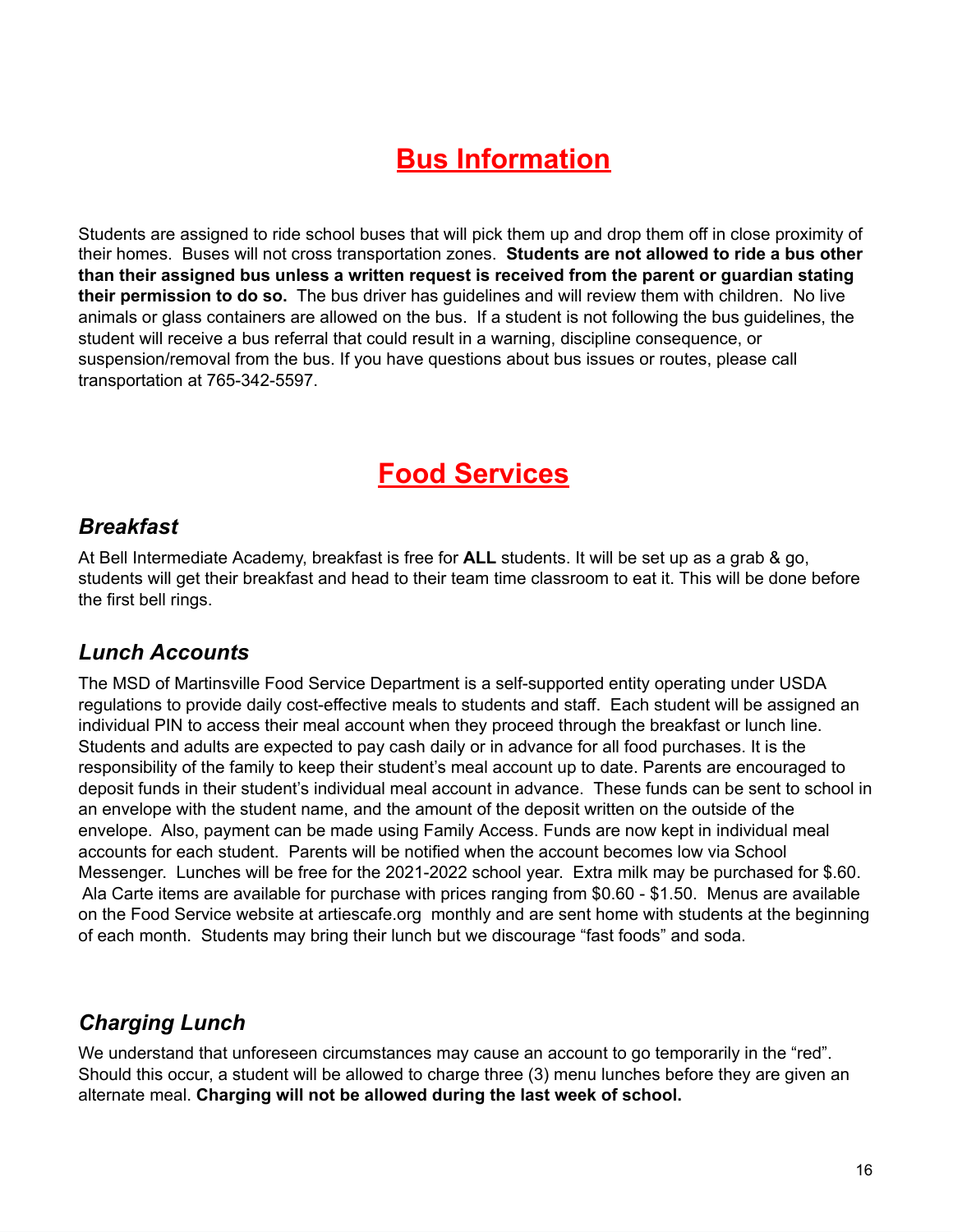## *Free/Reduced Lunch*

If you feel your family will qualify for benefits, you are encouraged to complete a meal/textbook assistance form. Meal/Textbook Assistance forms are sent home on the first day of school and are available throughout the school year in the office. In addition, families may submit an application directly to the Food Service Office through Family Access. Should you have any questions regarding your application, or your family account, you may reach the Food Service Department at 765-349-4452.

## *Lunch Account Withdrawals/Refunds*

Cash refunds cannot be given. A primary parent/guardian must submit a claim in writing for a refund for unused monies in their child's account within 90 days of a student's withdrawal from school. Any unclaimed funds less than \$10 will be received into the Food Service Operating Fund. Forms are available on our website at artiescafe.org. An inactive lunch account that has an account balance not in excess of -\$20.00 may be offset by the positive balances when the account is dormant in excess of 90 days. In addition, provided that a parent request and can document entitlement to the positive balance in the account, the parent is entitled to a refund of that amount.

# **Curriculum/Grading**

#### *Homework Policy Grades 5/6*

**K-6 HOMEWORK POLICY Policy 2330.01** The responsibility of the school district to educate the student is carried out by the teachers through effective classroom instruction and the careful delegation of independent study. It is important for the student to practice and reinforce the concepts related to the subject area in school. In an effort to promote consistency in homework practices and time expectations at the K-6 grade levels across the MSD of Martinsville, the following recommendations for homework are:

**Grade 5**: generally about 40 minutes of homework practice an evening, this typically includes 25 minutes of reading work, and 15 minutes of curricular practice.

**Grade 6**: generally about 45 minutes of homework practice an evening, this typically includes 25 minutes of reading work and 20 minutes of curricular practice.

## *Enrichment for High Ability and High Achievement*

The Metropolitan School District of Martinsville High Ability Program is an enrichment program for Grades 3-8, geared at providing special curricular challenges and activities for the high ability and high achieving students at all of the district's elementary, intermediate, and middle schools. Students are identified by using standardized assessments. All students are provided individualized instruction to meet their specific needs. State mandated assessments are given to determine eligibility.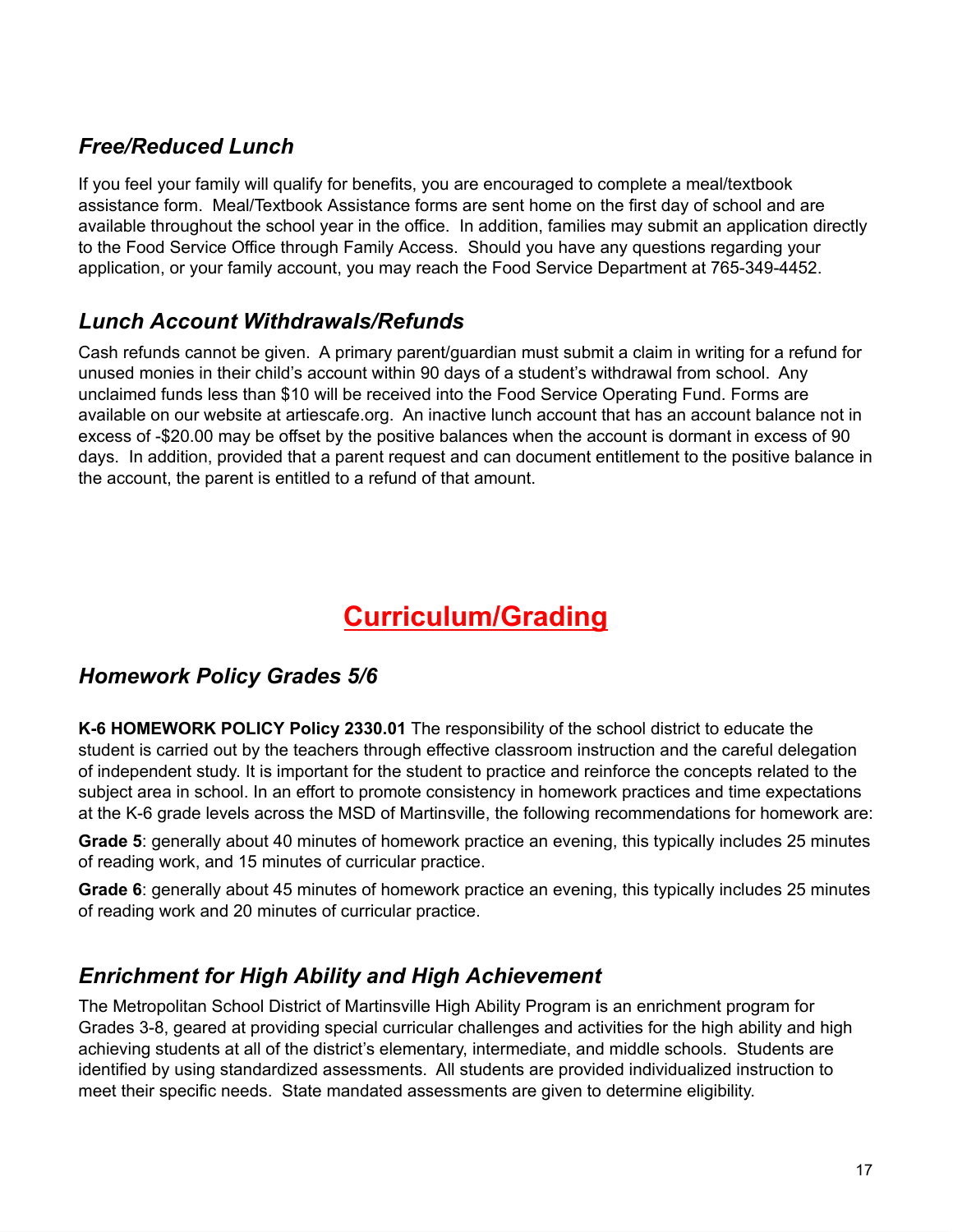## *Curriculum*

The MSD of Martinsville elementary schools' curriculum focuses on Indiana State Standards, benchmark, and grade level expectations. Each group of teachers have worked with the instructional coaches and created a pacing guide for the year to ensure that all of the critical grade level material is mastered. It is clearly defined what every student should know and should be able to do. The teachers incorporate different strategies and learning styles to enable our students to meet the minimum state standards. Our goal is to produce bright, high-achieving students whose self-esteem and confidence are built upon authentic academic success. Our goal as a staff is to reach and exceed every student's potential. It is the responsibility of the student to take advantage of the learning opportunities provided to them. The extent to which our students succeed is directly related to the extent of their parent's support. The parent's active participation in the education of the child is welcomed and strongly encouraged.

# **Visiting the School**

## *Entering the Building/AIPHONES Security System*

Any individual entering our school must enter through the main doors. There is a box mounted on the left brick wall near the front door (Door #1) of the main entrance. Please press the button and state your name and the nature of your business to gain entrance. Once inside, please follow the visitor procedure.

## *Visitor Procedures*

**Parents/Guardians are always welcome.** Parents/Guardians are encouraged to attend special assemblies and activities. **ALL VISITORS MUST REPORT TO THE OFFICE TO CHECK IN AND OBTAIN A PASS BEFORE VISITING ANY PART OF THE SCHOOL.** Visitor name tags, provided at the office, are to be worn by all visitors in the building. As visitors leave the building, they must stop by the office and sign out. This is a required safety procedure.

- 1. Background checks must be completed annually for each building you plan on visiting. These are required to attend or help at parties, classroom visits, field trips, lunch visits, and/or any activity at school during the school day.
- 2. Conferences should be arranged in advance and at a time when the teacher does not have a child or children in the classroom or is not on duty elsewhere.

## *Lunch Guests*

Visitors and guests are welcome to eat lunch with their children. **Any adult who is on the child's emergency card or has parental/guardian permission will be allowed to eat lunch with that child pending a criminal background check.**

Lunch visitors must check in at the office and be prepared to show a picture ID in the office. Guests may enjoy lunch with their student in an alternate location within the school other than the cafeteria.

Visitors must call the school office prior to 9:00 A.M. to arrange a lunch visit and request the lunch choice at that time. The cost of an adult lunch is posted in the cafeteria. **Visitors may bring outside food for his/her child or children only**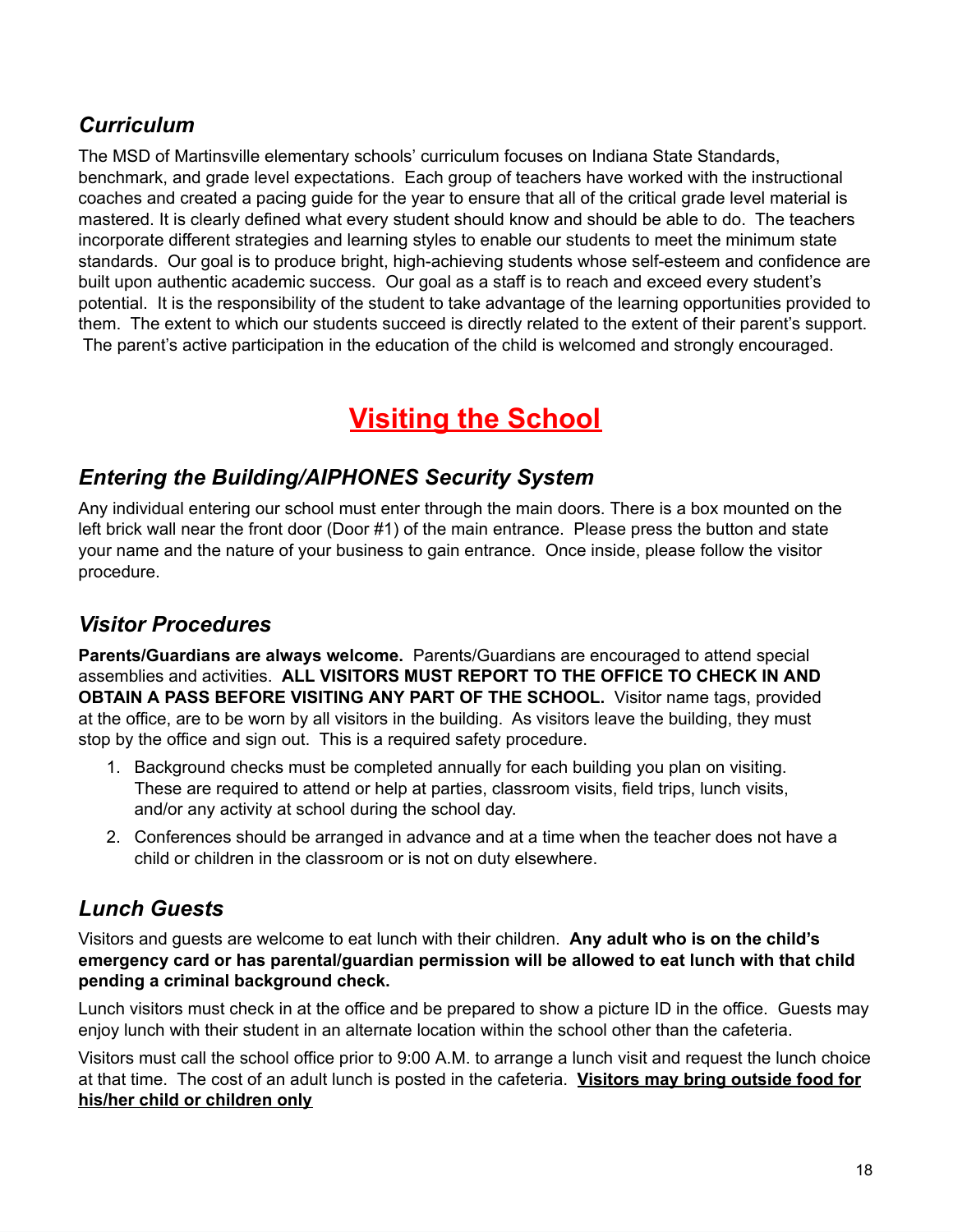# **Safety & Security**

## *Custody Orders/No Contact Orders*

It is your responsibility as a parent or guardian to provide the school with any updated information concerning custody of your child. We must have the necessary information or changes signed by the judge. We will keep that information securely on file. We cannot use information that concerns custody of a child from an attorney or another party. Please contact the office or set up an appointment if this situation applies to you. We can walk you through the process and give you the information on the proper paperwork needed. No information can be released to anyone not listed on the child's skyward account.

#### *Surveillance Cameras*

Surveillance cameras are used on school buses and in and around school buildings. It is the desire of the Board of School Trustees to provide a safe and secure environment for students on buses and in our schools. To this end, the Board of School Trustees authorizes the use of audio-video systems on buses and in schools. All tapes created as a result of such monitoring are the property of the MSD of Martinsville and access is restricted. Tapes will be maintained for a reasonable period of time and then may be recorded over. Tapes may be viewed only at prescribed locations and upon authority granted by the Superintendent. Information obtained as a result of such monitoring may be used to initiate and/or support disciplinary action and to improve safety.

# *Tip Line*

A tip line is now available for anyone to submit a safety concern. To submit a tip, activate the icon located on the upper right corner of any MSD of Martinsville web page. Submit a tip to help make your school safer!

## *Drills*

In the event an emergency weather situation occurs while the children are at school, each teacher will provide proper instruction for each classroom. Emergency procedures are posted in each room. Practice drills are conducted regularly so that students will be familiar with procedures if needed. Each student is expected to follow instructions without delay or interference. In addition to weather related drills, students will also be aware of what to do in the event of an intruder.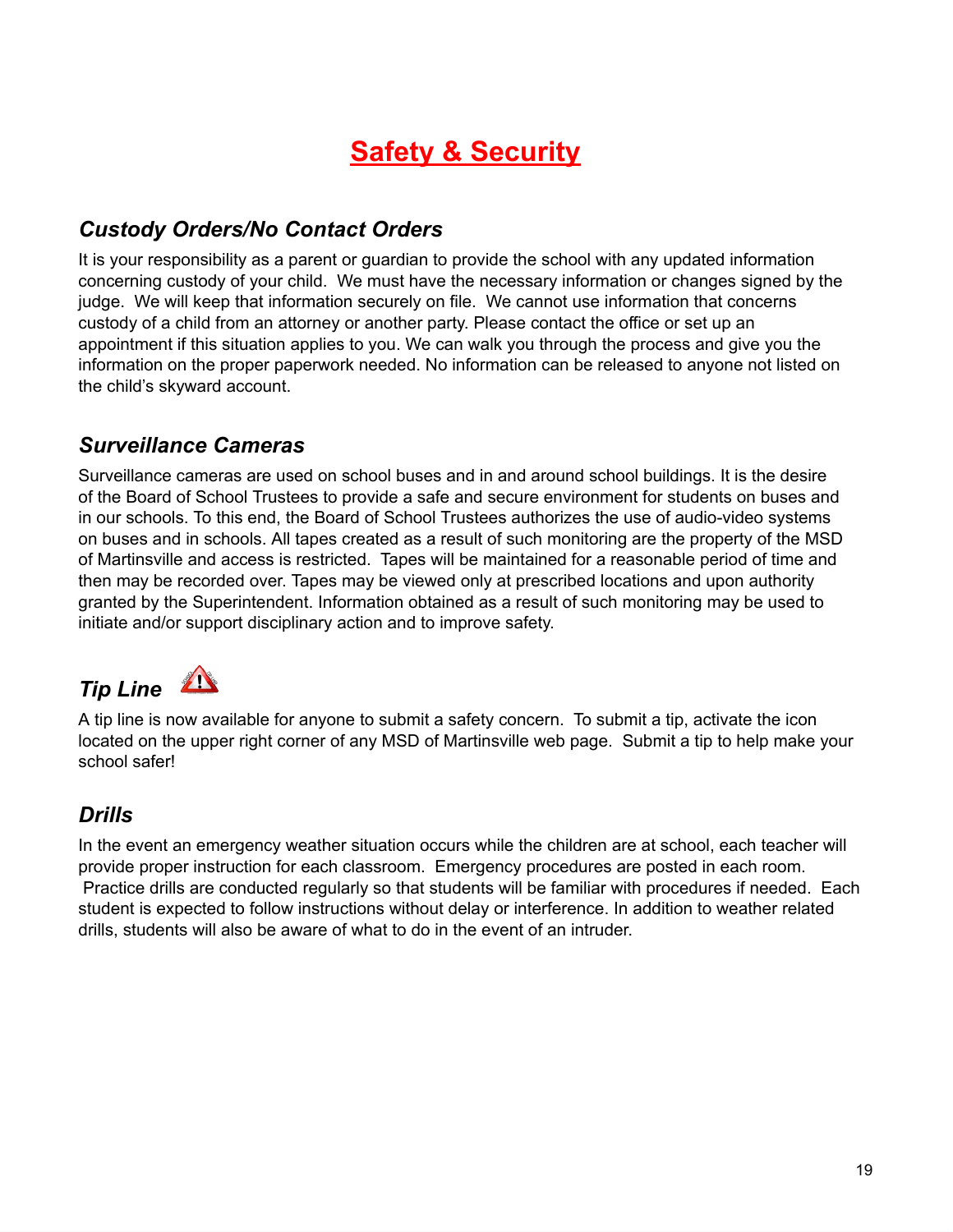# **Technology/Communications**

#### *School Messenger*

The School Messenger phone system depends on phone numbers in the school's database to deliver phone messages to your home and/or cell phone. Current emergency information is critical for the school office and database. We need to be able to contact you in the case of an emergency, injury, or sickness. Should you move during the school year or your telephone number changes, it is essential that you notify the school office immediately.

## *Family Access*

Some questions and concerns may be handled through our Family Access Internet program, provided you have a computer with Internet capabilities. Parents must show their photo ID as proof of being the parent or guardian and complete a form to obtain a username and password. This permission form, for use, may be obtained at the MSD of Martinsville's Administrative Office located at 389 E. Jackson Street in Martinsville. Once you have a username and password, using your Internet browser, you will type in the MSD of Martinsville's web page. There is a link to Family Access. Once you have entered your username and password, you will be able to view your child's school information as it is contained in the corporation's database.

#### *Student Network and Internet Acceptable Use and Safet***y**

All students enrolled in MSD of Martinsville will be permitted to use the technology resources of MSD of Martinsville. If a parent/guardian does not want their student to have access to any or all of these resources, they must notify the building principal in writing. Students will not be permitted to get on the internet until the acceptable use policy has been read and signed. That form is included at the end of this handbook. It can be signed electronically or printed out, signed, and returned to the office.

# **Resources/Special Services**

## *Resource Teacher*

The Metropolitan School District of Martinsville provides a teacher to support the educational requirements of students who have been identified as having special needs. These students are assigned to regular classrooms and participate actively in the life of the school. The Resource Teacher will meet each student's needs as determined by the student's individual education plan. Parent consent is required for testing and participation.

## *Speech and Hearing/Language Development*

A licensed Speech and Hearing Therapist checks students for hearing and speech concerns. Speech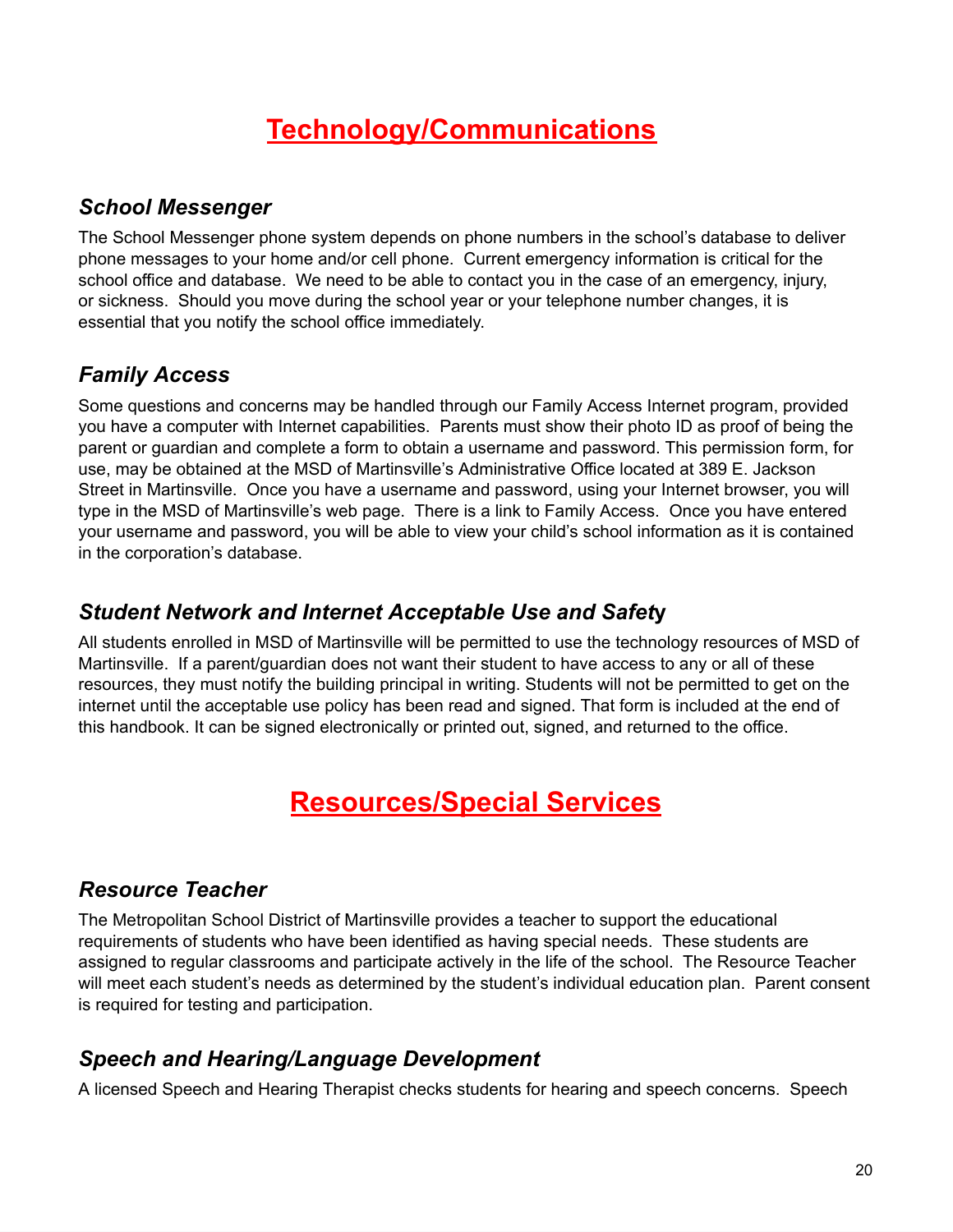classes conducted during the school day address articulation, delayed language, voice, stuttering, and hearing loss. Parent consent is required for testing and participation.

## *School Psychologist*

MSD of Martinsville Schools include School Psychologists on their building level problem solving teams. School psychologists serve students by providing collaborative feedback to teaching teams, designing behavior plans, assisting teachers and students with interventions (social/emotional and academic), and facilitating small groups. A school psychologist working as a member of the problem solving team may meet with a student individually to assist the student with social/emotional, academic, or behavioral challenges. Should a student need to meet with a school psychologist for more intensive interventions, written parent permission will be obtained.

## *School Guidance Counselor*

The School Guidance Counselor acts as a liaison between the home and the school in whatever capacity is needed to ensure a child's maximum school success. This includes:

- 1. Home visits
- 2. Parent Workshops
- 3. Transportation to conferences and medical appointments
- 4. Help with school problems
- 5. Help with behavior problems
- 6. Referrals to community resources

#### *Adult & Child*

Adult and Child is a community partnership that supports the learning process and works to enhance student behavior within the school environment. Some of the services they provide are: Initial assessments, Individualized treatment plan, Psychiatric consultation, Classroom based interventions, Coordination between school and home, Parental engagement, IEP consultations, Behavior modification plan, and Linkages to community supports. Please call the office to find out if your child would qualify for these services.

# **Medical Information**

#### *Immunizations*

It is mandatory that your child has an adequate certification of immunizations on file in the school office. Please keep your child's immunization record up-to-date. Failure to do so may lead to suspension or expulsion from school.

## *Medication*

All medications must be brought to the clinic as soon as the child arrives at school. All medications must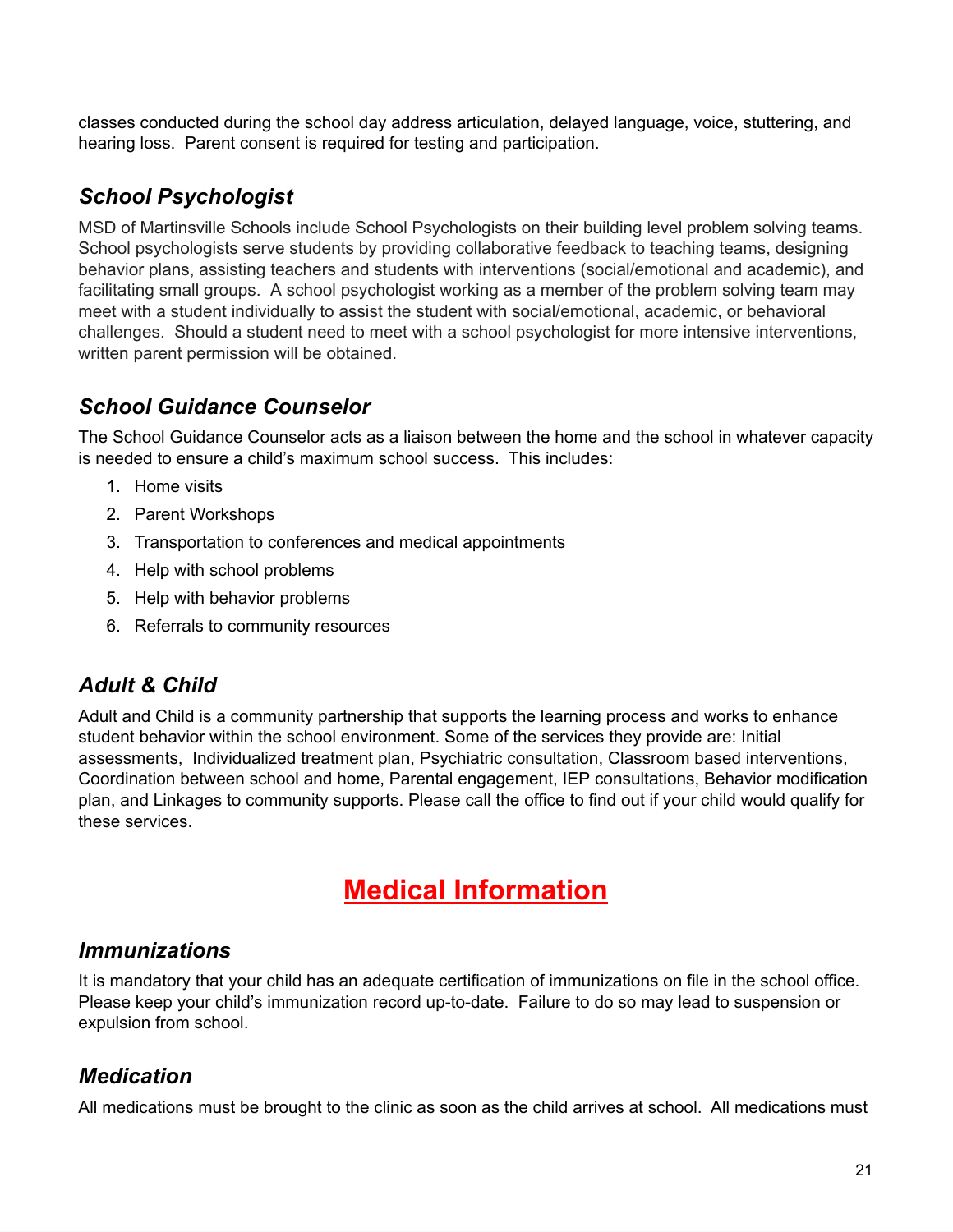be in the original container clearly identifying the medication and dosage instructions. All prescription medicine must be accompanied by a physician's prescription, a copy of the original prescription, or the pharmacy label. A note dated and signed by the parent, giving the child's name, dosage amounts, specific dosage times and other necessary information must accompany all medications. If the medication is to be terminated prior to the date on the prescription, the written and dated consent or withdrawal of consent of the parent is required. With written parental permission students may bring medication home. Students with chronic diseases or medical conditions that may require emergency administration of medication (epipens, inhalers) may have medications with them after meeting the following conditions:

- 1. The student's parent has filed an authorization with the student's principal for the student to possess and self-administer the medication.
- 2. A physician states in writing that:
	- a. The student has an acute or chronic disease or medical condition for which the physician has prescribed the medication;
	- b. The student has been instructed on how to properly use the medication and
	- c. The nature of the disease or medical condition requires emergency administration of the medication.

*The authorization and statement described above must be filed each year with the student's school nurse*.

## *Head Lice Policy*

It is the policy of the MSD of Martinsville Board of School Trustees that if a case of head lice is reported and found, that person will be excluded from school for treatment. That child's siblings and classmates will also be checked. If other persons are found to have lice, they will also be excluded from school for treatment and their sibling and classmates checked. Full school screening will be conducted as felt necessary by the principal and school nurse. Spot screening will also be conducted as necessary. Excluded students will be admitted after evidence of treatment. This evidence includes clean hair and scalp and removal of all live lice.

## *Bed Bug Policy*

It is the policy of the MSD of Martinsville Board of School Trustees that if a bed bug is found on a student's clothing or other belongings, the child's parent or guardian should be notified. The student will not be sent home. However, the child will be offered a fresh change of clothes, shoes, and backpack on a daily basis until the problem is resolved. The infested clothing, shoes, and backpack should be heat treated in the school's dryer and rotated to the student daily. The school health professional should manage the case including re-inspecting belongings, desk, classroom, etc., until the problem is resolved.

#### *Insurance*

At the beginning of each school year, an application for low-cost medical insurance will be provided for your student. The school does not carry medical insurance on the students. Hopefully, nothing will happen to your child that requires medical expenses, but we cannot guarantee this. If you do not have a family plan that covers medical expenses for your child, you may wish to consider this low-cost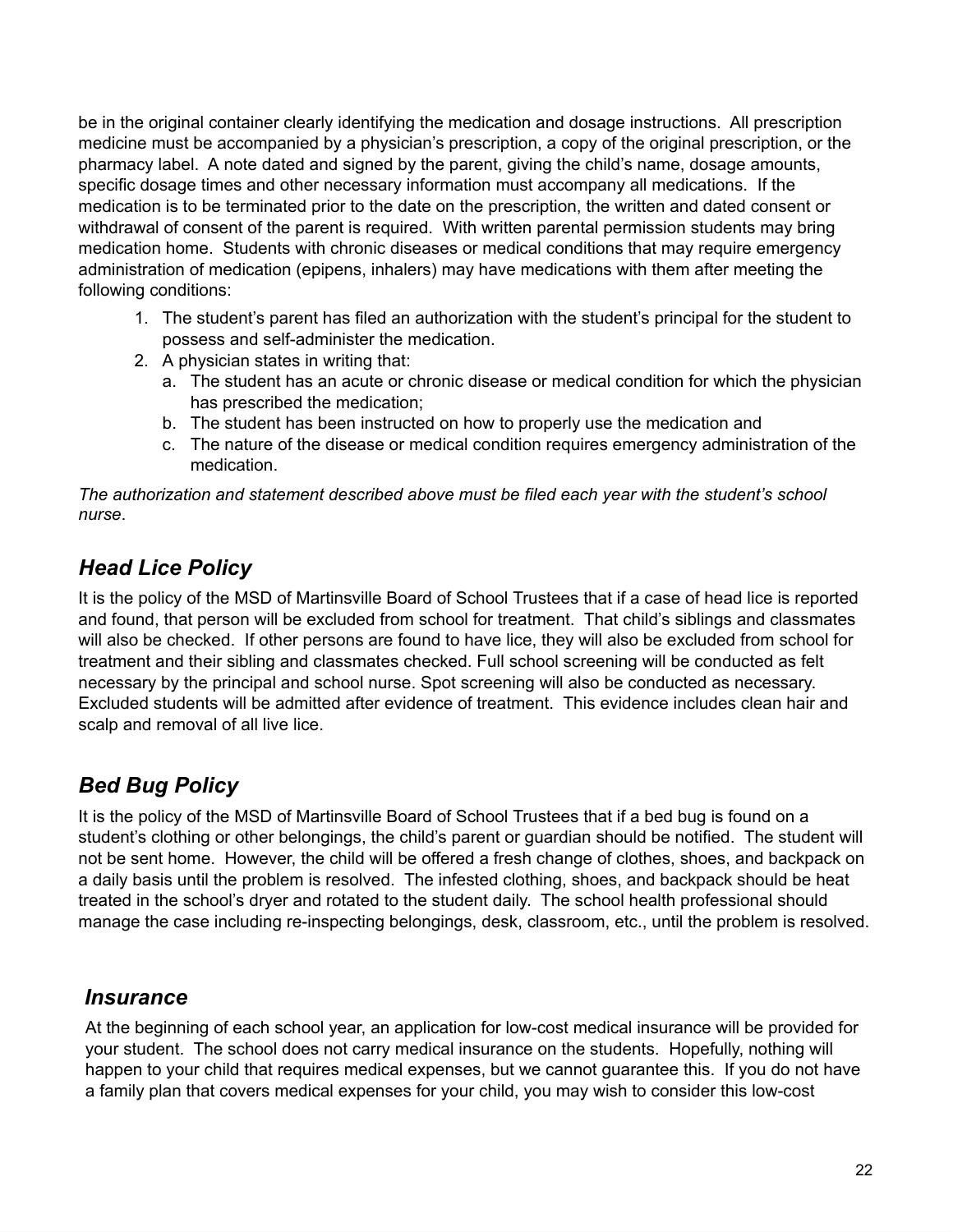insurance or check with our Family Service Coordinator to see if you qualify for Hoosier Health Wise insurance, provided by the state.

#### *Meningococcal Disease*

Meningococcal disease is a dangerous disease that can strike children and youth. The disease can progress rapidly and within hours of the first symptoms, may result in death or permanent disability including loss of hearing, brain damage, and limb amputations. Symptoms of meningococcal disease often resemble the flu and can include a fever, headache, nausea, and stiff neck, making the disease difficult to diagnose. The bacteria that cause meningococcal disease are transmitted through air droplets and by direct contact with an infected person. Fortunately, there is an immunization available and the U.S. Center for Disease Control and Prevention recommends routine meningococcal immunizations at 11 to 12 years old. For teenagers, immunization is recommended at high school entry and incoming college freshman. Please talk with your child's healthcare provider about meningococcal disease and vaccination

# **After School Opportunities**

#### *Middle School Sports Available at Bell Intermediate Academy - 6th Graders ONLY*

**Fall Sports** - Cross-country, Tennis, & Golf

**Winter -** Wrestling, Swimming & Diving

**Spring** - Track and Field

#### *Intramurals and Clubs*

To supplement the extracurricular program, there is a place in the intramural program for students who wish to explore new activities. This program is varied to include the interests of students. In addition, Bell Intermediate Academy will offer a variety of clubs for students to try out different activities to find their interests. Information will be provided during the year to inform students of these activities. Programs are offered based upon student interest. These will be held outside of school hours.

## *YMCA 2-1 Program*

Project 2-1 is an After-School Outreach Program that Bell Intermediate Academy, in collaboration with our local YMCA, facilitate Monday through Thursday after school until 6:00 P.M. The program is free of charge and offers homework help, healthy snacks, activities, transportation, and technology to our students. Additional information is available in the front office.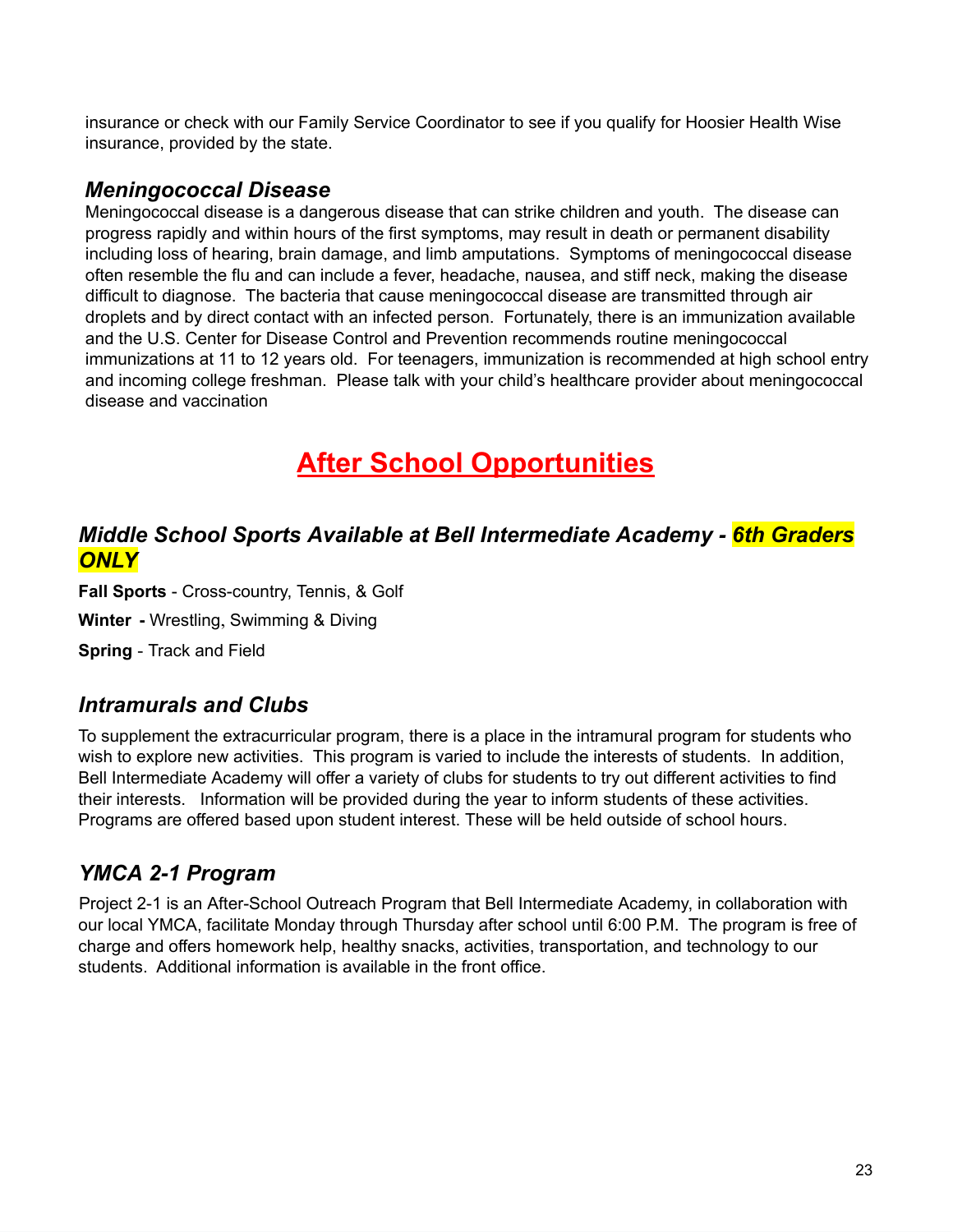# **Miscellaneous**

## *Book Rental Fees*

Book rental fees are due on the first day of school. Textbooks are issued to students on a rental basis and are customized based on your child's schedule. Children using rental books should exercise great care so the least possible damage and loss occurs. Your child is held responsible for unnecessary marking, damage, and loss of rental books. When a book becomes torn or is in need of repair, the teacher should be notified and a damage or lost textbook fee could be assessed.

## *Lockers and Backpacks*

Each student is assigned his/her own private locker for storage of books and other personal items. If there are mechanical problems, the Guidance Office should be notified, and a custodian will repair it. General locker rules would include:

- 1. **DO NOT SHARE LOCKERS OR GIVE OUT COMBINATIONS**!
- 2. **DO NOT IN ANY WAY TAMPER WITH OR BOTHER ANY LOCKER!**
- 3. **DO NOT STORE OPEN DRINKS IN LOCKERS!**

Breaking any of these rules is a violation of the student conduct code and may cause you to lose the privilege of having a locker.

**Backpacks are NOT allowed in the classroom**. They are to be kept in student lockers.

## *Birthday Parties and Treats*

We enjoy celebrating birthdays at school. If you wish to celebrate your child's birthday at school, please contact your child's teacher and schedule a time. Birthday treats must be commercially prepared. The school prefers that you do not send in drinks. Party invitations should not be distributed at school unless all students in the class receive an invitation. The school is not permitted to disclose other student's addresses or phone numbers. **Balloons and flowers cannot be delivered to the schools.**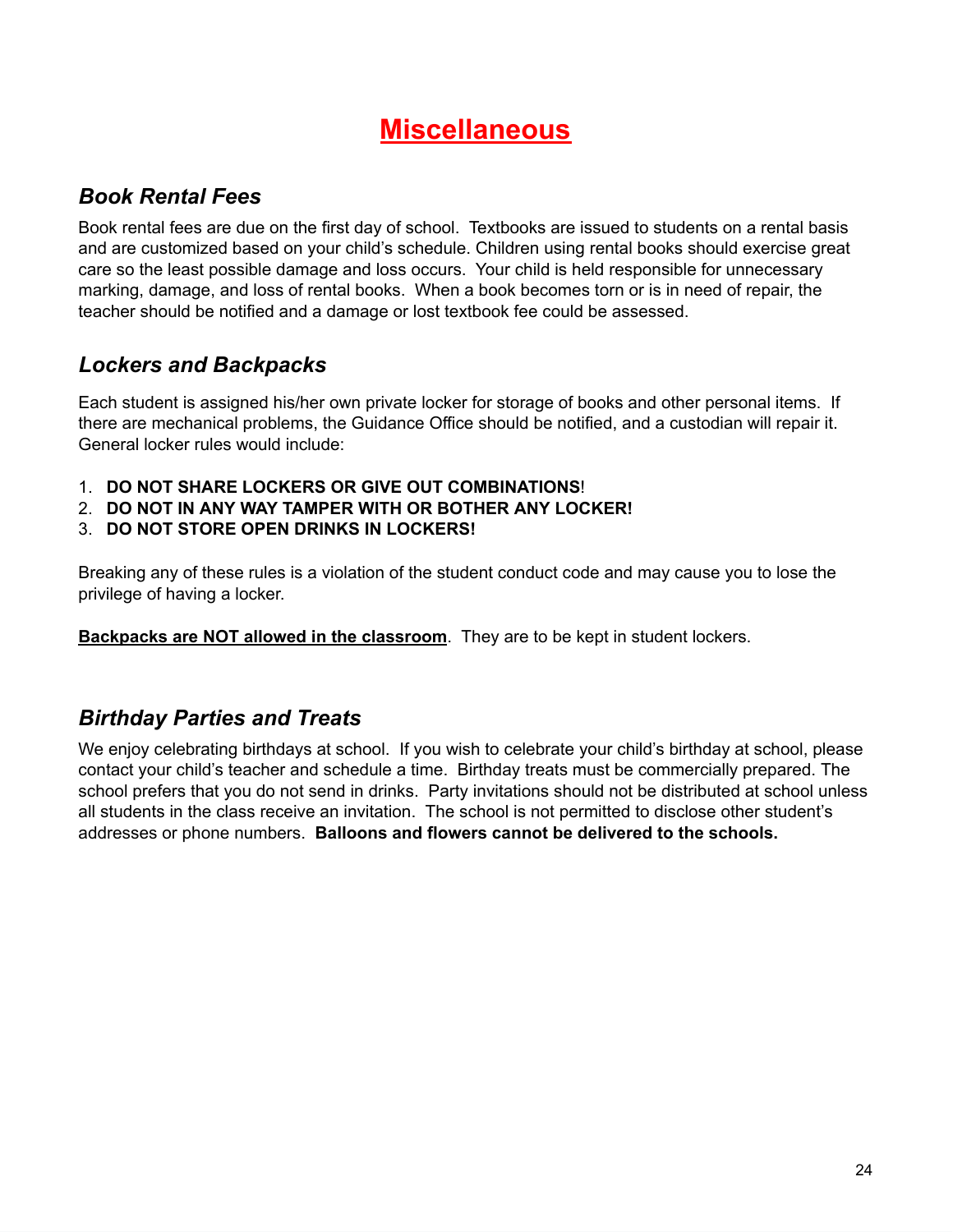## **Metropolitan School District of Martinsville Administrative Guidelines**

Metropolitan School District of Martinsville Bylaws & Policies

#### **[5136](http://www.neola.com/martinsville-in/search/ag/ag5136.htm) – PERSONAL COMMUNICATION DEVICES**

Students may use personal communication devices (PCDs) before and after school, during their lunch break, in between classes as long as they do not create a distraction, disruption or otherwise interfere with the educational environment, during after school activities (e.g., extracurricular activities), or at school-related functions. Use of PCDs, except those approved by a teacher or administrator, at any other time is prohibited and they must be powered completely off (i.e., not just placed into vibrate or silent mode) and stored out of sight.

For purposes of this policy, "personal communication device" includes computers, tablets (e.g., iPads and similar devices), electronic readers ("e-readers"; e.g., Kindles and similar devices), cell phones (e.g., mobile/cellular telephones, smartphones (e.g., BlackBerry, iPhone, Android devices, Windows Mobile devices, etc.)), and/or other web-enabled devices of any type. Students may not use PCDs on school property or at a school-sponsored activity to access and/or view Internet web sites that are otherwise blocked to students at school. Students may use PCDs while riding to and from school on a school bus or other Board-provided vehicles or on a school bus or Board-provided vehicle during school-sponsored activities, at the discretion of the bus driver, classroom teacher sponsor/advisor/coach. Distracting behavior that creates an unsafe environment will not be tolerated.

Also, during after school activities, PCDs shall be powered completely off (not just placed into vibrate or silent mode) and stored out of sight when directed by the administrator or sponsor.

Under certain circumstances, a student may keep his/her PCD "On" with prior approval from the building principal.

Except as authorized by a teacher, administrator or IEP team, students are prohibited from using PCDs during the school day, including while off-campus on a field trip, to capture, record and/or transmit the words or sounds (i.e., audio) and/or images (i.e., pictures/video) of any student, staff member or other person. Using a PCD to capture, record and/or transmit audio and/or pictures/video of an individual without proper consent is considered an invasion of privacy and is not permitted. Students who violate this provision and/or use a PCD to violate the privacy rights of another person may have their PCD confiscated and held until a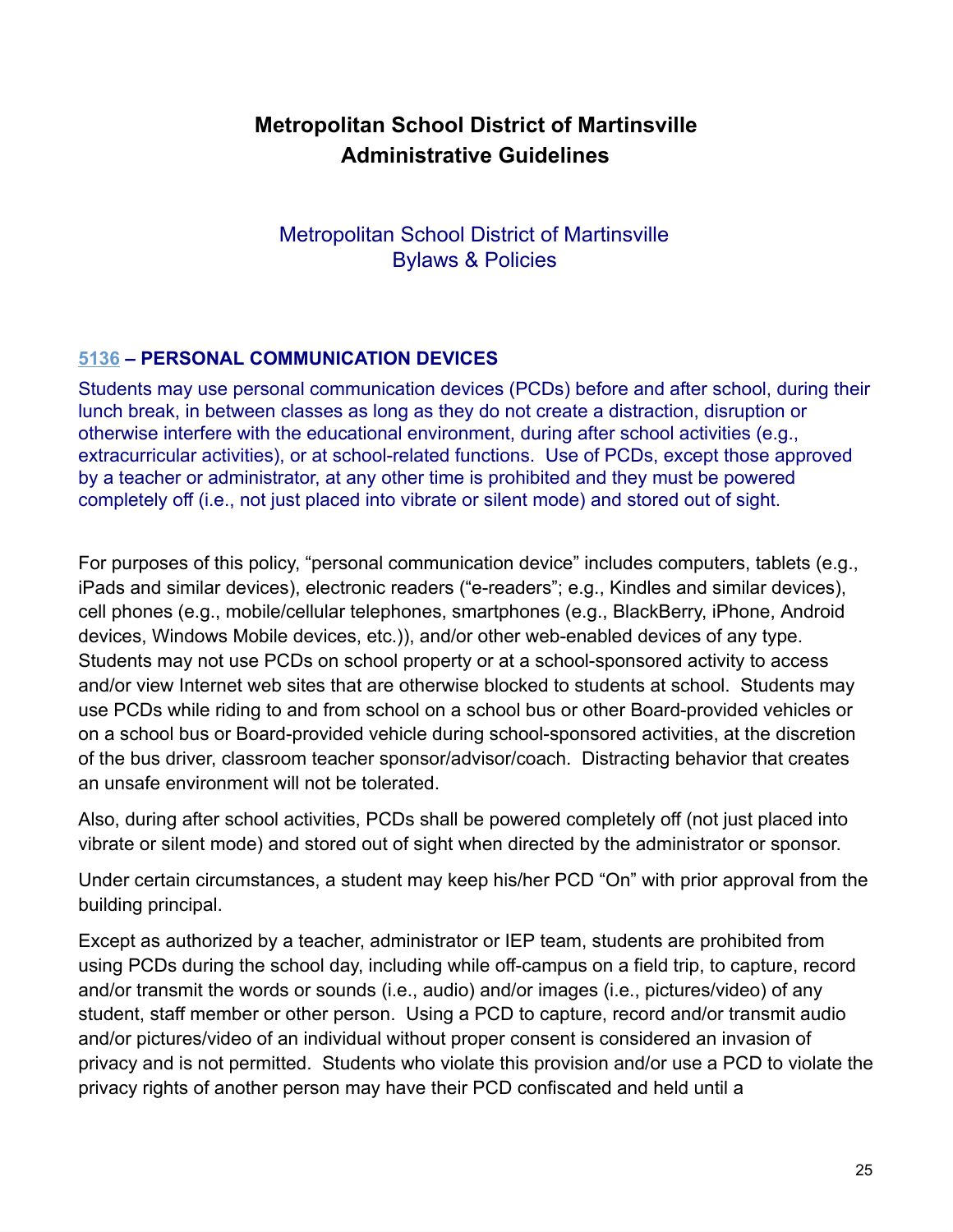parent/guardian picks it up, and may be directed to delete the audio and/or picture/video file while the parent/guardian is present. If the violation involves potentially illegal activity the confiscated-PCD may be turned-over to law enforcement.

The use of PCDs in gymnasiums, locker rooms, shower facilities, rest/bathrooms and/or swimming pool is prohibited.

Students shall have no expectation of confidentiality with respect to their use of PCDs on school premises/property.

Students may not use a PCD in any way that might reasonably create in the mind of another person an impression of being threatened, humiliated, harassed, embarrassed or intimidated. See Policy 5517.01 – Bullying and Other Forms of Aggressive Behavior. In particular, students are prohibited from using PCDs to: (1) transmit material that is threatening, obscene, disruptive, or sexually explicit or that can be construed as harassment or disparagement of others based upon their race, color, national origin, sex, sexual orientation, disability, age, religion, ancestry, or political beliefs; and (2) engage in "sexting" - i.e., sending, receiving, sharing, viewing, or possessing pictures, text messages, e-mails or other materials of a sexual nature in electronic or any other form. Violation of these prohibitions shall result in disciplinary action. Furthermore, such actions will be reported to local law enforcement and child services as required by law.

Students are also prohibited from using a PCD to capture, record, and/or transmit test information or any other information in a manner constituting fraud, theft, cheating, or academic dishonesty. Likewise, students are prohibited from using PCDs to receive such information.

Possession of a PCD by a student at school during school hours and/or during extra-curricular activities is a privilege that may be forfeited by any student who fails to abide by the terms of this policy, or otherwise abuses this privilege.

Violations of this policy may result in disciplinary action and/or confiscation of the PCD. The building principal will also refer the matter to law enforcement or child services if the violation involves an illegal activity (e.g., child pornography, sexting). Discipline will be imposed on an escalating scale ranging from a warning to an expulsion based on the number of previous violations and/or the nature of or circumstances surrounding a particular violation. If the PCD is confiscated, it will be released/returned to the student's parent/guardian after the student complies with any other disciplinary consequences that are imposed, unless the violation involves potentially illegal activity in which case the PCD may be turned-over to law enforcement. A confiscated device will be marked in a removable manner with the student's name and held in a secure location in the building's central office until it is retrieved by the parent/guardian or turned-over to law enforcement. School officials will not search or otherwise tamper with PCDs in Corporation custody unless they reasonably suspect that the search is required to discover evidence of a violation of the law or other school rules. Any search will be conducted in accordance with Policy 5771 – Search and Seizure. If multiple offenses occur, a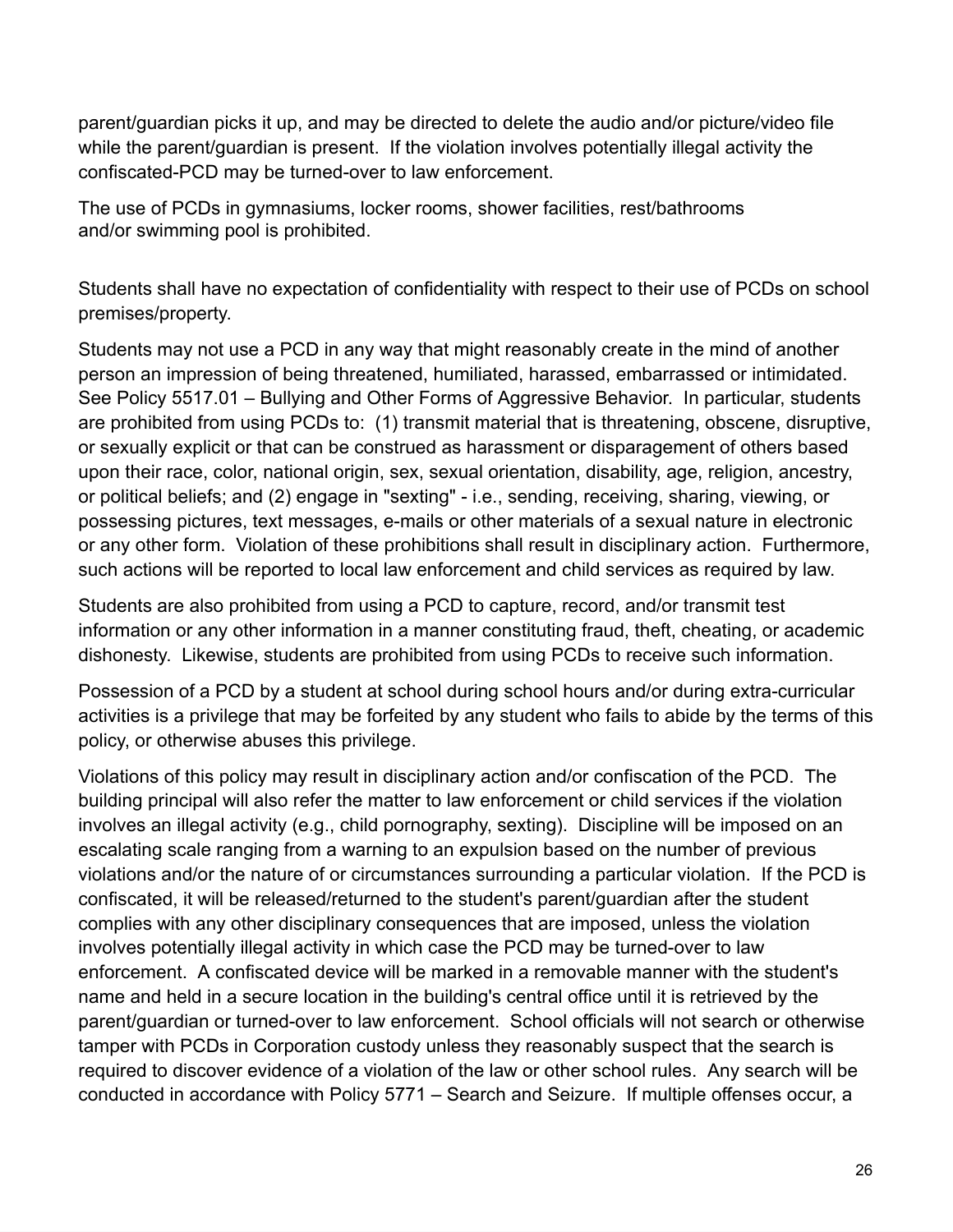student may lose his/her privilege to bring a PCD to school for a designated length of time or on a permanent basis.

A person who discovers a student using a PCD in violation of this policy is required to report the violation to the building principal.

Students are personally and solely responsible for the care and security of their PCDs. The Board assumes no responsibility for theft, loss, or damage to, or misuse or unauthorized use of, PCDs brought onto its property.

Parents/Guardians are advised that the best way to get in touch with their child during the school day is by calling the school office.

#### Metropolitan School District of Martinsville Administrative Guidelines

#### **5500A - STUDENT CONDUCT IN SCHOOL**

#### **ARTICLE I - Philosophy:**

The entire foundation and success of public school education depends on the basic concepts of self-discipline, a self-discipline that will allow all individuals to exist in a world of change and with the individual rights afforded them by our Federal and State Constitution. Certain standards of student conduct are necessary to assure that students seeking to express their own individual rights do not at the same time infringe upon the rights of others. The responsibility for the development and maintenance of self-discipline falls to the cooperative efforts of student, parents, teachers, administrators, and community.

A portion of the responsibility for the development and enforcement of regulations for the protection of the rights of individuals is delegated by the Board of School Trustees to responsible officials within the School District. The purpose of discipline controls is to help create an atmosphere that promotes the best possible learning environment for all those involved in the educational process.

An environment that provides equal opportunity for all and permits the teaching-learning process to proceed in an orderly manner is the objective of all school personnel. School staff members will make every effort individually, collectively, and cooperatively, with appropriate available community resources to help each student gain acceptable self-discipline standards.

However, in the absence of self-discipline, the Superintendent, principal and administrative personnel, or any teacher of the School District are authorized to take certain actions reasonable, desirable or necessary to help any student to further school purposes, or to prevent an interference with the educational process. School officials are charged with a moral and "parental" duty to inculcate proper values.

Some behavior is much more serious than other behavior and requires different approaches and clearly defined actions. Reprimand, corporal punishment, probation, referral to special personnel in the schools (counselor, assistant principal, principal), parent conference; suspension, referral to special central office personnel (pupil personnel or psychological) and expulsion, are devices available to school personnel in dealing with pupils involved in school discipline problems. Any or all of the techniques will be used; however, certain acts of misconduct will subject the students to suspension or expulsion from school.

Regardless of an individual's behavior or the discipline imposed, no student should be subject to ridicule or undue embarrassment as a result of the discipline process. For that reason, communication to other staff, other students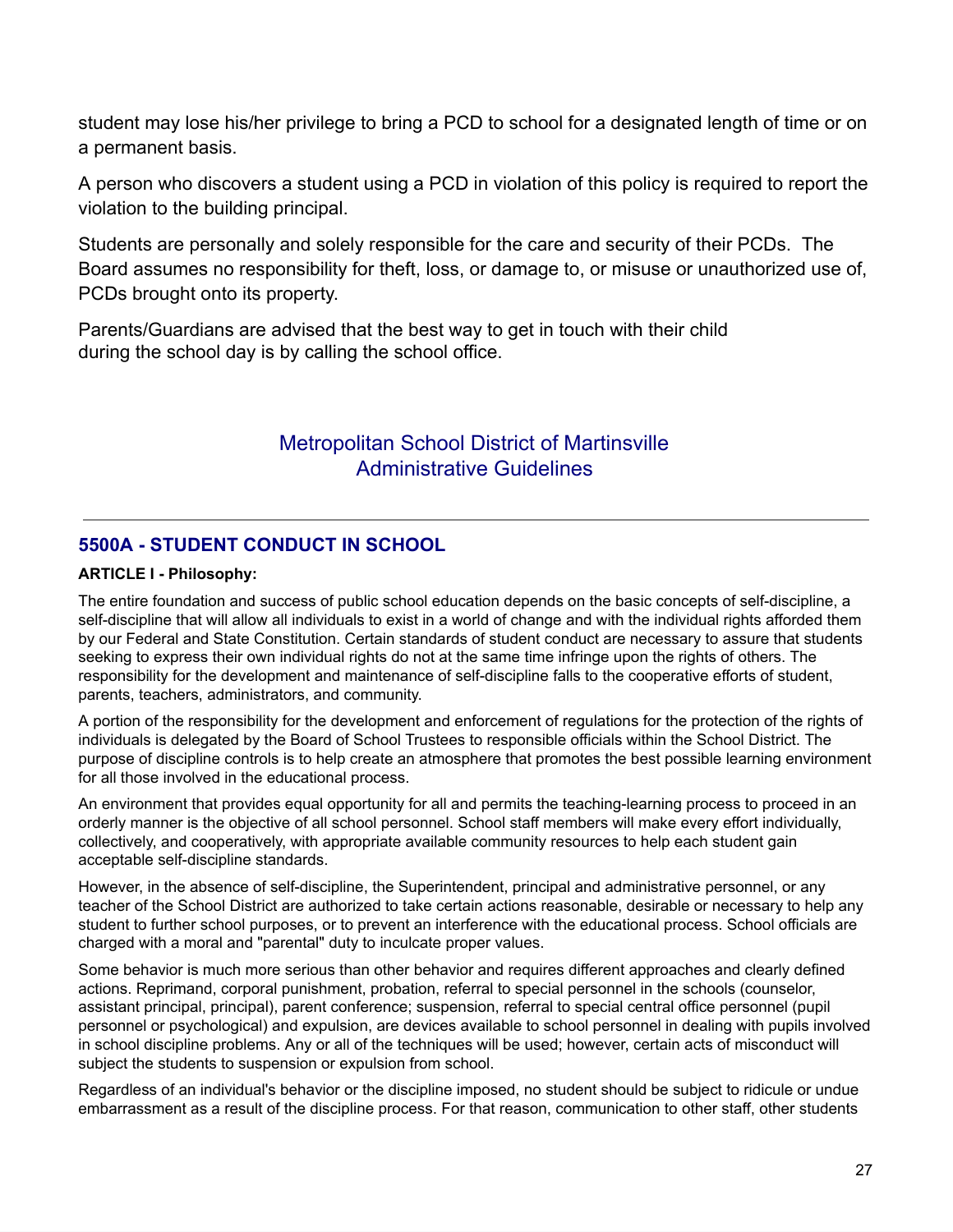or to persons outside of the School District which identifies the student and which is not reasonably necessary to further a legitimate school purpose is discouraged.

#### **ARTICLE II - When Applicable:**

Pursuant to Indiana Code, all rules of conduct shall be applicable when a student is:

- A. on school grounds immediately before, during and immediately after school hours, and at any other time when the school is being used by a school group;
- B. off school grounds at a school activity, function or event; or
- C. traveling to or from school or a school activity, function or event; or
- D. during summer school.

#### **ARTICLE III - Student Conduct Rules:**

Pursuant to the appropriate sections of the laws of the State of Indiana, the Board of School Trustees hereby prohibits the following conduct when that conduct interferes with a legitimate school purpose or impedes an education function, and directs that such conduct can result in the suspension or expulsion of a student. Examples of student misconduct and/or substantial disobedience for which a student may be suspended or expelled include, but are not limited to:

- A. Using violence, force, noise coercion, threat, intimidation, fear, passive resistance, or other comparable conduct constituting an interference with school purposes, or urging other students to engage in such conduct. The following enumeration is illustrative of the type of conduct prohibited by this subdivision:
	- 1. Occupying any school building, school grounds or part thereof with intent to deprive others of its use.
	- 2. Blocking the entrance or exits of any school building or corridor or room therein with intent to deprive others of lawful access to or from, or use of the building, corridor or room,
	- 3. Setting fire to or substantially damaging any school building or property.
	- 4. Prevention of or attempting to prevent by physical act the convening or continued functioning of any school or educational function, or of any lawful meeting or assembly on school property.
	- 5. Intentionally making noise or acting in any manner so as to interfere seriously with the ability of any teacher or any of the other school personnel to conduct the educational function under his supervision.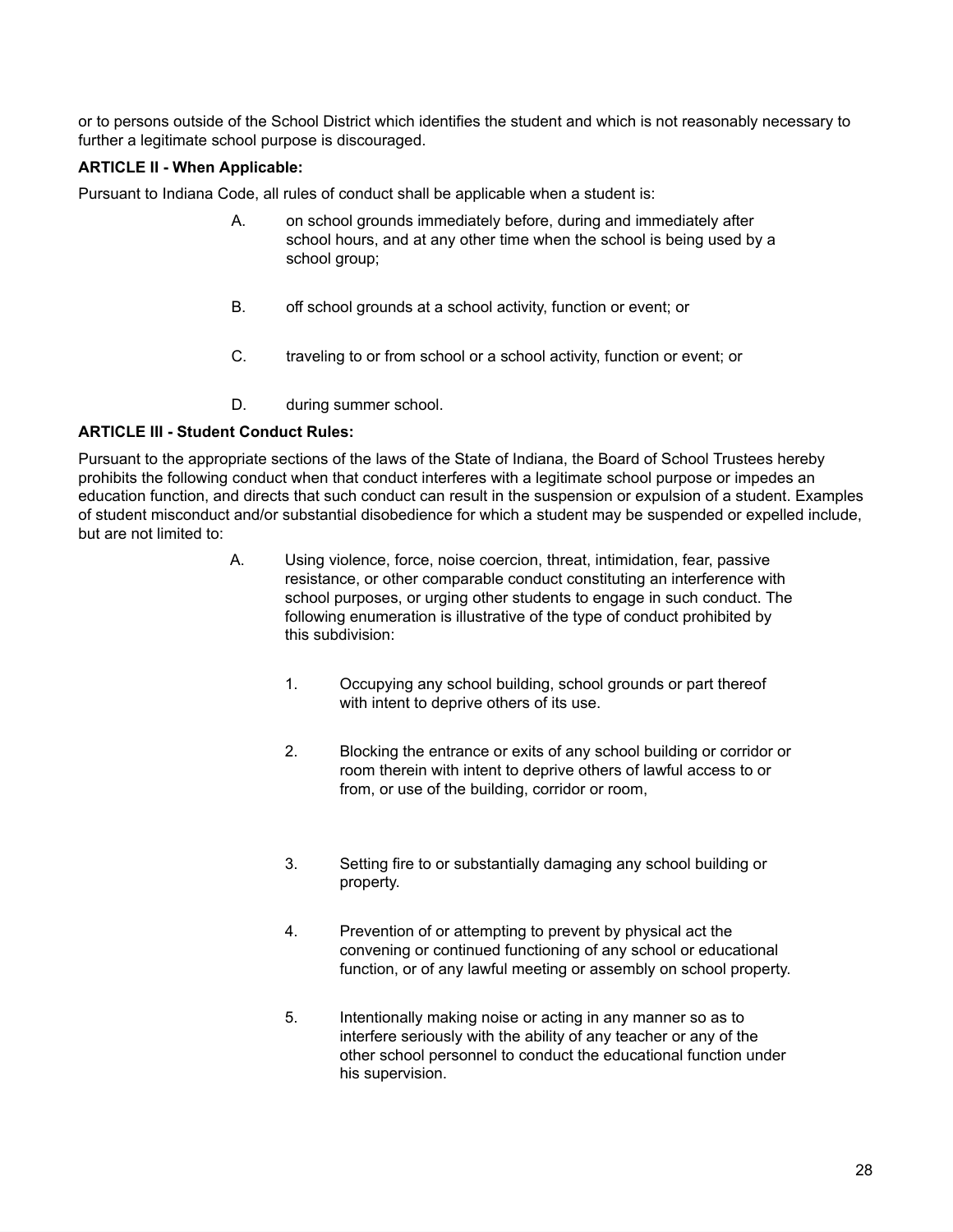- B. Causing or attempting to cause damage to school property, stealing or attempting to steal school property.
- C. Causing or attempting to cause damage to private property, stealing or attempting to steal private property.
- D. Intentionally causing or attempting to cause physical injury or intentionally behaving in such a way as could reasonably cause physical injury to any person.
- E. Threatening or intimidating any student for the purpose of, or with the intent of, obtaining money or anything of value from the student.
- F. Failing to report the actions or plans of another person to a teacher or administrator where those actions or plans, if carried out, could result in harm to another person or persons or damage property when the student has information about such actions or plans.
- G. Knowingly possessing, handling or transmitting a knife or any other object that can reasonably be considered a weapon, is represented to be a weapon, or looks like a weapon.
- H. Knowingly possessing, using, transmitting, or being under the influence of any controlled substance, prescription drug, narcotic drug, hallucinogenic drug, amphetamine, barbiturate, marijuana, alcoholic beverage, intoxicant or depressant of any kind, or any paraphernalia used in connection with the listed substances. Also prohibited is the consumption of any of the stated substances immediately before attending school or a school function or event.

 Exception to Rule 8: A student with a chronic disease or medical condition may possess and self-administer prescribed medication for the disease or condition if the student's parents have filed a written authorization with the building principal. The written authorization must be filed annually. The written authorization must be done by a physician and must include the following information:

- 1. That the student has an acute or chronic disease or medical condition for which the physician had prescribed medication.
- 2. The nature of the disease or medical condition requires emergency administration of the prescribed medication.
- 3. The student has been instructed in how to self-administer the prescribed medication.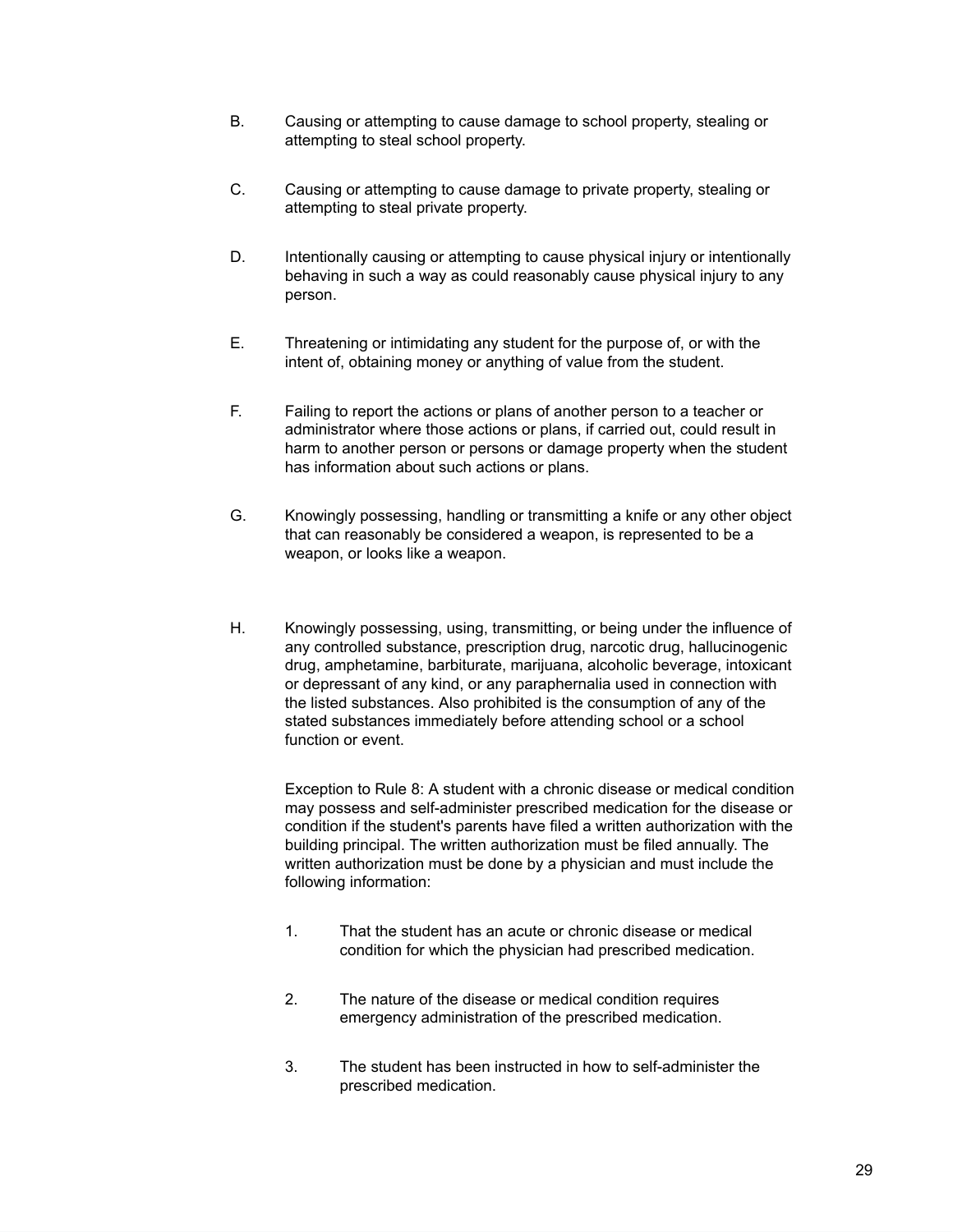- 4. The student is authorized to possess and self-administer the prescribed medication.
- I. Possessing, using, or transmitting any substance which is represented to be or looks like a narcotic drug, hallucinogenic drug, amphetamine, barbiturate, marijuana, alcoholic beverage, stimulant, depressant, or intoxicant of any kind.
- J. Possessing, using, transmitting, or being affected by caffeine-based substances, substances containing phenylpropanolamine (PPA), or stimulants of any kinds, be they available with or without a prescription.
- K. Engaging in the unlawful selling of a controlled substance or engaging in a criminal law violation that constitutes a danger to other students or constitutes an interference with school purposes or an educational function.

 Regarding Items 8, 9, 10 and 11, any student found to have violated the provisions of this article by delivering or selling a substance to another person shall be expelled from school for a period of one (1) year unless extenuating circumstances are found. Any student engaged in the delivery, sale, or possession of a prohibited substance should be reported to law enforcement officials. A student expelled for this infraction will be notified of the trespass laws of the State of Indiana and informed that they will be prosecuted in the event they enter school grounds before, during or after school hours for the full period of the expulsion. School ground is defined as property belonging to the School District. If extreme extenuating circumstances are shown, then the student may request the drug abuse class set forth below. Any student who is found to have violated this article by being in possession of or under the influence, or having recently consumed a prohibited substance shall be expelled for a period of one (1) year, unless extenuating circumstances are presented. The student may request to enroll in a special drug abuse course of study or student assistance program (if available), as an alternative to expulsion. This course will be provided as an alternative to expulsion only in the event the student is a first offender with regard to a drug and/or alcohol offense. In order to qualify for the drug abuse course of study, the student must also exhibit a sincere desire for help, and must be recommended by his counselor, assistant principal or principal for that course of study.

 L. Failing in a substantial number of instances to comply with directions of teachers or other school personnel during any period of time when the student is properly under their supervision, where the failure constitutes an interference with school purposes or an educational function.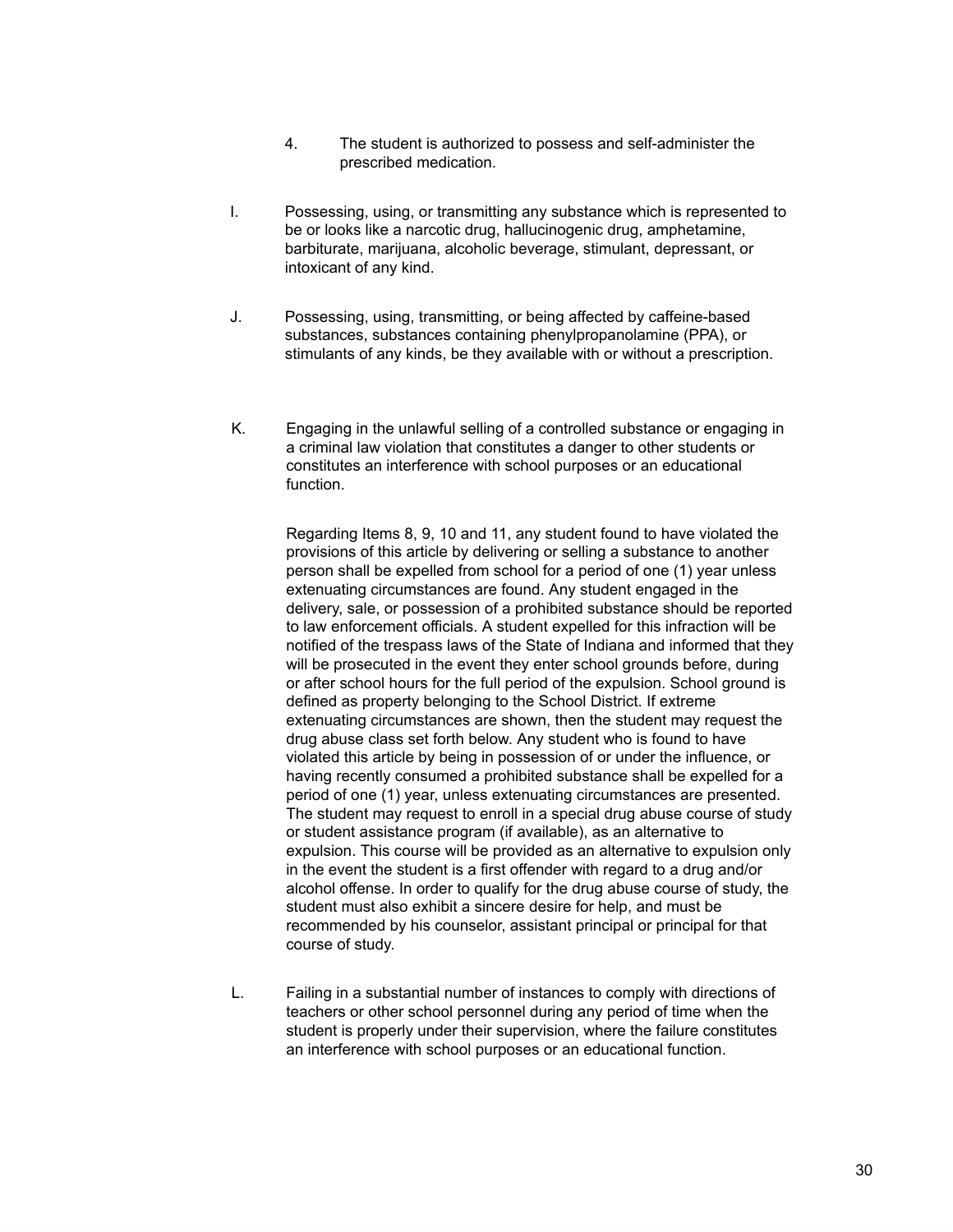- M. In addition to the grounds for expulsion or suspension as set forth above, a student may be expelled or suspended for engaging in unlawful activity on or off school grounds if the unlawful activity may reasonably be considered to be an interference with school purposes or an educational function. This includes any unlawful activity meeting the above criteria that takes place during weekends, holidays, other school breaks, and the summer period when a student may not be attending classes or other school functions.
- N. Engaging in an activity forbidden by the laws of Indiana that constitutes an interference with school purposes or an educational function. Falsely, and knowing the accusation is false, accruing any person of sexual harassment, or of violating a school rule, and/or a state or federal law.
- O. Violating or repeatedly violating any rules that are reasonably necessary in carrying out school purposes or an educational function and are validly adopted under the appropriate sections of the Indiana Code.
- P. Possession or use of any tobacco or tobacco product by a student.
- Q. Whether by alarm, telephone, written communication or any other form of communication, falsely reporting a fire, bomb threat or any other form of disaster.
- R. Willfully absent or truant from school without the knowledge or consent of the parent or school, or absence from school when there is an attempt to evade the School Attendance Law.
- S. Violation of students driving and riding policy as established by the Board of School Trustees.
- T. Engaging in any activity on a school bus that endangers the safety and well-being of others.
- U. Using obscene, profane, indecent, or other inappropriate modes of expression.
- V. Cheating on any test, quiz, homework assignment, or plagiarism on any project or research paper; or any other instance of dishonesty, as the same would apply to the student's academic pursuits; or assisting another cheat or plagiarize.
- W. Displaying affection for another person in an inappropriate manner.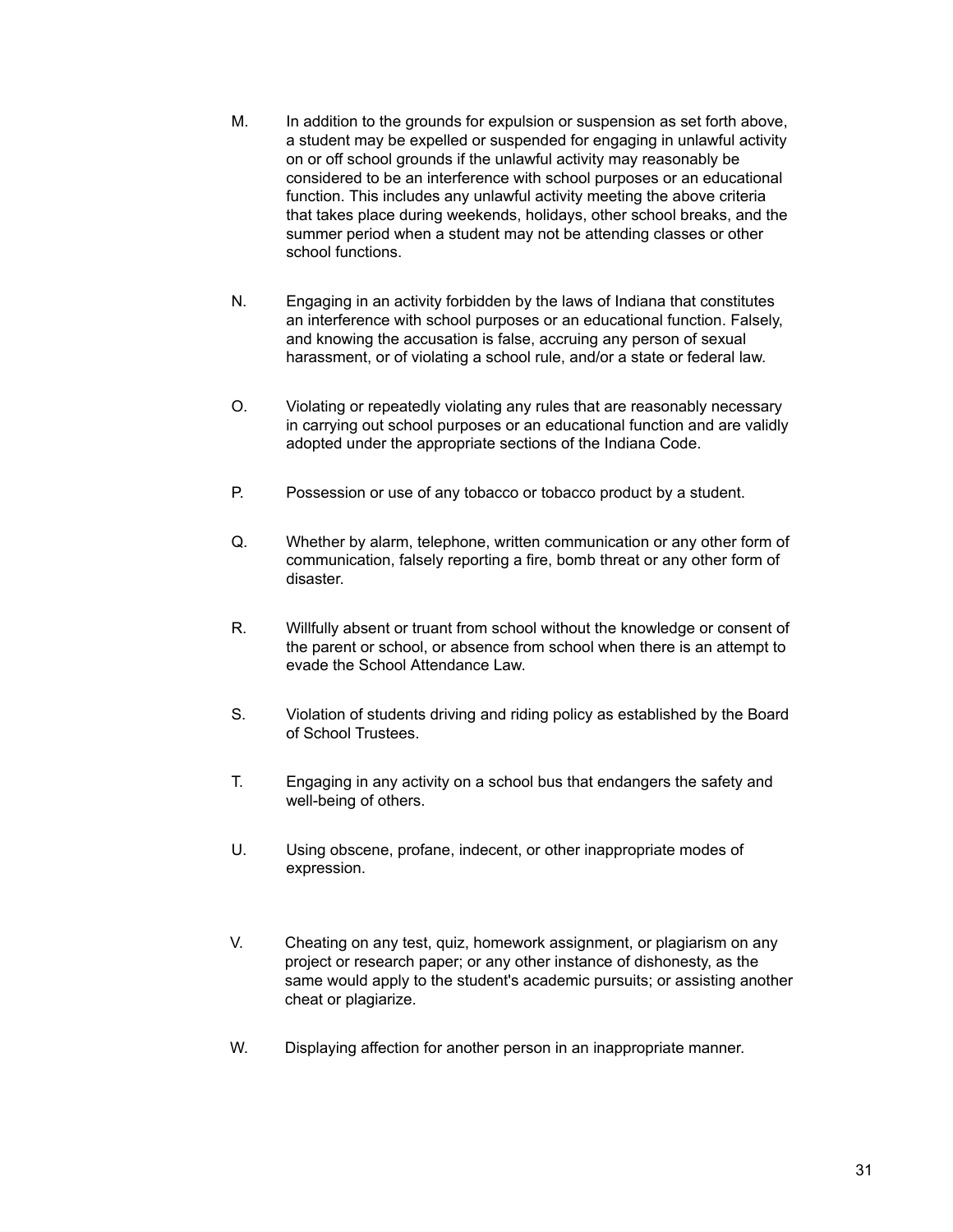- X. Violation of a student dress code, which has been duly adopted by the principal of a school and published to the student body.
- Y. Repeated instances of being tardy to school or to any class or the failure to report to any class or any other place as scheduled or as directed by a teacher, aide, or administrator.
- Z. Repeated instances of belligerence and/or disrespectful behavior directed at an employee of this District, including contract bus drivers serving this District.
- AA. Repeated instances of failure to minimally take part in the education process. By way of example, and not by way of limitation:
	- 1. sleeping in class;
	- 2. failure to complete assignments; or
	- 3. failure to do homework.
- BB. Any act or communication which causes another person to engage in a fight, or which could reasonably cause another person to engage in a fight.
- CC. Knowingly or intentionally touching another person in a rude, insolent or angry manner.
- DD. No student shall possess, handle, or transmit any firearm or a destructible device on school property. The following devices are considered to be a firearm under this rule:
	- 1. Any weapon, which will or is designed to or may readily, be converted to expel a projectile by the action of any explosive.
	- 2. The frame or receiver of any weapon described above.
	- 3. Any firearm muffler or firearm silencer.
	- 4. Any destructive device which is an explosive, incendiary, or poison gas bomb, grenade, rocket having a propellant charge of more than four (4) ounces, missile having an explosive or incendiary charge of more than one-quarter (1/4) ounce, mine, or any similar device.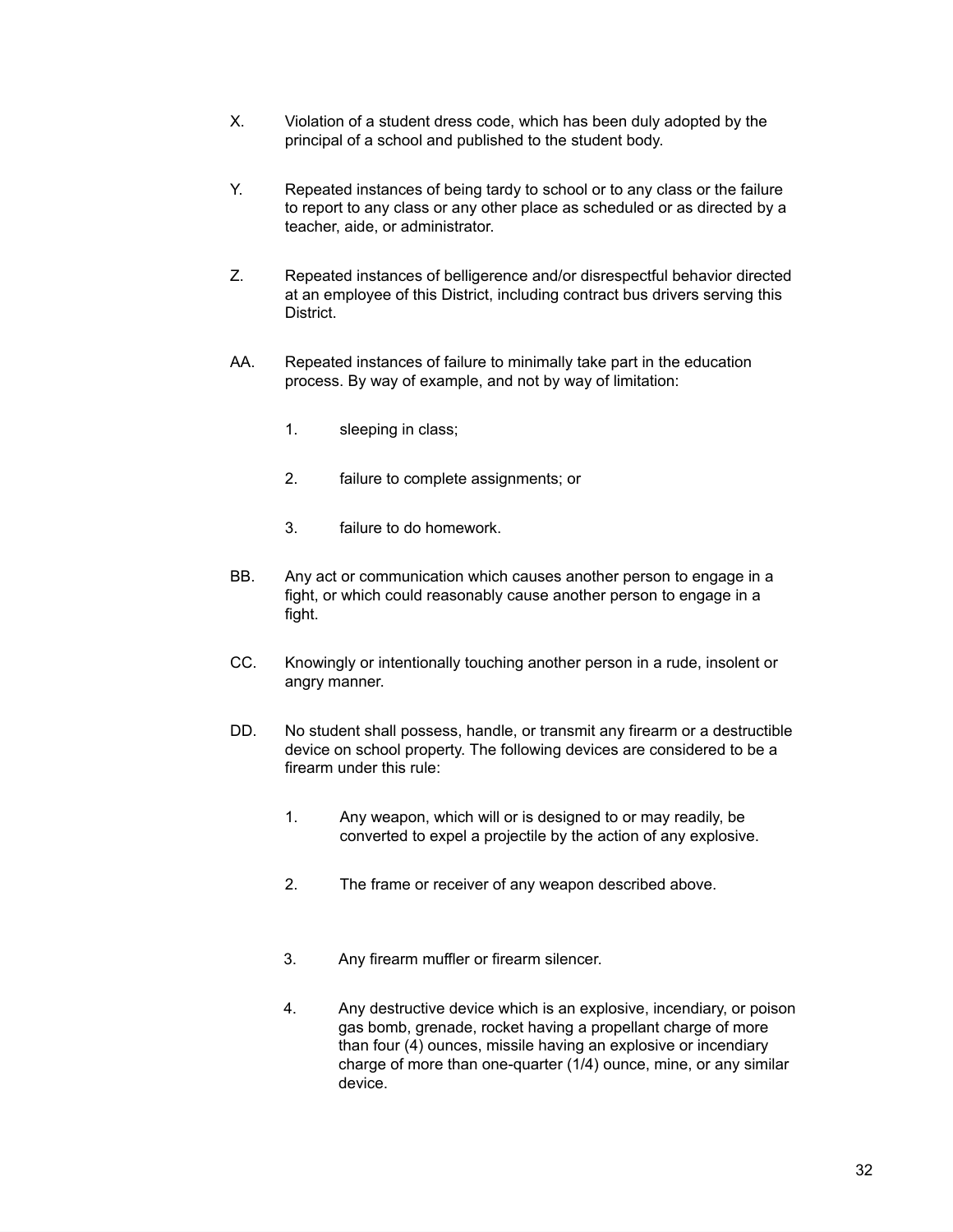- 5. Any weapon which will, or which may be readily converted to expel a projectile by the action of an explosive or other propellant, and which has any barrel with a bore of more than one-half (1/2) inch in diameter.
- 6. Any combination of parts either designed or intended for use in converting any device into any destructive device described in the two (2) immediately preceding examples, and from which a destructive device may be readily assembled.
- 7. An antique firearm.
- 8. A rifle or a shotgun that the owner intends to use solely for sporting, recreational, or cultural purposes.

For the purposes of this rule, a destructive device is:

- a. An explosive, incendiary, or overpressure device that is configured as a bomb, a grenade, a rocket with a propellant charge or more than four (4) ounces, a missile having an explosive or incendiary charge of more than one-quarter (1/4) ounce, a mine, a Molotov cocktail or a device that is substantially similar to an item described above;
- b. A type of weapon that may be readily converted to expel a projectile by the action of an explosive or other propellant through a barrel that has a bore diameter of more than one-half (1/2) inch, or
- c. A combination of parts designed or intended for use in the conversion of a device into a destructive device. A destructive device is not a device that although originally designed for use as a weapon is redesigned for use as a signaling, pyrotechnic, line throwing, safety, or a similar device.

 The penalty for possession of a firearm or a destructive device: suspension up to ten (10) days and expulsion from school for at least one (1) calendar year with the return of the student to be at the beginning of the first semester after the one (1) year period. The Superintendent may reduce the length of the expulsion if the circumstances warrant such reduction. The Superintendent shall immediately notify the appropriate law enforcement agency when a student is expelled under this rule.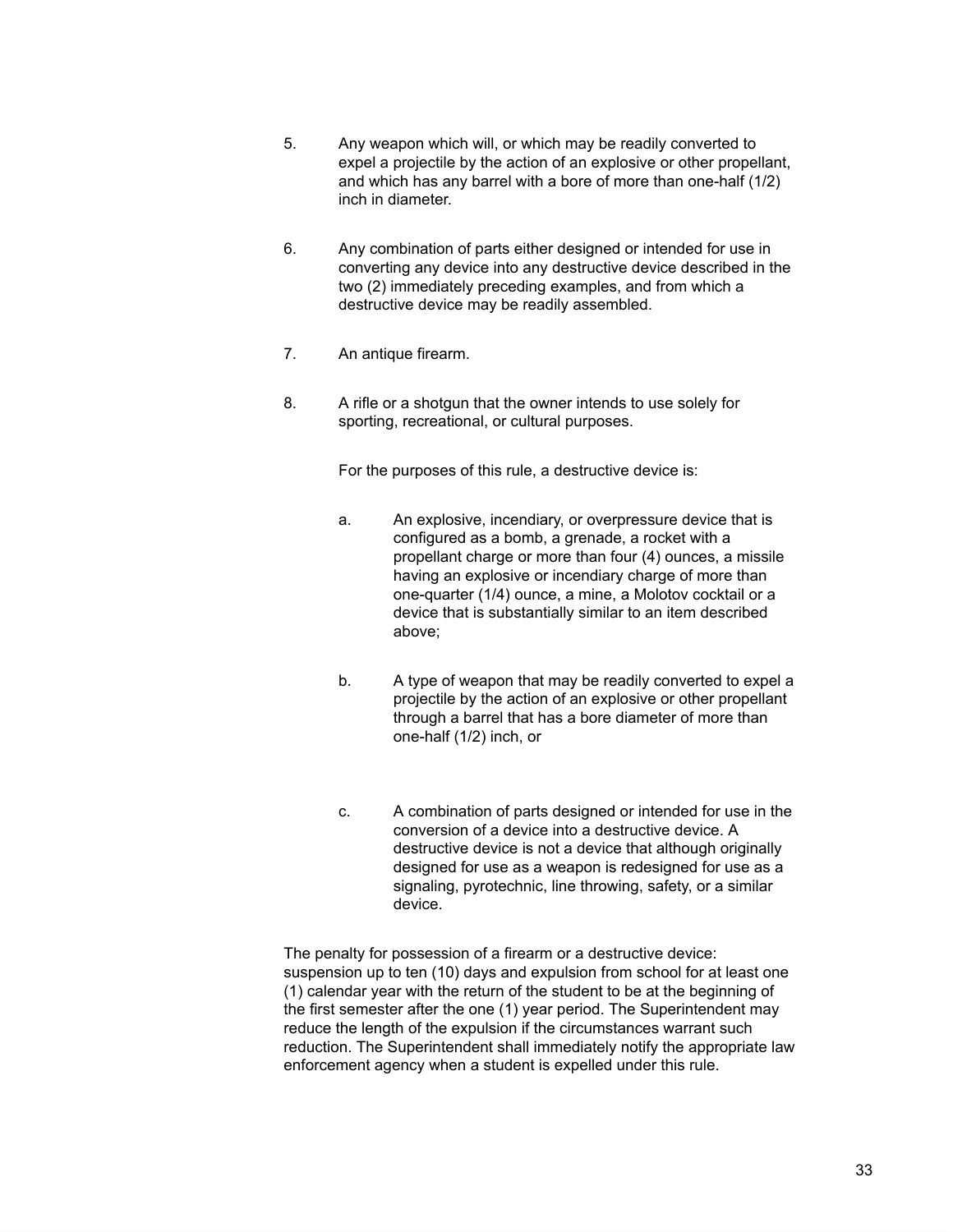- EE. No student shall possess, handle, or transmit any deadly weapon on school property. The following devices are considered to be deadly weapons as defined in I.C. 35-41-1-8.
	- 1. Weapon, laser, or electronic stun weapon, equipment, chemical substance, or other material that in the manner it is used, or could ordinarily be used, or is intended to be used, is readily capable of causing serious bodily injury.
	- 2. An animal readily capable of causing serious bodily injury and used in the commission or attempted commission of a crime.

The penalty for possession of a deadly weapon: up to ten (10) days suspension and expulsion from school for a period of up to one (1) calendar year. The Superintendent shall immediately notify the appropriate law enforcement agency when a student is expelled under this rule.

#### **ARTICLE IV - Discipline Procedure for Students with Disabilities\***

Students with disabilities are subject to the discipline rules adopted by the Board of School Trustees and, therefore, may be suspended or expelled for any violation(s) of such rules. In accordance with I. C. 20-8.1-5.1 and 511 IAC 7-15, administrators may take the following discipline actions:

#### **Suspension**

A suspension is defined as a unilateral, temporary cessation of educational or related services. A short-term removal of a student pursuant to the student's individualized education program is not a suspension. Students with disabilities may be suspended up to five (5) consecutive school days, but no more than ten (10) cumulative school days in a school year.

Before a student with disabilities can be suspended, the student must be afforded a meeting with the principal, wherein the student is entitled to: (1) a written or oral statement of the charges against the student; (2) if the student denies the charge, a summary of the evidence against the student; and (3) an opportunity to explain the student's conduct.

This meeting shall precede the suspension of the student unless the nature of the misconduct requires immediate removal of the student. Notice of the suspension shall be given to the parent on the same day the decision to suspend is made.

#### **Expulsion**

An expulsion is defined as separation from school attendance or a related service for more than five (5) consecutive school days.

Before a student with disabilities can be expelled from school, the student and the student's expulsion examiner must meet. However, prior to any expulsion meeting, the case conference committee must meet to 1) conduct a functional behavioral assessment and develop a behavioral intervention plan (or review the plan if already in place and modify if necessary to address the behavior problem); and 2) review the student's behavior and determine whether the behavior is caused by, or is a manifestation of, the student's disability. If the committee determines there is such a causal relationship between the student's behavior and the student's disability, the student may not be expelled. If, however, the committee determines there is no causal relationship between the student's behavior and the student's disability, the parent may: 1) request the appointment of an independent hearing officer to contest the committee's determination; 2) request an expulsion meeting; or 3) waive the right to an expulsion meeting.

In the event of the expulsion of a student with disabilities, the student shall continue to receive a free appropriate public education. The case conference committee shall determine the educational services that will be provided during the expulsion period and where the services will be provided.

These procedures are limited to students with disabilities as identified under 511 IAC 7-3.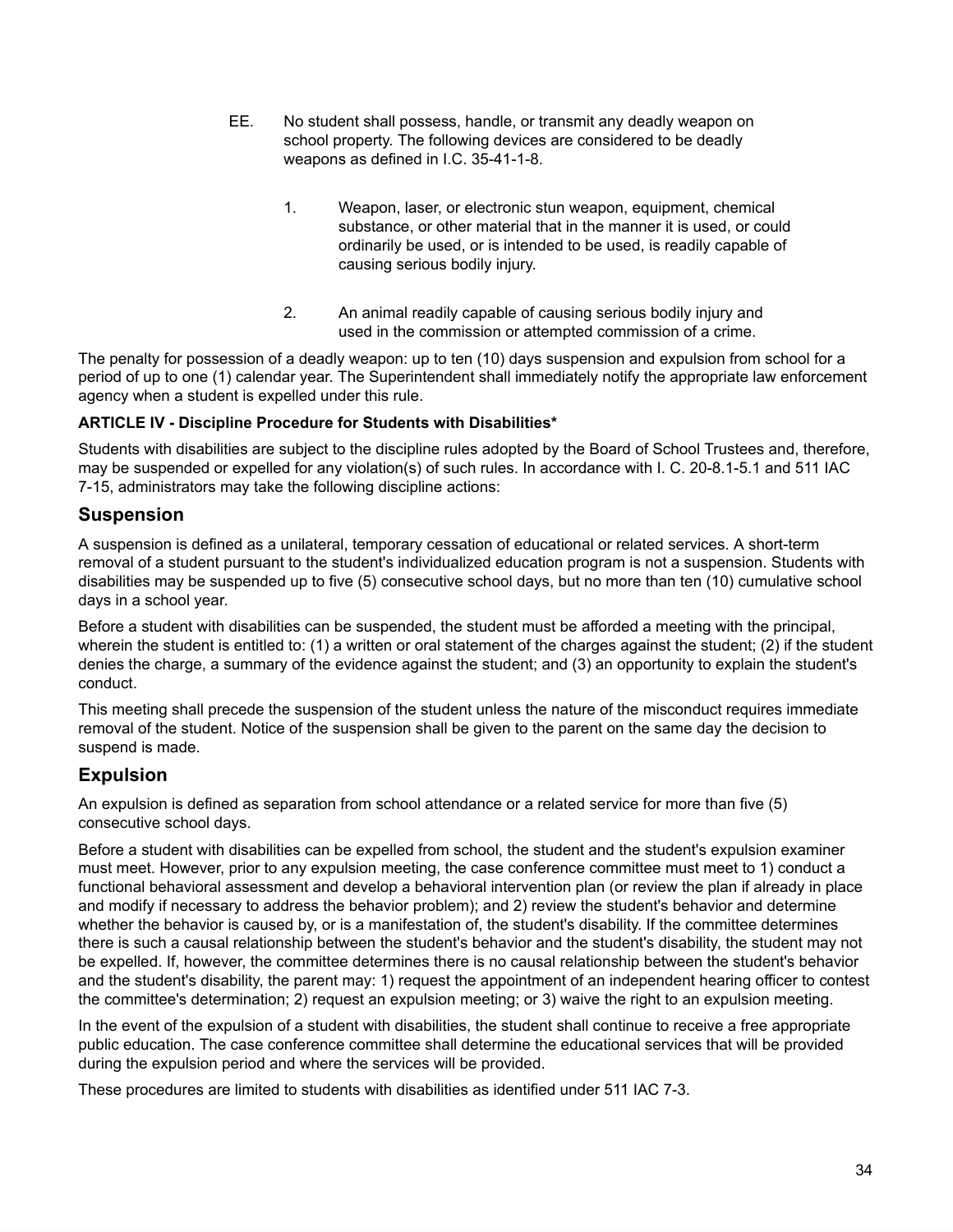#### **Metropolitan School District of Martinsville Bylaws & Policies**

#### **[5517](http://www.neola.com/martinsville-in/search/ag/ag5517.htm) - ANTI-HARASSMENT**

#### **General Policy Statement**

It is the policy of the Board of School Trustees to maintain an education and work environment that is free from all forms of unlawful harassment, including sexual harassment, occurring in the Corporation's educational opportunities, programs, and/or activities, or, if initially occurring off Corporation grounds or outside the Corporation's educational opportunities, programs, and activities, affecting the Corporation environment (hereinafter referred to collectively as "unlawful harassment"). This commitment applies to all Corporation operations, educational opportunities, programs, and activities. All students, administrators, teachers, staff, and all other school personnel share responsibility for avoiding, discouraging, and reporting any form of unlawful harassment occurring in the Corporation's educational opportunities, programs, and/or activities, or, if initially occurring off Corporation grounds or outside the Corporation's educational opportunities, programs, and activities, affecting the Corporation environment. This policy applies to unlawful conduct occurring on school property, or at another location if such conduct affects the Corporation environment.

The Board will vigorously enforce its prohibition against unlawful harassment (see definition on page 1), that is based on race, color, national origin, sex (including transgender status, sexual orientation and/or gender identity), religion, disability, military status, ancestry, or genetic information, which are classes protected by Federal and/or State civil rights laws (hereinafter referred to as "Protected Classes"), and encourages those within the Corporation community as well as third parties who feel aggrieved to seek assistance to rectify such problems occurring in the Corporation's educational opportunities, programs and/or activities, or, if initially occurring off Corporation grounds or outside the Corporation's educational opportunities, programs and activities, affecting the Corporation environment.

All Corporation employees, including administrators, professional staff and support staff, shall report any incident of alleged unlawful harassment (see definition on page 1) that the employee observes or which is reported to the employee.

The Corporation will investigate all allegations of unlawful harassment (see definition on page 1) and, in those cases where unlawful harassment is substantiated, will take immediate steps to end the harassment, prevent its recurrence, and remedy its effects.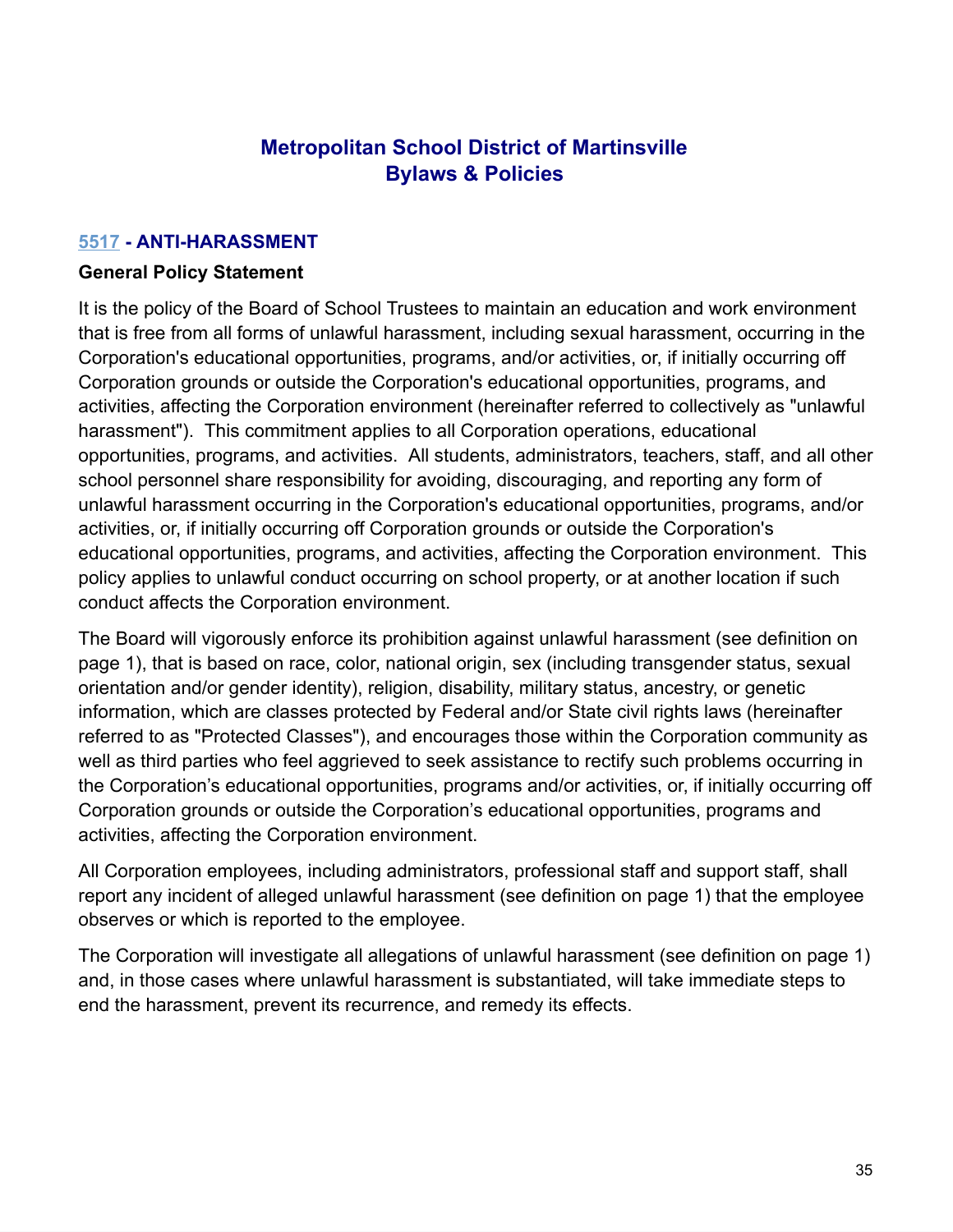Individuals who are found to have engaged in unlawful harassment (see definition on page 1) will be subject to appropriate disciplinary action, up to and including termination of employment or expulsion from school.

Furthermore, Corporation employees who fail to report any incident of alleged unlawful harassment (see definition on page 1) that the employee observes or which is reported to the employee also are subject to appropriate disciplinary action, up to and including termination of employment.

For purposes of this policy, "Corporation community" means students, administrators, teachers, and staff, as well as Board members, agents, volunteers, contractors, or other persons subject to the control and supervision of the Board.

For purposes of this policy, "third parties" include, but are not limited to, guests and/or visitors on Corporation property (e.g., visiting speakers, participants on opposing athletic teams, parents), vendors doing business with, or seeking to do business with, the Board, and other individuals who come in contact with members of the Corporation community at school-related events/activities (whether on or off Corporation property).

### **Other Violations of the Anti-Harassment Policy**

The Corporation also will take immediate steps to impose disciplinary action on individuals engaging in any of the following prohibited acts:

- A. Retaliating against a person who has made a report or filed a complaint alleging unlawful harassment (see definition on page 1) or who has participated as a witness in a harassment investigation.
- B. Filing a malicious or knowingly false report or complaint of unlawful harassment (see definition on page 1).
- C. Disregarding, failing to investigate adequately, or delaying investigation of allegations of unlawful harassment (see definition on page 1), when responsibility for reporting and/or investigating unlawful harassment charges comprises part of one's supervisory duties.

## **Definitions**

# **Bullying**

Bullying rises to the level of unlawful harassment (see definition on page 1) when one (1) or more persons systematically and chronically inflict physical hurt or psychological distress on one (1) or more students with the intent to harass, ridicule, humiliate, intimidate or harm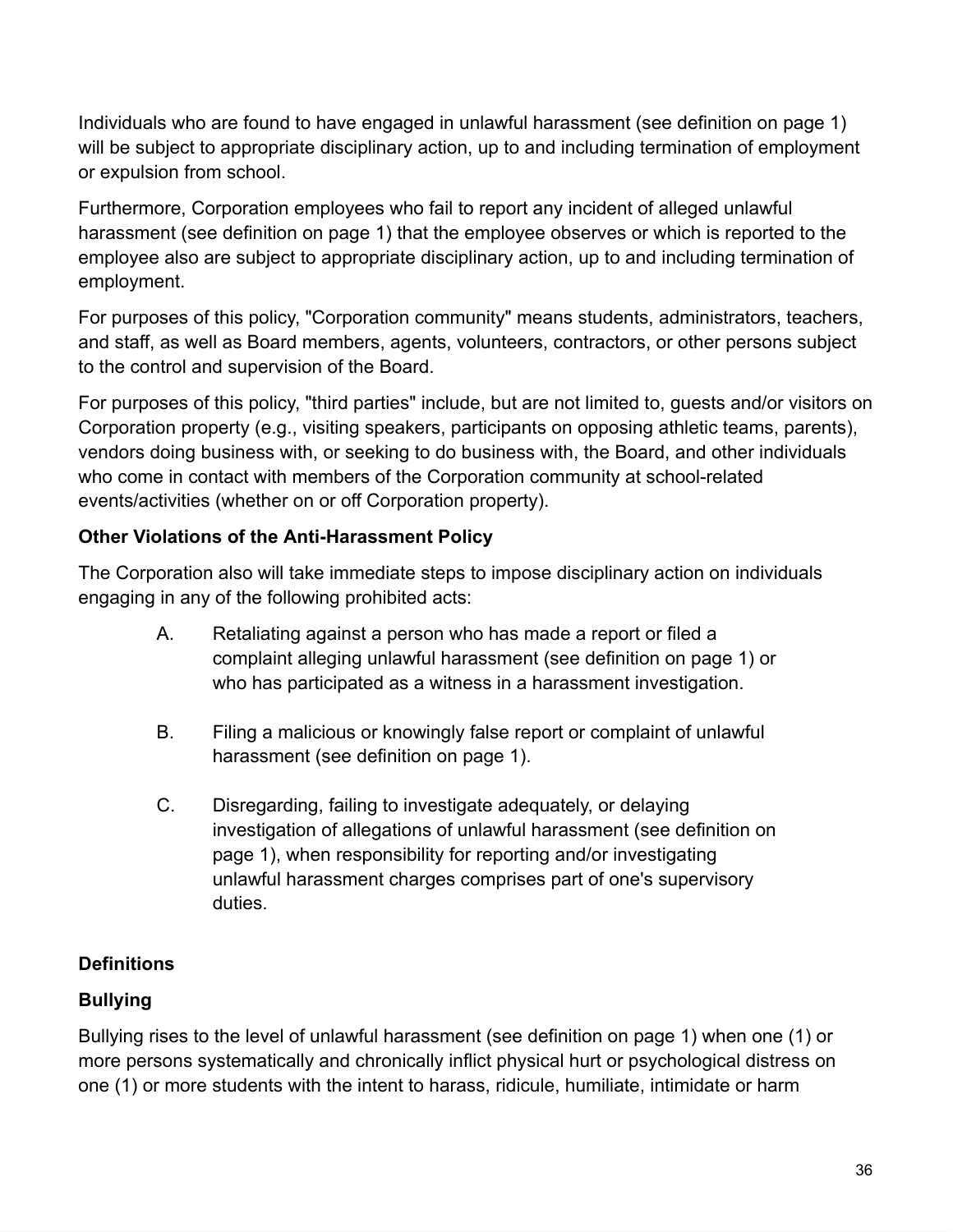that/those student(s), and that bullying is based upon sex, race, color, national origin, religion, or disability, that is, characteristics that are protected by Federal civil rights laws. It is defined as any unwanted and repeated written, verbal, or physical behavior, including any threatening, insulting, or dehumanizing gesture, by an adult or student, that is severe or pervasive enough to create an intimidating, hostile, or offensive educational environment; cause discomfort or humiliation; or unreasonably interfere with the individual's school performance or participation; and may involve:

- A. teasing;
- B. threats;
- C. intimidation;
- D. stalking;
- E. cyberstalking;
- F. cyberbullying;
- G. physical violence;
- H. sexual violence;
- I. theft;
- J. sexual, religious, or racial harassment;
- K. public humiliation; or
- L. destruction of property.

In the bullying context, "harassment" means any threatening, insulting, or dehumanizing gesture, use of data or computer software, or written, verbal or physical conduct directed against a student that:

- A. places a student or school employee in reasonable fear of harm to his/her person or damage to his/her property;
- B. has the effect of substantially interfering with a student's educational performance, opportunities, or benefits; or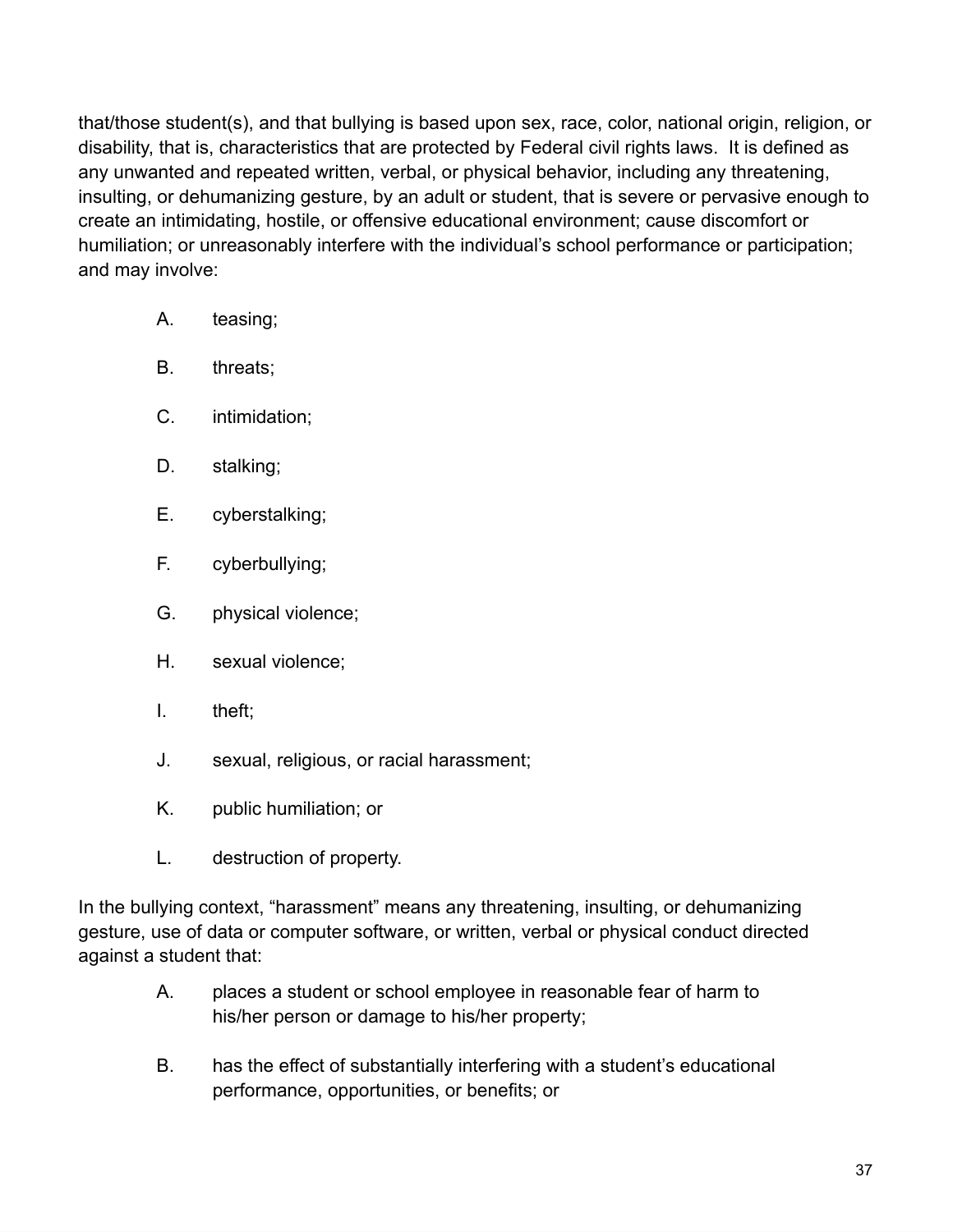C. has the effect of substantially disrupting the orderly operation of a school.

#### **Sexual Harassment**

Pursuant to Title VII of the Civil Rights Act of 1964 and Title IX of the Education Amendments of 1972, "sexual harassment" is defined as:

Unwelcome sexual advances, requests for sexual favors, and other verbal or physical conduct of a sexual nature, when:

- A. Submission to such conduct is made either implicitly or explicitly a term or condition of an individual's status in a class, educational program, or activity.
- B. Submission or rejection of such conduct by an individual is used as the basis for educational decisions affecting such individual.
- C. Such conduct has the purpose or effect of interfering with the individual's educational performance; of creating an intimidating, hostile, or offensive learning environment; or of interfering with one's ability to participate in or benefit from a class or an educational program or activity.

Sexual harassment may involve the behavior of a person of either gender against a person of the same or opposite gender.

Prohibited acts that constitute sexual harassment may take a variety of forms. Examples of the kinds of conduct that may constitute sexual harassment include, but are not limited to:

- A. unwelcome sexual propositions, invitations, solicitations, and flirtations;
- B. sexual violence, including physical and/or sexual assault;
- C. threats or insinuations that a person's academic grade, promotion, classroom work or assignments, academic status, participation in athletics or extra-curricular programs or events, or other conditions of education may be adversely affected by not submitting to sexual advances;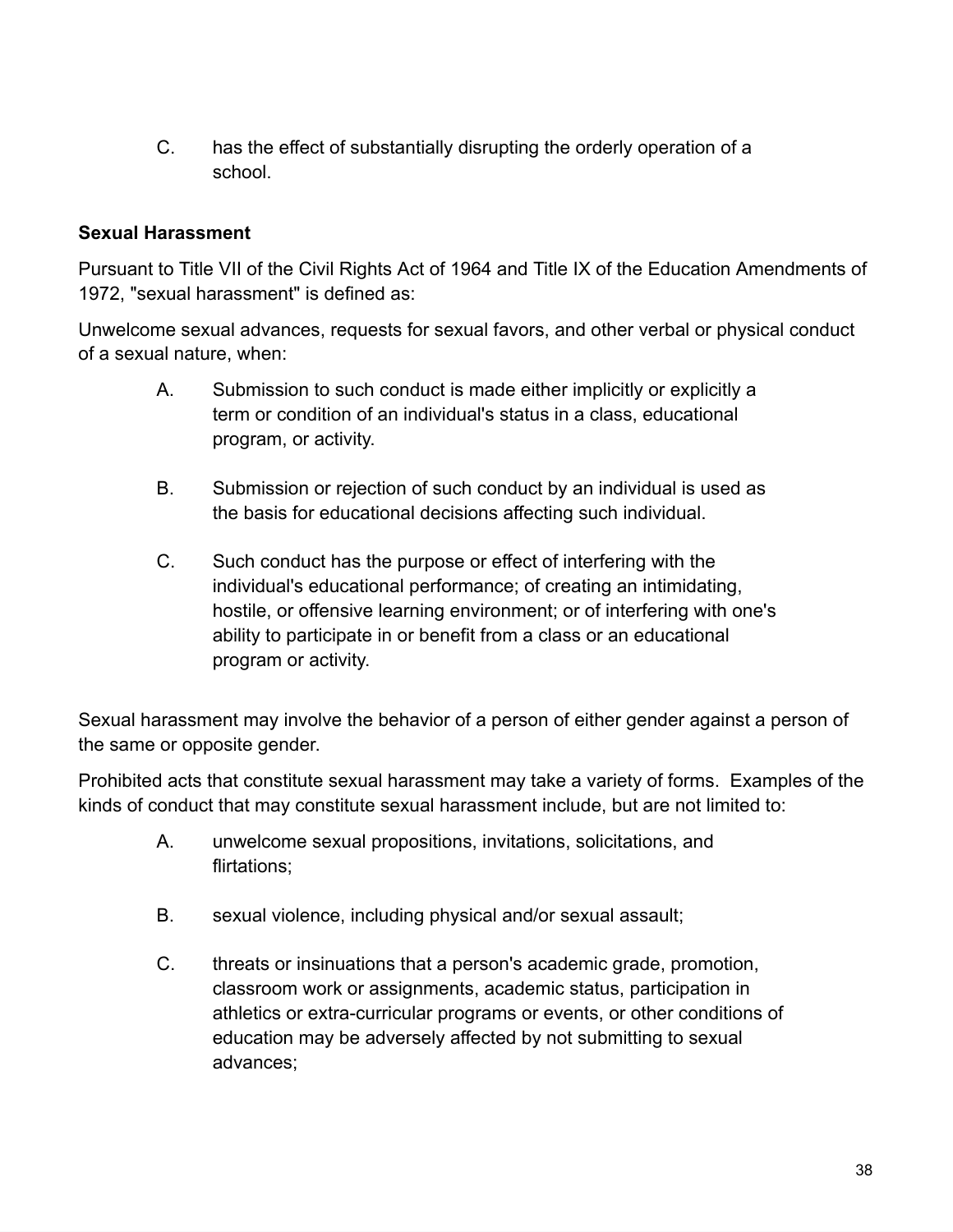- D. unwelcome verbal expressions of a sexual nature, including graphic sexual commentaries about a person's body, dress, appearance, or sexual activities; the unwelcome use of sexually degrading language, jokes or innuendoes; unwelcome suggestive or insulting sounds or whistles; obscene telephone calls;
- E. sexually suggestive objects, pictures, videotapes, audio recordings or literature, placed in the educational environment, which may embarrass or offend individuals;
- F. unwelcome and inappropriate touching, patting, or pinching; obscene gestures;
- G. a pattern of conduct, which can be subtle in nature, that has sexual overtones and is intended to create or has the effect of creating discomfort and/or humiliation to another;
- H. remarks speculating about a person's sexual activities or sexual history, or remarks about one's own sexual activities or sexual history;
- I. inappropriate boundary invasions by a Corporation employee or other adult member of the Corporation community into a student's personal space and personal life;
- J. verbal, nonverbal or physical aggression, intimidation, or hostility based on sex or sex-stereotyping that does not involve conduct of a sexual nature;
- K. in the context of employees, consensual sexual relationships where such relationship leads to favoritism of a subordinate employee with whom the superior is sexually involved and where such favoritism adversely affects other employees or otherwise creates a hostile work environment.

Not all behavior with sexual connotations constitutes unlawful sexual harassment. Sex-based or gender-based conduct must be sufficiently severe, pervasive, and persistent such that it adversely affects, limits, or denies an individual's employment or education or creates a hostile or abusive employment or educational environment.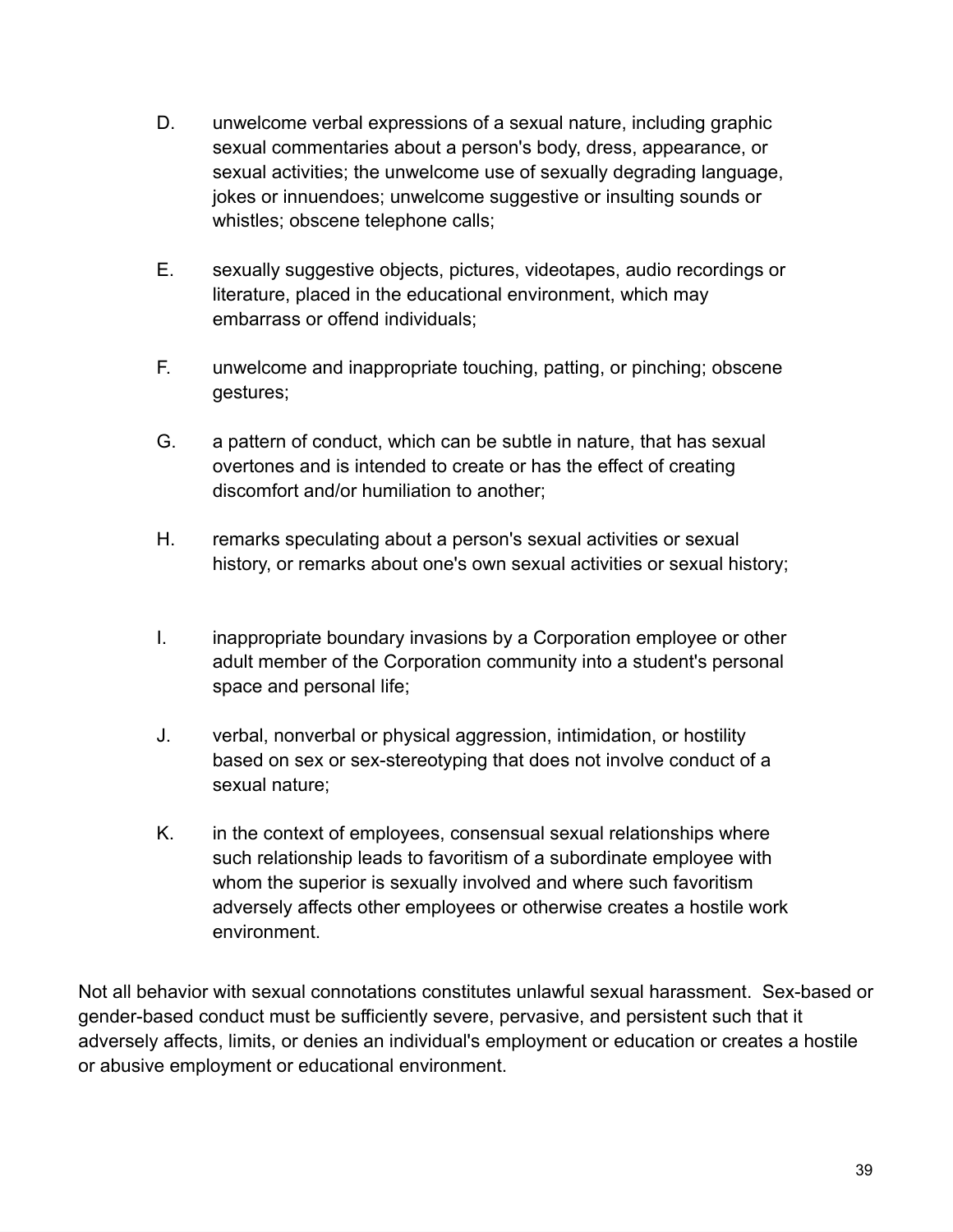**NOTE:** Sexual conduct/relationships with students by a Corporation employee or any other adult member of the School Corporation community is prohibited, and any teacher, administrator, coach, other school authority, or staff member who engages in certain sexual conduct with a student may be disciplined up to and including termination and also may be guilty of the criminal charge of "sexual battery" as set forth in I.C. 35-42-4-8. In the case of a child under fourteen (14) years of age, the person also may be guilty of "child molesting" under I.C. 35-42-4-3. In the case of a child between the ages of fourteen (14) and sixteen (16), the person also may be guilty of "sexual misconduct with a minor" under I.C. 35-42-4-9. The issue of consent is irrelevant in regard to the latter two (2) criminal charges. Any employee accused of sexual relations with a student may be placed on leave until school administrative proceedings are completed. Proven sexual relationships with a student regardless of the age of the student will initiate the termination process for the employee.

#### **Race/Color Harassment**

Prohibited racial harassment occurs when unwelcome physical, verbal, or nonverbal conduct is based upon an individual's race or color and when the conduct has the purpose or effect of interfering with the individual's educational performance; of creating an intimidating, hostile, or offensive learning environment; or of interfering with one's ability to participate in or benefit from a class or an educational program or activity. Such harassment may include but is not limited to conduct directed at the characteristics of a person's race or color, such as racial slurs, nicknames implying stereotypes, epithets, and/or negative references relative to racial customs.

#### **Religious (Creed) Harassment**

Prohibited religious harassment occurs when unwelcome physical, verbal, or nonverbal conduct is based upon an individual's religion or creed and when the conduct has the purpose or effect of interfering with the individual's educational performance; of creating an intimidating, hostile, or offensive learning environment; or of interfering with one's ability to participate in or benefit from a class or an educational program or activity. Such harassment may include but is not limited to conduct directed at the characteristics of a person's religious tradition, clothing, or surnames, and/or involving religious slurs.

#### **National Origin Harassment**

Prohibited national origin harassment occurs when unwelcome physical, verbal, or nonverbal conduct is based upon an individual's national origin and when the conduct has the purpose or effect of interfering with the individual's educational performance; of creating an intimidating, hostile, or offensive learning environment; or of interfering with one's ability to participate in or benefit from a class or an educational program or activity. Such harassment may include but is not limited to conduct directed at the characteristics of a person's national origin, such as negative comments regarding customs, manner of speaking, language, surnames, or ethnic slurs.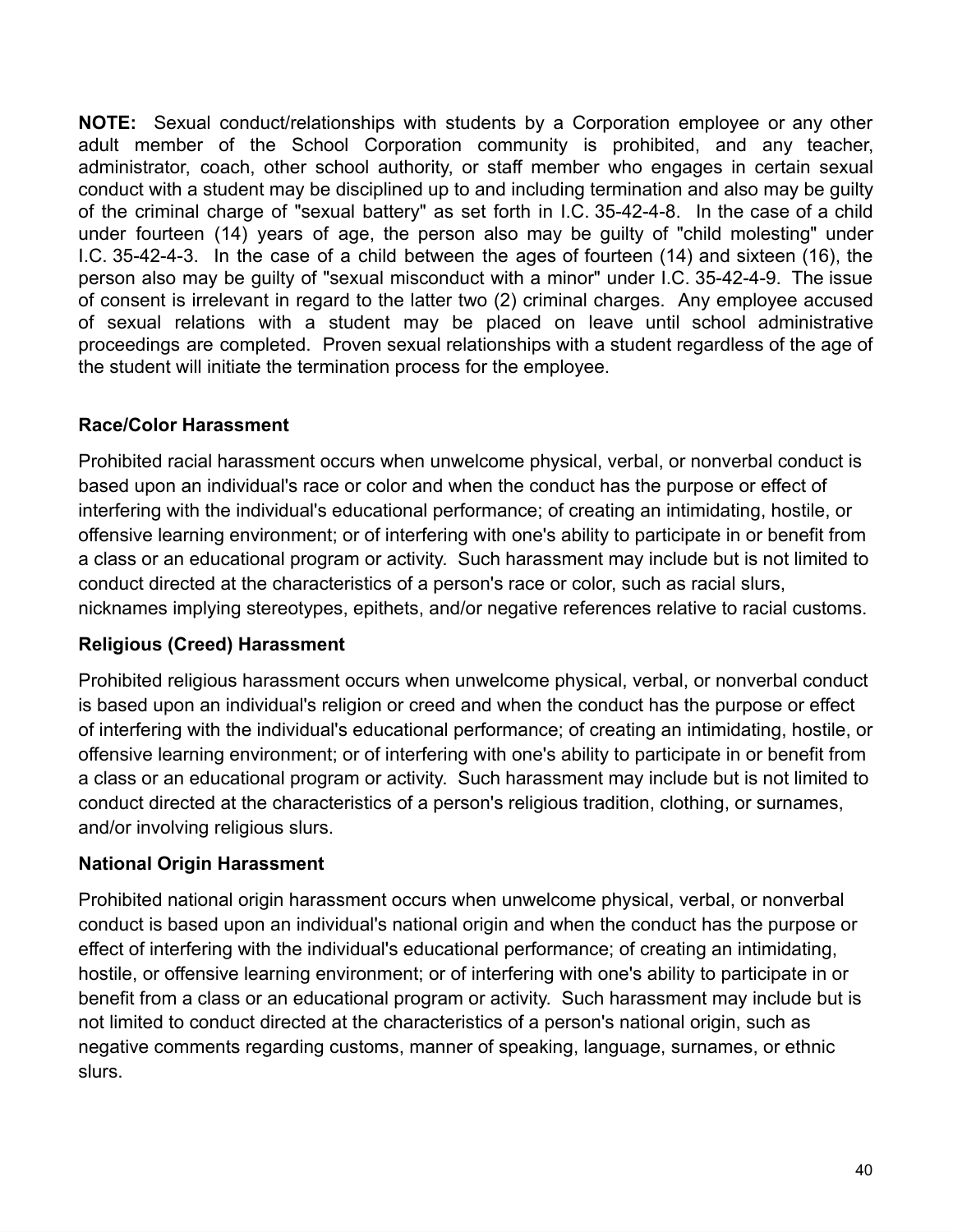#### **Disability Harassment**

Prohibited disability harassment occurs when unwelcome physical, verbal, or nonverbal conduct is based upon an individual's disability and when the conduct has the purpose or effect of interfering with the individual's educational performance; of creating an intimidating, hostile, or offensive learning environment; or of interfering with one's ability to participate in or benefit from a class or an educational program or activity. Such harassment may include but is not limited to conduct directed at the characteristics of a person's disabling condition, such as negative comments about speech patterns, movement, physical impairments or defects/appearances, or the like.

#### **Reports and Complaints of Harassing Conduct**

Students, members of the Corporation community and third parties are encouraged to promptly report incidents of unlawful harassment (see definition on page 1) to an administrator, supervisor or other Corporation official so that the Board may address the conduct before it becomes severe, pervasive, or persistent. All Corporation-level employees, including administrators, professional staff and support staff, shall report any incident of alleged unlawful harassment (see definition on page 1) that the employee observes or which is reported to the employee. Any administrator or other Corporation-level official who receives such a complaint shall file it with the Corporation's Anti-Harassment Compliance Officer at his/her first convenience. Corporation employees who fail to comply with the reporting responsibility shall be subject to discipline, up to and including termination.

Members of the Corporation community or third parties who believe they have been subjected to unlawful harassment (see definition on page 1) by another member of the Corporation community or a third party are entitled to utilize the Board's complaint process set forth below. Initiating a complaint, whether formally or informally, will not adversely affect the complaining individual's participation in educational or extracurricular programs unless the complaining individual makes the complaint maliciously or with knowledge that it is false. Individuals should make every effort to file a complaint within thirty (30) calendar days after the conduct occurs while the facts are known and potential witnesses are available.

If, during an investigation of a reported act of bullying and/or harassment in accordance with Policy 5517.01 – Bullying, the principal or his/her designee believes that the reported misconduct may have created a hostile work or learning environment and may have constituted unlawful harassment (see definition on page 1) based on "Protected Classes" (see definition on page 1), the principal or his/her designee will report the act of bullying and/or harassment to one (1) of the Compliance Officers who shall investigate the allegation in accordance with this policy.

#### **Anti-Harassment Compliance Officers**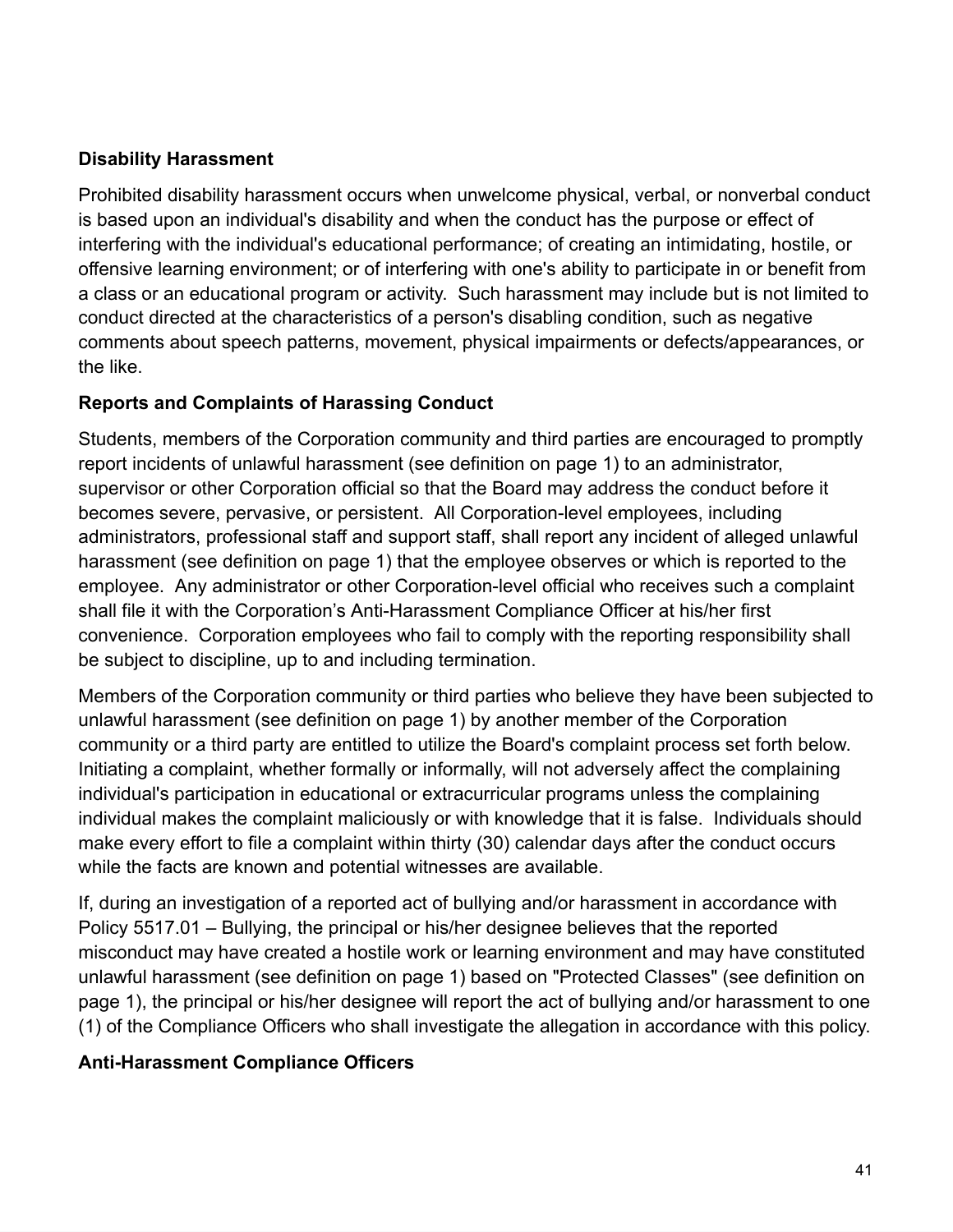The following individuals serve as "Anti-Harassment Compliance Officers" for the Corporation. They are hereinafter referred to as the "Compliance Officers".

Assistant Superintendent 389 E. Jackson Street Martinsville, IN 46151 765-342-6641

Director of Special Education 389 E. Jackson Street Martinsville, IN 46151 765-342-6641

The Compliance Officers will be available during regular school/work hours to discuss concerns related to "unlawful harassment" (see definition on page 1), to assist students, other members of the Corporation community and third parties who seek support or advice when informing another individual about "unwelcome" conduct, or to intercede informally on behalf of the student.

Any Corporation employee who directly observes unlawful harassment (see definition on page 1) of a student is obligated, in accordance with this policy, to report such observations to one (1) of the Compliance Officers within two (2) business days. Thereafter, the Compliance Officer or designee must contact the student if age eighteen (18) or older, or the student's parents if under the age of eighteen (18) within two (2) business days to advise him/her/them of the Corporation intent to investigate the alleged misconduct, including the obligation of the Compliance Officer or his/her designee to conduct an investigation following all the procedures outlined in this policy for a formal complaint. Additionally, if the alleged harasser is a student, the Compliance Officer or designee must contact the student, if age eighteen (18) or older, or the student's parents if under the age of eighteen (18), within two (2) business days to advise him/her/them of the Corporation's intent to investigate the alleged misconduct, including the obligation of the Compliance Officer or designee to conduct an investigation following all the procedures outlined for a formal complaint. However, all complaints of harassment involving a Corporation employee or any other adult member of the Corporation community against a student will be formally investigated.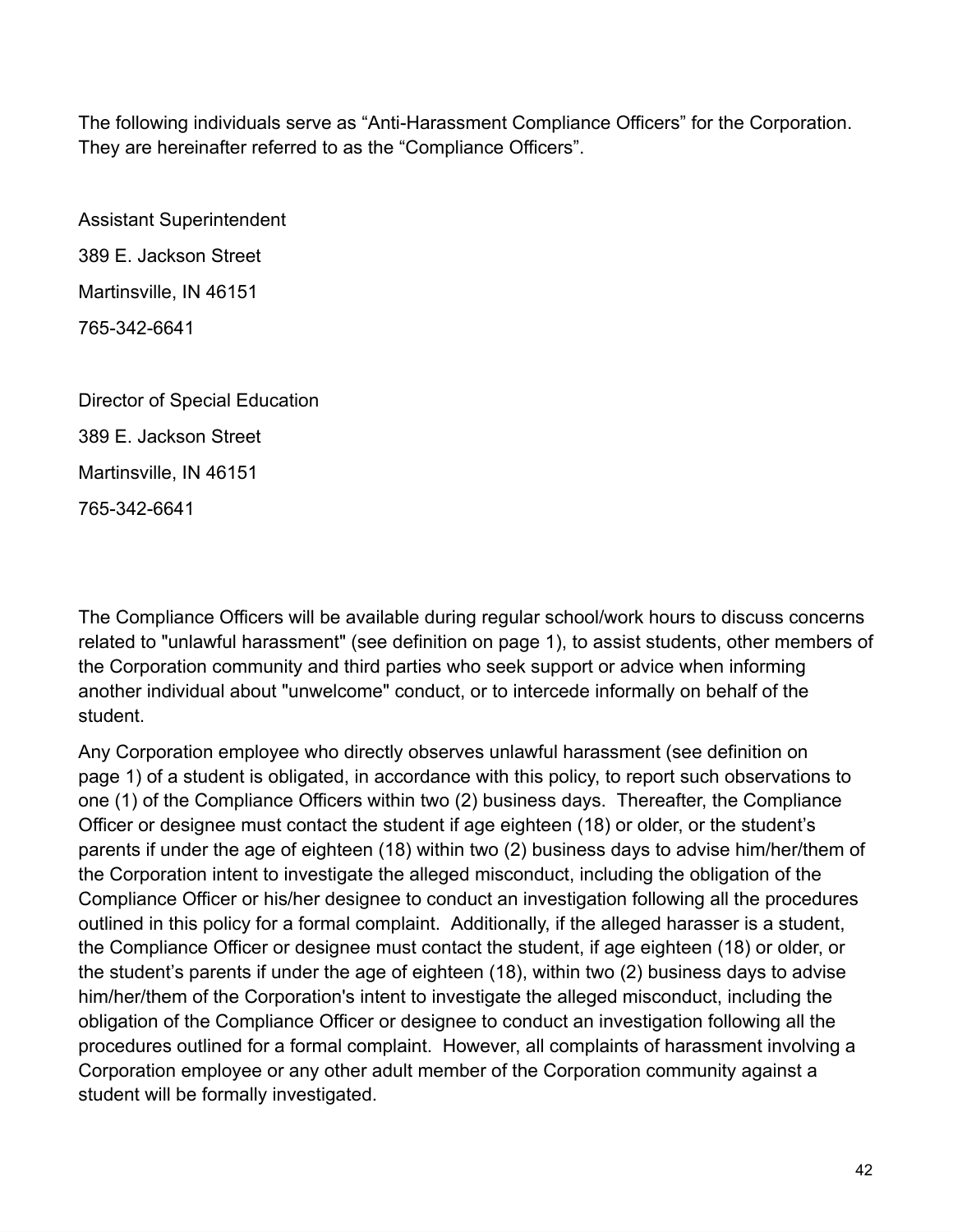The Compliance Officers are assigned to accept complaints of unlawful harassment (see definition on page 1) directly from any member of the Corporation community or a visitor to the Corporation, or to receive complaints that are initially filed with a school building administrator. Upon receipt of a complaint either directly or through a school building administrator, a Compliance Officer will begin either an informal or formal process (depending on the request of the member of the Corporation community alleging harassment or the nature of the alleged harassment), or the Compliance Officer will designate a specific individual to conduct such a process. In the case of a formal complaint, the Compliance Officer will prepare recommendations for the Superintendent or will oversee the preparation of such recommendations by a designee. However, if the alleged harasser is the Superintendent, the recommendations shall be submitted to the Board President.

All Corporation employees must report incidents of unlawful harassment (see definition on page 1) that they observe or that are reported to them to the Compliance Officer within two (2) business days of learning of the incident.

#### **Investigation and Complaint Procedure (see Form 5517 F1)**

Any employee or other member of the Corporation community or third party (e.g., visitor to the Corporation) who believes that s/he has been subjected to unlawful harassment (see definition on page 1) may seek resolution of his/her complaint through either the informal or formal procedures as described below. Further, a process for investigating claims of unlawful harassment (see definition on page 1) and a process for rendering a decision regarding whether the claim of unlawful harassment (see definition on page 1) was substantiated are set forth below.

Due to the sensitivity surrounding complaints of unlawful harassment (see definition on page 1), timelines are flexible for initiating the complaint process; however, individuals should make every effort to file a complaint within thirty (30) calendar days after the conduct occurs while the facts are known and potential witnesses are available. Once the formal complaint process is begun, the investigation will be completed in a timely manner (ordinarily, within twenty (20) business days of the complaint being received).

The informal and formal procedures set forth below are not intended to interfere with the rights of any individual to pursue a complaint of unlawful harassment with the United States Department of Education, Office for Civil Rights (OCR, or the Indiana Civil Rights Commission (ICRC), or to file a concurrent criminal complaint with the law enforcement agency having.

#### **Informal Complaint Procedure**

The goal of the informal complaint procedure is to stop inappropriate behavior and/or unlawful harassment (see definition on page 1), and to investigate and facilitate resolution through an informal means, if possible. The informal complaint procedure is provided as a less formal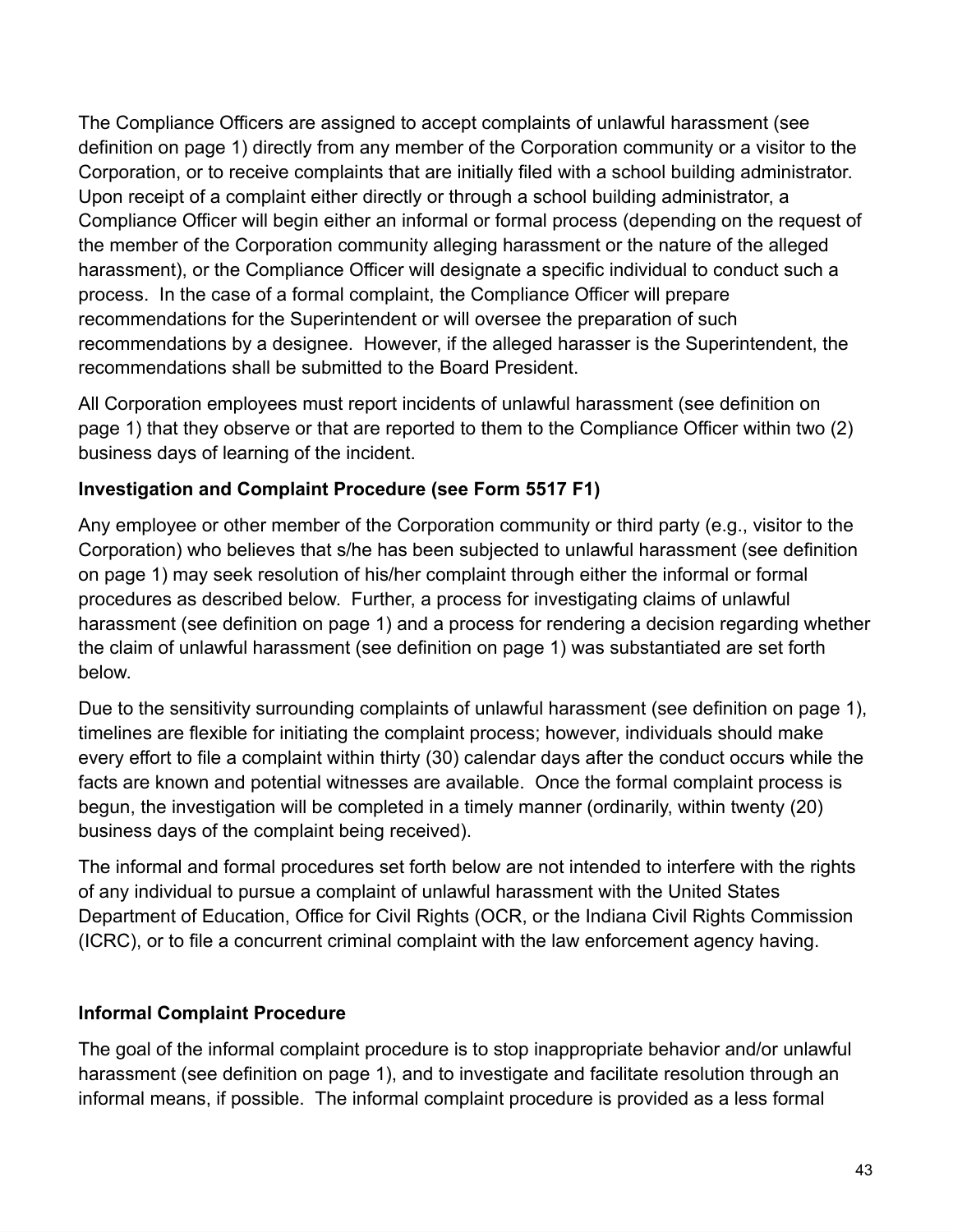option for a student who believes s/he has been unlawfully harassed or retaliated against in the Corporation's educational opportunities, programs, and/or activities, or, if initially occurring off Corporation grounds or outside the Corporation's educational opportunities, programs, and activities, affecting the Corporation environment. This informal procedure is not required as a precursor to the filing of a formal complaint and/or filing a concurrent criminal complaint, and will be utilized only where the parties (alleged target of harassment and alleged harasser(s)) agree to participate in such process.

Students who believe that they have been unlawfully harassed (see definition on page 1) or retaliated against may proceed immediately to the formal complaint process and individuals who seek resolution through the information procedure may request that the informal process be terminated at any time to move to the formal complaint procedure.

However, all complaints of unlawful harassment (see definition on page 1) involving a Corporation employee, any adult member of the Corporation community, or a third party against a student will be formally investigated. Similarly, any allegations of sexual violence will be formally investigated.

As an initial course of action, if an individual feels that s/he is being unlawfully harassed (see definition on page 1) and s/he is able and feels safe doing so, the individual should tell or otherwise inform the harasser that the conduct is unwelcome and must stop. Such direct communication should not be utilized in circumstances involving sexual violence. The complaining individual should address the allegedly harassing conduct as soon after it occurs as possible. The Compliance Officer(s) is/are available to support and counsel individuals when taking this initial step or to intervene on behalf of the individual if requested to do so. An individual who is uncomfortable or unwilling to inform the harasser of his/her complaint is not prohibited from otherwise filing an informal or a formal complaint. In addition, with regard to certain types of unlawful harassment, such as sexual harassment, the Compliance Officer may advise against the use of the informal complaint process.

An individual who believes s/he has been unlawfully harassed (see definition on page 1) may make an informal complaint, either orally or in writing: 1) to a teacher, other employee, or building administrator; 2) directly to one (1) of the Compliance Officers; and/or 3) to the Superintendent or other Corporation-level employee.

All informal complaints must be reported to one (1) of the Compliance Officers who will either facilitate an informal resolution as described below on his/her own, or appoint another individual to facilitate an informal resolution.

The Corporation's informal complaint procedure is designed to provide employees, other members of the Corporation community or third parties who believe they are being subjected to unlawful harassment (see definition on page 1) with a range of options designed to bring about a resolution of their concerns. Depending upon the nature of the complaint and the wishes of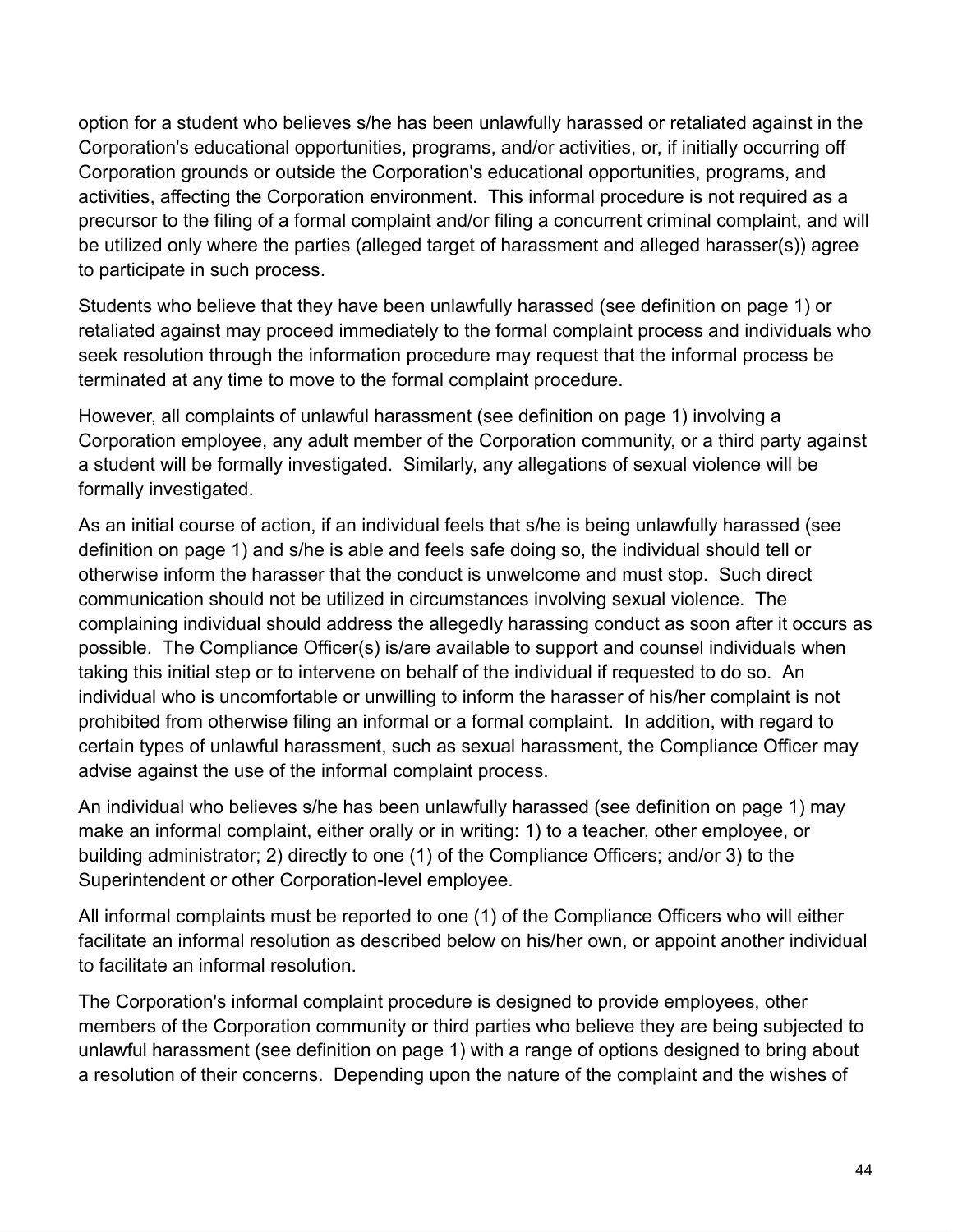the individual claiming unlawful harassment, informal resolution may involve, but not be limited to, one or more of the following:

- A. Advising the individual about how to communicate the unwelcome nature of the behavior to the alleged harasser.
- B. Distributing a copy of the anti-harassment policy as a reminder to the individuals in the school building or office where the individual whose behavior is being questioned works or attends school.
- C. If both parties agree, the Compliance Officer may arrange and facilitate a meeting between the individual claiming harassment and the individual accused of harassment to work out a mutual resolution. Such a meeting is not appropriate in circumstances involving sexual violence.

While there are no set time limits within which an informal complaint must be resolved, one (1) of the Compliance Officers or a designee will exercise his/her authority to attempt to resolve all informal complaints within twenty (20) business days of receiving the informal complaint. Parties who are dissatisfied with the results of the informal complaint process may proceed to file a formal complaint, may file a complaint with the United States Department of Education, Office for Civil Rights (OCR) or the Indiana Civil Rights Commission (ICRC), and/or may file a concurrent criminal complaint with the law enforcement agency having jurisdiction. And, as stated above, parties may request that the informal process be terminated at any time to move to the formal complaint process.

One of the Compliance Officers or a designee will retain all materials generated as part of the informal complaint process in accordance with the Board's records retention policy (see Policy 8310, Policy 8320 and Policy 8330).

## **Formal Complaint Procedure**

If a complaint is not resolved through the informal complaint process, if one (1) of the parties has requested that the informal complaint process be terminated to move to the formal complaint process, or if the individual elects to file a formal complaint initially, the formal complaint process as described below shall be implemented.

The formal complaint process is not intended to interfere with the rights of an employee, other member of the Corporation community, or third party to pursue a complaint of unlawful harassment with the United States Department of Education, Office for Civil Rights (OCR) or the Indiana Civil Rights Commission (ICRC), and/or to file a concurrent criminal complaint with the law enforcement agency having jurisdiction.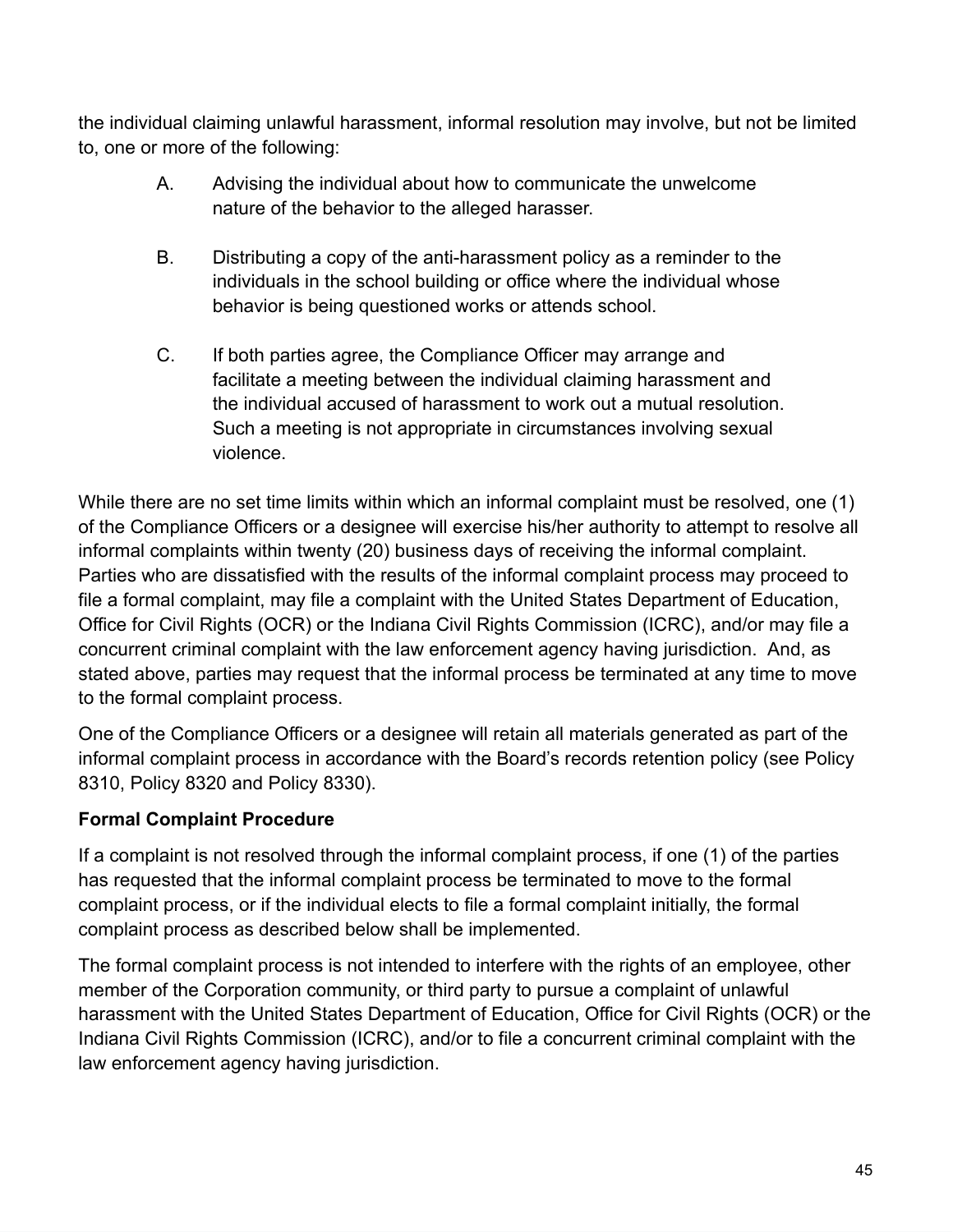An individual who believes she/he has been subjected to offensive conduct/unlawful harassment/retaliation, hereinafter referred to as the "Complainant", may file a formal complaint, either orally or in writing with a teacher, principal, the Compliance Officer, Superintendent, or other Corporation-level employee. Due to the sensitivity surrounding complaints of unlawful harassment (see definition on page 1) and retaliation, timelines are flexible for initiating the complaint process; however, individuals should make every effort to file a complaint within thirty (30) calendar days after the conduct occurs while the facts are known and potential witnesses are available. If a Complainant informs a teacher, principal, Superintendent, or other Corporation-level employee, either orally or in writing, about any complaint of harassment or retaliation, the employee to whom the student reports the complaint must report such information to the Compliance Officer or designee within two (2) business days.

Throughout the course of the process as described herein, the Compliance Officer should keep the parties informed of the status of the investigation and the decision making process.

All formal complaints of unlawful harassment (see definition on page 1) or retaliation must include the following information to the extent it is available: the identity of the individual believed to have engaged in, or be engaging in, offensive conduct/harassment/retaliation; a detailed description of the facts upon which the complaint is based; a list of potential witnesses; and the resolution sought by the Complainant.

If the Complainant is unwilling or unable to provide a written statement including the information set forth above, the Compliance Officer shall ask for such details in an oral interview. Thereafter, the Compliance Officer will prepare a written summary of the oral interview and the Complainant will be asked to verify the accuracy of the reported complaint by signing the document.

Upon receiving a formal complaint, the Compliance Officer will consider whether any action should be taken in the investigatory phase to protect the Complainant from further harassment or retaliation, including, but not limited to a change of building or class assignment or class schedule for the Complainant and/or the alleged harasser. In making such a determination, the Compliance Officer should consult the Complainant to assess his/her agreement to any action deemed appropriate. If the Complainant is unwilling to consent any change that is deemed appropriate by the Compliance Officer, the Compliance Officer may still take whatever actions s/he deems appropriate in consultation with the Superintendent and/or Board Attorney.

Within two (2) business days of receiving the complaint, the Compliance Officer or a designee will initiate a formal investigation to determine whether the Complainant has been subjected to offensive conduct/unlawful harassment/retaliation.

A principal will not conduct an investigation unless directed to do so by the Compliance Officer.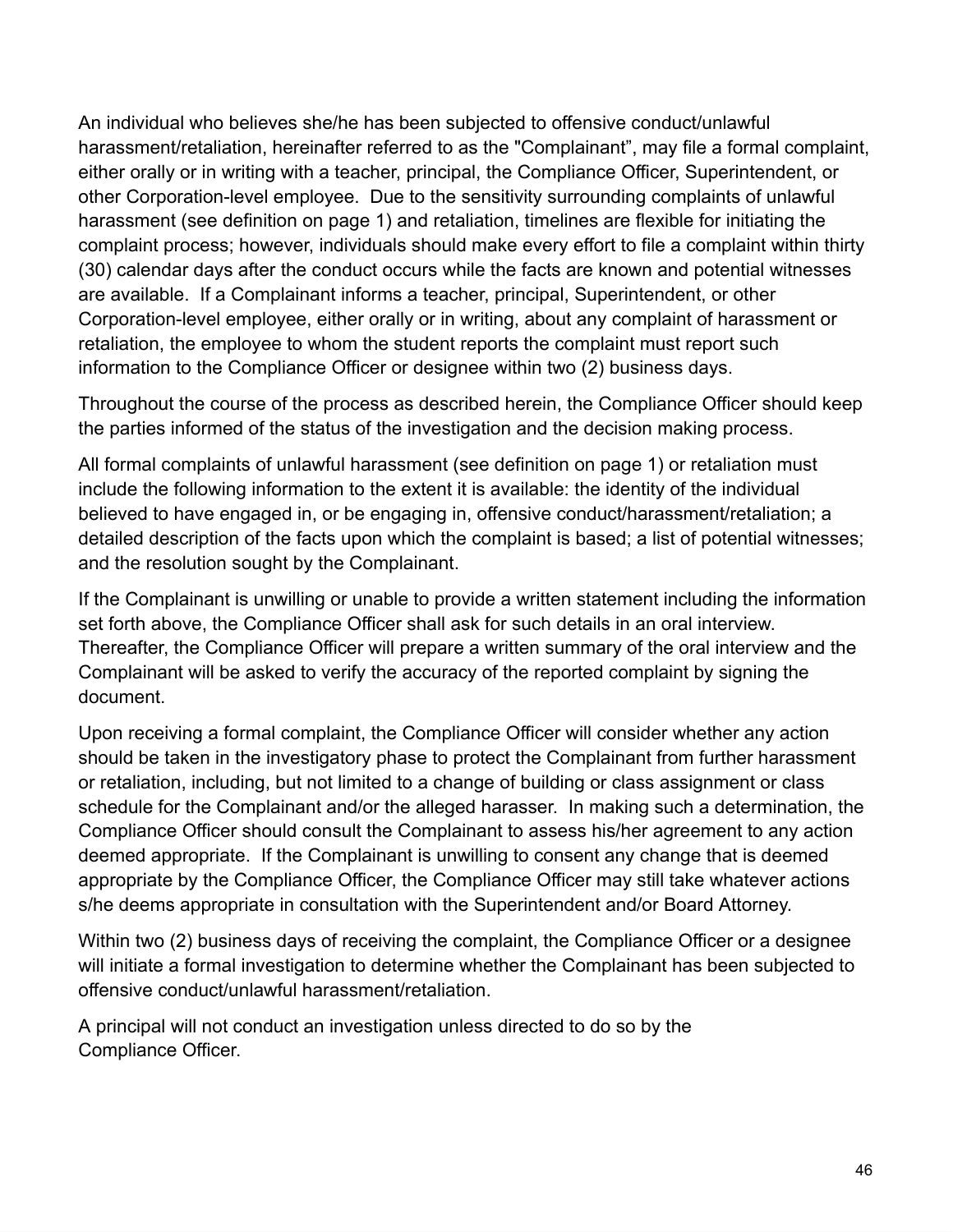Contemporaneously, one of the Compliance Officers or a designee will inform the individual alleged to have engaged in the unlawful harassing or retaliatory conduct, hereinafter referred to as the "Respondent", that a complaint has been received. The Respondent will be informed about the nature of the allegations and a copy of the Board's anti-harassment policy shall be provided to the Respondent. The Respondent also must be informed of the opportunity to submit a written response to the complaint within five (5) business days.

Although certain cases may require additional time, one (1) of the Compliance Officers or a designee will attempt to complete an investigation into the allegations of harassment or retaliation within fifteen (15) business days of receiving the formal complaint.

The investigation will include:

- A. interview(s) with the Complainant;
- B. interview(s) with the Respondent;
- C. interviews with any other witnesses who may reasonably be expected to have any information relevant to the allegations; and
- D. consideration of any documentation or other information, presented by the Complainant, Respondent, or any other witnesses that is reasonably believed to be relevant to the allegations.

At the conclusion of the investigation, the Compliance Officer or the designee shall prepare and deliver a written report to the Superintendent that summarizes the evidence gathered during the investigation and provides recommendations based on the evidence and the definition of unlawful harassment as provided in Board policy and State and Federal law as to whether the Complainant has been subjected to unlawful harassment (see definition on page 1) or retaliation. The Compliance Officer's recommendations must be based upon the totality of the circumstances, including the ages and maturity levels of those involved. In determining if discriminatory harassment or retaliation occurred, a preponderance of the evidence standard will be used (i.e., it is more likely than not that unlawful harassment or retaliation occurred).

The Superintendent may consult with the Board's legal counsel before finalizing the report to the Superintendent.

Absent extenuating circumstances, within five (5) business days of receiving the report of the Compliance Officer or the designee, the Superintendent must either issue a decision regarding whether the complaint of harassment has been substantiated or request further investigation. A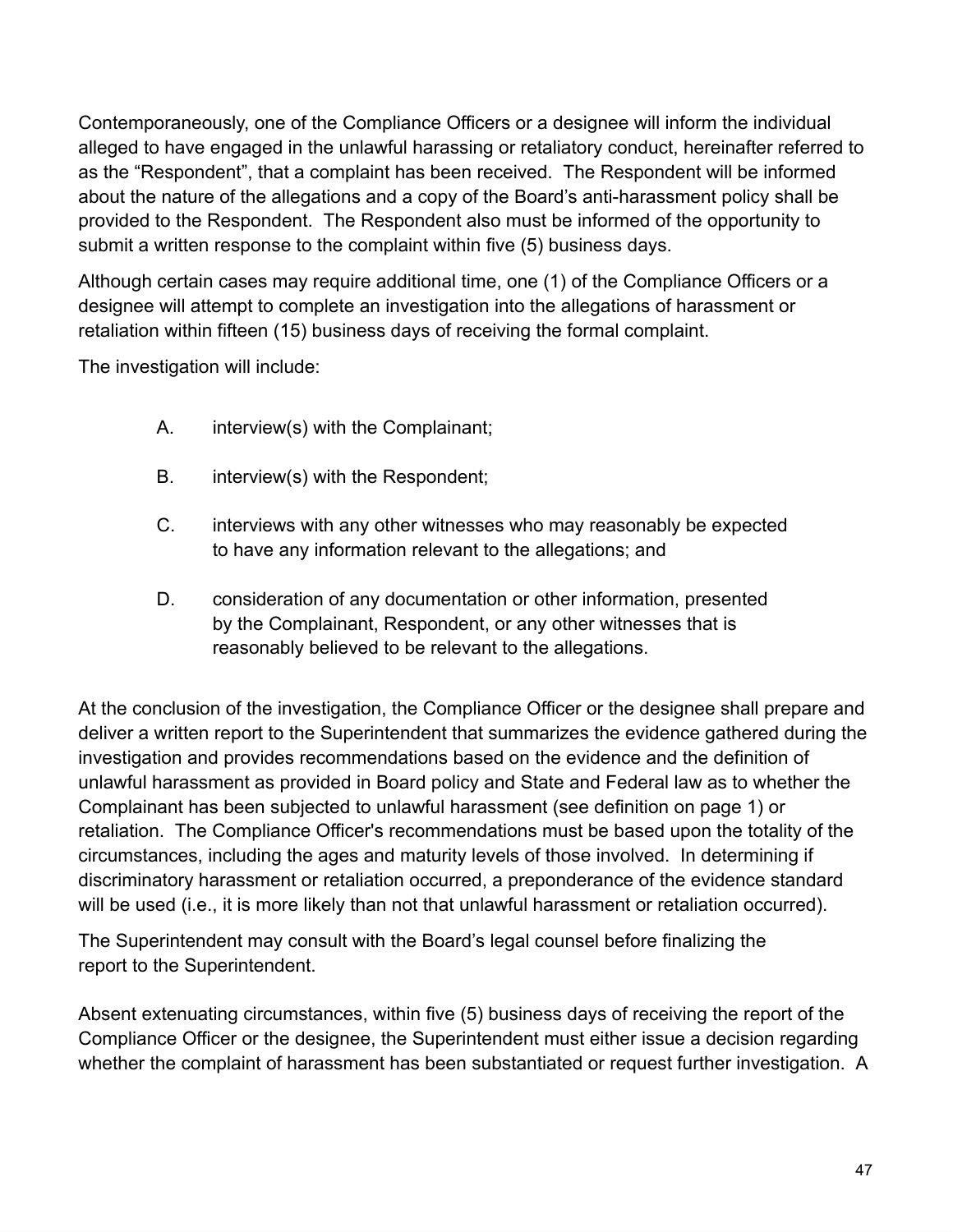copy of the Superintendent's decision will be delivered to both the Complainant and the Respondent.

If the Superintendent requests additional investigation, the Superintendent must specify the additional information that is to be gathered, and such additional investigation must be completed within five (5) business days. At the conclusion of the additional investigation, the Superintendent must issue a written decision as described above.

A Complainant or respondent who is dissatisfied with the decision of the Superintendent may appeal through a signed written request to the Board of Trustees within five (5) business days of his/her receipt of the Superintendent's final decision.

If the Superintendent is the Respondent, the appeal process will skip the review by the Superintendent and move directly to the Board. In such circumstances, the Compliance Officer, or the designee, shall prepare and deliver a written report to the Board that summarizes the evidence gathered during the investigation and provides recommendations based on the evidence and the definition of unlawful harassment/retaliation as provided in Board policy and State and Federal law as to whether the Complainant has been subjected to unlawful harassment (see definition on page 1) or retaliation.

The Board shall meet with the concerned parties and their representatives within twenty (20) business days of the receipt of a written request to appeal. At this meeting, the parties have the right to present evidence, including testimony and/or exhibits, to the Board in support of their position. A copy of the Board's disposition of the appeal shall be sent to each concerned party within ten (10) business days of this meeting. The decision of the Board will be final.

The Board reserves the right to investigate and resolve a complaint or report of unlawful harassment/retaliation regardless of whether the member of the Corporation community or third party alleging the unlawful harassment/retaliation pursues the complaint. The Board also reserves the right to have the formal complaint investigation conducted by an external person in accordance with this policy or in such other manner as deemed appropriate by the Board or its designee.

The Complainant and the Respondent may be represented, at his/her own cost, at any of the above-described meetings/hearings.

The right of a person to a prompt and equitable resolution of the complaint shall not be impaired by the person's pursuit of other remedies such as the filing of a complaint with the Office for Civil Rights or the Indiana Civil Rights Commission, or the filing of a concurrent criminal complaint. Use of the complaint procedures is not a prerequisite to the pursuit of other remedies. Furthermore, the complaint must be investigated even if a separate investigation is being conducted by another agency, including but not limited to the local police department.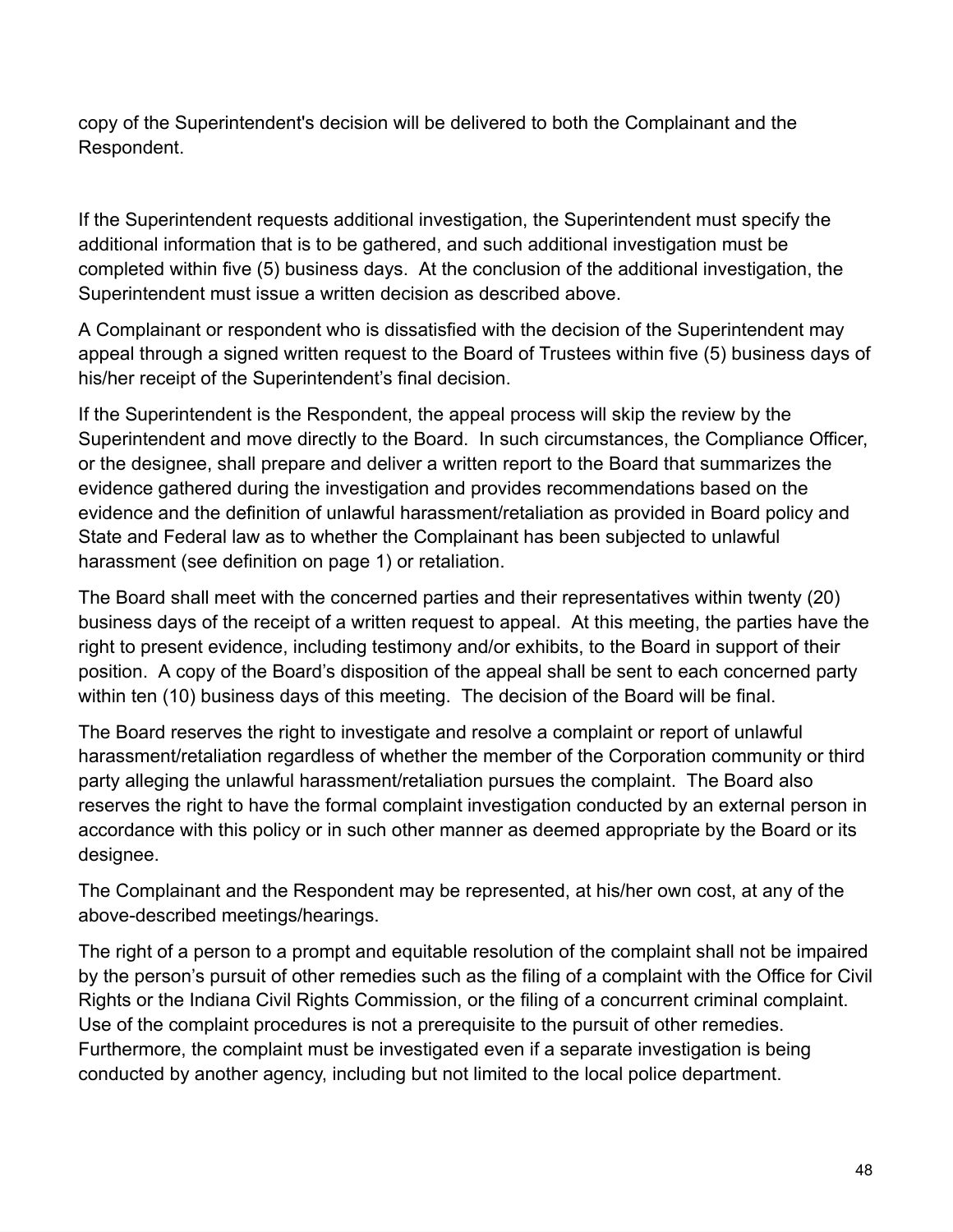#### **Privacy/Confidentiality**

The Corporation will employ all reasonable efforts to protect the privacy of the Complainant, the Respondent(s) (that is the individual(s) against whom the complaint is filed), and the witnesses to the extent possible, consistent with the Corporation's legal obligations to investigate, to take appropriate action, and comply with any discovery or disclosure obligations.

All records generated under the terms of this policy shall be maintained as confidential to the extent permitted by law. Confidentiality, however, cannot be guaranteed.

All Complainants proceeding through the formal investigation process should be advised that their identities may be disclosed to the Respondent(s).

During the course of a formal investigation, the Compliance Officer or his/her designee will instruct all members of the Corporation community and third parties who are interviewed about the importance of maintaining confidentiality. Any individual who is interviewed as part of a harassment investigation is expected not to disclose any information that s/he learns or that s/he provides during the course of the investigation.

In accordance with the Board's records retention policy and student records policy, the Compliance Officer will maintain all records created as a part of an investigation of a complaint of unlawful harassment/retaliation occurring in the Corporation's employment opportunities, programs and/or activities, or, if initially occurring off Corporation grounds or outside the Corporation's employment opportunities, programs and activities, affecting the Corporation environment. (See Policy 8310 – Public Records and/or Policy 8330 – Student Records)

#### **Remediation**

In cases where the complaint investigation results in a finding that the allegation of unlawful harassment/retaliation is substantiated, action must be taken by the Compliance Officer to remedy the past effects of such unlawful harassment/retaliation on a student. This may include but is not limited to providing a contact person to monitor the student, providing tutoring to the student, allowing the student to retake tests or assignments, and counseling.

#### **Sanctions and Monitoring**

The Board shall vigorously enforce its prohibitions against unlawful harassment (see definition on page 1)/retaliation by taking appropriate action reasonably calculated to stop the harassment and prevent further such harassment.

While observing the principles of due process, a violation of this policy may result in disciplinary action up to and including the discharge of an employee or the suspension/expulsion of a student. All disciplinary action will be taken in accordance with applicable State law and the terms of the relevant collective bargaining agreement(s), if any. Any discipline of students with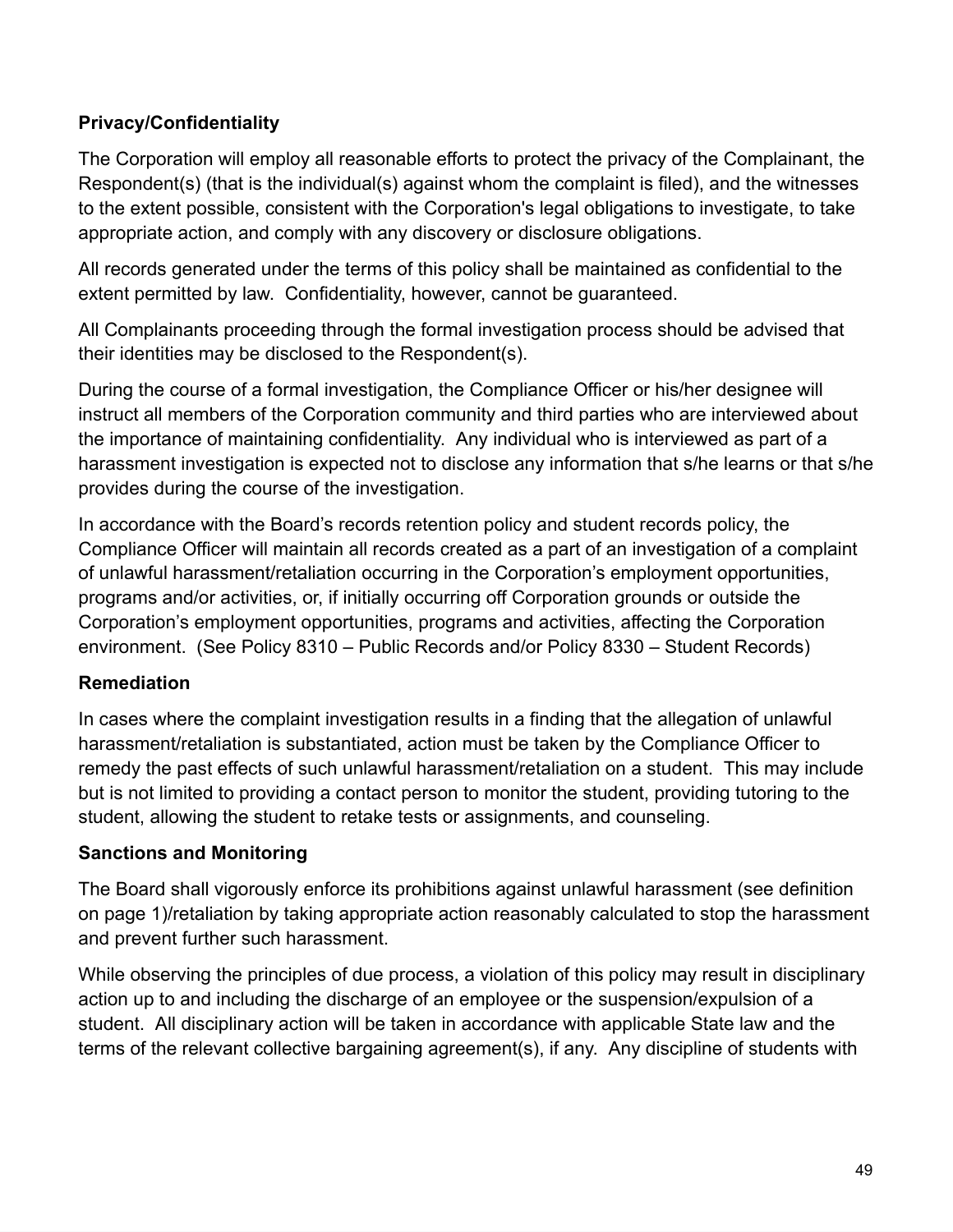disabilities will be in accordance with the Individuals with Disabilities Education Act ("IDEA") and the Federal and State regulations implementing the IDEA.

When imposing discipline, the Superintendent shall consider the totality of the circumstances involved in the matter, including the ages and maturity levels of those involved. In those cases where unlawful harassment is not substantiated, the Board may consider whether the alleged conduct nevertheless warrants discipline in accordance with other Board policies, consistent with the terms of the relevant collective bargaining agreement(s), if any, and with Federal and State laws and regulations.

All sanctions imposed by the Board and/or Superintendent shall be reasonably calculated to end such conduct, prevents it recurrence, and remedy its effects. Prior sanctions imposed on the Respondent(s) for similar past conduct shall be considered in determining the appropriateness of the sanction(s) imposed for the present conduct.

### **Retaliation**

Any act of retaliation against a person who has made a report, filed a complaint alleging unlawful harassment, or participated as a witness in a harassment investigation is prohibited.

Specifically, the Board will not discriminate/retaliate against, coerce, intimidate, threaten, or interfere with any individual because the person opposed any act or practice of unlawful harassment (see definition on page 1), or because that individual made a charge, testified, assisted or participated in any manner in an investigation, proceeding, or hearing pertaining to unlawful harassment, or because that individual exercised, enjoyed, aided or encouraged any other person in the exercise or enjoyment of any right granted or protected by Federal or State laws.

Individuals found to have engaged in retaliation shall be subject to disciplinary action, up to and including termination of employment or expulsion from school.

#### **Allegations Constituting Criminal Conduct: Child Abuse/Sexual Misconduct**

State law requires any teacher or school employee who knows or suspects that a child under the age of eighteen (18) is a victim of child abuse or neglect to immediately report that knowledge or suspicion to the Department of Child Services, Office of Child Protective Services. If, during the course of a harassment investigation, the Compliance Officer or a designee has reason to believe or suspect that the alleged conduct reasonably indicates abuse or neglect of the Complainant or the alleged victim, a report of such knowledge must be made in accordance with State law and Board Policy.

If the Compliance Officer or a designee has reason to believe that the Complainant has been the victim of criminal conduct as defined under State law, such knowledge should be reported to local law enforcement.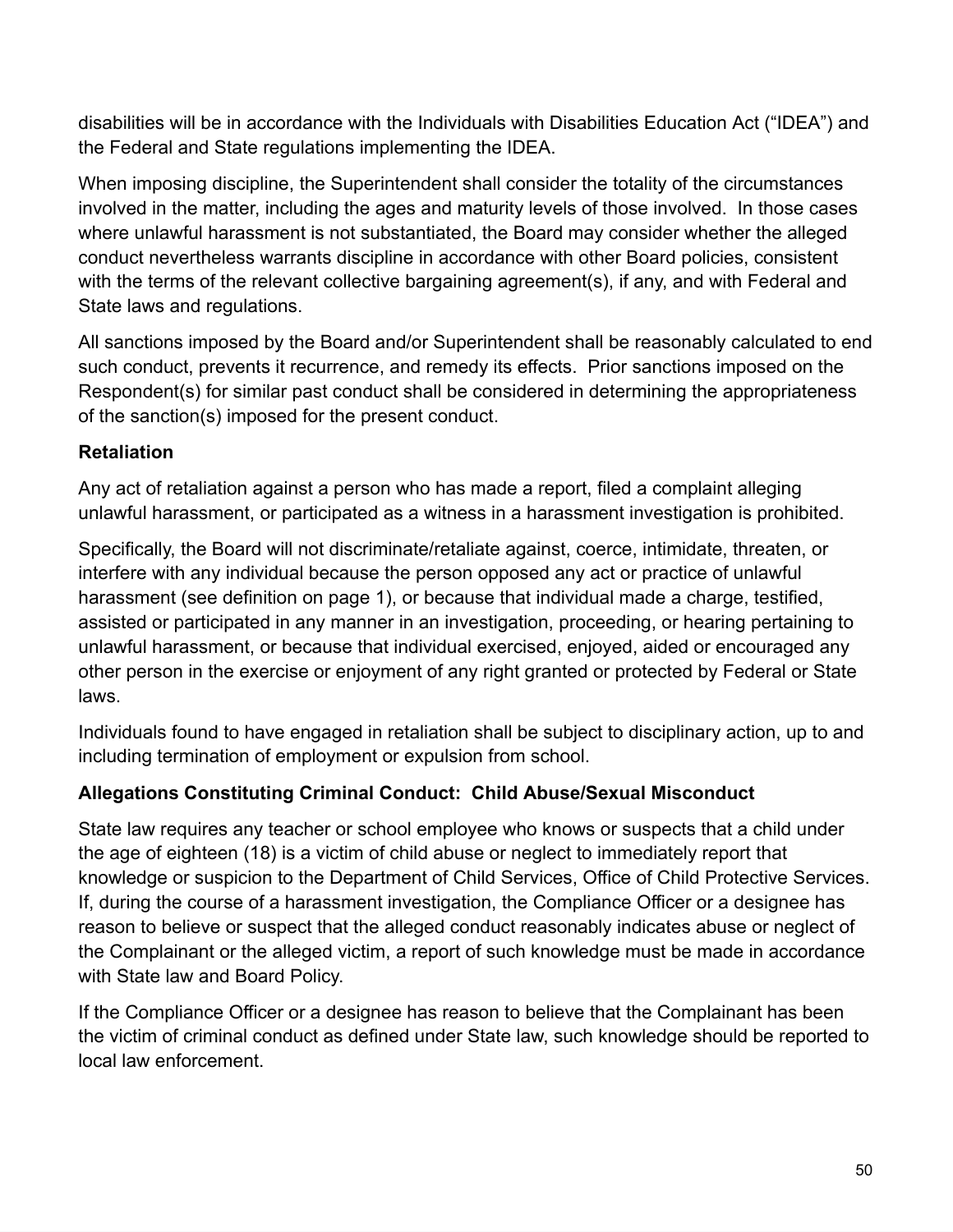Any reports made to Child Protective Services or to local law enforcement shall not terminate the Compliance Officer's or a designee's obligation and responsibility to continue to investigate a complaint of harassment. While the Compliance Officer or a designee may work cooperatively with outside agencies to conduct concurrent investigations, in no event shall the harassment investigation by inhibited by the involvement of outside agencies.

## **Education and Training**

In support of this Anti-Harassment Policy, the Board promotes preventative educational measures to create greater awareness of unlawful discriminatory practices. The Compliance Officers will oversee training of Corporation employees and students so that they understand their rights and responsibilities under Federal and State law and are informed of the Board's policies and practices with respect to fully implementing and complying with the requirements of Federal and State law. All training regarding the Board's policy and administrative guidelines and harassment in general will be age and content appropriate.

#### **Notice**

Notice of the Board's policy on anti-harassment related to employment practices and the identity of the Compliance Officers will be posted throughout the Corporation, and published in any Corporation statement regarding the availability of employment, in any staff handbooks, and in general information publications of the Corporation as required by Federal and State law and this policy.

I.C. 35-42-4-3, 35-42-4-8, 35-42-4-9

20 U.S.C. 1400 et seq., the Individuals with Disabilities Education Improvement Act of 2004 (IDEA 2004)

20 U.S.C. 1681 et seq., Title IX of the Education Amendments Act of 1972

29 U.S.C. 621 et seq., Age Discrimination in Employment Act of 1967

29 U.S.C. 794, Section 504 of the Rehabilitation Act of 1973, as amended 42 U.S.C. 1983

42 U.S.C. 2000d et seq., Title VI of the Civil Rights Act of 1964

42 U.S.C. 2000e et seq., Titles VII of the Civil Rights Act of 1964

42 U.S.C. 2000ff et seq., The Genetic Information Nondiscrimination Act

42 U.S.C. 12101 et seq., Americans with Disabilities Act of 1990, as amended 29 C.F.R. Part 1635

National School Boards Association Inquiry and Analysis - May 2008

**© N EOLA 2015**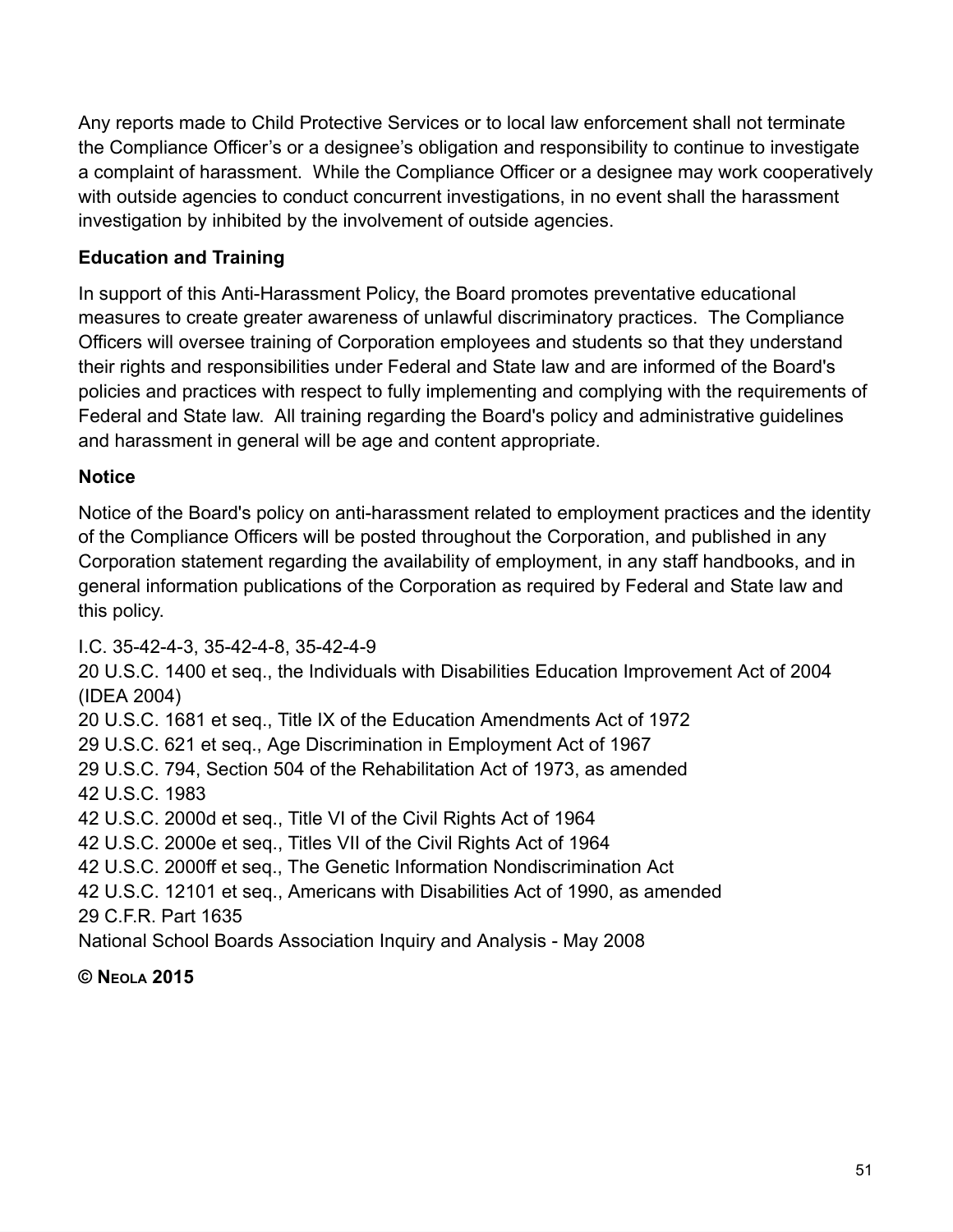#### **Criminal Gangs and Criminal Gang Activity in Schools (ISBA Sample Policy based upon IDOE Model Policy)**

The Board of School Trustees of the MSD of Martinsville School Corporation prohibits gang activity and similar destructive or illegal group behavior on school property, on school buses, and/or at school-sponsored functions and prohibits reprisal or retaliation against individuals who report gang activity and similar destructive or illegal group behavior or who are victims,witnesses,bystanders, or other people with reliable information about an act of gang activity and similar destructive or illegal group behavior.

The following definitions apply to this policy:

Criminal Gang means a group with at least three (3)members that specifically:

(1) either:

(A) promotes, sponsors, or assists in; or

(B) participates in; or

(2) requires as a condition of membership or continued membership;

the commission of a felony or an act that would be a felony if committed by an adult or the offense of battery. Gang Activity mean a student who knowingly or intentionally actively participates in a criminal gang, or a student who knowingly or intentionally solicits, recruits, entices, or intimidates another individual to join a criminal gang. Per state law, a school employee shall report any incidents of suspected criminal gang activity, criminal gang intimidation, or criminal gang recruitment to the principal and the school safety specialist. The principal and the school safety specialist may take appropriate action to maintain a safe and secure school environment, including providing appropriate intervention services. Appropriate consequences and remedial actions are those that take into consideration the severity of the offenses and consider both the developmental ages of the student offenders and the students' histories of inappropriate behaviors per the code of conduct.

Any corporation and school employee who promptly reports an incident of suspected gang activity and who makes this report in compliance with the school corporation procedures is immune from a cause of action for damages arising from any failure to remedy the reported incident.

The principal or designee shall conduct a thorough and complete investigation for each report of suspected gang activity. The investigation shall be initiated by the principal or the principal's designee within one school day of the report of the incident. The principal may appoint additional personnel and request the assistance of law enforcement to assist in the investigation. The investigation shall be completed and the written findings submitted to the principal as soon as possible, but not later than five school days from the date of the report of the alleged incident of criminal gang activity.

The principal shall take any appropriate disciplinary actions based upon the findings of the investigation, in accordance with the code of conduct. The superintendent of the school corporation is authorized to define the range of ways in which school staff and the principal or the principal's designee shall respond once an incident of criminal gang activity is confirmed,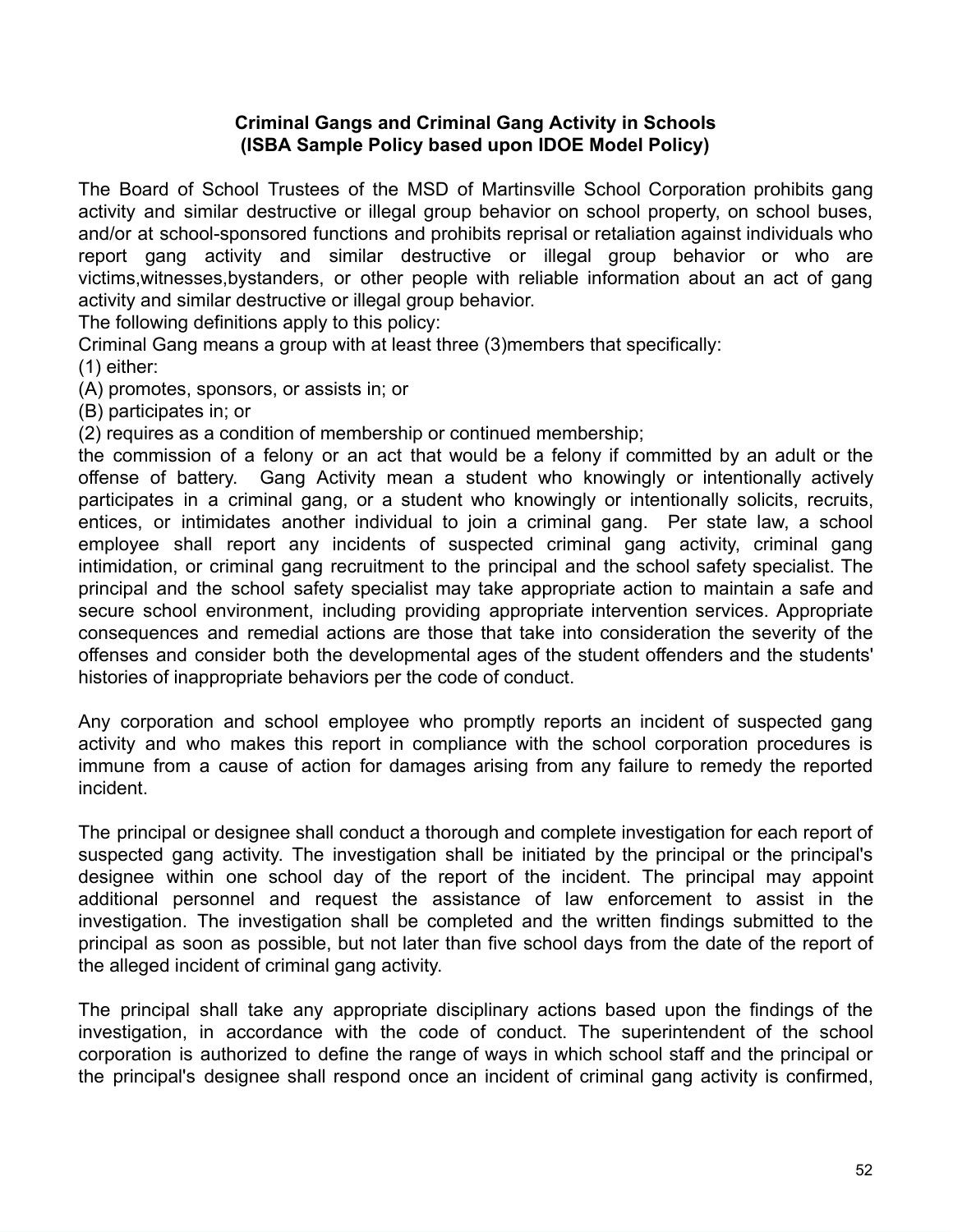according to the code of conduct. Consequences for a student who engages in gang activity may range from positive behavioral interventions up to and including suspension or expulsion.

The principal shall provide the parents of the students who were investigated with information about the investigation. The information to be provided to parents includes the nature of the investigation, whether the corporation found evidence of criminal gang activity, and whether consequences were imposed or services provided to address the activity. This information is to be provided in an expedited manner.

As appropriate to the investigation findings, the principal also shall provide intervention and/or relevant support services. The principal shall inform the parents of all students involved in alleged incidents and discuss the availability of counseling and other intervention services.

Support services may include one or more of the following:

1. Gang awareness education that shows promise of effectiveness based on research. The gang awareness education information should be revised and updated regularly to reflect current trends in gang and gang-like activity.

- 2. Culturally and/or linguistically appropriate services/supports for parents and families.
- 3. Counseling coupled with mentoring for students and their families.
- 4. Community and faith-based organizations and civic groups.
- 5. Viable, sustainable after-school programs developed in collaboration with other stakeholders.
- 6. Job training and employment opportunities as both a deterrent to gang involvement and an incentive to leave gang involvement.
- 7. School sanctioned/facilitated extra-curricular activities.

The principal shall submit the report to the superintendent of the school corporation within ten (10) school days of the completion of the investigation. The superintendent or his/her designee shall report the results of each investigation to the school board on a quarterly basis during regularly scheduled board meetings.

Each school within the school corporation shall record the number of investigations disposed of internally and the number of cases referred to local law enforcement, disaggregated by race, ethnicity, age, and gender. Each school shall report this information to the school corporation superintendent who shall submit a written report to the Indiana Department of Education by June 2 of each year.

This policy shall be annually disseminated to all parents who have children enrolled in a school within the school corporation. Notice of this policy must be published in student handbooks and all other publications of the school corporation that set forth the rules and procedures for schools within the school corporation.

School officials are encouraged to collaborate with stakeholders to provide gang prevention and intervention services and programs, including but not limited to:

- 1. Provide training for staff and teachers on gang prevention and intervention resources within a jurisdiction on a periodic basis. The gang awareness information should be revised and updated regularly to reflect current trends in gang activity.
- 2. Create formalized collaboration plans between local school administration and community based prevention and intervention providers (possibly using the existing County Safe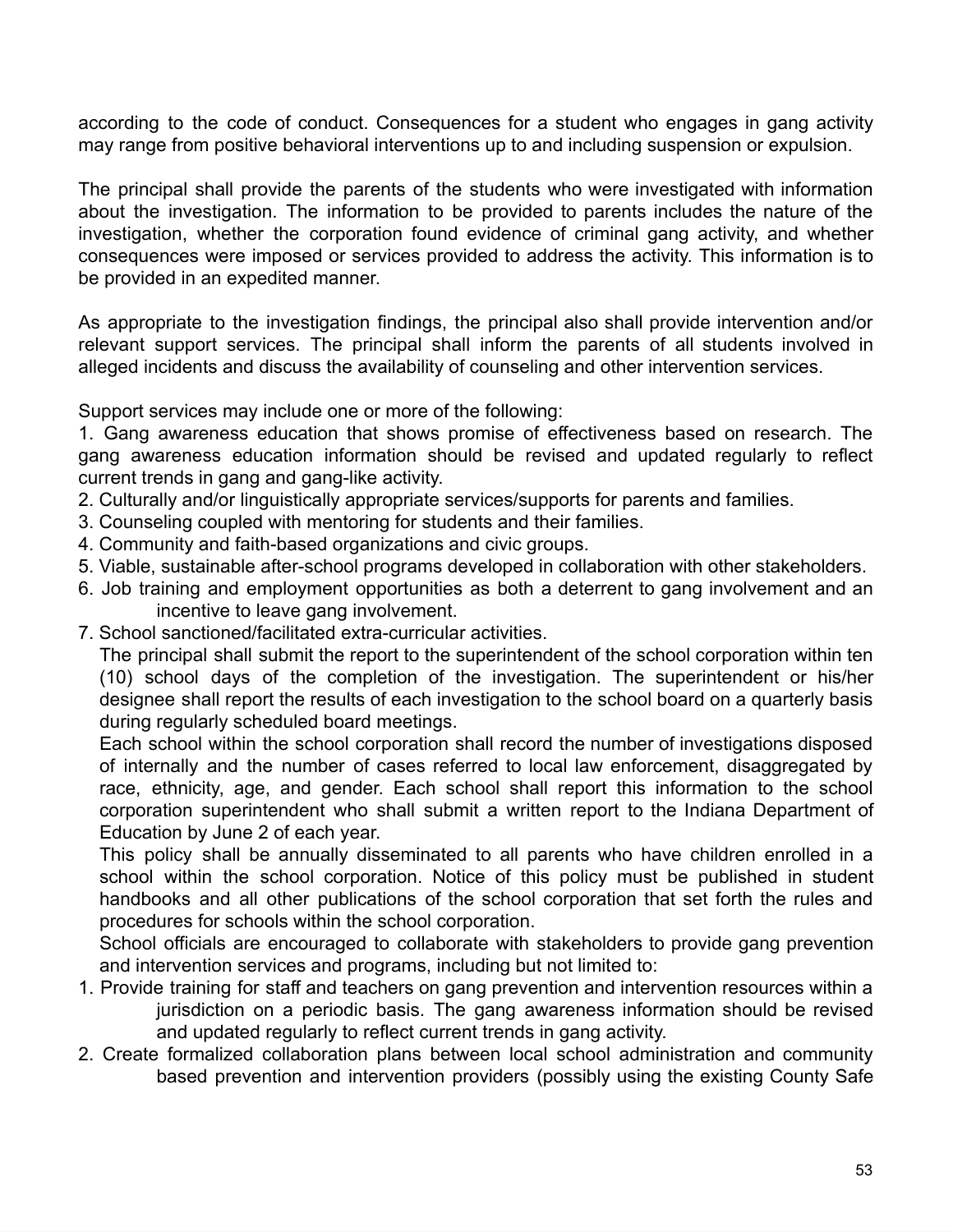School Commissions as points of contact). The formalized collaborations should make effective, coordinated, and maximized use of federal funding a priority.

- 3. Coordinate resources and funding opportunities to support gang prevention and intervention activities.
- 4. Consider integrating the Gang Resistance Education and Training (G.R.E.A.T.) Program into curricula.

LEGAL REFERENCE: IC 20-26-18 IC 20-33-9-10.5 IC 35-45-9-1

### **[8330](http://www.neola.com/martinsville-in/search/ag/ag8330.htm) - STUDENT RECORDS**

**In order to provide appropriate educational services and programming, the School Board must collect, retain, and use information about individual students. Simultaneously, the Board recognizes the need to safeguard student's privacy and restrict access to student's personally identifiable information.**

**Student "personally identifiable information" ("PII") includes, but is not limited to: the student's name; the** name of the student's parent or other family members; the address of the student or student's family; a **personal identifier, such as the student's social security number, student number, or biometric record;** other indirect identifiers, such as the student's date of birth, place of birth, and mother's maiden name; other information that, alone or in combination, is linked or linkable to a specific student that would allow a **reasonable person in the school community, who does not have personal knowledge of the relevant circumstances, to identify the student with reasonable certainty; or information requested by a person whom the School District reasonably believes knows the identity of the student to whom the education record relates.**

A social security number of a student contained in the records of the District may be disclosed if the record is specifically required by a State or a Federal Statute or is ordered by a court under the rules of **discovery.**

**PII concerning students shall be protected against theft, unauthorized access, alteration, disclosure, misuse, or invasion of privacy. Unless specifically authorized by the Superintendent or produced pursuant** to a request under the Indiana Access to Public Records Act, PII concerning students shall not be left unprotected, shared or transferred from District records to any place not within the control of the District. **This includes any laptop computer or portable storage medium.**

**The Board is responsible for maintaining records of all students attending schools in this District. In addition to records mandated by the Federal Government, the State of Indiana requires that the District record or include in the official high school transcript for each high school student the following information:**

- **A. attendance records**
- **B. the students' latest ISTEP/GQE test results**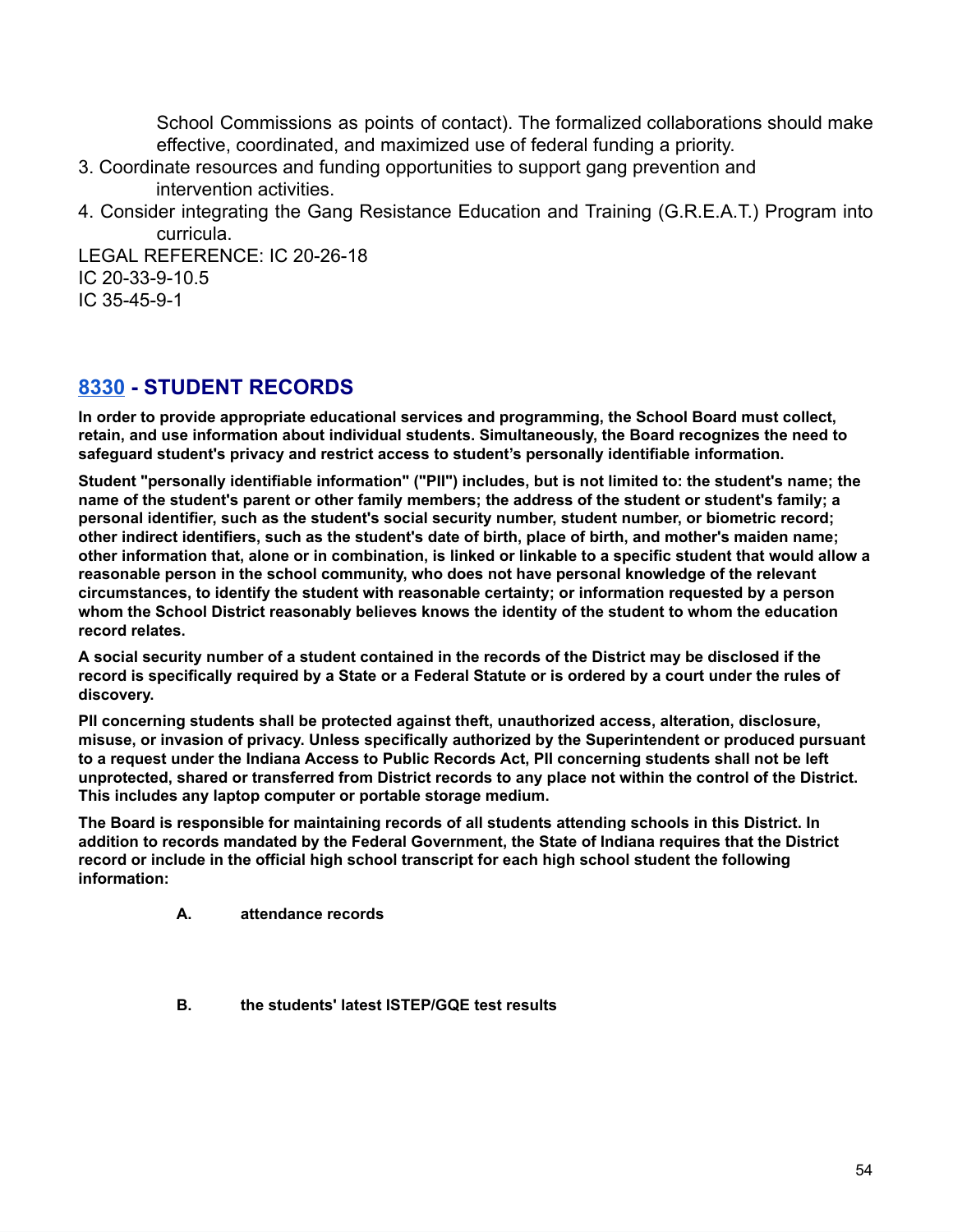- **C. any secondary level and postsecondary level certificates of achievement earned by the student**
- **D. immunization information from the student's immunization record**
- **E. any dual credit courses taken that are included in the core transfer library under I.C. 21-42-5-4**
- **F. a functional and practicable workplace Spanish designation on the student's transcript if the student has taken Spanish language courses that meet the requirements of I.C. 20-32-4-12(b)**

**The Board also authorizes the collection of other student information including, but not limited to:**

- **A. observations and ratings of individual students by professional staff members acting within their sphere of competency;**
- **B. samples of student work;**
- **C. information obtained from professionally acceptable standard instruments of measurement such as:**
	- **1. interest inventories and aptitude tests,**
	- **2. vocational preference inventories,**
	- **3. achievement tests,**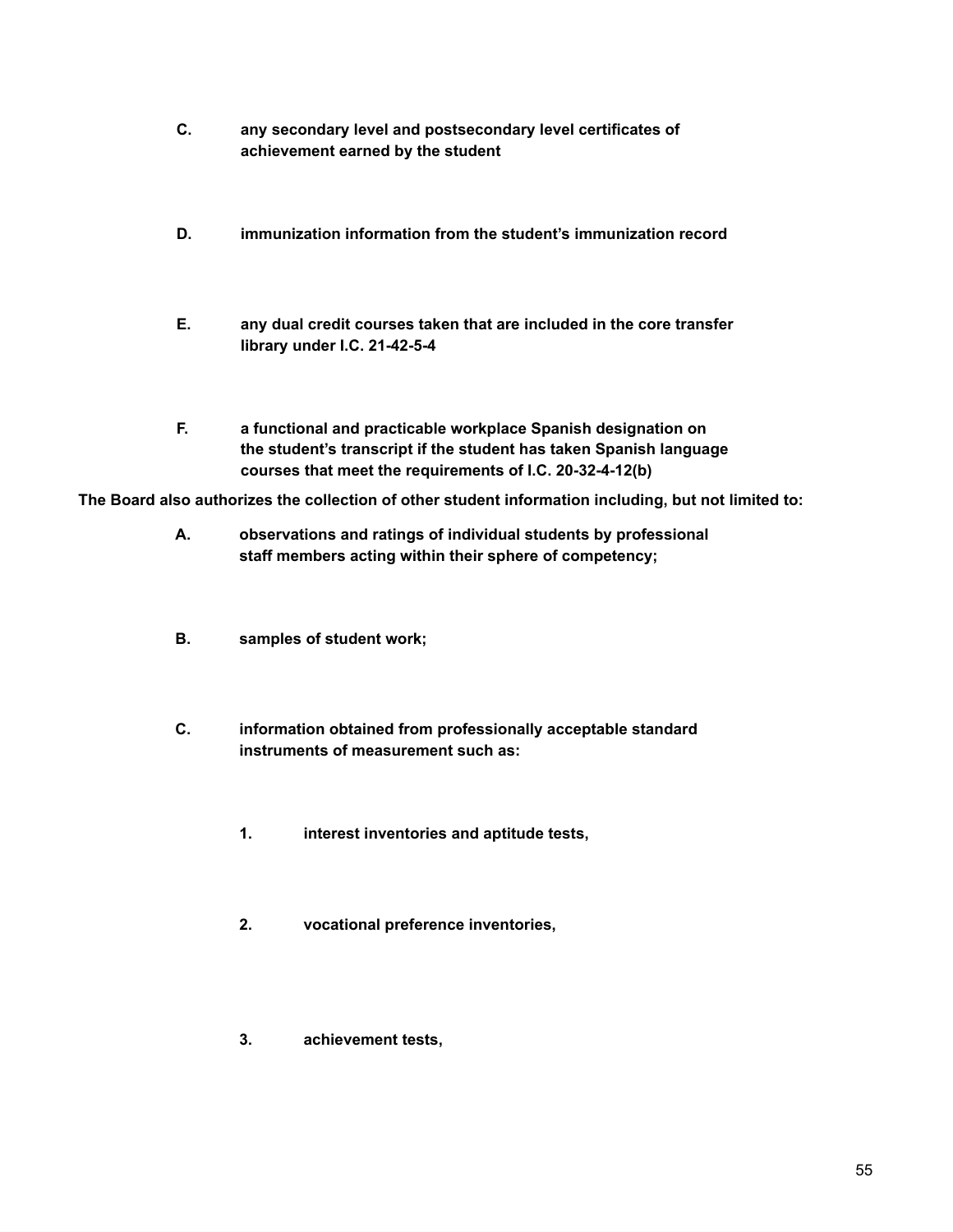- **4. standardized intelligence tests.**
- **D. verified reports of serious or recurrent behavior patterns;**
- **E. rank in class and academic honors earned;**
- **F. psychological tests;**
- **G. custodial arrangements.**

**In all cases, permitted, narrative information in student records shall be objectively-based on the personal observation or knowledge of the originator.**

**Student records shall be available only to students and their parents, eligible students, designated school officials and designated school personnel, who have a legitimate educational interest in the information, or to other individuals or organizations as permitted by law.**

**The term "parents" includes legal guardians or other persons standing in loco parentis (such as a** grandparent or stepparent with whom the child lives, or a person who is legally responsible for the welfare of the child). The term "eligible student" includes any student who is eighteen (18) years of age or older, or **who is enrolled in a postsecondary institution regardless of his/her age.**

In situations in which a student has both a custodial and a noncustodial parent, both shall have access to the student's educational records unless stated otherwise by court order. In the case of an eligible student, that is a student who is eighteen (18) years of age or older, parents will be allowed access to the records **without the student's consent, provided the student is considered a dependent under Section 152 of the Internal Revenue Code.**

**A "school official" is a person employed by the Board as an administrator, supervisor, teacher/instructor (including substitutes), school psychologist, therapist, or support staff member (including health or medical staff and law enforcement unit personnel); and a person serving on the Board. The Board further designates the following individuals and entities as "school officials" for purposes of FERPA:**

- **A. persons or companies with whom the Board has contracted to perform a specific task (such as an attorney, auditor, insurance representative, or medical consultant);**
- **B. school psychologists, whether employed by a special education cooperative, interlocal, joint services organization, or an outside contractor, for purposes of the referral, evaluation and identification of students suspected to have a disability;**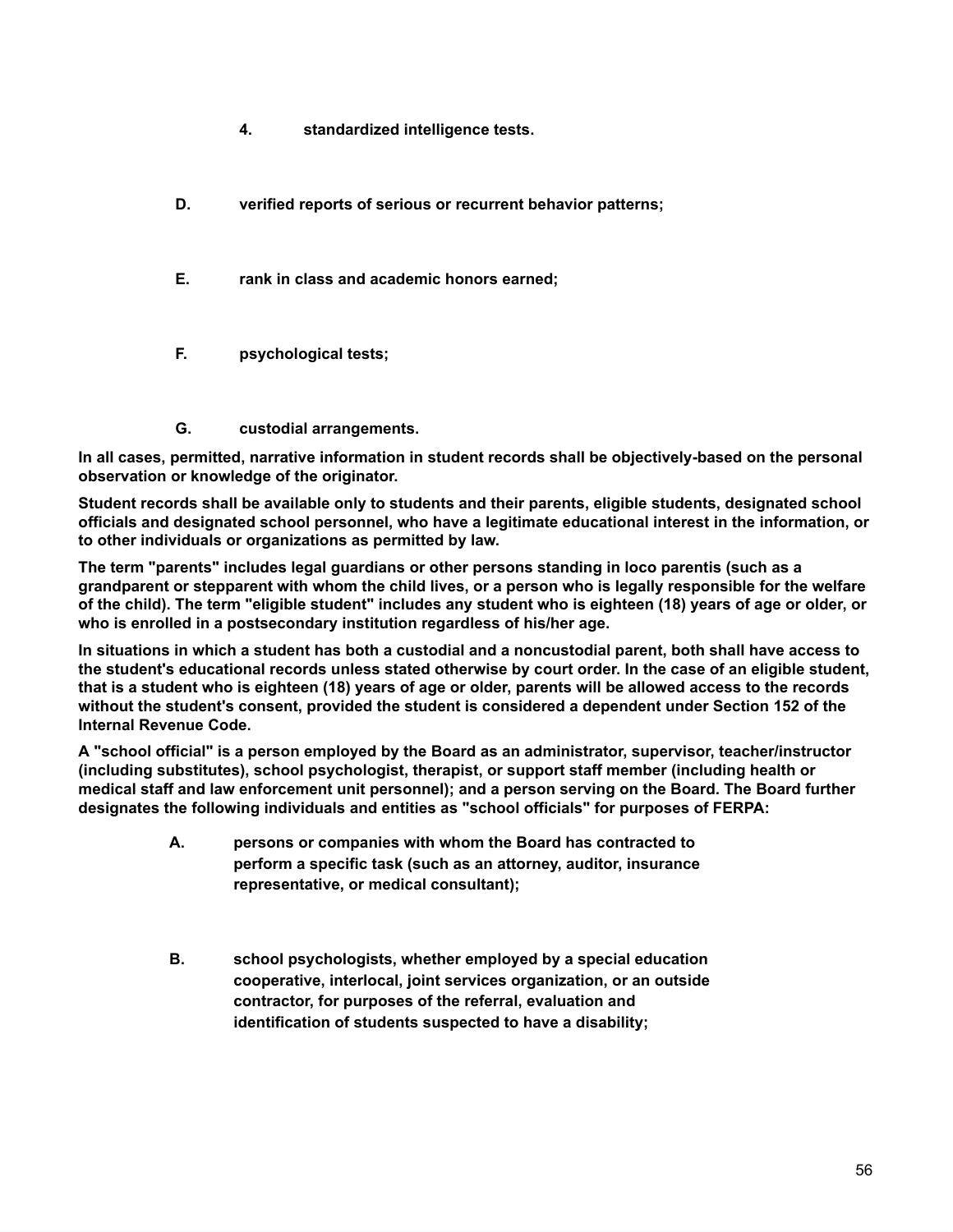**C. contractors, consultants, volunteers or other parties to whom the Board has outsourced a service or function otherwise performed by Board employees (e.g. a therapist, authorized information technology (IT) staff, and approved online educational service providers).**

**The above-identified outside parties must (a) perform institutional services or functions for which the** Board would otherwise use its employees, (b) be under the direct control of the Board with respect to the **use and maintenance of education records, and (c) be subject to the requirements of 34 C.F.R. 99.33(a) governing the use and re-disclosure of PII from education records.**

Finally, a parent or student serving on an official committee, such as a disciplinary or grievance committee, **or assisting another school official in performing his/her tasks (including volunteers) is also considered a "school official" for purposes of FERPA provided s/he meets the above-referenced criteria applicable to other outside parties. "Designated school personnel" may include but is not limited to employees or agents of an insurance carrier providing a defense to the District or its employees or agents.**

**"Legitimate educational interest" shall be defined as a "direct or delegated responsibility for helping the** student achieve one (1) or more of the educational goals of the District" or if the record is necessary in **order for the designated school personnel official to perform an administrative, supervisory or** instructional task for the District or to perform a service or benefit for the student or the student's family or to provide a defense to the District with respect to any of these tasks. The Board directs that reasonable **and appropriate methods (including but not limited to physical and/or technological access controls) are** utilized to control access to student records and to make certain that school officials obtain access to only **those education records in which they have a legitimate educational interest.**

**The Board authorizes the administration to:**

- **A. forward student records including disciplinary records with respect to suspensions and expulsions upon request to a private or public school or school District in which a student of this District seeks or intends to enroll, or is instructed to enroll, on a full-time or part-time basis, upon condition that:**
	- **1. a reasonable attempt is made to notify the student's parent or eligible student of the transfer (unless the disclosure is initiated by the parent or eligible student; or the Board's annual notification – [Form](http://www.neola.com/martinsville-in/search/forms/fm8330F9.pdf) 8330 F9 - includes a notice that the Board will forward education records to other agencies or institutions that have requested the records and in which the student seeks or intends to enroll or is already enrolled so long as the disclosure is for purposes related to the student's enrollment or transfer);**
	- **2. the parent or eligible student, upon request, receives a copy of the record; and**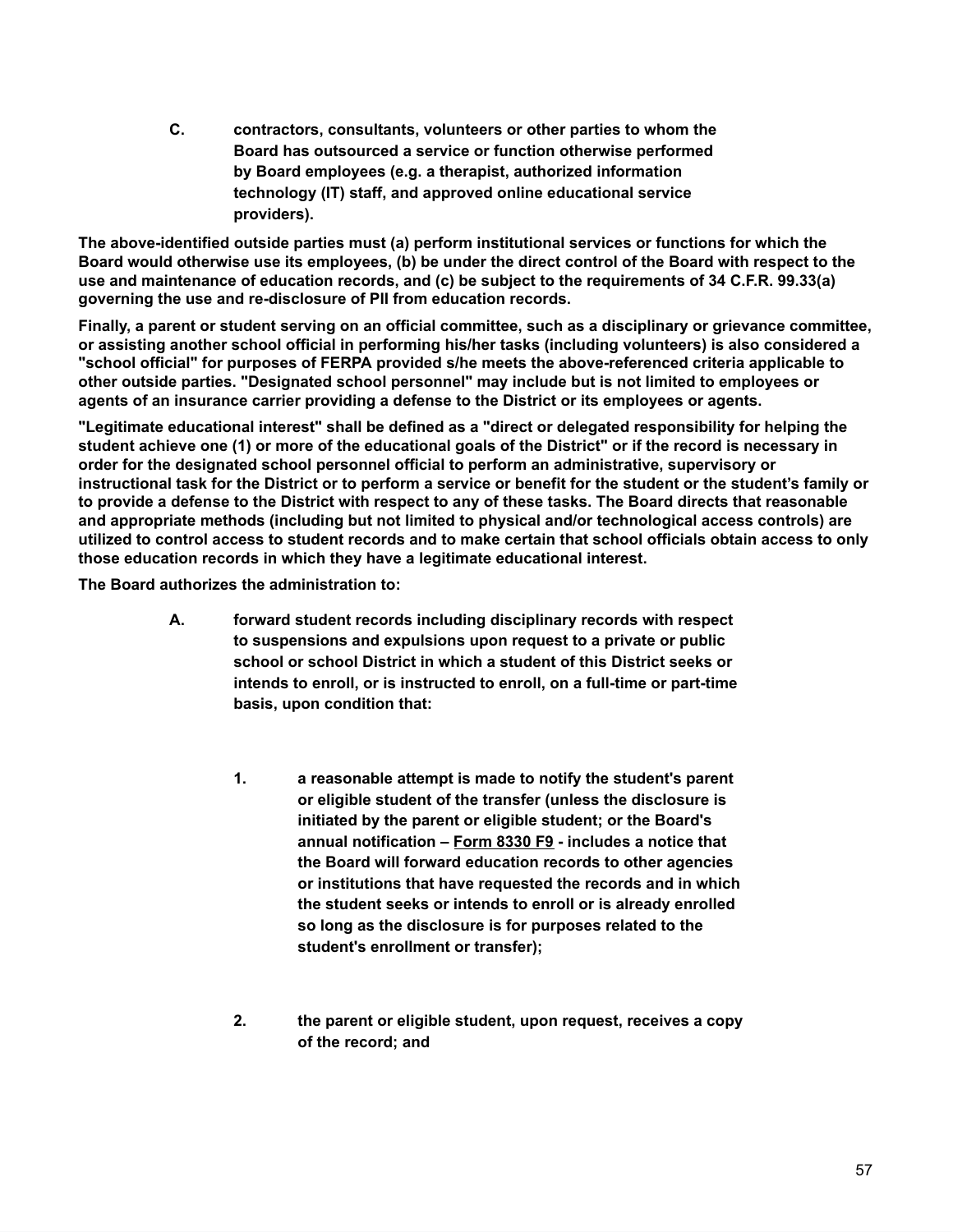- **3. the parent or eligible student, upon request, has an opportunity for a hearing to challenge the content of the record;**
- **B. forward student records, including disciplinary records with respect to suspensions and expulsions, upon request to a public school or school corporation in which a student in foster care is enrolled. Such records shall be transferred within one (1) school day of the enrolling school's request.**
- **C. provide "personally-identifiable" information to appropriate parties, including parents of an eligible student, whose knowledge of the information is necessary to protect the health or safety of the student or other individuals, if there is an articulable and significant threat to the health or safety of a student or other individuals, considering the totality of the circumstances;**
- **D. request each person or party requesting access to a student's record to abide by the Federal and State regulations concerning the disclosure of information to a third party;**
- **E. report a crime committed by a child to appropriate authorities, and, with respect to reporting a crime committed by a student with a disability, to transmit copies of the student's special education and disciplinary records to the authorities for their consideration;**
- **F. disclose personally identifiable information from education records, without consent, to organizations conducting studies "for, or on behalf of" the District for purposes of developing, validating or administering predictive tests, administering student aid programs, or improving instruction;**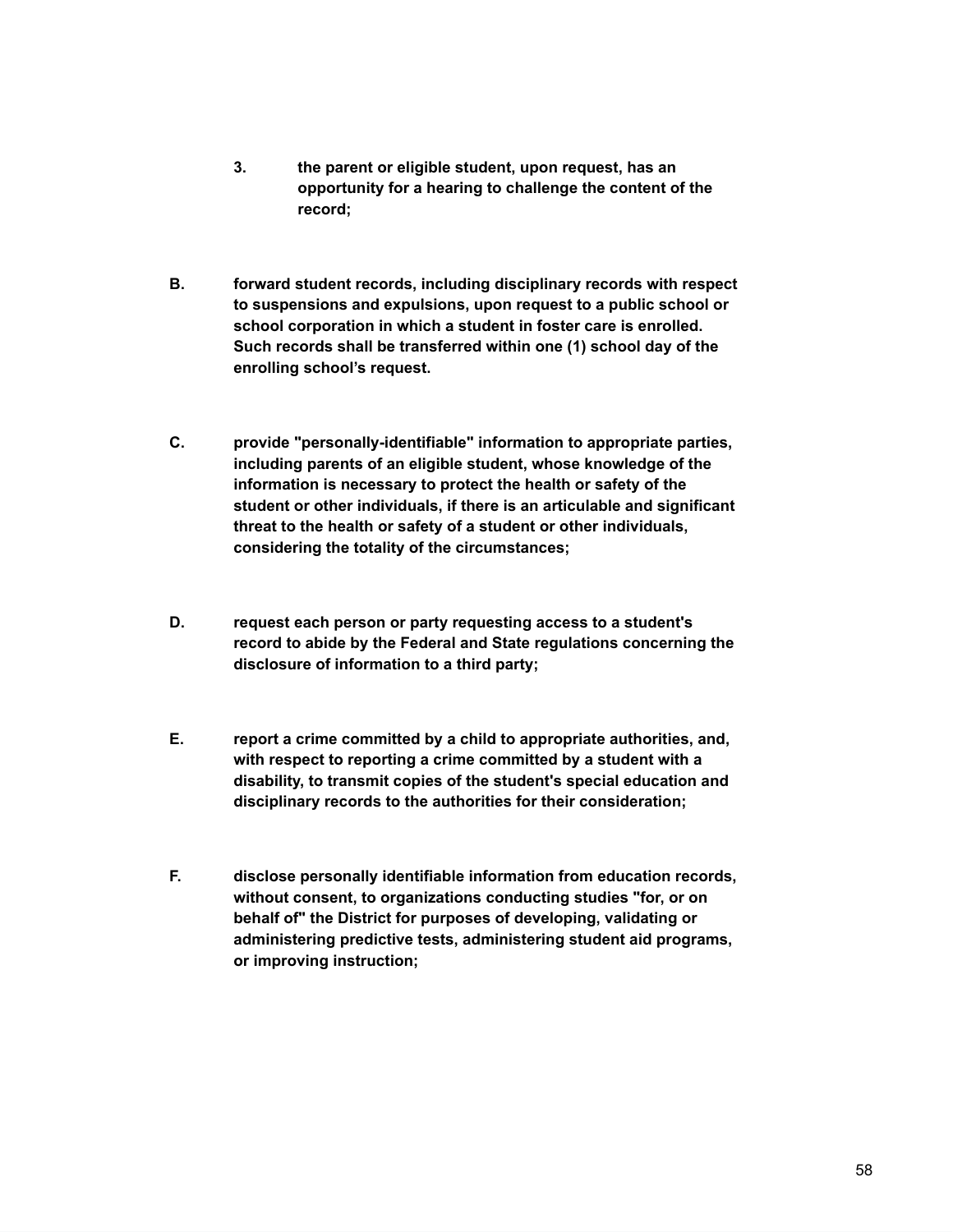**Information disclosed under this exception must be protected so that students and parents cannot be personally identified by anyone other than representative(s) of the organization conducting the study, and must be destroyed when no longer needed for the study. In order to release information under this provision, the District will enter into a written agreement with the recipient organization that specifies the purpose of the study. (See [Form](http://www.neola.com/martinsville-in/search/forms/fm8330F1.pdf) [8330](http://www.neola.com/martinsville-in/search/forms/fm8330F1.pdf) F14) Further, the following personally identifiable information will not be disclosed to any entity: a student or his/her family member's social security number(s); religion; political party affiliation; voting history; or biometric information.**

**While the disclosure of personally identifiable information (other than social security numbers, religion, political party affiliation, voting record, or biometric information) is allowed under this exception, it is recommended that de-identified information be used whenever possible. This reduces the risk of unauthorized disclosure.**

**G. disclose personally identifiable information from education records without consent, to authorized representatives of the Comptroller General, the Attorney General, and the Secretary of Education, as well as state and local educational authorities. The disclosed records must be used to audit or evaluate a federal or state supported education program, or to enforce or comply with federal requirements related to those education programs. A written agreement between the parties is required under this exception (see [Form](http://www.neola.com/martinsville-in/search/forms/fm8330F1.pdf) 8330 F16).**

> **The District will verify that the authorized representative complies with FERPA regulations.**

**H. disclose or report educational records to a State or local juvenile agency when the disclosure or reporting relates to the ability of the juvenile justice system to serve, before adjudication, the student whose records are being released; and the juvenile justice agency receiving the information certifies, in writing, that the agency or individual receiving the information has agreed not to disclose it to a third party, other than other juvenile justice agency, without the**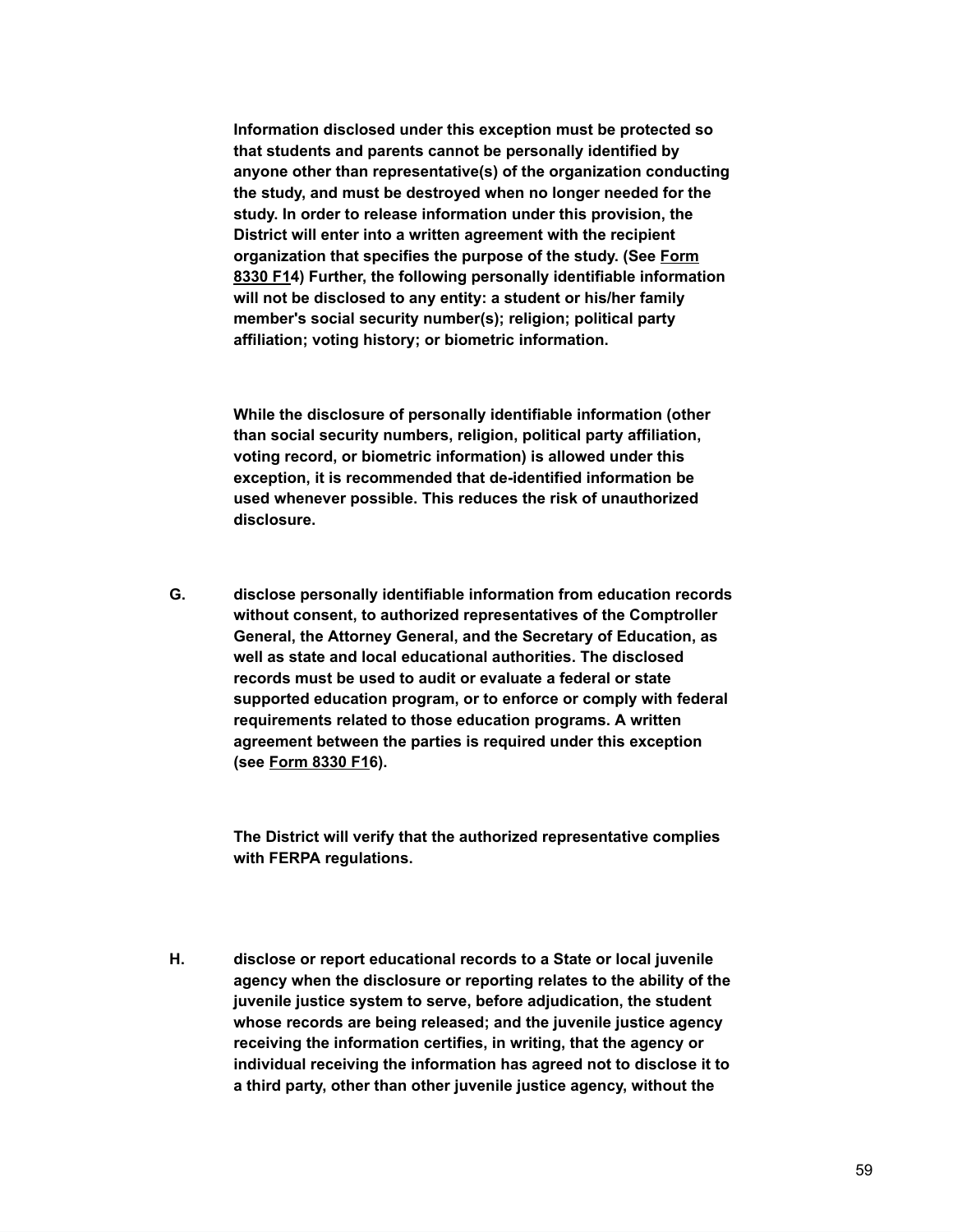**consent of the child's parent, guardian, or custodian.**

**A disclosure or reporting of educational records concerning a child who has been adjudicated as a delinquent child shall be treated as related to the ability of the juvenile justice system to serve the child before adjudication if the agency provides documentation to the District that the agency seeks the information in order to identify and intervene with the child as a juvenile at risk of delinquency rather than to obtain information solely related to the supervision of the child as an adjudicated delinquent child.**

The juvenile court may grant a school access to all or a portion of the juvenile court records of a child who **is a student at the school if the Superintendent submits a written request establishing that the juvenile** court records are necessary for the school to serve the educational needs of the child whose records are requested or to protect the safety or health of a student, an employee, or a volunteer at the school.

**The school shall keep the records confidential. However, the confidentiality order does not prohibit the school from forwarding the juvenile records to another school or a person if a parent, guardian, or custodian of the child consents to the release of the juvenile court records to the person.**

**The District will comply with a legitimate request for access to a student's records within a reasonable** period of time but not more than forty-five (45) days after receiving the request or within such shorter period as may be applicable to students with disabilities. Upon the request of the viewer, a record shall be reproduced, unless said record is copyrighted, and the viewer may be charged a fee equivalent to the cost **of handling and reproduction. Based upon reasonable requests, viewers of education records will receive explanation and interpretation of the records.**

**The District shall maintain a record of those persons to whom information about a student has been disclosed. Such disclosure records will indicate the student, person viewing the record, information disclosed, date of disclosure, and date parental/eligible student consent was obtained (if required).**

**Only "directory information" regarding a student shall be released to any person or party, other than the** student or his/her parent, without the written consent of the parent; or, if the student is an eligible student, the written consent of the student, except those persons or parties stipulated by the District's policy and **administrative guidelines and/or those specified in the law.**

#### **DIRECTORY INFORMATION**

**Each year the Superintendent shall provide public notice to students and their parents of the District's intent to make available, upon request, certain information known as "directory information". The Board designates as student "directory information": a student's name; address; telephone number; date and place of birth; e-mail address; photograph; major field of study; participation in officially recognized** activities and sports; height and weight, if a member of an athletic team; dates of attendance; date of **graduation; or awards received.**

**The Board designates school-assigned email accounts as "directory information" for the limited purpose of facilitating students' registration for access to various online educational services, including mobile applications/apps that will be utilized by the student for educational purposes. School assigned email accounts shall not be released as directory information beyond this limited purpose and to any person or entity but the specific online educational service provider.**

**Directory information shall not be provided to any organization for profit-making purposes. The Superintendent may allow access to a school campus or give students' directory information to organizations that make students aware of educational or occupational options.**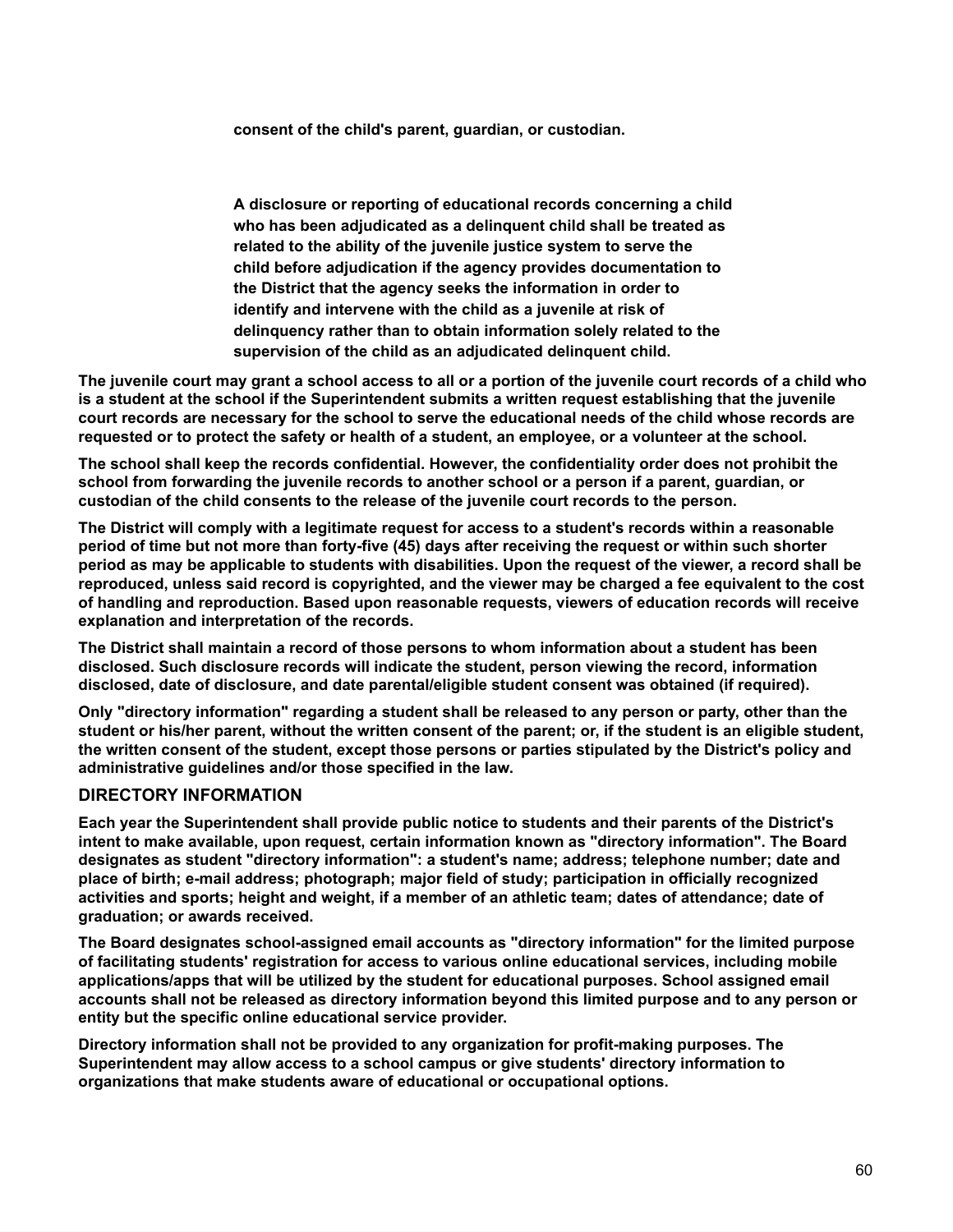**In accordance with Federal law, the Board shall comply with FERPA when releasing students' information** to a recruiting officer for any branch of the United States Armed Forces or an institution of higher **education who requests such information.**

Parents and eligible students may refuse to allow the District to disclose any or all of such "directory **information" upon written notification to the District within ten (10) days after receipt of the Superintendent's annual public notice.**

**Whenever consent of the parent(s)/eligible student is required for the inspection and/or release of a student's health or education records or for the release of directory information, either parent may provide such consent unless specifically stated otherwise by court order.**

**The District may disclose "directory information" on former students without consent of the parent(s)/eligible student, unless the parent or eligible student previously submitted a request that such information not be disclosed without their prior written consent.**

**Disclosure of Lists of Students for Political or Commercial Purposes**

It is the policy of the Board not to release the lists of students for commercial or political purposes. This **policy shall be equally applied to similarly situated organizations and persons. (I.C. 5-14-3-3(f))**

**Inspection of Information Collection Instrument**

The parent of a student or an eligible student has the right to inspect upon request any instrument used in **the collection of personal information before the instrument is administered or distributed to a student. Personal information for this section is defined as individually identifiable information including a student** or parent's first and last name, a home or other physical address (including street name and the name of the city or town), a telephone number, or a Social Security identification number. In order to review the instrument, the parent or eligible student must submit a written request to the building principal at least ten (10) business days before the scheduled date of the activity. The instrument will be provided to the parent **or eligible student within ten (10) business days of the principal receiving the request.**

The Superintendent shall directly notify the parent(s) of a student and eligible students, at least annually at the beginning of the school year, of the specific or approximate dates during the school year when such **activities are scheduled or expected to be scheduled.**

**This section does not apply to the collection, disclosure, or use of personal information collected from students for the exclusive purpose of developing, evaluating, or providing educational products or services for, or to, students or educational institutions, such as the following:**

- **A. college or other postsecondary education recruitment, or military recruitment**
- **B. book clubs, magazine, and programs providing access to low-cost literary products**
- **C. curriculum and instructional materials used by elementary and secondary schools**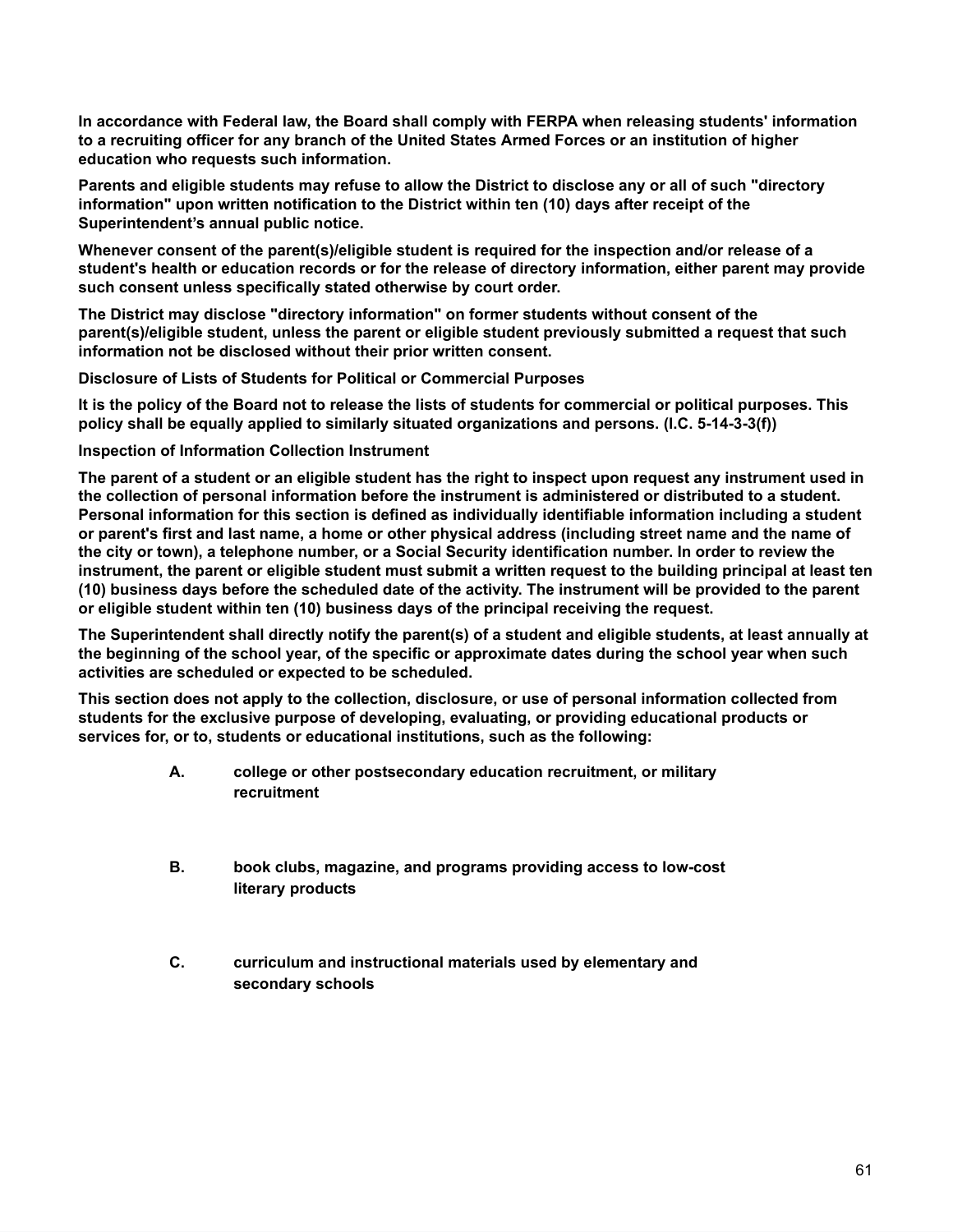- **D. tests and assessments used by elementary and secondary schools to provide cognitive, evaluative, diagnostic, clinical, aptitude, or achievement information about students (or to generate other statistically useful data for the purpose of securing such tests and assessments) and the subsequent analysis and public release of the aggregate data from such tests and assessments**
- **E. the sale by students of products or services to raise funds for school-related or education-related activities**

#### **F. student recognition programs**

**The Superintendent shall prepare procedures to ensure that students and parents are adequately informed each year regarding their rights to:**

- **A. inspect and review the student's education records;**
- **B. request amendments if the record is inaccurate, misleading, or otherwise in violation of the student's privacy rights;**
- **C. consent to disclosures of personally-identifiable information contained in the student's education records, except disclosures allowed without parental consent;**
- **D. challenge Board noncompliance with a parent's request to amend the records through a hearing;**
- **E. file a complaint of District noncompliance with the United States Department of Education;**
- **F. obtain a copy of the District's policy and administrative guidelines on student records.**

**The Superintendent also shall develop procedural guidelines for:**

**A. the proper storage and retention of records including a list of the type and location of records;**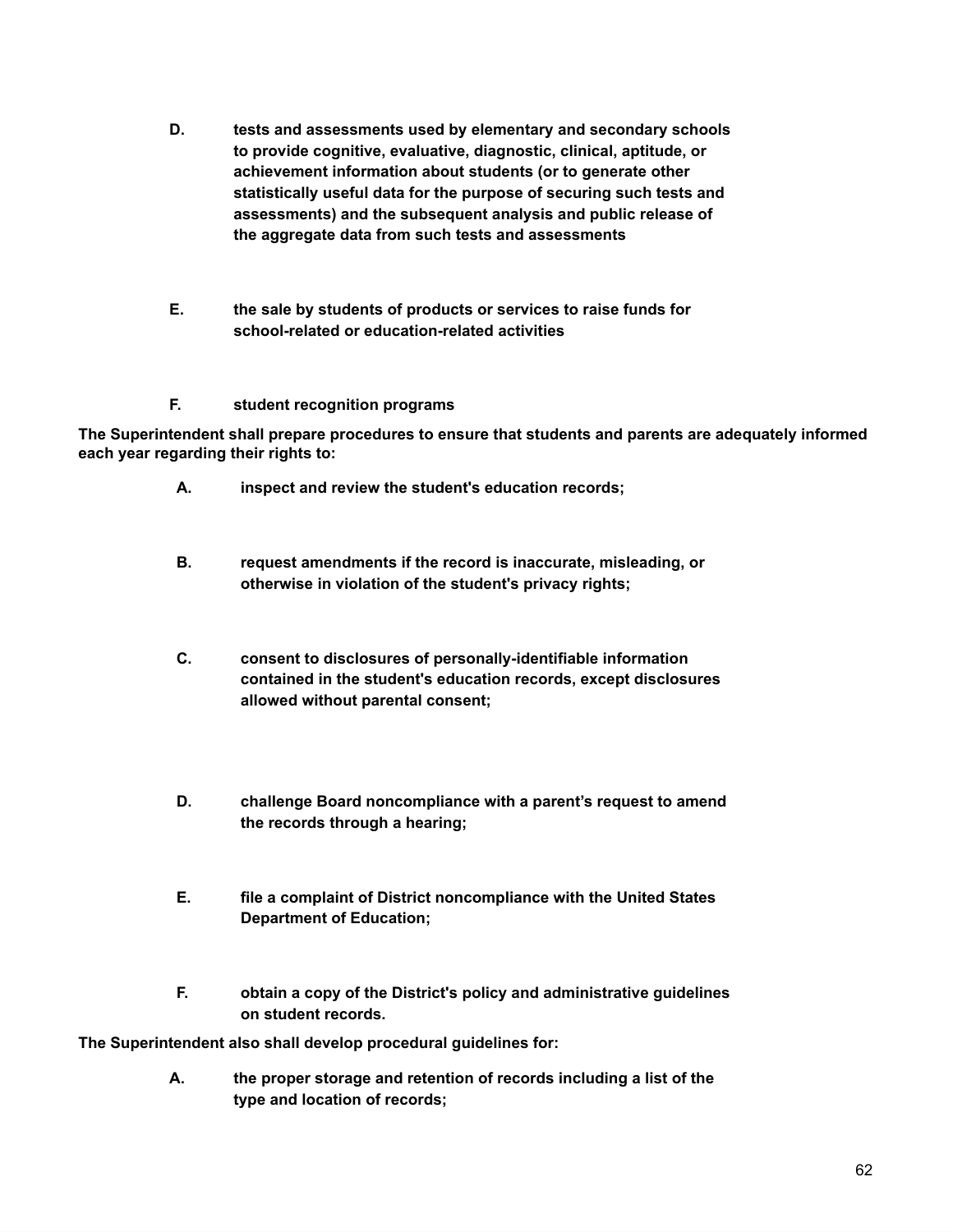**B. informing District employees of the Federal and State laws concerning student records.**

**The Board authorizes the use of the microfilm process or electromagnetic processes of reproduction for the recording, filing, maintaining, and preserving of records.**

No liability shall attach to any member, officer, or employee of this District specifically as a consequence of **permitting access or furnishing students' records in accordance with this policy and administrative guidelines.**

**Any entity receiving personally identifiable information pursuant to a study, audit, evaluation or enforcement/compliance activity must comply with all FERPA regulations. Further, such an entity must enter into a written contract with the Board delineating its responsibilities in safeguarding the disclosed information. Specifically, the entity must demonstrate the existence of a sound data security plan or data stewardship program, and must also provide assurances that the personally identifiable information will not be redisclosed without prior authorization from the Board. Further, the entity conducting the study, audit, evaluation, or enforcement/compliance activity is required to destroy the disclosed information once** it is no longer needed or when the time frame for the activity has ended, as specified in its written **agreement with the Board. See [Form](http://www.neola.com/martinsville-in/search/forms/fm8330F1.pdf) 8330 F14 and [Form](http://www.neola.com/martinsville-in/search/forms/fm8330F1.pdf) 8330 F16 for additional contract requirements.**

#### **Address Confidentiality Program**

If a parent (or adult student) presents information to the District certifying that the parent (or adult student), his/her child, or a member of the parent's household is a participant in the Address Confidentiality Program **administered by the State Attorney General, the District shall refrain from including the student's actual/confidential residential address in any student records or files(including electronic records and files) or disclosing the student's actual/confidential residential address when releasing student records. Because student records are available to non-custodial parents, designated school officials who have a legitimate educational interest in the information, and other individuals or organizations as permitted by law (including the public in some situations), the District shall list only the address designated by the Attorney General's Office to serve as the student's address in any student records or files, including** electronic records and files. Further, the District shall use the student's designated address for any and all **communications and correspondence between the Board or District employees and the parent(s) of the student (or adult student). The student's actual/confidential residential address shall be maintained in a separate confidential file that is not accessible to the public or any employees without a legitimate purpose.**

**The intentional disclosure of the student's actual/confidential residential address is prohibited. Any violations could result in disciplinary action.**

#### **Violation of this Policy**

As provided for by State law, an employee or agent of the Board who intentionally, knowingly, or recklessly **discloses or fails to protect information classified as confidential by this policy may be disciplined or terminated.**

**Additionally, State law provides that a person who recklessly, knowingly, or intentionally destroys or damages any public record commits a Level 6 felony unless the destruction is pursuant to a record retention scheduled adopted by the County Public Records Commission.**

**I.C. 5-14-3-3(f) I.C. 5-14-3-4(a)(3) and (12) I.C. 5-14-3-4(c) I.C. 5-14-3-10**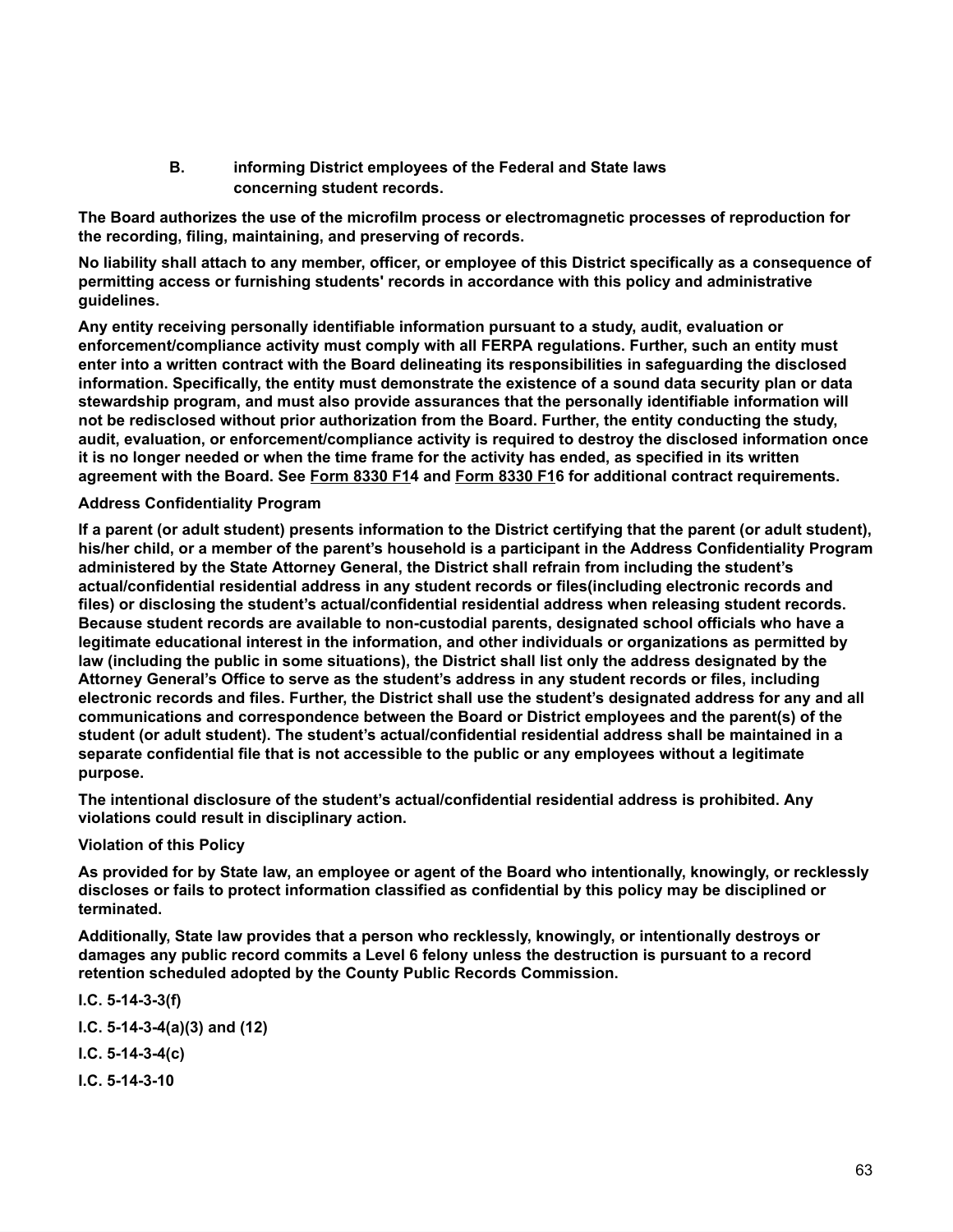| $I.C. 5-15-6-8$                                                             |
|-----------------------------------------------------------------------------|
| $IC. 20-32-4-12$                                                            |
| $1.C. 20-33-2-13$                                                           |
| I.C. 20-33-7-1 et seq.                                                      |
| $1.C. 31-39-2-13.8$                                                         |
| 511 I.A.C. 7-38-1 et seq.                                                   |
| 26 U.S.C. 152                                                               |
| Family Educational Rights and Privacy Act of 1974, 20 U.S.C. 1232g          |
| Individuals with Disabilities Education Act of 2004, 20 U.S.C. 1400 et seq. |
| 20 U.S.C. 7165(b)                                                           |
| 20 U.S.C. 7908                                                              |
| 34 C.F.R. Part 99                                                           |
| 34 C.F.R. Part 300                                                          |
| <b>Revised 4/15/10</b>                                                      |
| <b>Revised 12/18/14</b>                                                     |
| <b>Revised 2/18/16</b>                                                      |
| <b>Revised 11/16/17</b>                                                     |
| <b>Revised 1/18/18</b>                                                      |
| © Neola 2017                                                                |

## **[8432](http://www.neola.com/martinsville-in/search/ag/ag8432.htm) - PEST CONTROL AND USE OF PESTICIDES**

The Corporation is committed to providing a safe environment for students. It seeks to prevent children from being exposed to pests and pesticides. While pesticides protect children from pests that may be found in the school and its surrounding grounds, under some circumstances they may pose a hazard to children. Therefore, pest control practices may involve a variety of chemical and non-chemical methods that are designed to control pests effectively while minimizing potential pesticide exposure.

The Corporation will:

- A. annually inform parents and staff members of the Corporation's pest control policy at the time of student registration by a separate memorandum or as a provision in the staff and/or student handbook;
- B. provide the name and phone number of the person to contact for information regarding pest control;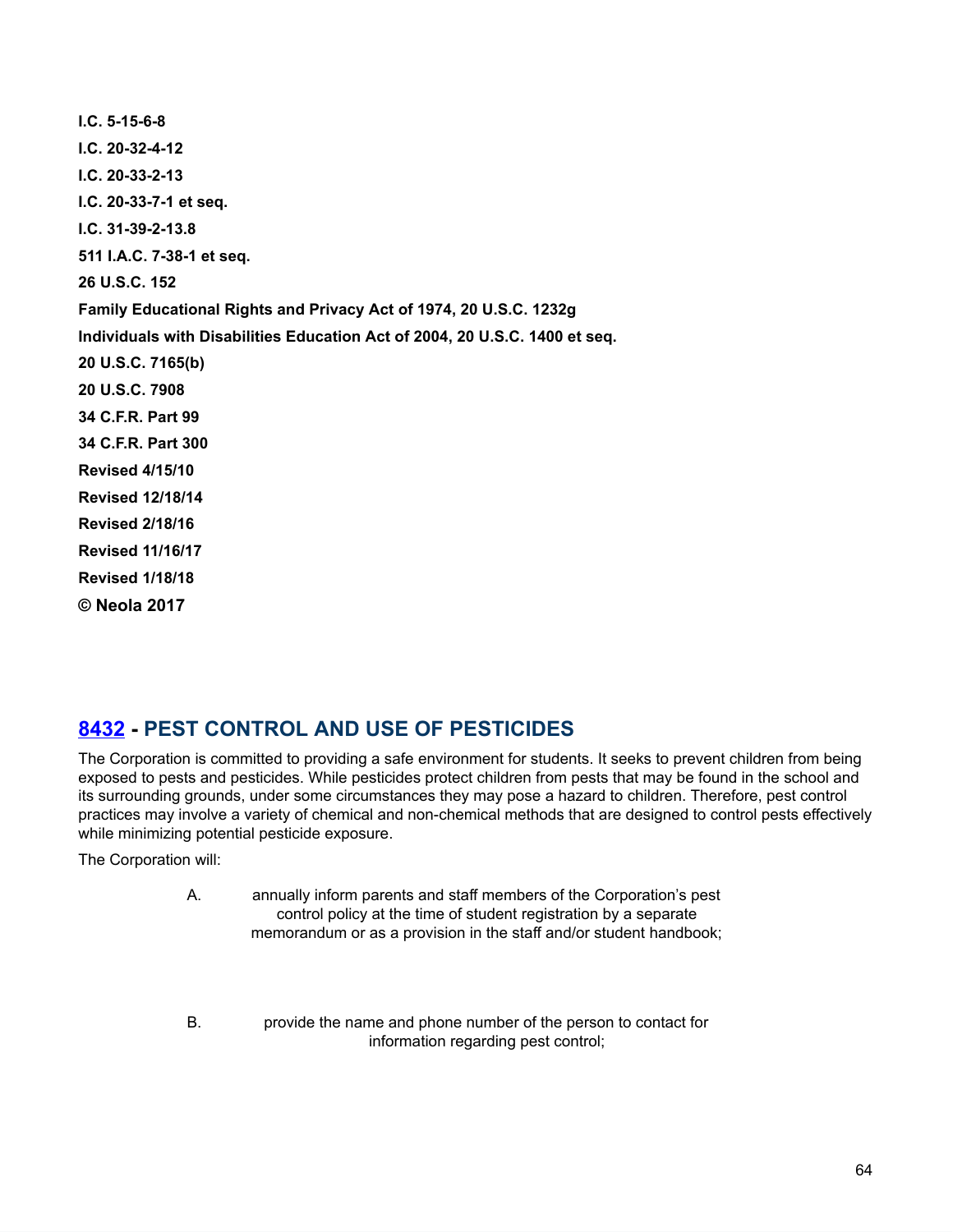C. maintain a registry of parents, guardians, and staff members who want to receive advance notice of all pesticide use, and, provide such notice at the start of each school year and during the school year when a student enrolls in or transfers into a school;

The Corporation's notice at the start of each school year shall invite parents, guardians, and staff members to be added to the pesticide notification list, and the Corporation shall permit a person to be added to the registry at any time upon their request.

- D. provide notice of planned pesticide applications to parents and employees who have requested advance notice;
- E. maintain written/printed/electronic records for two (2) years of any pesticide applications, and make these records available to anyone for inspection and copying upon request.

The Corporation will provide notice to those in the registry at least forty-eight (48) hours prior to the date and time the pesticide application is to occur unless an emergency is declared. The notice will include the date and time of the pesticide application, the general area where the pesticide is to be applied and the telephone number to contact for more information.

In case of emergency pesticide applications, because of immediate threat to the public health, the school shall give written notice as soon as possible.

The Corporation may provide for training of school employees to become certified pest control applicators. Financial support for such training may be provided by the Corporation subject to budgetary constraints of the Corporation.

The Superintendent shall prepare administrative guidelines for the implementation of this policy.

I.C. 15-16-5 357 IAC 1-16 ISBA, IAPSS, IASBO, Memorandum Dtd. 6/13/2000 Revised 10/23/14

**© Neola 2014**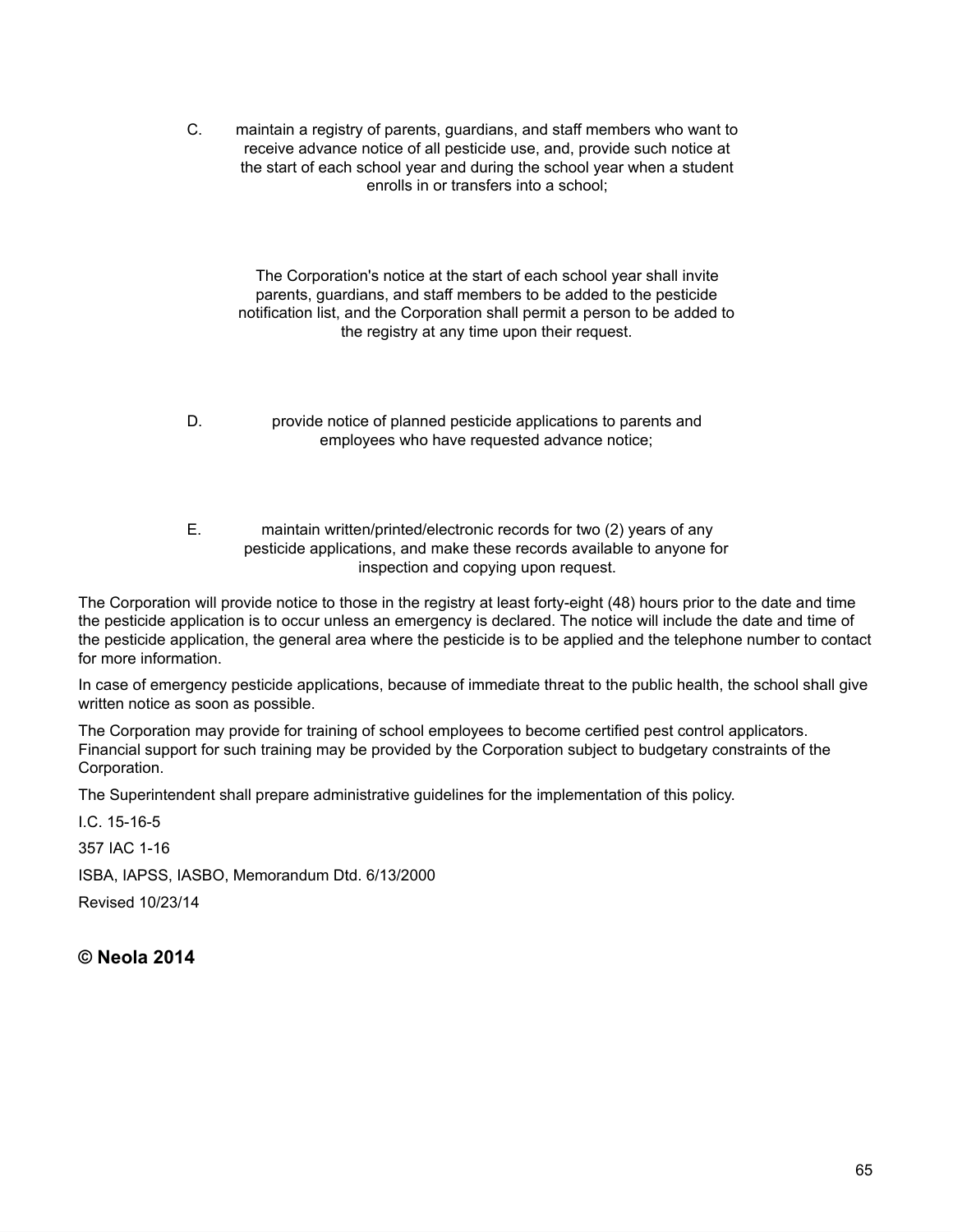## **MSD of MARTINSVILLE PESTICIDE NOTIFICATION REGISTRY**

**To: Parents, guardians and School Staff From: MSD of Martinsville Subject: Pesticide Application Registry Notice Date: 2018-2019 School Year** 

**The MSD of Martinsville School Corporation practices integrated pest management, a program which combines preventive techniques, non-chemical pest control methods and the appropriate use of pesticides with a preference for products that are the least harmful to human health and the environment. Applications of pesticides are made only when deemed necessary to control a pest problem and after trying other means to control the problem. The term "pesticide" includes insecticides, herbicides, rodenticides and fungicides.** 

**We are establishing a registry of persons who wish to be notified 48 hours prior to pesticide applications. To be included in this registry, please complete the attached form and return it to your child's school.** 

**Please include me in the notification registry. I understand that if there is an immediate threat to health or property that requires treatment before notification can be sent out, I will receive notification as soon as it is practical.** 

| <b>Parent/Guardian/Staff</b>     |                                                            |              |
|----------------------------------|------------------------------------------------------------|--------------|
|                                  |                                                            |              |
| Signature:                       | Date:                                                      |              |
| <b>Student's</b><br>name:        |                                                            |              |
|                                  |                                                            |              |
| <b>Email address:</b><br>number: | <u> 1989 - Johann Stein, mars an de Brazilia (b. 1989)</u> | <b>Phone</b> |

**April 2019**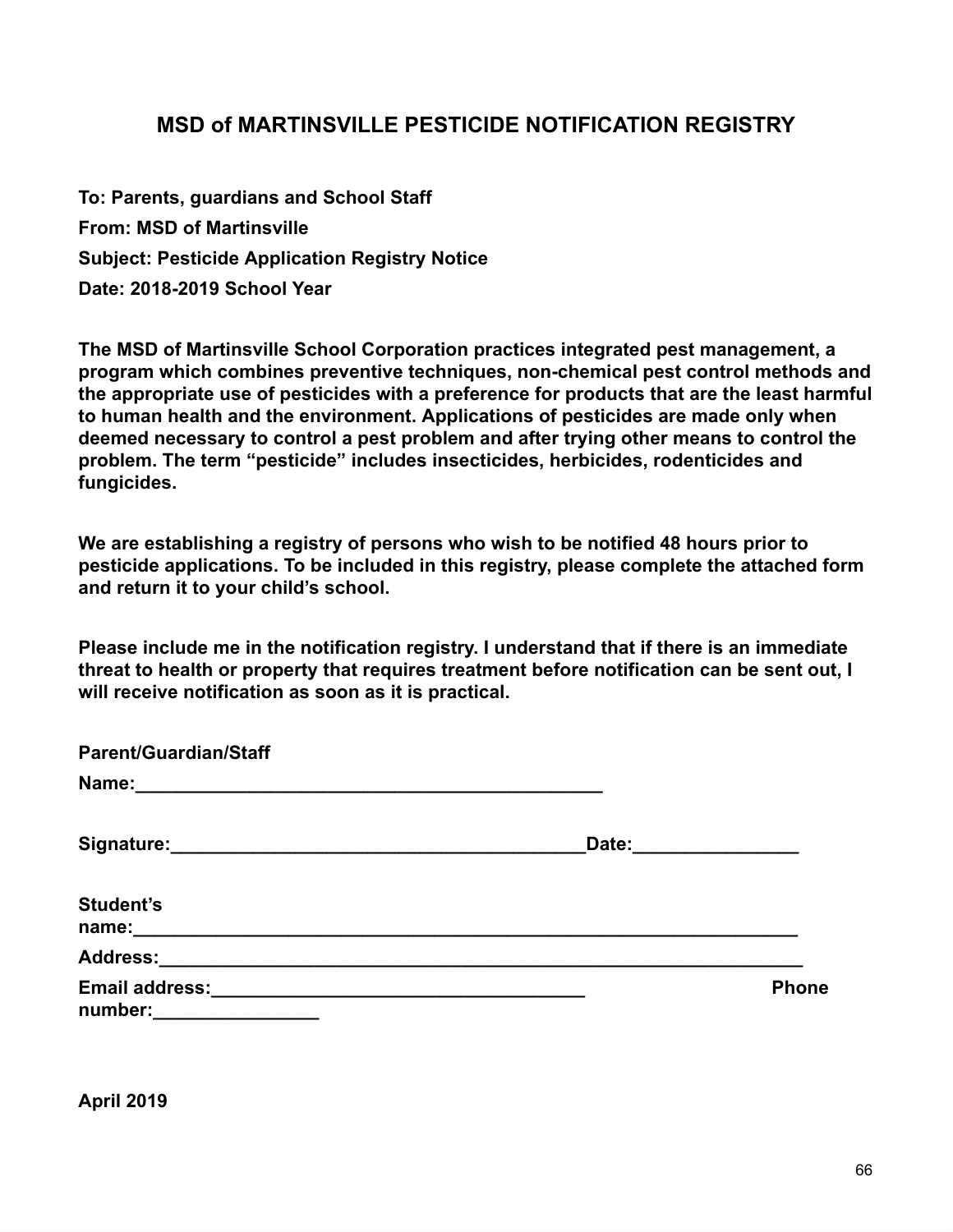# **AHERA ANNUAL NOTICE M.S.D. of MARTINSVILLE**

This information is being published to comply with the requirements of 40 CFR 763 Subpart E Asbestos Containing Materials in Schools. This regulation, commonly known as the "AHERA" rule, requires local education agencies, such as this one, to perform certain tasks regarding the presence and control of asbestos containing materials in the buildings under the jurisdiction of the local education agency.

These include but are not limited to:

1. Developing an asbestos management plan which is designed to outline procedures and guidelines for the initial inspection, triennial re-inspection, and 6-month Periodic Surveillance of asbestos-containing materials that are present in the buildings.

2. Provide awareness training and additional training to selected school employees.

3. Periodically notify all workers and occupants, or their local guardians, parent teacher organizations, and collective bargaining organizations of the availability of asbestos management plans, the location of same and the times that the plans may be reviewed.

This notification is to advise all patrons, occupants, or their legal guardians, collective bargaining organizations, and parent-teacher organizations, that the asbestos management plans required under this act are available for review upon request. The plans can be viewed by any person during normal business hours of the school. Interested parties wishing to inquire about the plans should contact the individual school office. Master copies of the plans for all buildings under the jurisdiction of this local education agency are available in the Maintenance Building, which is located at 840 South Ohio Street, Martinsville, Indiana 46151; telephone number (765) 342-7896. Inquiries regarding any facet of the regulation or the management plans should be directed to Mr. Sam Arnes at the above telephone number during regular business hours.

The M.S.D. of Martinsville school facilities and buildings which contain asbestos-containing materials (ACMs) and must comply with the 40 CFR 763 Subpart E (AHERA) regulations include:

Martinsville High School; John R. Wooden Middle School, Bell Intermediate Academy; Poston Road, Centerton, Central Education Center, Brooklyn STEM Academy, Paragon, Green Township, and South Elementary School of Communications; Smith Fine Arts Academy: Cross School; Transportation Facility; Maintenance Building

Listed is a brief description of asbestos projects currently ongoing and completed at our facilities this past school year, as well as activities currently scheduled for the 2019/2020 school year. Detailed reports of each activity will become a part of each school's asbestos management plan and may be reviewed online.

\* The next required triennial re-inspection will be completed in June 2020

\* The required six-month periodic surveillance was conducted in January 2019.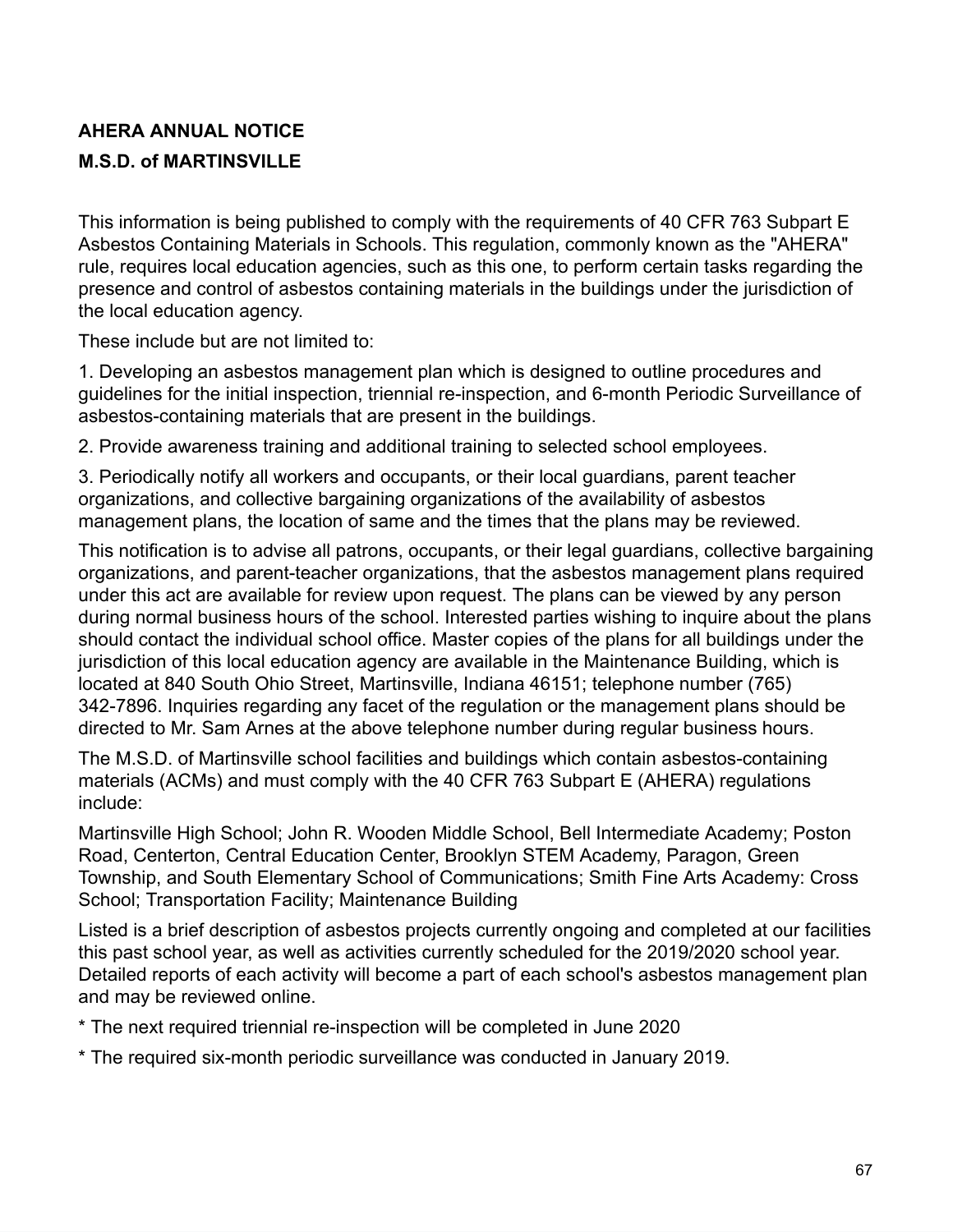\* The required six-month periodic surveillances are scheduled for June and December each year.

\* Projects in 2018 included: John Wooden Middle School.

The dugouts, concession stands, outbuildings, press boxes, and ticket booths are asbestos free and require no surveillance or re-inspections. Hammons Alternative School, North Elementary School and the Administration Building are no longer

owned by M.S.D of Martinsville

EXHIBIT A

In accordance with the US EPA's AHERA Standard (ref: 40 CFR 763.80), all information concerning asbestos-containing materials in the schools of the M.S.D. of Martinsville is available for review and copying by students, staff and guardians during normal business hours.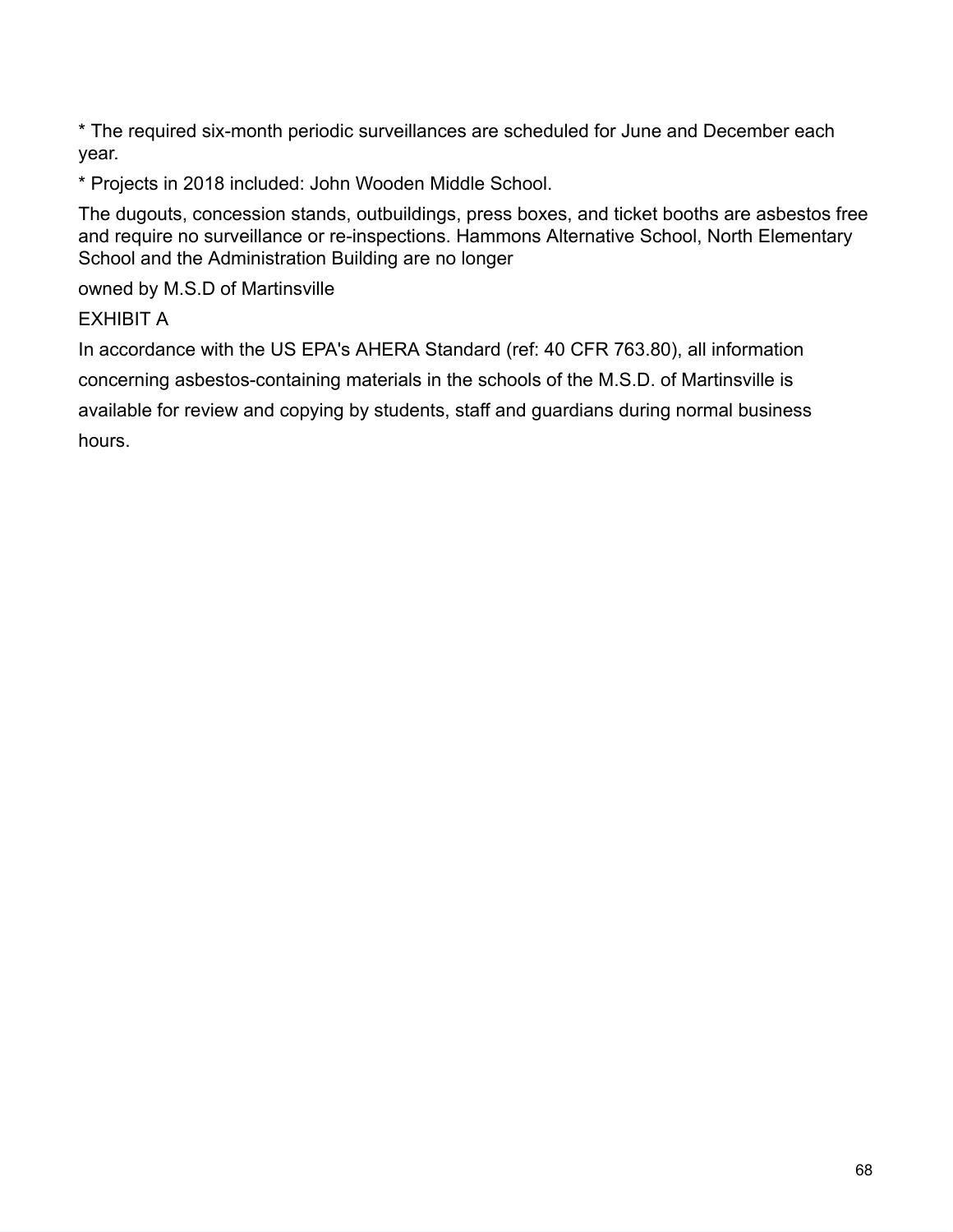#### **STUDENT TECHNOLOGY ACCEPTABLE USE AND SAFETY (A.U.P)**

Technology has fundamentally altered the ways in which information is accessed, communicated, and transferred in society. As a result, educators are continually adapting their means and methods of instruction, and the way they approach student learning, to incorporate the vast, diverse, and unique resources available through the Internet. The School Board provides Technology Resources (as defined in Bylaw 0100) to support the educational and professional needs of its students and staff. With respect to students, District Technology Resources afford them the opportunity to acquire the skills and knowledge to learn effectively and live productively in a digital world. The Board provides students with access to the Internet for limited educational purposes only and utilizes online educational services/ apps to enhance the instruction delivered to its students. The District 's computer network and Internet system do not serve as a public access service or a public forum, and the Board imposes reasonable restrictions on its use consistent with its limited educational purpose.

The Board regulates the use of District Technology Resources by principles consistent with applicable local, State, and Federal laws, the District 's educational mission, and articulated expectations of student conduct as delineated in the Student Code of Conduct. This policy, its related administrative guidelines and the Student Code of Conduct govern students' use of District Technology Resources and students' personal communication devices when they are connected to the District computer network, Internet connection, and/ or online educational services/ apps, or when used while the student is on District owned property or at a District sponsored activity (see Policy 5 136)

Users are prohibited from engaging in actions that are illegal (such as libel, slander, vandalism, harassment, theft, plagiarism, inappropriate access, and the like) or unkind (such as personal attacks, invasion of privacy, injurious comment, and the like) when using District Technology Resources. Because its Technology Resources are not unlimited, the Board also has instituted restrictions aimed at preserving these resources, such as placing limits on use of bandwidth, storage space, and printers.

Users have no right or expectation to privacy when using District Technology Resources (including, but not limited to, privacy in the content of their personal files, e-mails, and records of their online activity when using the District 's computer network and/ or Internet connection).

First, the District may not be able to limit access technologically, through its Technology Resources to only those services and resources that have been authorized for the purpose of instruction, study and research related to the curriculum. Unlike in the past, when educators and community members had the opportunity to review and screen materials to assess their appropriateness for supporting and enriching the curriculum according to adopted guidelines and reasonable selection criteria (taking into account the varied instructional needs , learning styles, abilities, and developmental levels of the students who would be exposed to them), access to the Internet, because it serves as a gateway to any publicly available file server in the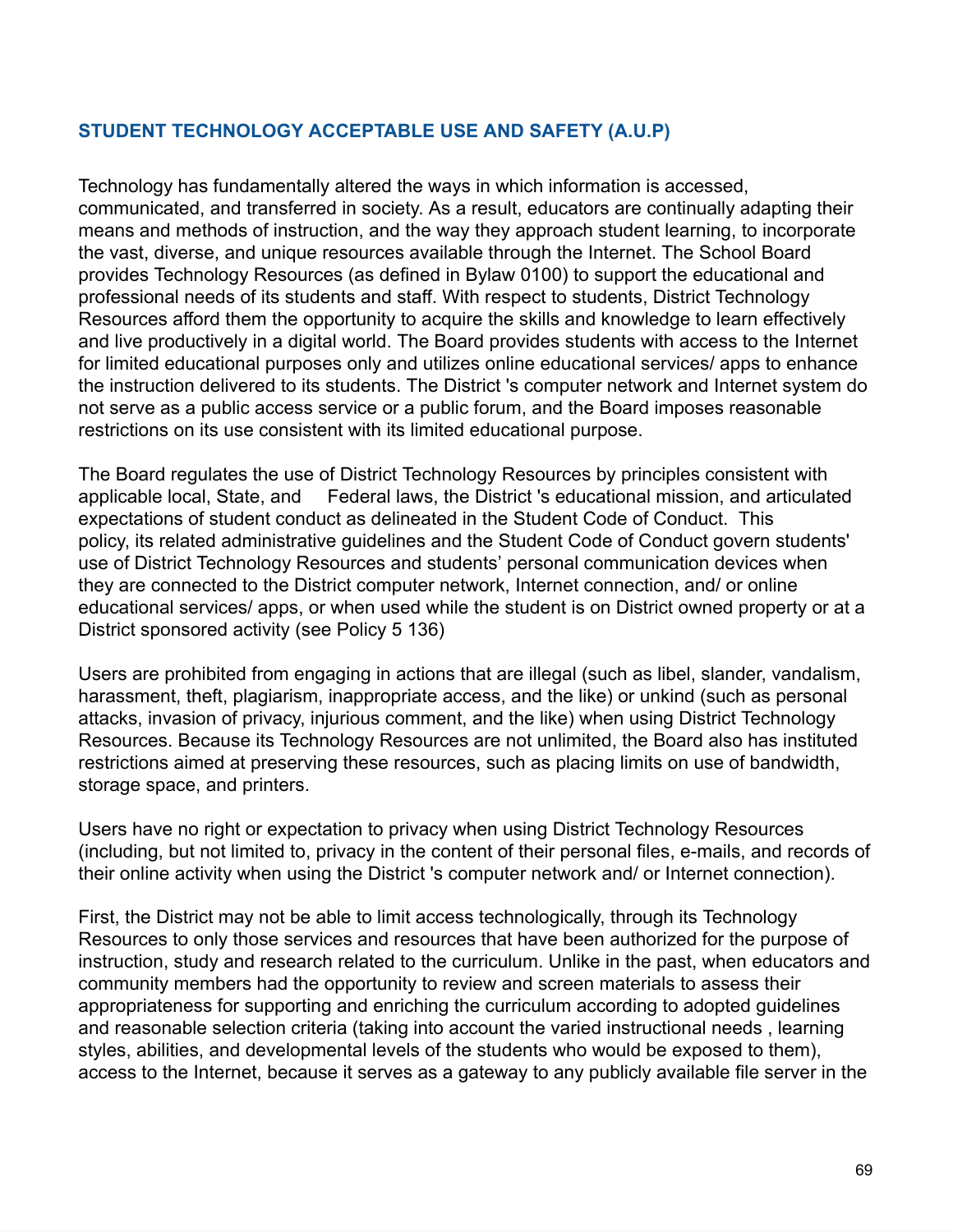world, opens classrooms and students to electronic information resources that may not have been screened by educators for use by students of various ages.

Pursuant to Federal law, the Board has implemented technology protection measures that protect against (e.g., filter or block) access to visual displays/depictions/materials that are obscene, constitute child pornography, and/or are harmful to minors, as defined by the Children's Internet Protection Act. At the discretion of the Board or the Superintendent, the technology protection measures may be configured to protect against access to other material considered inappropriate for students to access. The Board also utilizes software and/ or hardware to monitor online activity of students to restrict access to child pornography and other material that is obscene, objectionable, inappropriate and/or harmful to minors. The technology protection measures may not be disabled at any time that students may be using the District Technology Resources if such disabling will cease to protect against access to materials that are prohibited under the Children's Internet Protection Act. Any student who attempts to disable the technology protection measures will be subject to discipline.

The Superintendent or Director of e-Learning may temporarily or permanently unblock access to websites or online education services/ apps containing appropriate material, if access to such sites has been blocked inappropriately by the technology protection measures. The determination of whether material is appropriate or inappropriate shall be based on the content of the material and the intended use of the material, not on the protection actions of the technology protection measures.

Pursuant to Federal law, students shall receive education about the following:

- Safety and security while using e-mail, chat rooms, social media, and other forms of direct electronic communications
- The dangers inherent with the online disclosure of personally
- The consequences of unauthorized access (e.g.,"hacking", "harvesting", "digital piracy", "data mining", etc.), cyberbullying, and other unlawful or inappropriate activities by students online
- Unauthorized disclosure, use, and dissemination of personally identifiable information regarding minors

Staff members shall provide instruction for their students regarding the appropriate use of technology and online safety and security as specified above. Furthermore, staff members will monitor the online activities of students while at school.

Monitoring may include, but is not necessarily limited to, visual observations of online activities during class sessions or use of specific monitoring tools to review browser history and network, server, and computer logs.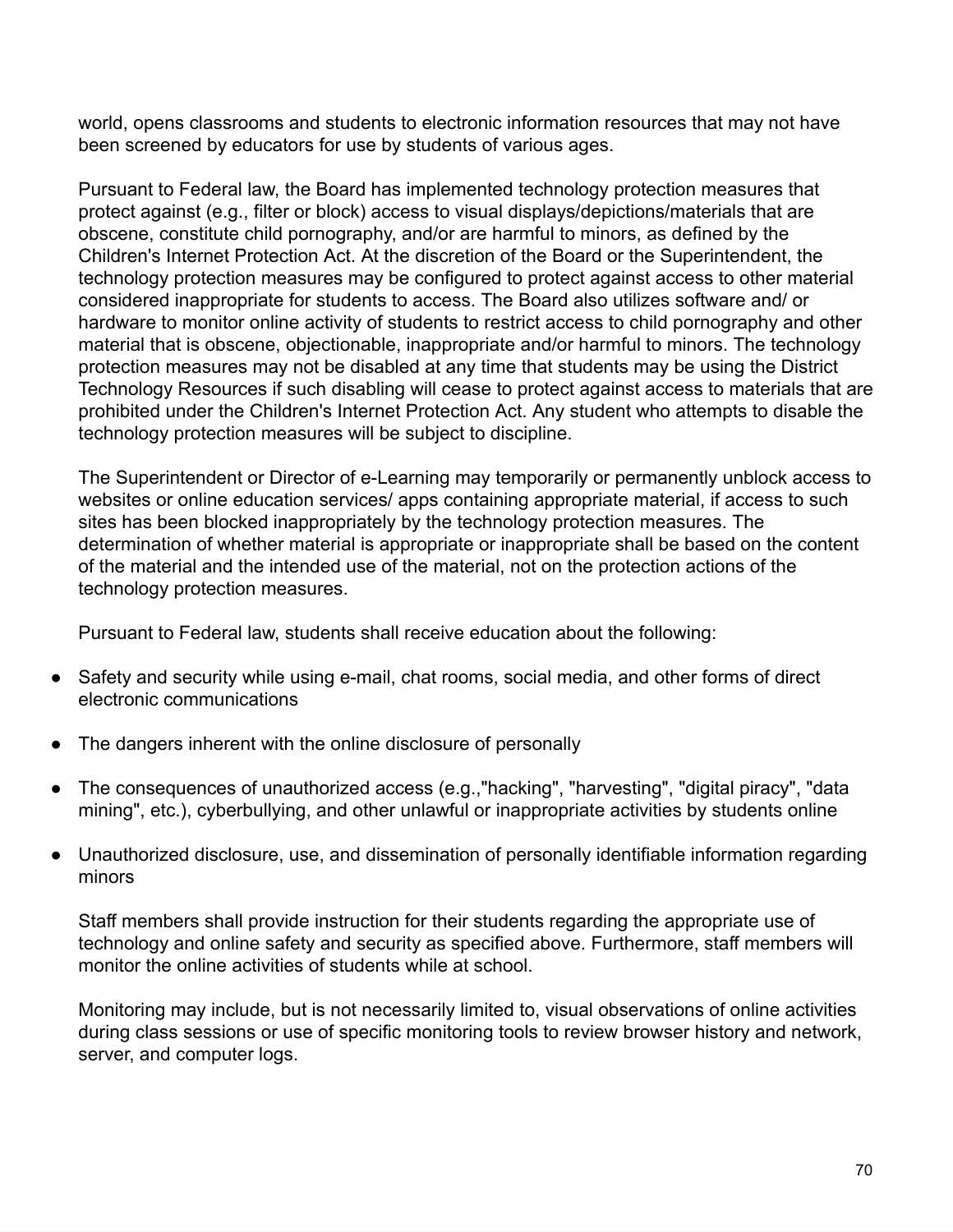Building principals are responsible for providing training so that Ed-Tech users under their supervision are knowledgeable about this policy and its accompanying guidelines. The Board expects that staff members will provide guidance and instruction to students in the appropriate use of District Technology Resources. Such training shall include, but not be limited to, education concerning appropriate online behavior, including interacting with other individuals on social media and in chat rooms, and cyberbullying awareness and response. Users of District Technology Resources (and their parents if they are minors) are required to sign a written agreement to abide by the terms and conditions of this policy and its accompanying guidelines.

1. Students will be assigned a school email account that they are required to utilize for all school-related electronic communications, including those to staff members, peers, and individuals and/ or organizations outside the District with whom they are communicating for school-related projects and assignments.

2. Further, as directed and authorized by their teachers, they shall use their school-assigned email account when signing up/registering for access to various online educational services, including mobile applications/apps that will be utilized by the student for educational purposes.

Students are responsible for good behavior when using District Technology Resources- i.e., behavior comparable to that expected of students when they are in classrooms, in school hallways, on other school premises and at school sponsored events. Communications on Education Technology are often public in nature. General school rules for behavior and communication apply. The District does not approve any use of its Technology Resources that is not authorized by or conducted strictly in compliance with this policy and its accompanying guidelines.

Users who disregard this policy and its -accompanying guidelines may have their use privileges suspended or revoked, and disciplinary action taken against them. Users are personally responsible and liable both civilly and criminally, for uses of Technology Resources that are not authorized by this Policy and its accompanying guidelines.

The Board designates the Superintendent and Director of e-Learning as the administrator(s) responsible for initiating, implementing, and enforcing this Policy and its accompanying guidelines as they apply to students' use of District Technology Resources.

Students are encouraged to use the District's INTERNET/NETWORK for educational purposes. Use of such resources is a privilege, not a right. Students must conduct themselves in a responsible, efficient, ethical, and legal manner. Unauthorized or inappropriate use, including any violation of these guidelines, may result in cancellation of the privilege disciplinary action consistent with the Student Handbook, and/or civil or criminal liability. Prior to accessing the Internet at school, students must sign the Student Network and Internet Acceptable Use and Safety Agreement. Parent permission is required for minors. Smooth operation of the District's Network relies upon users adhering to the following guidelines.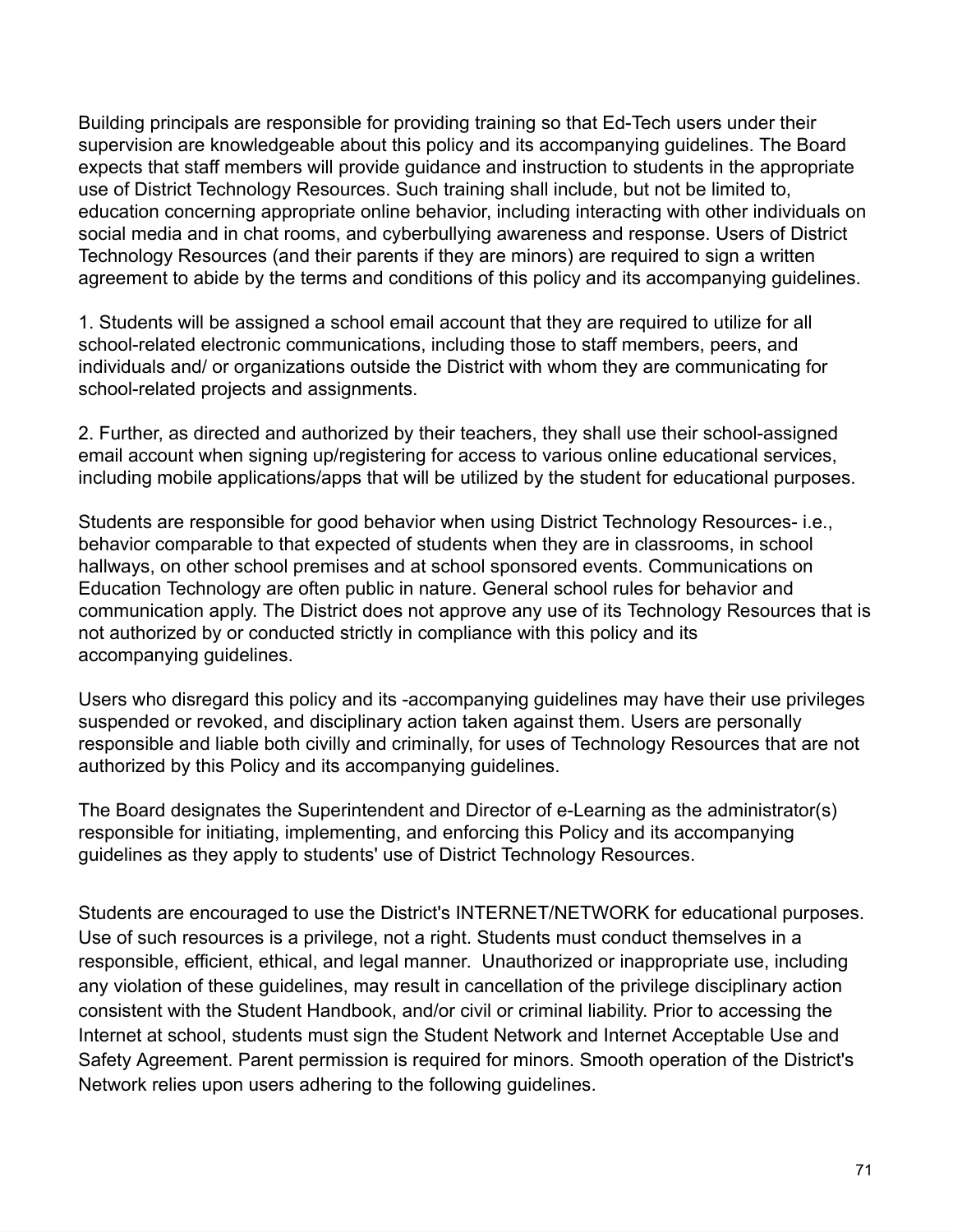### **The guidelines outlined below are provided so that users are aware of their responsibilities.**

A. Students are responsible for their behavior and communication on the Internet.

B. Students may only access the Internet by using an assigned account. Use of another person's account/address/password is prohibited. Students may not allow other users to utilize their passwords.

C. Students may not intentionally seek information on, obtain copies of, or modify files, data or passwords belonging to other users, or misrepresent other users on the network.

D. Students may not use the Internet to engage in "hacking" or other unlawful activities.

E. Transmission of any material in violation of any State or Federal law or regulation, or Board policy is prohibited.

F. Any use of the Internet for commercial purposes, advertising, or political lobbying is prohibited.

### **Students are expected to abide by the following generally accepted rules of network etiquette:**

A. Be polite, courteous, and respectful in your messages to others. Use language appropriate to school situations in any communications made through the District's computers/network. Do not use obscene, profane, vulgar, sexually explicit, defamatory, or abusive language in your messages.

B. Never reveal names, addresses, phone numbers, or passwords of yourself or other students, family members, teachers, administrators, or other staff members while communicating on the Internet.

C.Do not transmit pictures or other information that could be used to establish your identity without prior approval of a teacher.

D. Never agree to get together with someone you "meet" on line without prior parent approval.

E. Diligently delete old mail on a regular basis from the personal mail directory to avoid excessive use of the electronic mail disk space.

F. Use of Internet to access, process, distribute, display or print child pornography and other material that is obscene, objectionable, inappropriate and/or harmful to minors is prohibited. As such, the following material is prohibited material that appeals to a prurient interest in nudity, sex, and excretion; material that depicts, describes or represents in a patently offensive way with respect to what is suitable for minors an actual or simulated sexual act or sexual contact, actual or simulated normal or perverted sexual acts, or a lewd exhibition of the genitals ; and material that lacks serious literary, artistic , political or scientific value as to minors . Offensive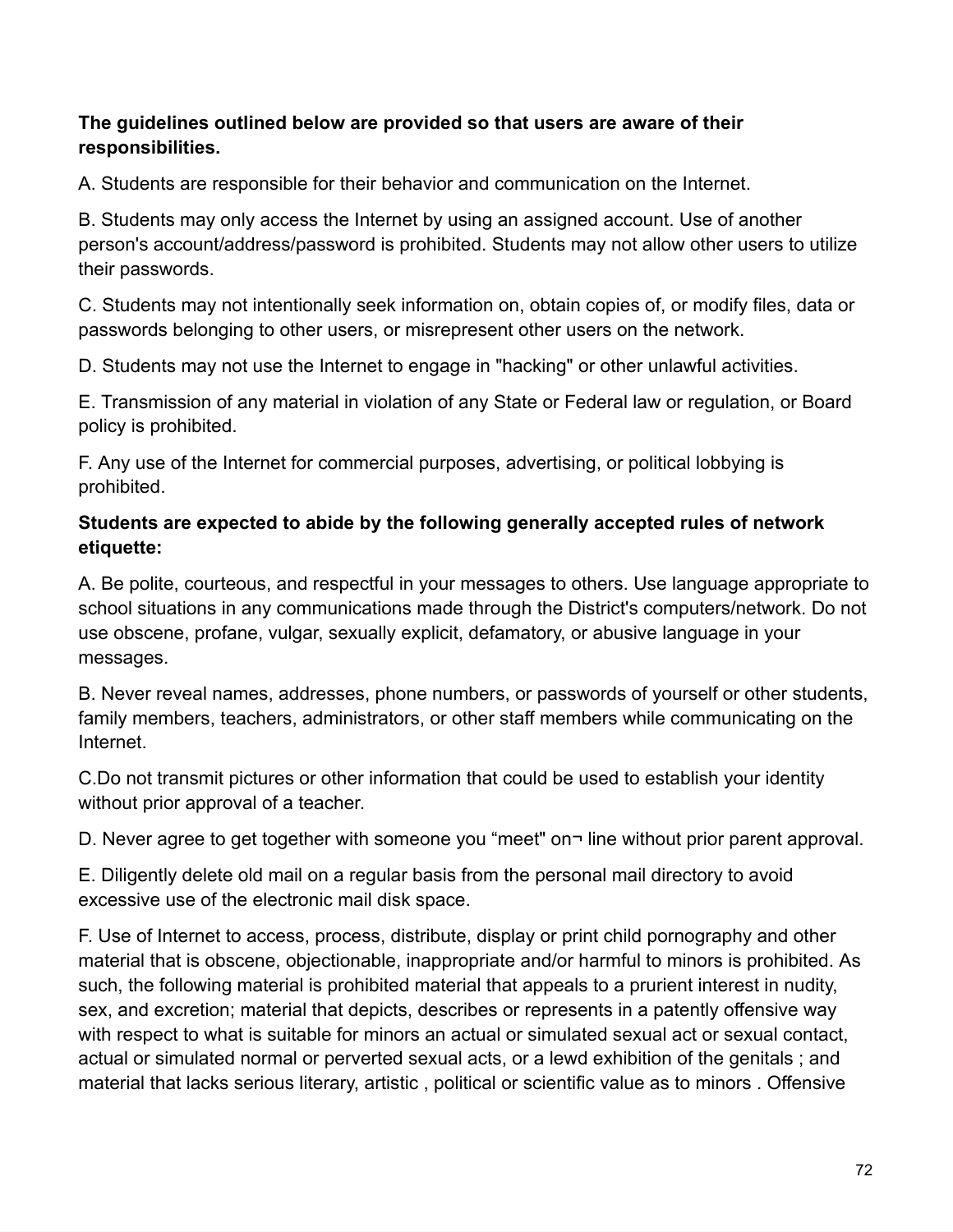messages and pictures, inappropriate text files, or files dangerous to the integrity of the District's computers/network ( e.g., viruses ) are also prohibited.

G. Malicious use of the District's computers/network to develop programs that harass other users or infiltrate a computer or computer system and/or damage the software components of a computer or computing system is prohibited. Students may not use the District's computers/network in such a way that would disrupt their use by others. Students must avoid intentionally wasting limited resources.

H. All communications and information accessible via the Internet should be assumed to be private property (i.e. copyrighted and/or trademarked). All copyright issues regarding software, information, and attributions of authorship must be respected.

I. Downloading of information onto the District's hard drives is prohibited. If a student transfers files from information services and electronic bulletin board services, the student must check the file with a virus-detection program before opening the file for use. If a student transfers a file or software program that infects the Network with a virus and causes damage, the student will be liable for any and all repair costs to make the Network once again fully operational.

J. Students must secure prior approval from a teacher or the principal before joining a Listserv (electronic mailing lists) and should not post personal messages on bulletin boards or "Listservs."

K. Students are prohibited from accessing or participating in online "chat rooms" or other forms of direct electronic communication without prior approval from a teacher or the principal. All such authorized communications must comply with these guidelines.

L. Privacy in communication over the Internet and the Network is not guaranteed. To ensure compliance with these guidelines, the District reserves the right to monitor, review, and inspect any directories, files and/or messages residing on or sent using the District's computers/network. Messages relating to or in support of illegal activities will be reported to the appropriate authorities.

M. Use of the Internet and any information procured from the Internet is at the student's own risk. The District is not responsible for any damage a user suffers, including loss of data resulting from delays, non¬deliveries, mis-deliveries, or service interruptions. The District is not responsible for the accuracy or quality of information obtained through its services. Information (including text, graphics, audio, video, etc.) from Internet sources used in student papers, reports, and projects should be cited the same as references to printed materials.

N. Disclosure, use and/or dissemination of personal identification information of minors via the Internet is prohibited, except as expressly authorized by the minor student's parent/guardian on the "Student Network and Internet Acceptable Use and Safety Agreement Form."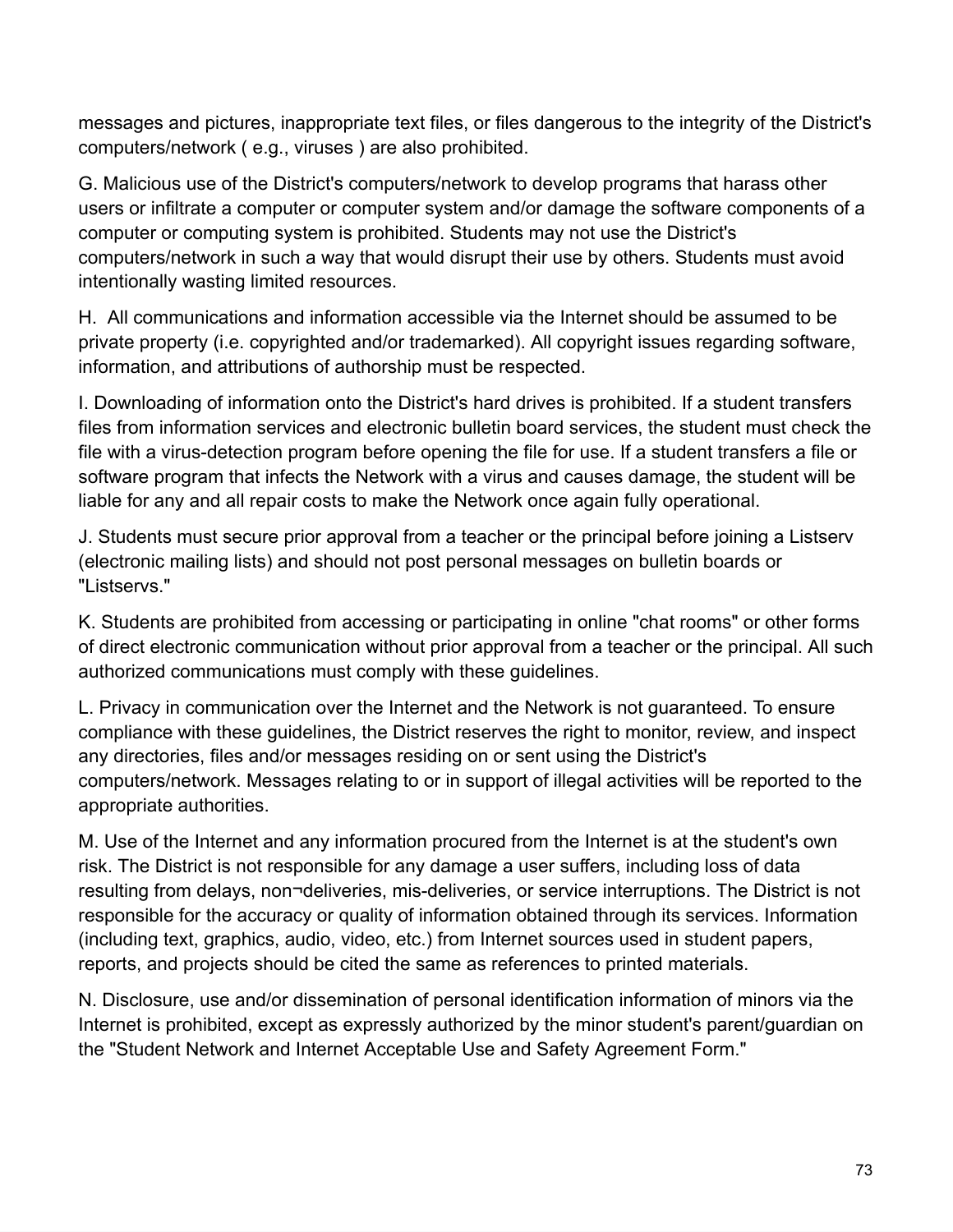O. Proprietary rights in the design of web sites hosted on the District's servers remains at all times with the District.

## **CHROMEBOOK/iPAD AGREEMENT**

This agreement is made effective upon receipt of a School Provided Chromebook/iPAD, between The Metropolitan School District of Martinsville ("MSD Martinsville"), the student receiving a Chromebook ("Student"), and his/her parent(s) or legal guardian ("Parent"). The Student and Parent(s), in consideration of being provided with a Chromebook/iPAD, software, and related materials for use while a student at MSD Martinsville, hereby agree as follows:

### **1. Equipment:**

**a. Ownership:** MSD Martinsville retains sole right of possession of the Technology Device and grants permission to the Student to use the Chromebook/iPAD according to the guidelines set forth in this document. Moreover, MSD Martinsville administrative staff retains the right to collect and/or inspect the Chromebook/iPAD at any time, including via electronic remote access; and to alter, add or delete installed software or hardware.

**b. Equipment Provided:** Efforts are made to keep all Technology Device configurations the same within each school. All systems will have wireless network capability. MSD Martinsville will retain records of the serial numbers of provided equipment.

**c. Substitution of Equipment** : In the event the Chromebook/iPAD is inoperable, if MSD Martinsville has a spare device for use while the Chromebook/iPAD is repaired or replaced, this agreement remains in effect for such a substitute.

**d. Responsibility for Electronic Data** : It is the sole responsibility of the Student to backup data/student work as necessary following classroom instruction utilizing cloud storage. MSD Martinsville does not provide a means for backup and MSD Martinsville does not accept responsibility for any lost files or software.

**e. Responsibility for Installed Software**: The Student may not install or uninstall any software or Apps to the Chromebook/iPAD without prior approval from the Technology Staff. Operating System and Application updates will be run from a central location.

### **2. Damage or Loss of Equipment:**

**a. Responsibility for Damage:** The Student is responsible for maintaining a 100% working Technology Device at all times. The Student shall use reasonable care to ensure that the Chromebook/iPAD is not damaged. Refer to the Standards for Proper Care document (posted online and available upon request), which is fully incorporated herein, for a description of expected care. In the event of damage (other than normal and reasonable wear and tear, as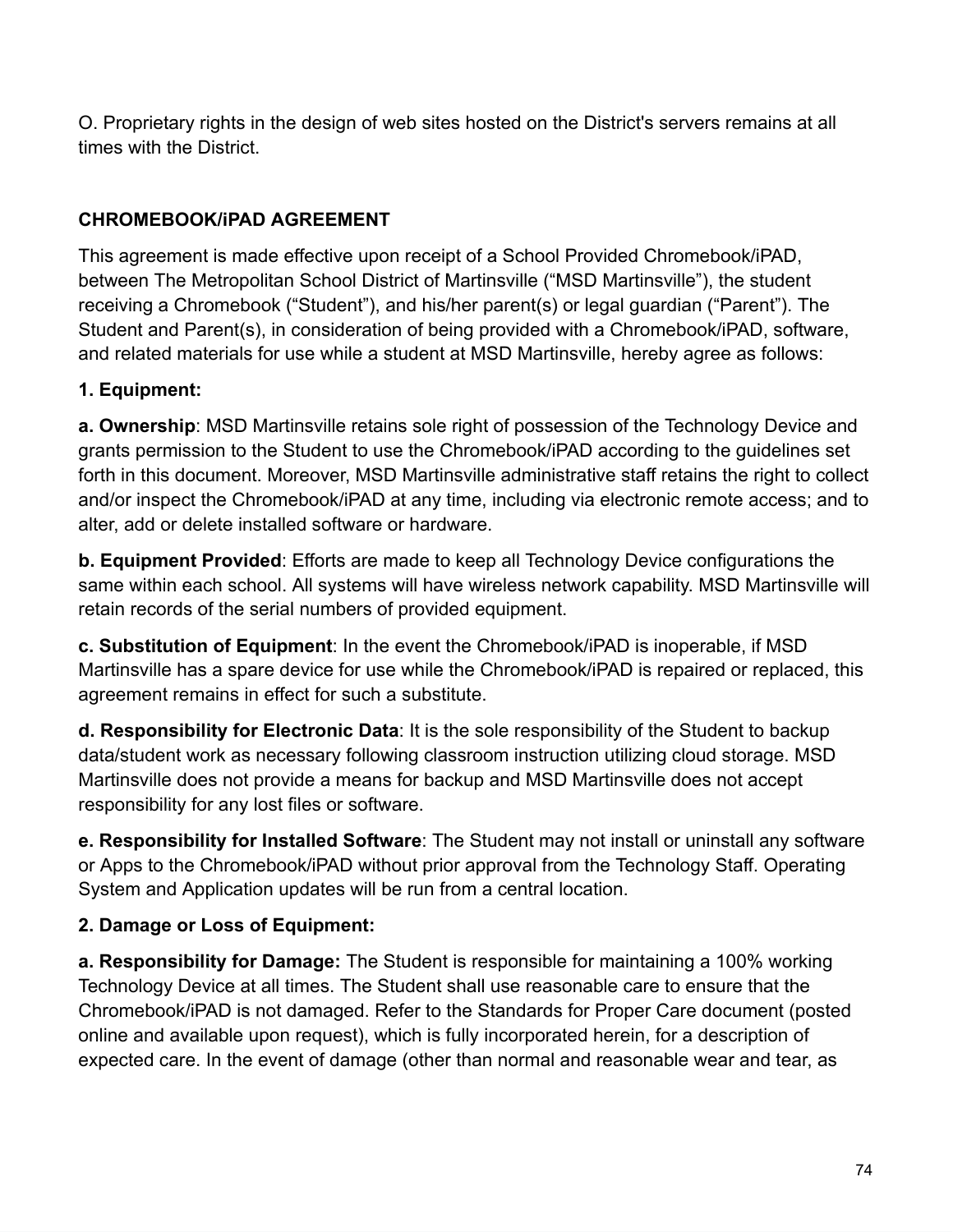solely determined by MSD Martinsville), the Student and Parent will be billed, and shall promptly pay, up to full cost of repair or replacement of the damaged device.

**b.** \* MSD Martinsville may charge the Student and Parent the full cost for repair or replacement when damage occurs due to negligence.

Examples of gross negligence include, but are not limited to:

- Leaving equipment unattended and unlocked. This includes damage or loss resulting from an unattended and unlocked Chromebook/iPAD while at school.
- Lending equipment to others other than one's parents/guardians
- Using equipment in an unsafe environment.
- Using the equipment in an unsafe manner.
- Removing, altering, or puncturing or changing the physical structure of the Chromebook/iPAD or removing any identification labels. The device's warranty will be void and student will be charged full amount of device.
- (See the Standards for Proper Care document for more information on proper use).

**c. Responsibility for Loss** : In the event the Technology Device is lost or stolen, the Student and Parent will be billed the full cost of replacement.

**d. Actions Required in the Event of Damage or Loss:** The Student and/or Parent(s) must promptly report any damage or loss to the Student's teacher or the designated building administrator. If the Chromebook/iPAD is stolen or vandalized while not at MSD Martinsville or at an MSD Martinsville sponsored event, the Parent may file a police report. MSD Martinsville also may file a police report in the event that a Chromebook/iPAD is stolen or vandalized at any time or in any manner.

**e. Technical Support and Repair** : MSD Martinsville will provide technical support, maintenance and repair. Any attempt to repair outside of MSD Martinsville may result in the Student and Parent being charged the full replacement cost.

# **3. Legal and Ethical Use Policies:**

a. Monitoring: MSD Martinsville will monitor Chromebook/iPAD use by using a variety of methods including electronic remote access – to assure compliance with MSD Martinsville's Legal and Ethical Use Policies. The Student and Parent(s) shall have no reasonable expectation of privacy while using the Chromebook/iPAD.

b. Legal and Ethical Use: All aspects of MSD of Martinsville's Network Acceptable Use Policy remain in effect. MSD Martinsville will provide content filtering within the MSD Martinsville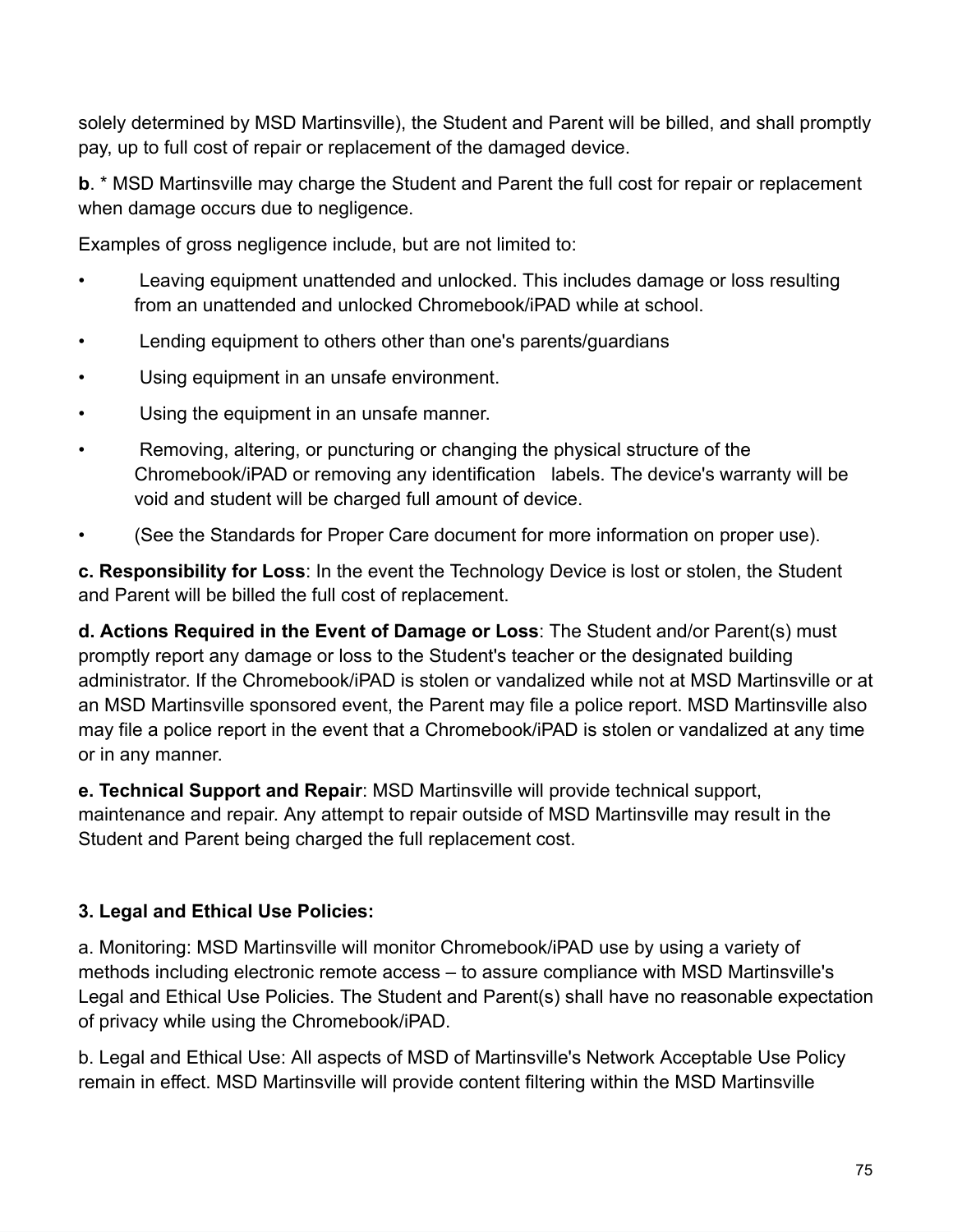network. However, MSD Martinsville does not have full control of the information on the Internet or incoming email from a non-MSD Martinsville email provider.

c. Probationary Student Privileges: This probationary period and consequence will be determined by building administration based upon the student and incident.

d. Peer to Peer File-sharing (P2P)/FTP Programs: The installation and/or use of any Internet-based peer to peer/FTP file-sharing tools are explicitly prohibited. File Sharing programs and protocols like such as BitTorrent, Limewire, Kazaa, Acquisition and others may not be used to facilitate the illegal sharing of copyrighted material (music, video and images). Individuals with legitimate, school- related needs to use these tools may seek prior approval from the Technology Department.

e. Allowable Customizations: The Student may be permitted to alter or customize the user interface of their assigned Technology Device to their own working styles including, but not limited to legally obtained music. However, MSD Martinsville reserves the right to insure all customizations follow the Acceptable Use Guidelines and may periodically conduct maintenance that may configure the Chromebook/iPAD back to the originally installed state.

## **4. Returning your Technology Device if leaving the school and/or District**

a. Students leaving the school and/or District must return District-owned Chromebook/iPAD to the library, media center, or the proper place for returns on or before his/her last day at school.

b. Any Technology Device not returned will be considered stolen property and law enforcement agencies will be notified. Additionally, MSD Martinsville may charge Student/Parent(s) for the replacement value of the Technology Device.

### **Student Technology Device Program Acknowledgement Form**

Please have student review and sign below.

The following items reiterate some of the most important points covered in the Technology Use Agreement and the Standards for Proper Care addenda.

• I understand MSD Martinsville retains ownership and the sole right of possession of the Technology Device and has granted the student permission to use the device. The administration has the right to collect and/or inspect the device at any time.

• I understand that I am responsible for backing up my own files and that important files should always be stored in at least two locations (such as on the Chromebook/iPAD, cloud storage, flash drive).

• I acknowledge financial responsibility for the replacement cost of the Technology Device should it become lost, damaged, or stolen.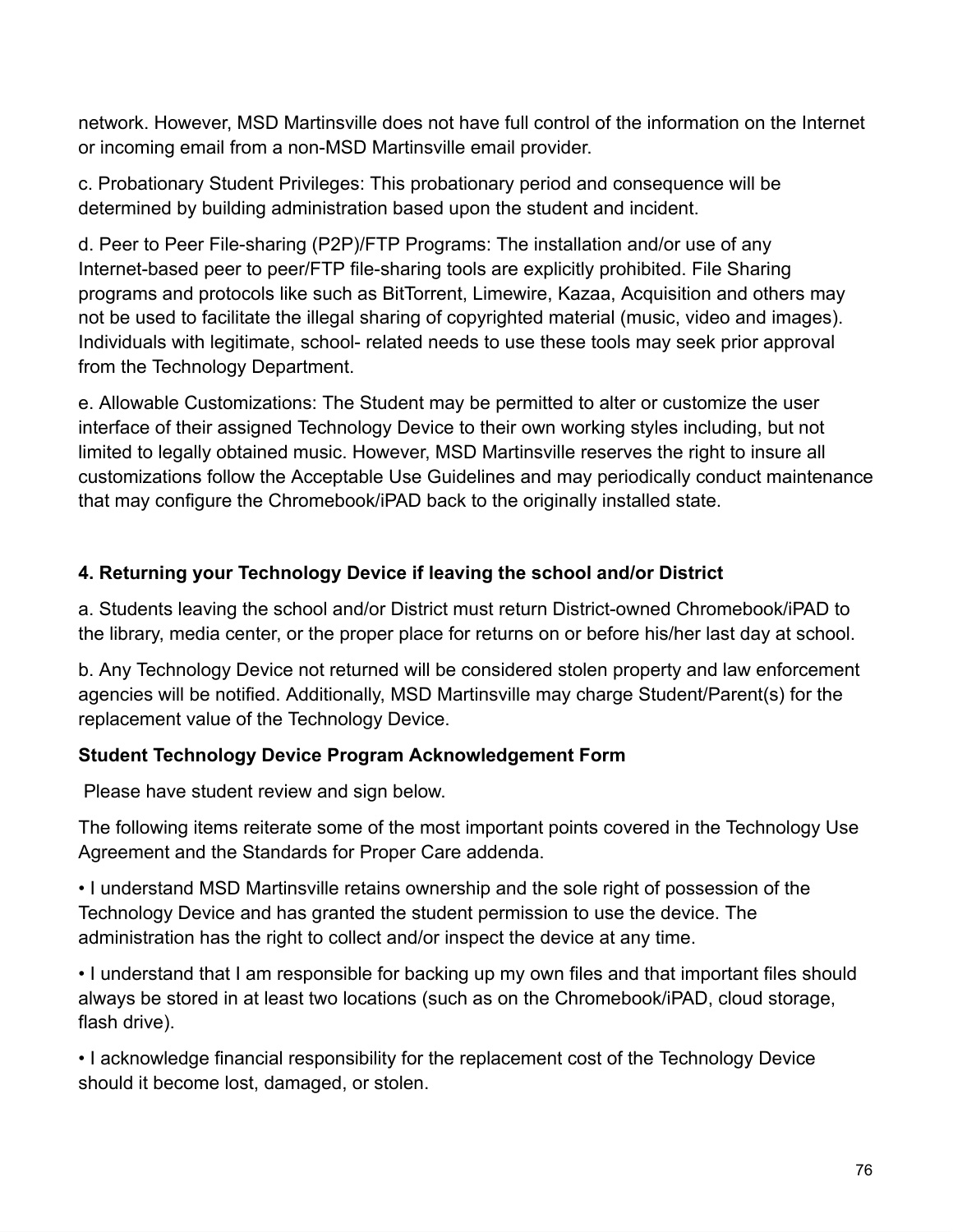•I acknowledge financial responsibility for the full cost of the Technology Device if damage occurs due to my "negligence."

• I will not install or use peer to peer/ftp file-sharing programs to download music, video or other media.

• I will not duplicate nor distribute copyrighted materials other than a back-up copy of those items I legally own or have permission to use.

• I will transport the Chromebook/iPAD in a safe and secure manner.

• I will read and follow general maintenance alerts from school technology personnel.

• I will promptly report any problems with my Chromebook/iPAD to a teacher, administrator, or member of the tech support staff in a timely manner.

• I will not attempt to remove/alter or change the physical structure of the Chromebook/iPAD or remove any identification labels.

 I have read the Chromebook/iPAD Use Agreement, Acceptable Use Policy, and the Standards for Proper Chromebook/iPAD Care Addendum (available online) and agree with their stated conditions.

As the parent/guardian of this student, I have read the Student Network and Internet Acceptable Use and Safety Policy and Guidelines located in the Student Handbook, and I have discussed them with my child. I understand that student access to the Internet is designed for educational purposes and that the MSD of Martinsville has taken available precautions to restrict and/or control student access to material on the Internet that is obscene, objectionable, inappropriate and/or harmful to minors. While the MSD of Martinsville employs filtering and other safety mechanisms, and attempts to ensure their proper function, it makes no guarantees as to their effectiveness. Students accessing the Internet through the school's computers assume personal responsibility and liability, both civil and criminal, for unauthorized or inappropriate use of the Internet. Additionally, I accept the responsibility for communicating to my child guidance concerning his/her acceptable use of the Internet. All student enrolled in the MSD of Martinsville will be permitted to use the technology resources of the MSD of Martinsville. If a parent/guardian does not want their student to have access to any or all of these resources they must notify the building principal in writing. The parent/guardian and student signed AUP is filed for each student prior to accessing the Internet.

### **Acceptable Use Policy Addendum**

Taking effect starting July 1<sup>st</sup> 2019 MSD of Martinsville will no longer be offering the purchase of the "Technology Protection Plan". We will be offering the plan free of charge and will be automatically provided to all students with a 1:1 device.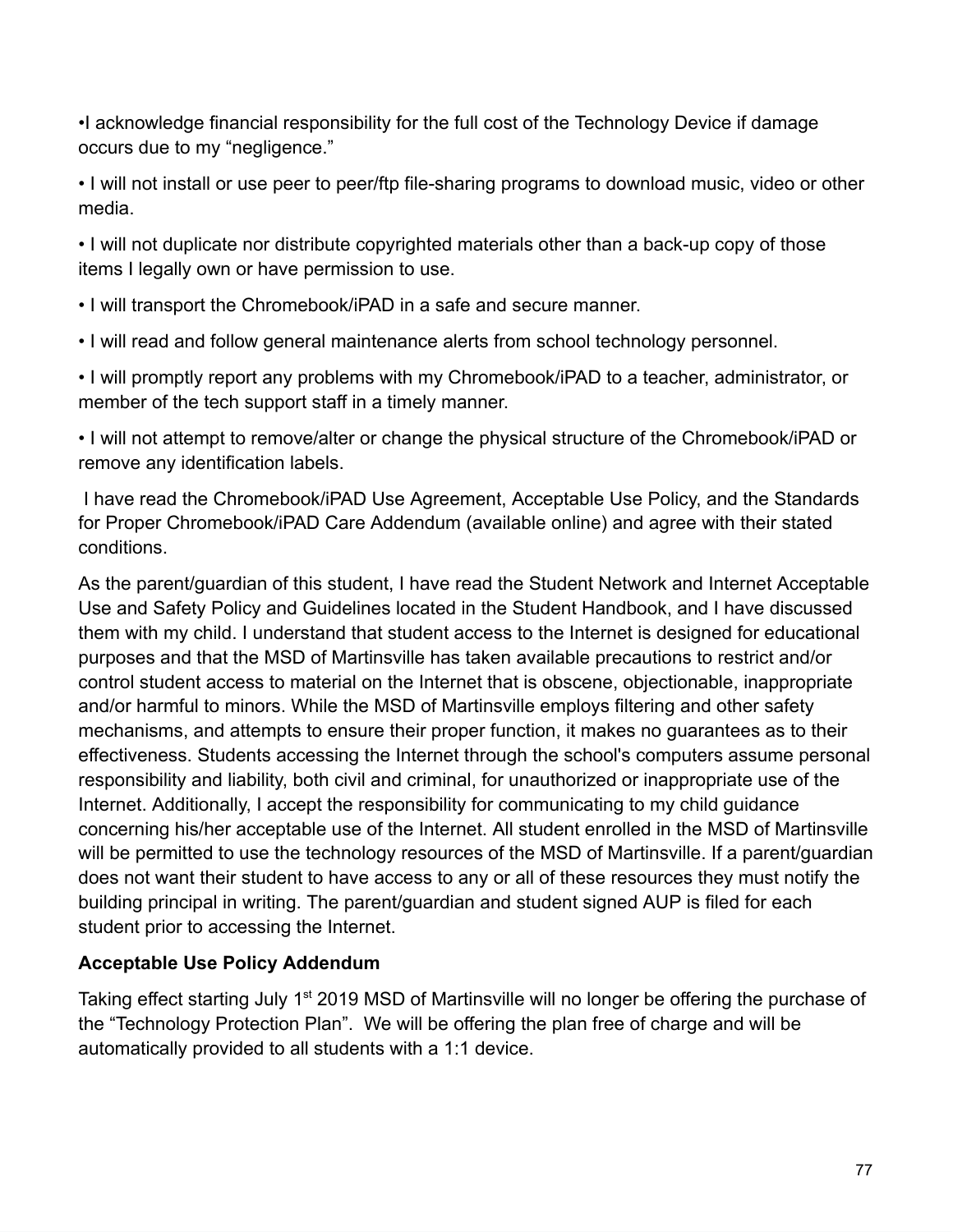The new pricing structure is as follows. Please keep in mind this only applies to devices that were not broken intentionally or due to negligence; this is outlined in the "Chromebook/iPad Agreement" found in your school's handbook. These Charges will reset each school year.

- First Breakage- Cost of repair/replacement is free of charge
- Second Breakage Up to \$50.00 of the total cost of the repair or replacement
- Third Breakage The total cost of repair or replacement

\*All unpaid device fees will be sent to collections and a \$5.00 charge will be added for processing.

# MSD Martinsville

# STANDARDS FOR PROPER DEVICE CARE

This document is an important addendum to the Student Device Program Acknowledgement Form. Read it carefully prior to signing. You are expected to follow all the specific guidelines listed in this document and take any additional common sense precautions to protect your assigned Device. Loss or damage resulting in failure to abide by the details below may result in full- financial responsibility.

Following the standards below will lead to a Device that will run smoothly and serve as a reliable, useful and enjoyable 21st Century Learning tool.

# **Responsibilities**

- Treat this equipment with as much care as if it were your own property.
- Keep the Device in your classroom or with you-at all times.
- At NO time does your Device leave school grounds.
- Avoid use in situations that are conducive to loss or damage. Do not let anyone use the Device other than your teacher or MSD of Martinsville personnel.
- Adhere to MSD Martinsville's Device Use Policy at all times and in all locations. When in doubt about acceptable use, ask school personnel.
- Back up your student created documents using cloud storage. You are encouraged to save your files in more than one location. MSD Martinsville is not responsible for any lost files.
- Read and follow general maintenance alerts from school technology personnel.
- Promptly report any problems to your current teacher so a technical damage report can be made.
- Do not force anything that does not fit (e.g., connections, popped-off keys,). Seek help instead.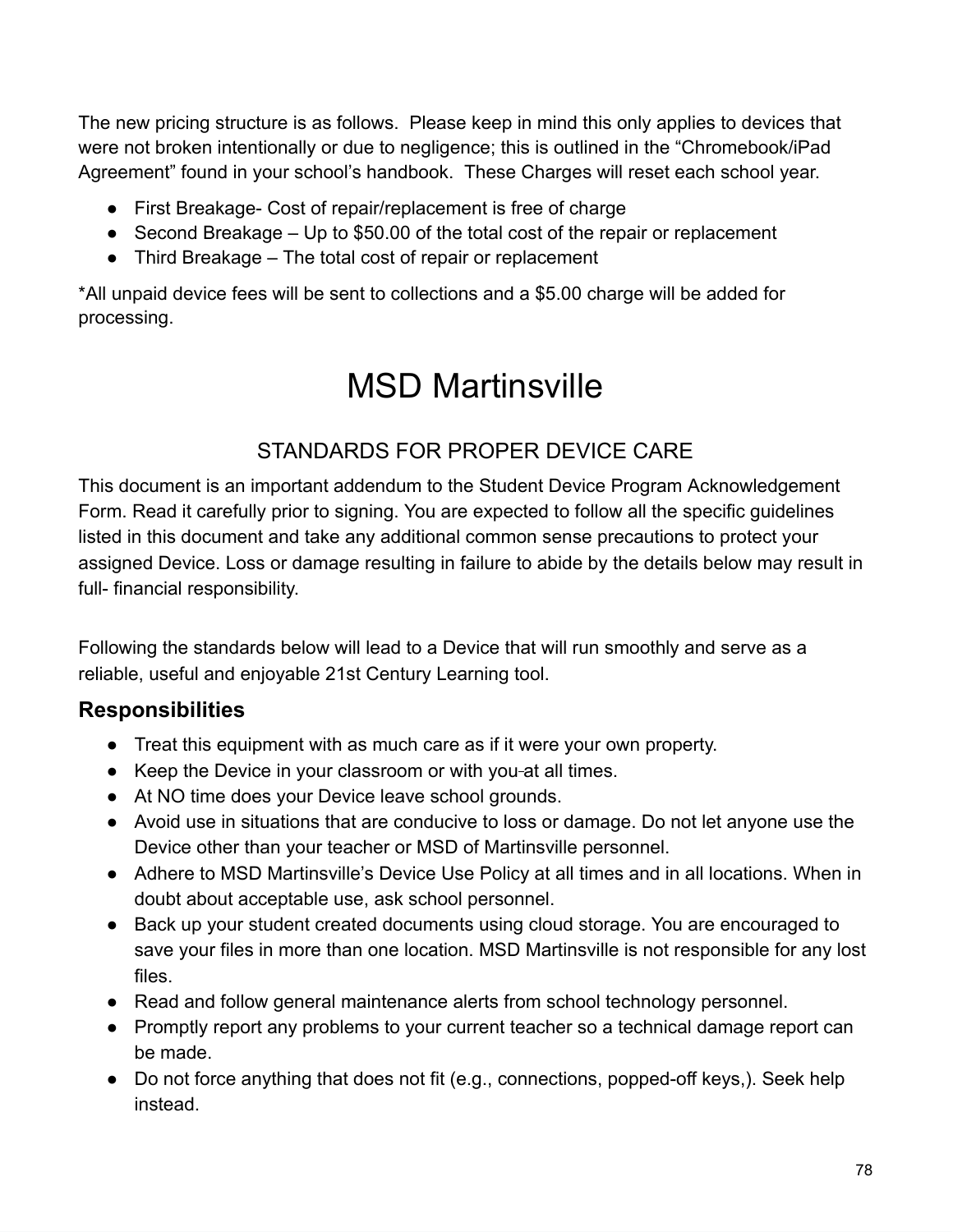• When in doubt, ask for help.

# **General Care**

- Do not attempt to remove or change the physical structure of the Device including the keys, screen, or plastic casing. Doing so will void the warranty and result in loss of privilege of using a school issued Device.
- Do not remove or interfere with the serial number or any identification label placed on the Device.

Do not do anything to the Device that will permanently alter it in any way, including writing on it for identification purposes, etc.

- Keep the equipment clean.
- Be careful when holding or carrying the Device so as not to damage the screen or other components.

# **Screen Care**

- The Device screen can be easily damaged if proper care is not taken. Broken screens are NOT covered by warranty and are very expensive to replace. Screens are particularly sensitive to damage from excessive pressure.
- Do not clean the Device screen with anything other than approved screen cleaners.
- Clean the screen with a soft, dry anti-static cloth or with a screen cleaner designed specifically for LCD type screens only.

# **Battery Life and Charging**

- Make sure your Device is attached to its designated charger in your team time room each day before you leave school.
- When not in use, place the Device in sleep mode in order to save battery life.

# **Personal Health and Safety**

- Avoid extended use of the Device resting directly on your lap. The bottom of the Device can generate significant heat and therefore cause temporary or permanent injury. Use a barrier—such as a book or devices made specifically for this purpose—when working on your lap. Also, avoid lap-based computing while connected to the power adapter as this will significantly increase heat production.
- Avoid lengthy use involving repetitive tasks (such as typing and use of the track pad). Take frequent breaks as well as alter your physical position (typing while standing, sitting, leaning, etc.) to minimize discomfort.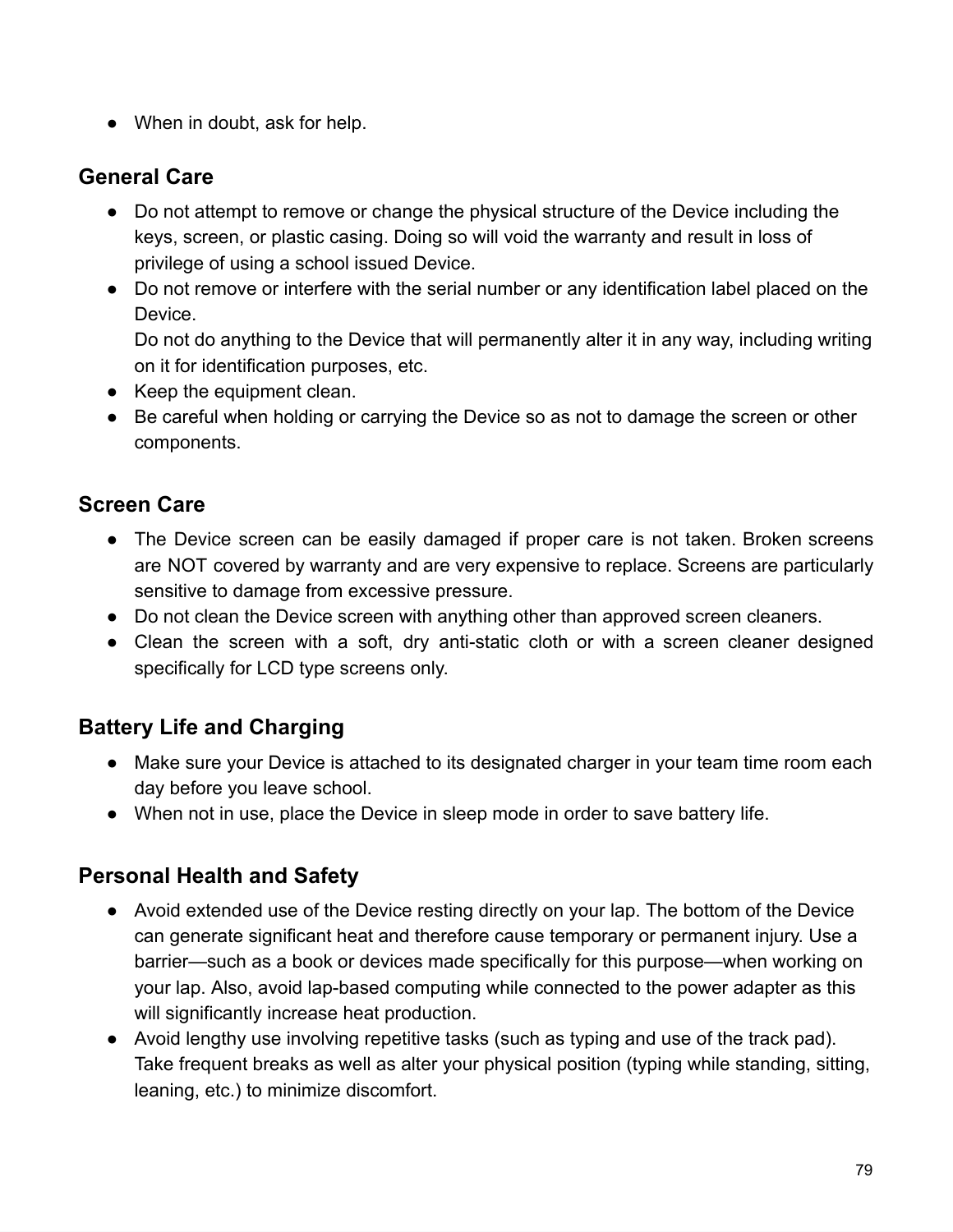● Read the safety warnings included in the Device user quide posted online.

# **MSD of Martinsville Google Suite for Education Online Resource Opt Out Form**

#### Dear Parents/Guardians,

In order for schools within the MSD of Martinsville School District to continue to be able to provide your student(s) with the most effective web-based tools and applications for learning, our district utilizes several computer software applications and web-based services, operated not by this district, but by third parties that use information from Google Suite for Education and related apps. As with any educational undertaking, a strong partnership with families is essential to a successful experience. In order for our students to use these programs and services, certain personal identifying information -- generally the student's name and email address -- must be provided to the web site operator.

Under federal law entitled the Children's Online Privacy Protection Act (COPPA) these websites must provide parental notification and obtain parental consent before collecting personal information from children under the age of 13. The law permits school districts such as ours to consent to the collection of personal information on behalf of all of its students, thereby eliminating the need for individual parental consent given directly to the web site operator.

Using these online tools, students collaboratively create, edit and share files and websites for school related projects and communicate via email with other students and teachers. These services are entirely online and available 24/7 from any Internet-connected computer. Examples of student use include showcasing class projects, building an electronic portfolio of school learning experiences, and working in small groups on presentations to share with others.

Below are some links to the sites that govern the districts privacy measures as they pertain to your child's information:

### **Child Internet Protection Act (CIPA)**

The school is required by CIPA to have technology measures and policies in place that protect students from harmful materials including those that are obscene and pornographic. CIPA <http://fcc.gov/cgb/consumerfacts/cipa.html>

#### **Children's Online Privacy Protection Act (COPPA)**

COPPA applies to commercial companies and limits their ability to collect personal information from children under 13. By default, advertising is turned off for MSD of martinsville school District's presence in Google Suite for Education. No personal student information is collected for commercial purposes. The school's use of student information is solely for education purposes. --COPPA –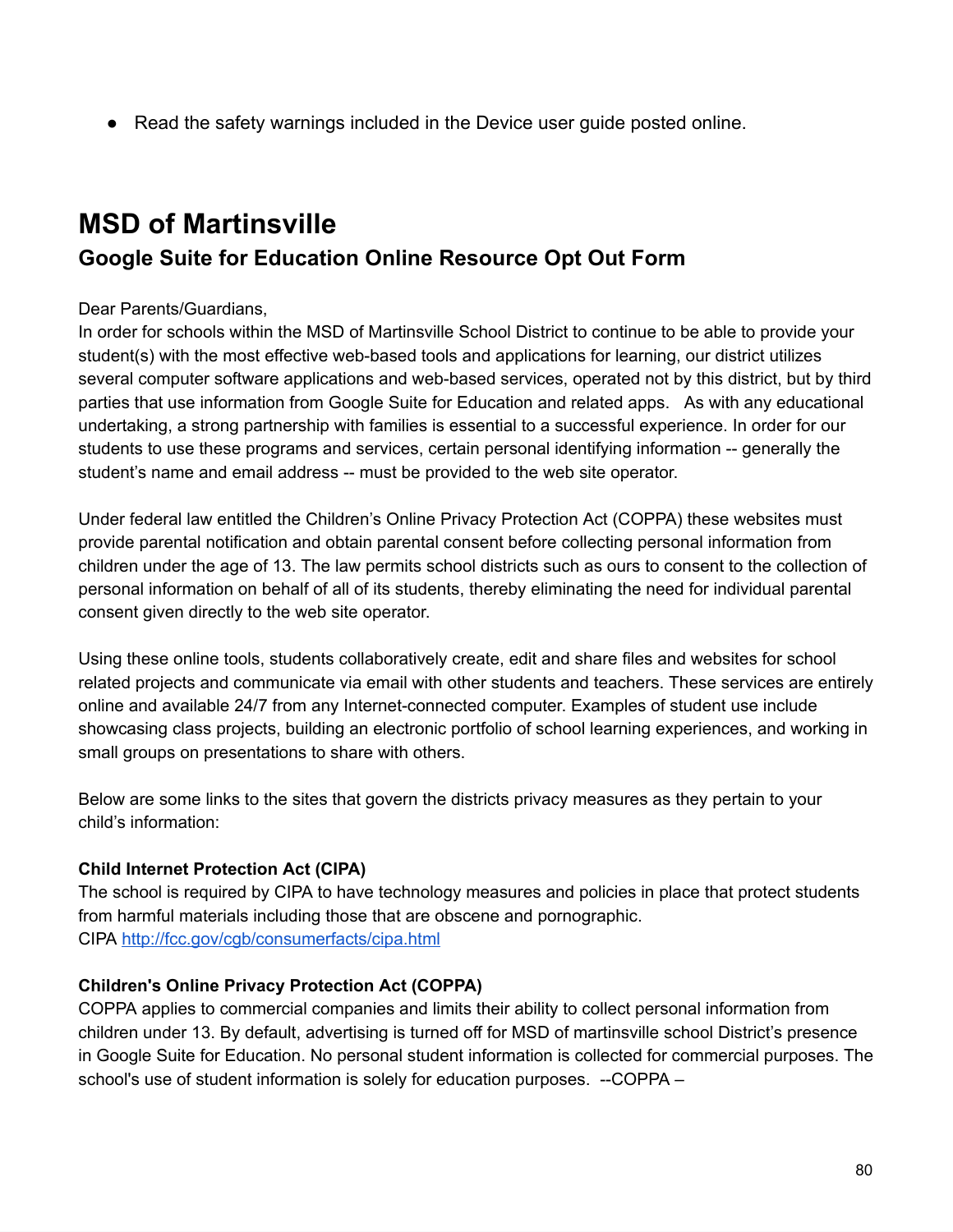#### <http://www.ftc.gov/privacy/coppafaqs.shtm>

 $\frac{1}{2}$  ,  $\frac{1}{2}$  ,  $\frac{1}{2}$  ,  $\frac{1}{2}$  ,  $\frac{1}{2}$  ,  $\frac{1}{2}$  ,  $\frac{1}{2}$  ,  $\frac{1}{2}$  ,  $\frac{1}{2}$  ,  $\frac{1}{2}$ 

#### **Family Educational Rights and Privacy Act (FERPA)**

FERPA protects the privacy of student education records and gives parents the rights to review student records. Under FERPA, schools may disclose directory information but parents may request the school not disclose this information. Parents are provided the opportunity annually to opt out of disclosing their student's directory information on the District's Enrollment Form. --FERPA – <http://www.ed.gov/policy/gen/guid/fpco/ferpa>

#### **Guidelines for the responsible use of Google Suite for Education and other online resources by students:**

1. **Prohibited Conduct**: Please refer to the MSD of Martinsville Acceptable Use Policy for your Student/s 2. **Access Restriction**: Access to and use of student email is considered a privilege accorded at the discretion of the MSD of martinsville School District. The District maintains the right to immediately withdraw the access and use of these services including email when there is reason to believe that violations of law or District policies have occurred. In such cases, the alleged violation will be referred to a building or District Administrator for further investigation and disciplinary action.

3. **Security**: The School District cannot and does not guarantee the security of electronic files located on Google systems. Although Google does have a powerful content filter in place for email, the District cannot assure that users will not be exposed to unsolicited information.

4. **Privacy**: The general right of privacy will be extended to the extent possible in the electronic environment. MSD of Martinsville School District and all electronic users should treat electronically stored information in individuals' files as confidential and private. However, users of student email are strictly prohibited from accessing files and information other than their own. The District reserves the right to access the Google systems, including current and archival files of user accounts when there is reasonable suspicion that unacceptable use has occurred.

I confirm that I have read and understand the following: If you DO NOT want your student to access Google Suite or any other third party online resources that utilize information from Google Suite for Education (name and email address), please complete, sign, and return this form to your child's school. If, at any time during the school year, you would like to rescind your decision and change your permission, you must let the school know in writing.

I DO NOT want my student to be allowed access to apps that use information provided from Google Suite for Education.

| <b>Student Name: (Print)</b> |       |
|------------------------------|-------|
| Grade:                       |       |
| Parent/Guardian Signature:   | Date: |

Please complete ONE form for EACH student in K- 12th grade you would like to OPT OUT of Google Apps or other online resource. Please return to your children(s) school with all other registration material.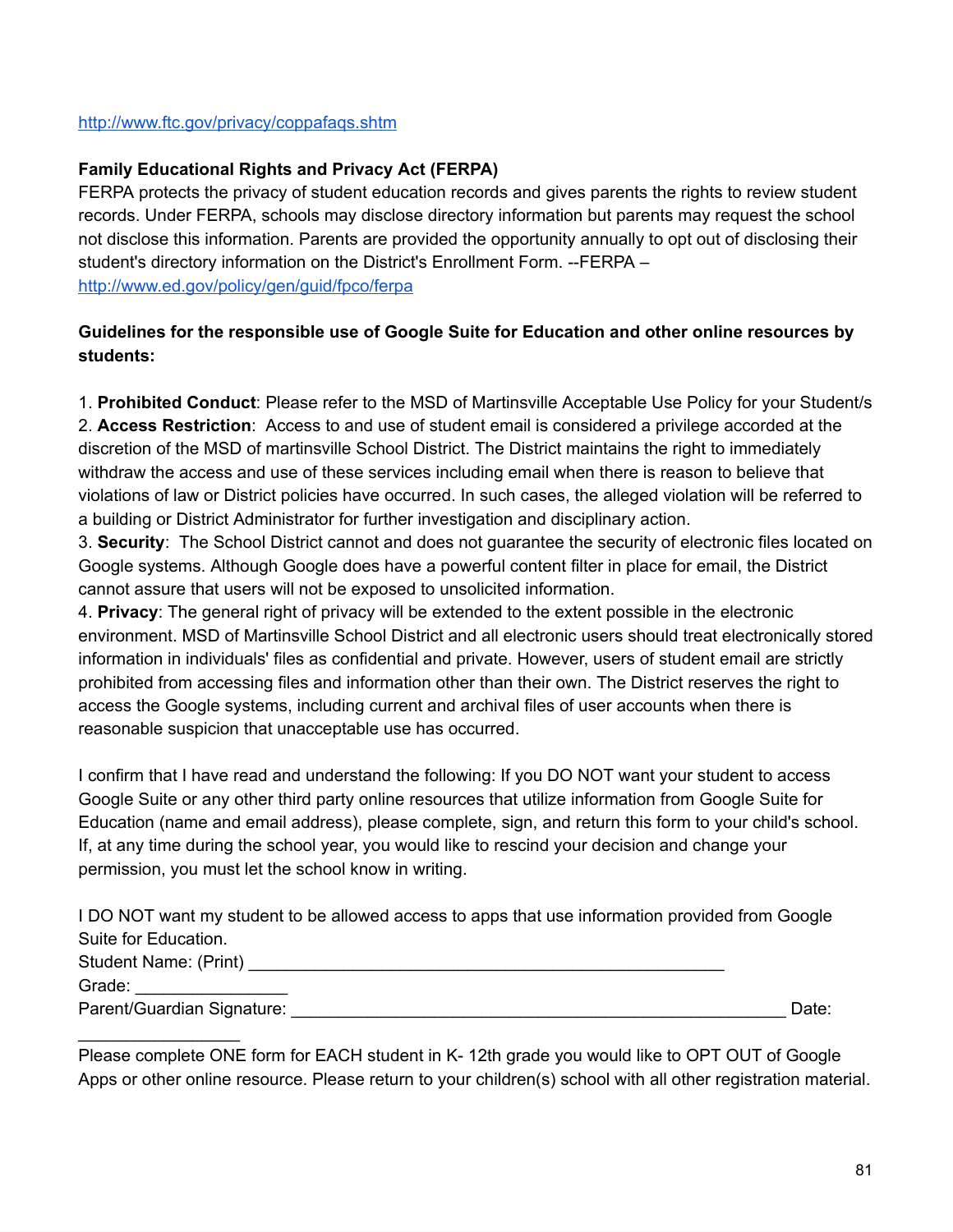#### **Policy 8500.01**

### **Pre-Paid Meal Account Procedure**

The MSD of Martinsville Food Service Department is a self-supported entity operating under USDA regulations to provide daily cost-effective meals to students and staff. Students and adults are expected to pay cash daily or in advance for all food purchases. It is the responsibility of the family to keep their family meal account up to date. The Food Service Department recognizes that occasionally students may forget their lunch money. Since the District is dedicated to providing students with a positive learning environment, we have developed the following procedures to accommodate students who forget their lunch money, but also promote responsible student behavior and minimize the fiscal burden to all families. We understand that charging can be embarrassing and encourage parents/guardians to use Family Access or contact Food Services to monitor meal account activities.

#### **Pre-Paid Meal Account Withdrawals/Refunds**

Cash refunds cannot be given. A primary parent/guardian must submit a claim in writing for a refund for unused monies in their child's account within 90 days of a student's withdrawal from school. Any unclaimed funds less than \$10 will be received into the Food Service Operating Fund. Forms are available on our website at artiescafe.org. An inactive lunch account that has an account balance not in excess of -\$20.00 may be offset by the positive balances when the account is dormant in excess of 90 days. In addition, provided that a parent request and can document entitlement to the positive balance in the account, the parent is entitled to a refund of that amount.

#### **Emergency Lunch Charge**

Pre-K – 4th Grade Students:

- Each student will be allowed to accumulate up to five lunch charges
- After four lunch charges, the school principal and family service coordinator may be contacted After a student has accumulated five charges an alternate lunch will be offered
- After a student has received two consecutive alternate lunches Family Services will contact parent/guardian
- Students with unpaid lunch charges will not be allowed to purchase ala carte

All Students:

- No charging allowed for breakfast
- No charging allowed for ala carte items
- No charging allowed for adult meals or ala carte items
- No student will be allowed to purchase ala carte and proceed to charge a meal
- The Food Service Department will communicate account balances using automated calls and paper notices as determined by the Food Service Director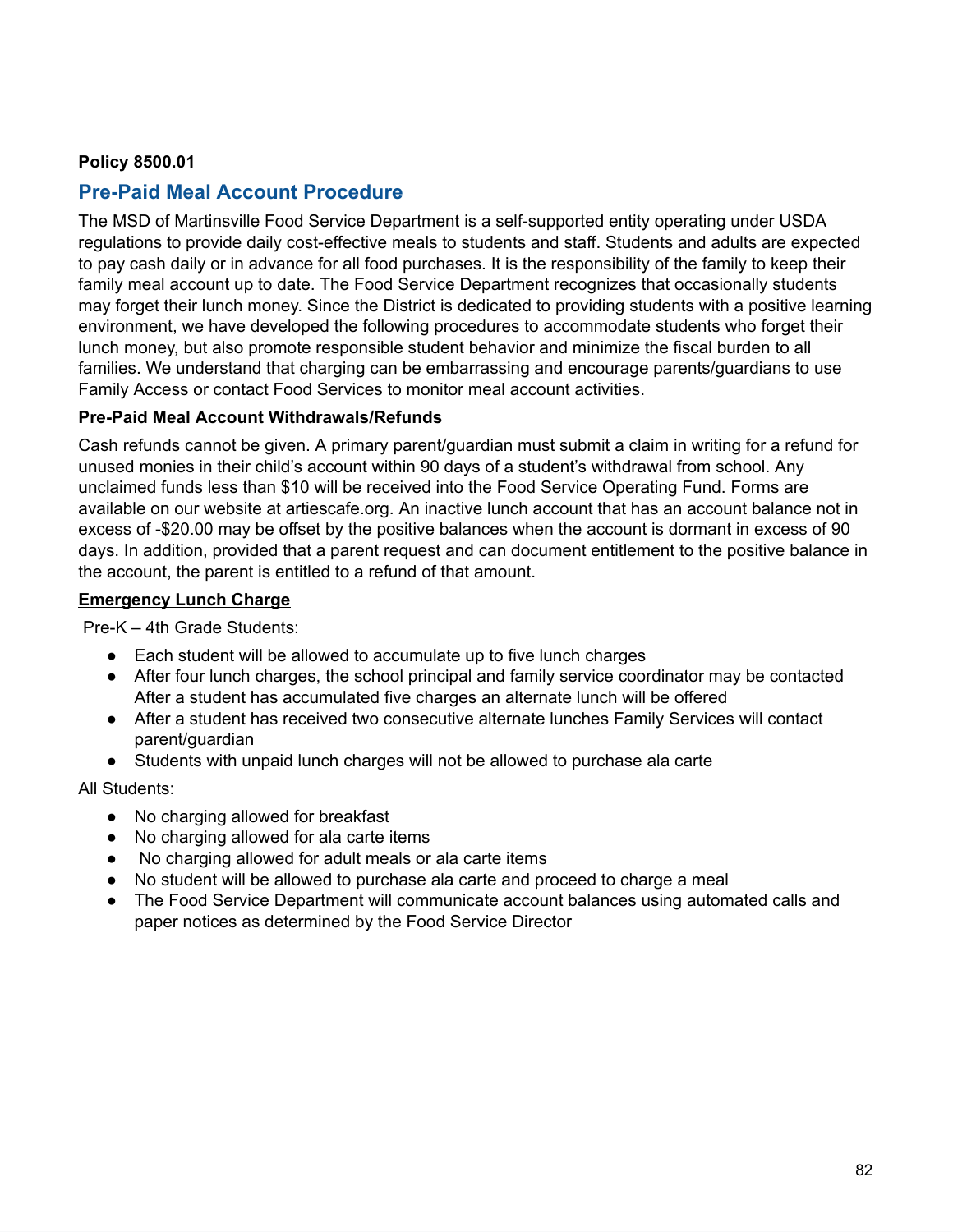# **NEW POLICY/DISTRICT SPECIFIC POLICY MSD of Martinsville Approved September 20, 2018 USE OF METAL DETECTORS**

The Board of Education is committed to protecting the health, safety, and welfare of all children, staff, and visitors of the school district. The Board authorizes the school district administration to use walk-through and/or hand-held metal detectors at any school district activity and in the school district's buildings on school property or at school sponsored events if off school property. The purpose of these searches are to maintain a safe educational environment for all students. No student or persons shall be selected for search based solely upon their gender, race, ethnicity, physical appearance or any other federally protected status. These metal detectors may be used for entrance into a school building on school property, or at any school district activity where the Superintendent or his/her designee believes a security threat may be present.

Persons entering a school building or attending a school activity may be subject to a periodic, random screening with a metal detector. The metal detector may be a walk-through, hand-held or other type of metal detection device. The building administration shall determine if the screening shall be daily, regular, or random upon evaluating the security threat posed by the situation at the time. The screenings may take place before: entering a school building; gaining access to school property; being admitted to a school activity; boarding or unloading a school bus; and/or before gaining access to any other location and/or activity sponsored by this school district. Persons that do not consent to a metal detection screening may be denied admittance. The Superintendent shall schedule training and re-training for all personnel using metal detectors; shall provide additional training for all personnel trained and authorized to use metal detectors in the event there is a security breach near or at the location of a metal detector; and shall coordinate all school district metal detector tests in accordance with the requirements as outlined in the manufacturer's specifications. The Superintendent shall maintain records for the purchase of metal detectors, training and re-training of personnel in the use of metal detectors and potential security breaches, and the testing of metal detectors.

The local police department will be immediately contacted in the event a person is found to have in their possession any item that poses a threat to the security of the person(s)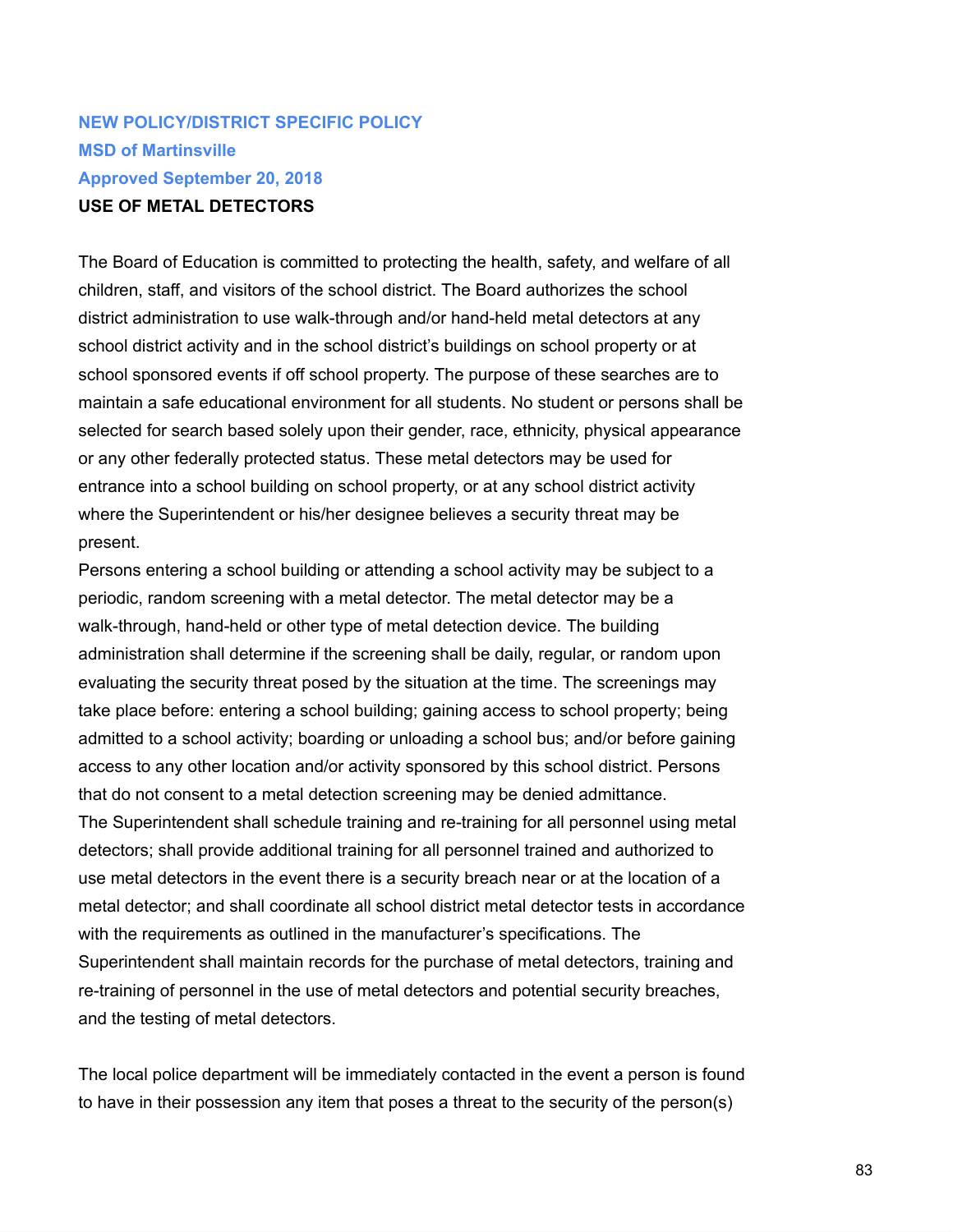or others.

All school district parent, pupil, and faculty handbooks will indicate: "The MSD of Martinsville may use metal detecting devices in all school buildings, on school property, and at all school activities."

Guidelines in Administering Hand Held Metal Detectors

The MSD of Martinsville approves the use of two different types of searches using hand held metal detectors: searches based upon reasonable suspicion and administrative searches.

Searches conducted by the school district based upon a reasonable suspicion will be performed by the school district administration. A search must be conducted by someone of the same gender. In the event the administrator in charge is not the same gender, the administrator will have the search conducted by another trained person under the administrator's supervision.

Administrative searches are random searches that will be performed by any of the following: school law enforcement officers, local law enforcement officers, school administrators, and or trained school personnel. Administrative searches will be periodic random searches. No person or persons will be selected based solely on their gender, race, ethnicity, personal appearance, or any other federally protected class. Searches may be conducted in classrooms, buses, for late arrivals to school, of students leaving the building and later returning, at before or after school sponsored events, or of lockers.

Staff who conduct administrative searches will keep detailed logs of dates, times, number of students searched, how the random pool of searched students was selected, and who conducted the searches.

The following protocols will be used for administrative searches:

1. Students should be asked to remove all metal objects from their pockets and clothing before a search is conducted. These objects along with the student's backpack, books or other personal possessions should be set aside and scanned separately by the person conducting the metal detector scan.

2. Students who are to be searched will be removed from their current location and taken in small groups to an empty classroom or other nonpublic area. If the detector alert is sounded, the persons conducting the search will move the student who has the alert sounded to a separate location for a more detailed search.

3. When the metal detector indicates a metal object is present, the person conducting the search must ask the student to remove the object. If the student does